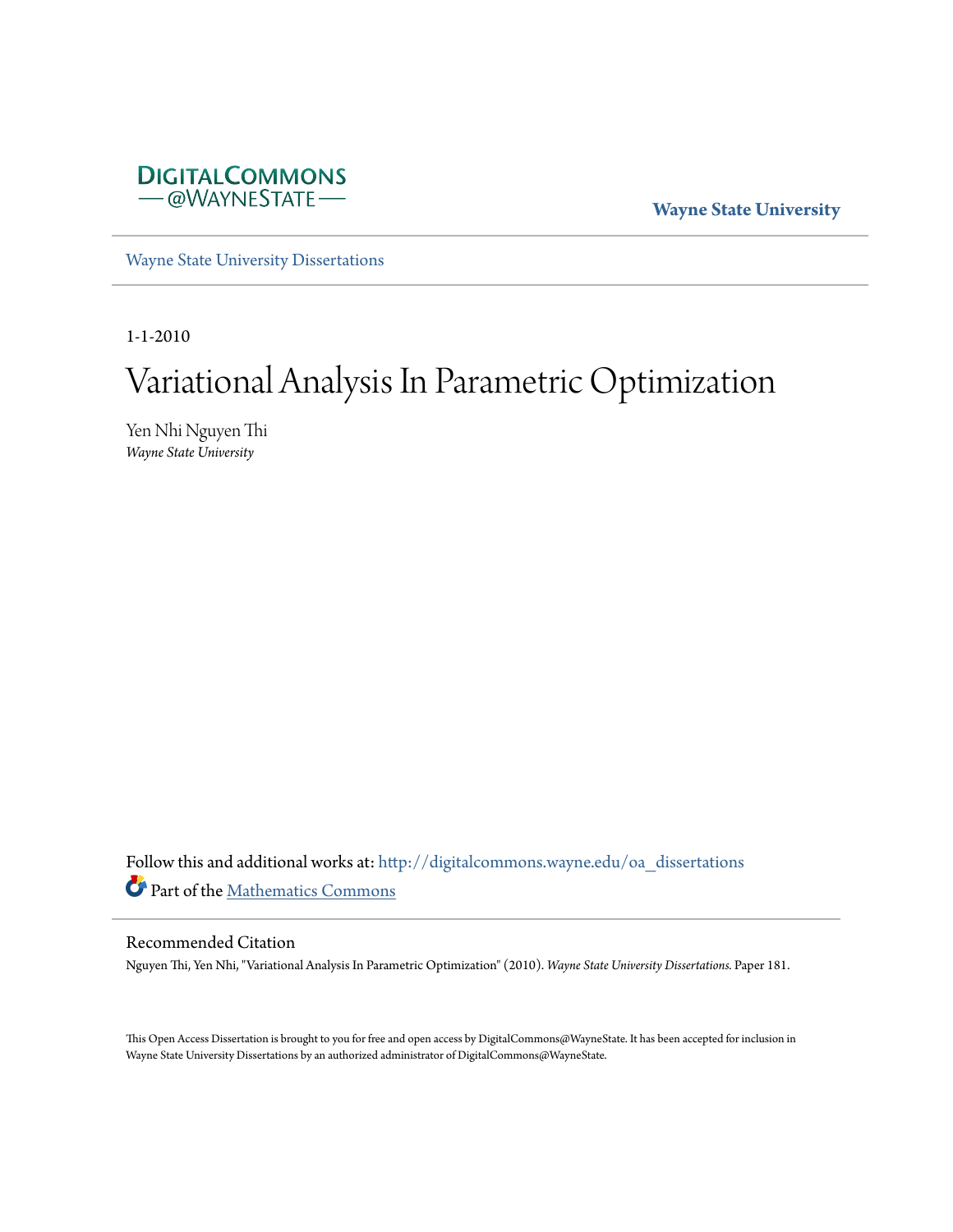## VARIATIONAL ANALYSIS IN PARAMETRIC OPTIMIZATION

by

## YEN NHI NGUYEN THI

### DISSERTATION

Submitted to the Graduate School, of Wayne State University, Detroit, Michigan in partial fulfillment of the requirements for the degree of

# DOCTOR OF PHILOSOPHY

2010

# MAJOR: MATHEMATICS

Approved by:

———————————————————– Advisor Date

———————————————————–

———————————————————–

———————————————————–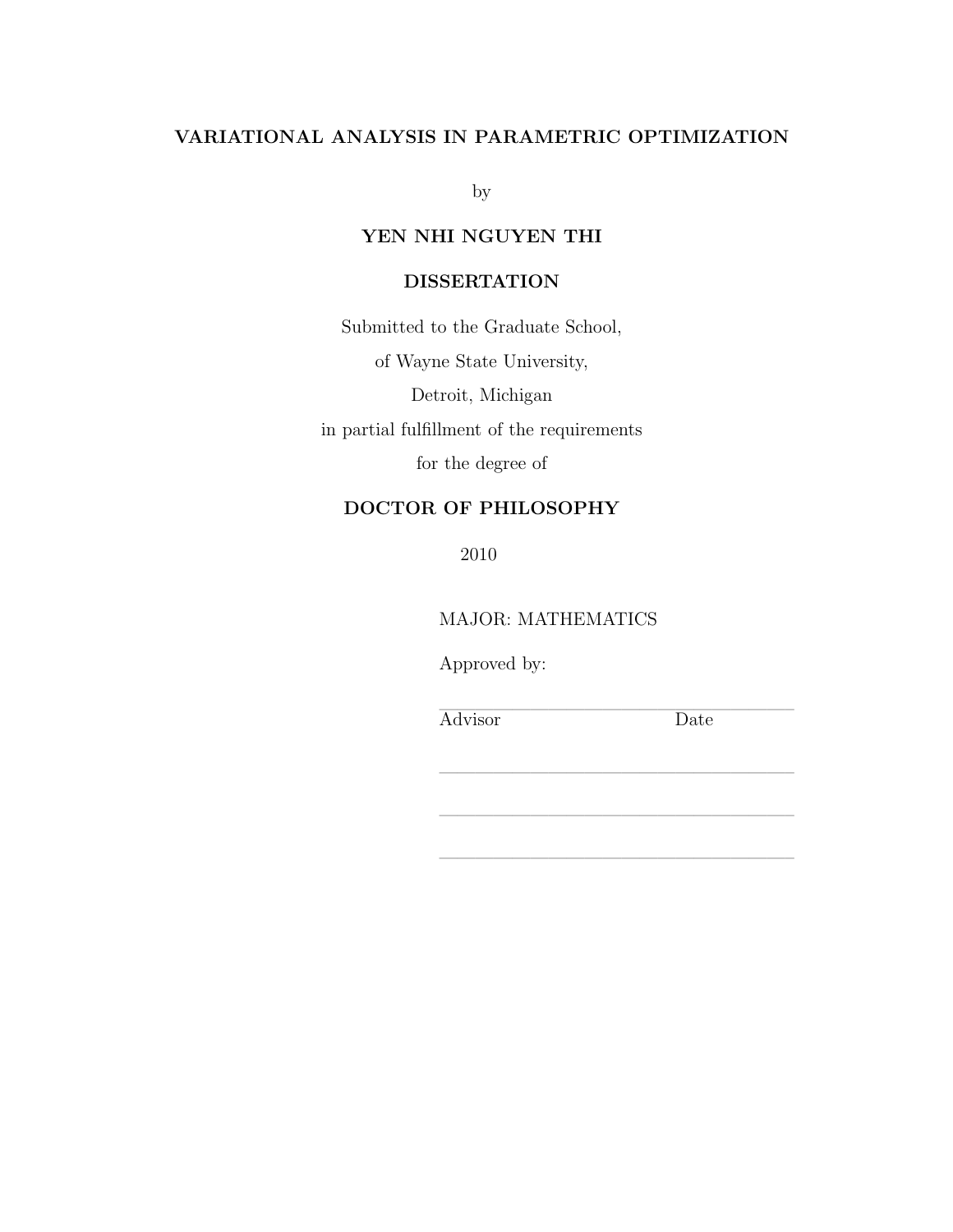# DEDICATION

To my Grandmother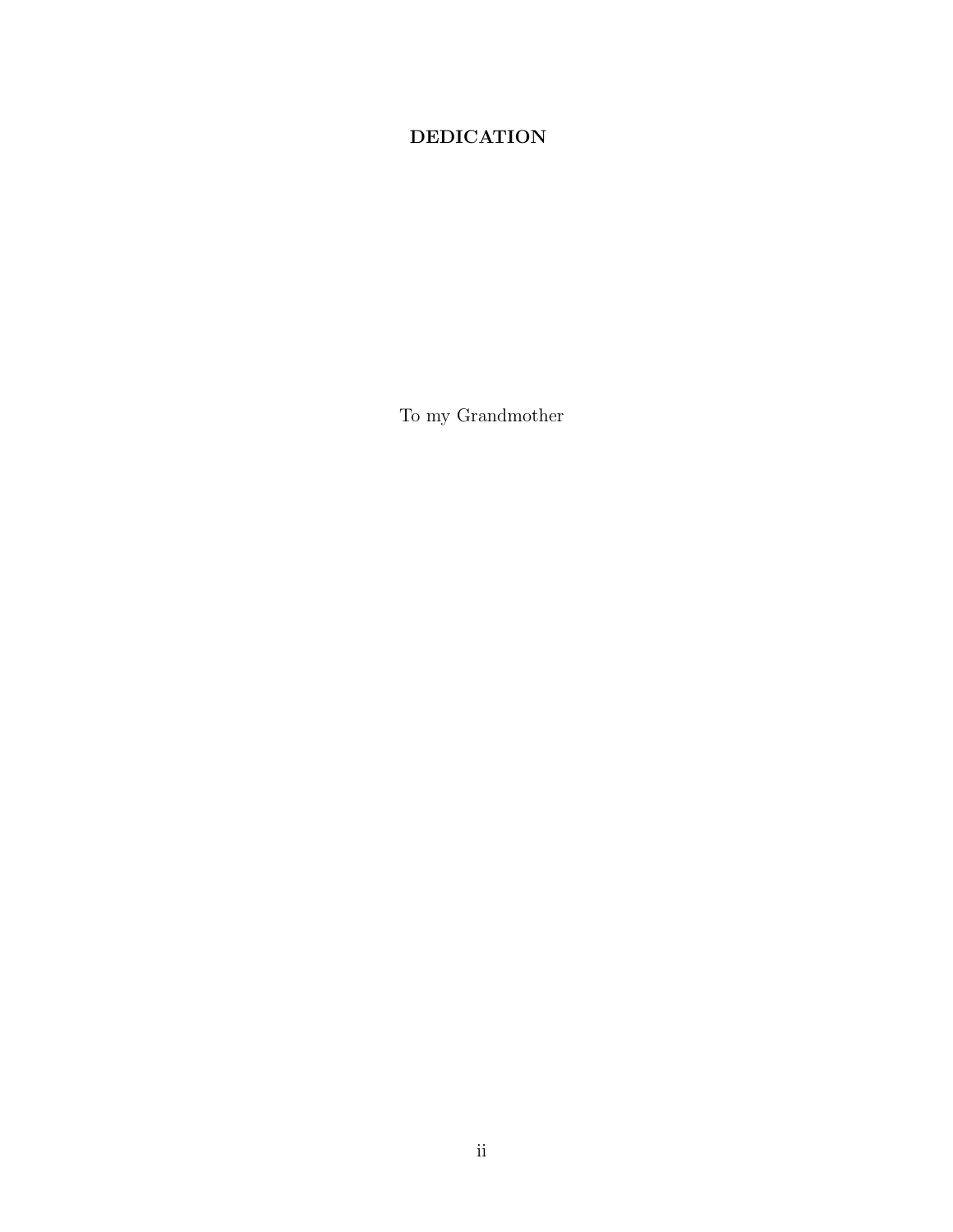#### ACKNOWLEDGEMENTS

I wish to express my sincere gratitude to my supervisor, Professor Boris Mordukhovich, for his invaluable guidance, encouragement, and support during my graduate study at Wayne State University. This dissertation would not have been completed without his guidance and endless support.

I would also like to express my appreciation to other members of my dissertation committee, Professor George Yin, Professor Guozhen Lu, Professor Pei-Yong Wang, and Professor Robert Rossana for their time spent reading and commenting on my dissertation.

I am grateful to Nam Nguyen who introduced me to Wayne State University, where I not only solidified my professional career but also found the happiness of my life.

I take this opportunity to thank Ms. Mary Klamo, Ms. Patricia Bonesteel, Professor Choon-Jai Rhee, Professor John Breckenridge, Mr. James Veneri, and Ms. Tiana Fluker, who have made available their support in a number of ways, and to Professor Guozhen Lu, who has contributed to my solid knowledge in PDEs.

My thanks and admiration also go to other professors in the Mathematics Department for their instruction and help, and to the entire Department of Mathematics for their hospitality and services. I enjoyed the warm and friendly atmosphere in the department, and I appreciate the support I received during my study at Wayne State University.

I am indebted to my dearest Mother and Grandmother for their unlimited love and and endless care, to my Father for his love and the Mathematics background I received from him, and to my brother and sister for their sharing and support. Finally, I thank my beloved husband, Son Luu Nguyen, who has been my friend, my soulmate during the last five years, and will also be in the future.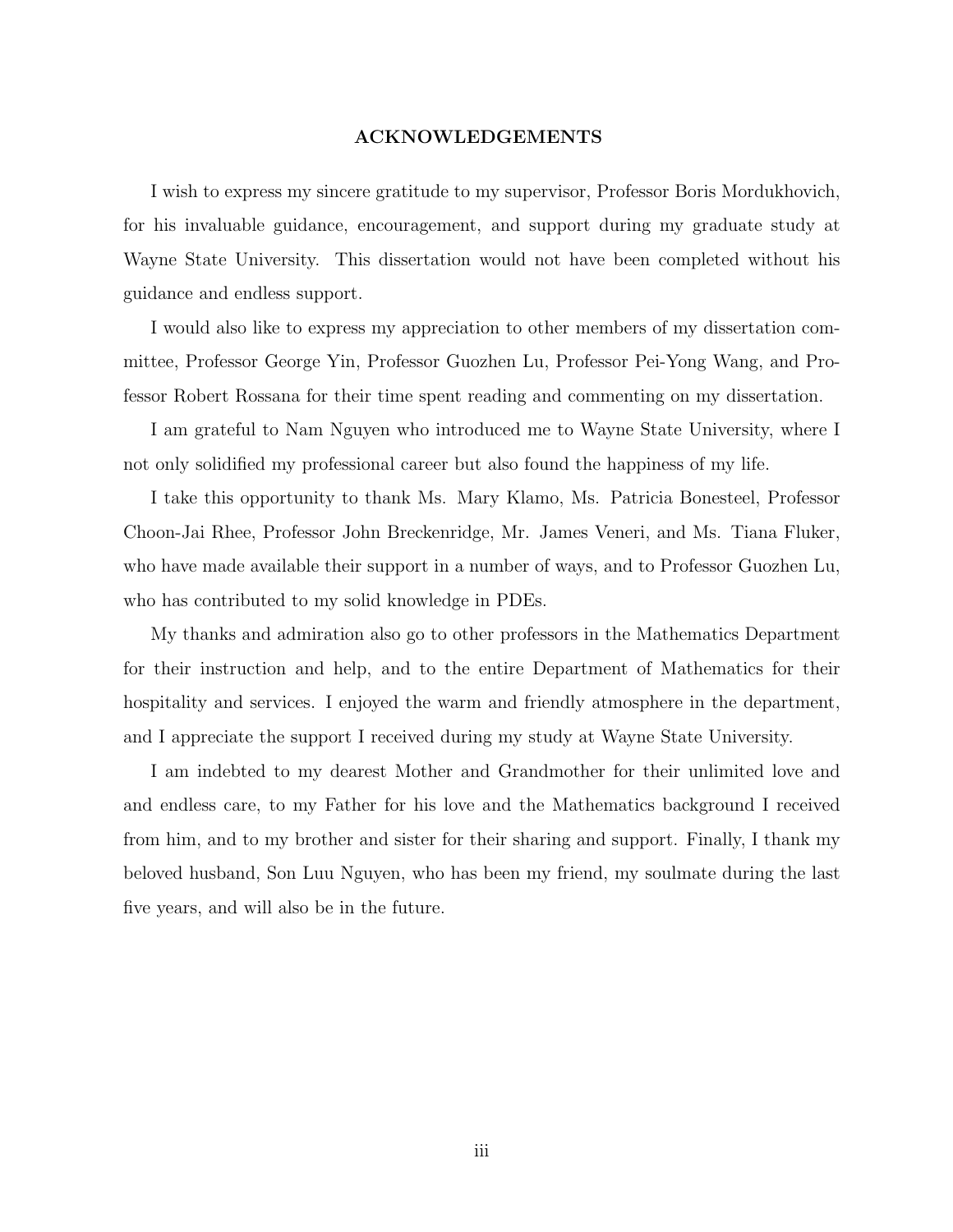# TABLE OF CONTENTS

| $\mathbf{1}$ |                                                                    |       | <b>Introduction and Preliminaries</b> | $\mathbf 1$ |  |  |
|--------------|--------------------------------------------------------------------|-------|---------------------------------------|-------------|--|--|
|              | 1.1                                                                |       |                                       |             |  |  |
|              | 1.2                                                                |       |                                       |             |  |  |
| $\bf{2}$     | <b>Partial Subdifferentials</b>                                    |       |                                       |             |  |  |
|              | 2.1                                                                |       |                                       |             |  |  |
|              |                                                                    | 2.1.1 |                                       |             |  |  |
|              |                                                                    | 2.1.2 |                                       |             |  |  |
|              |                                                                    | 2.1.3 |                                       |             |  |  |
|              | 2.2                                                                |       |                                       |             |  |  |
|              |                                                                    | 2.2.1 |                                       |             |  |  |
|              |                                                                    | 2.2.2 |                                       |             |  |  |
|              |                                                                    | 2.2.3 |                                       |             |  |  |
| 3            | Coderivatives in Parametric Optimization in Asplund Spaces<br>39   |       |                                       |             |  |  |
|              | 3.1                                                                |       |                                       |             |  |  |
|              | 3.2                                                                |       |                                       |             |  |  |
|              | 3.3                                                                |       |                                       |             |  |  |
| 4            | Coderivative Analysis of Quasi-Variational Inequalities in Asplund |       |                                       |             |  |  |
|              | <b>Spaces</b>                                                      |       |                                       |             |  |  |
|              | 4.1                                                                |       |                                       |             |  |  |
|              | 4.2                                                                |       |                                       |             |  |  |
|              | 4.3                                                                |       |                                       |             |  |  |
|              |                                                                    |       |                                       |             |  |  |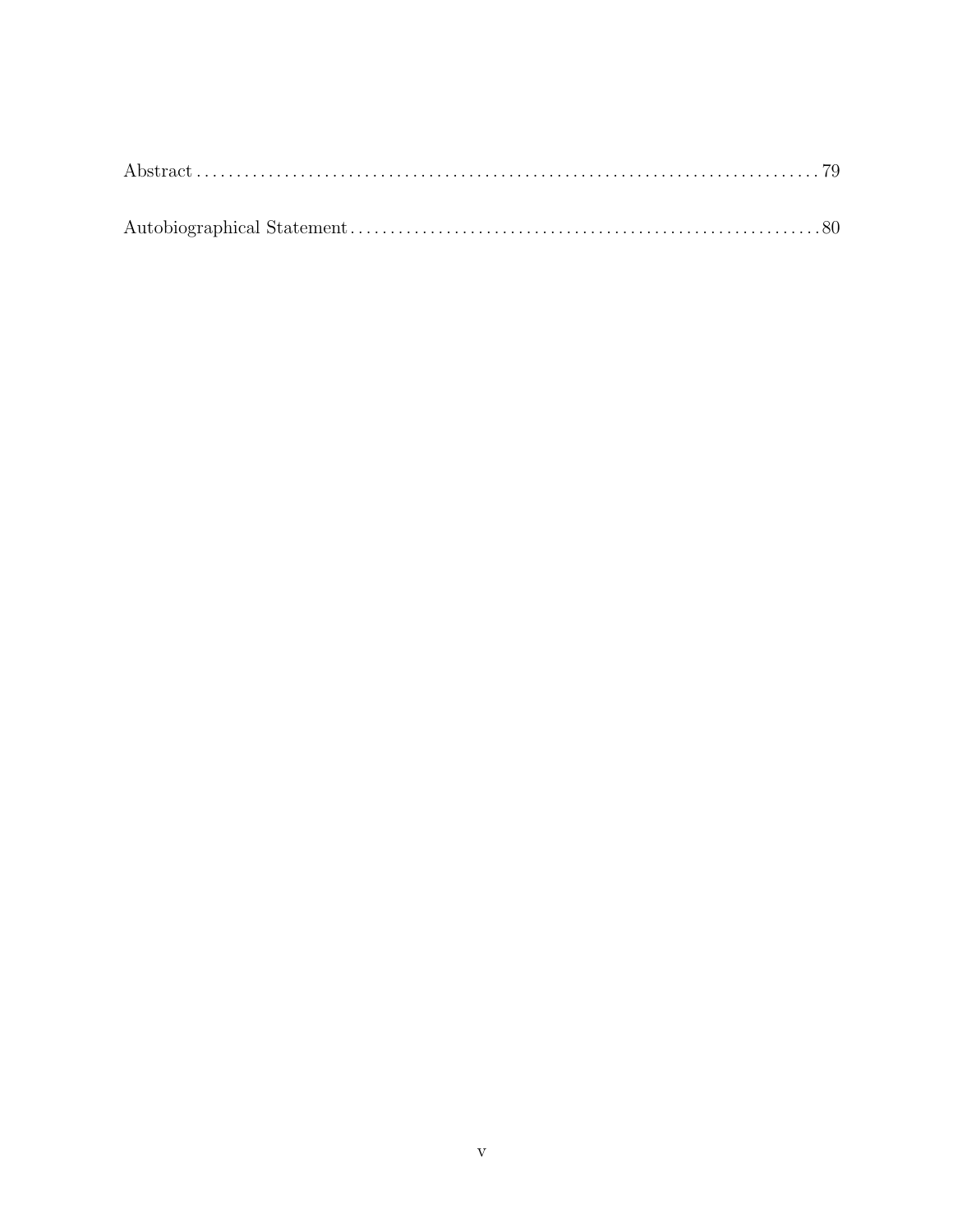# Chapter 1 Introduction and Preliminaries

#### 1.1 Introduction

The class of Asplund spaces, i.e., Banach spaces where every convex continuous function is generically Fr´etchet differentiable, is sufficiently rich and well-investigated in the geometric theory of Banach spaces and various applications; see [1, 13, 34, 43] and the references therein. In particular, it includes every Banach space with a Frétchet differentiable renorm (hence any reflexive space) and all spaces with separable duals. This dissertation is concerned with the family of parameterized minimization problems:

Minimize 
$$
\psi_0(x, y) + \psi(x, y)
$$
 over  $x \in X$ ,  $(1.1)$ 

where X, Y are Asplund spaces, and  $\psi_0, \psi : X \times Y \longrightarrow \overline{R}$  are lower semicontinuous, extended real-valued functions. In this model, the *cost functions*  $\psi_0$  depend on the *param*eter x and the decision variable y, and the constraint functions  $\psi$  incorporate parameterdependent constraints in the problem under consideration. In particular, this model covers parameterized problems of nonlinear programming, where the focus is on sensitivity analysis of stationary point multifuctions and stationary point-multiplier-multifuntions involving Karush-Kuhn-Tucker vectors associated with first-order necessary optimality conditions. A nonsmooth version of Fermat's rule [34, Proposition 1.114] gives a necessary optimality condition for problem (1.1) via the so-called partial subdifferentials considered as generalized partial derivatives. To be precise, if  $\bar{x}$  is a solution to problem (1.1) with compatible parameter  $\bar{y}$  then

$$
0 \in \partial_x(\psi_0 + \psi)(\bar{x}, \bar{y}) \subset \partial_x(\psi_0 + \psi)(\bar{x}, \bar{y}),
$$

where  $\widehat{\partial}_x$  and  $\partial_x$  denote the Frétchet and basic partial subdifferentials in x, respectively. Under some suitable assumptions, in particular, when  $\psi_0$  is strictly differentiable in x at  $\bar{x}$ , the stationary point multifunction is given by

$$
S(y) = \left\{ x \in X \mid 0 \in \partial_x \psi_0(x, y) + \partial_x \psi(x, y) \right\}.
$$
\n
$$
(1.2)
$$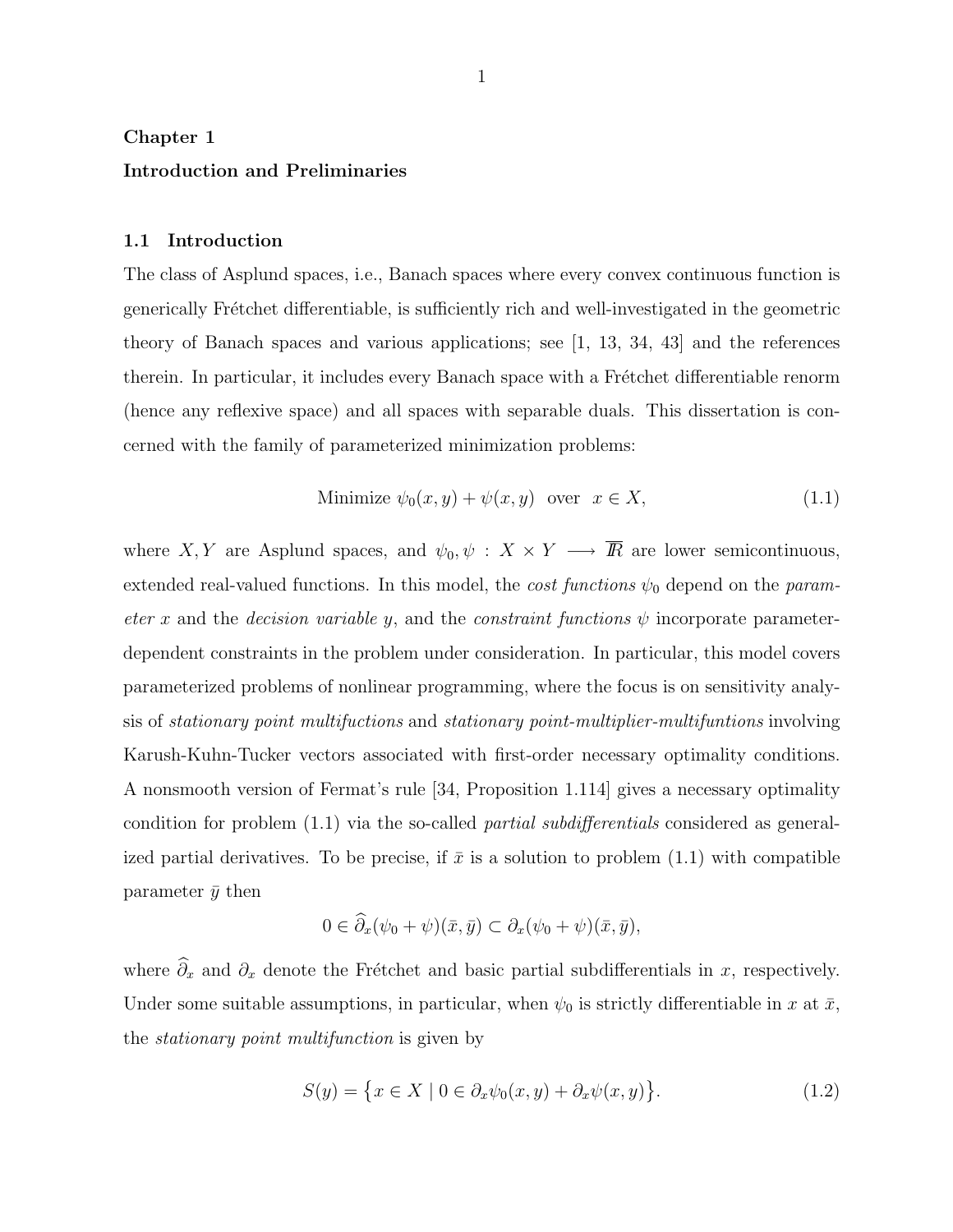The set-valued mapping S in  $(1.2)$  is the *solution map* to the so-called *parameterized gen*eralized equation given in the form

$$
0 \in \partial_x \psi_0(x, y) + \partial_x \psi(x, y), \tag{1.3}
$$

which is a special case of

$$
0 \in F(x, y) + Q(x, y),\tag{1.4}
$$

where both *base* F and field  $Q$  are set-valued mappings depending on the parameter  $y$ .

Solution maps to parametric generalized equations of type (1.4) were recently studied by Mordukhovich and Nam [32] in Asplund space settings while their less general model with single-valued base  $F(x, y) = f(x, y)$  was previously studied by Levy and Mordukhovich [21] in finite dimensions. In literature, the generalized equation (1.4) was introduced by Robinson [46] with single-valued base  $F(x, y) := f(x, y)$  and parameter-independent field  $Q(x, y) = Q(x)$ , and has been well recognized to provide a convenient framework for the unified study of *optimal solutions* in many optimization-related areas including mathematical programming, complementarity, variational inequalities, optimal control, mathematical economics, equilibria, game theory, etc. We refer the readers to the recent texts [16, 34, 35, 42] and the bibliographies therein for various results, discussions, and applications regarding the parametric generalized equations of type (1.4) with  $F(x, y) = f(x, y)$ and  $Q(x, y) = Q(x)$  in both finite and infinite dimensions.

In this dissertation, we will focus our attention on the solution maps of type (1.2). Our primary goal is to study the dependence of S on the parameter y near the reference point. These questions are addressed to *local sensitivity analysis* of solution maps under parameter perturbations. One of the principal questions here is the solution stability under parameter perturbations, which is important not only for better understanding of the solution behavior with respect to perturbations, but also for constructing effective numerical algorithms to solve the problems. We particularly interested in *robust Lipschitzian stability* of multivalued solution maps (1.2) with respect to parameter perturbations. Note that both classical local Lipschitzian property and Lipschitz-like property, a natural extension of Lipschitz continuity to set-valued mappings introduced by Aubin [2], are robust (stable) with respect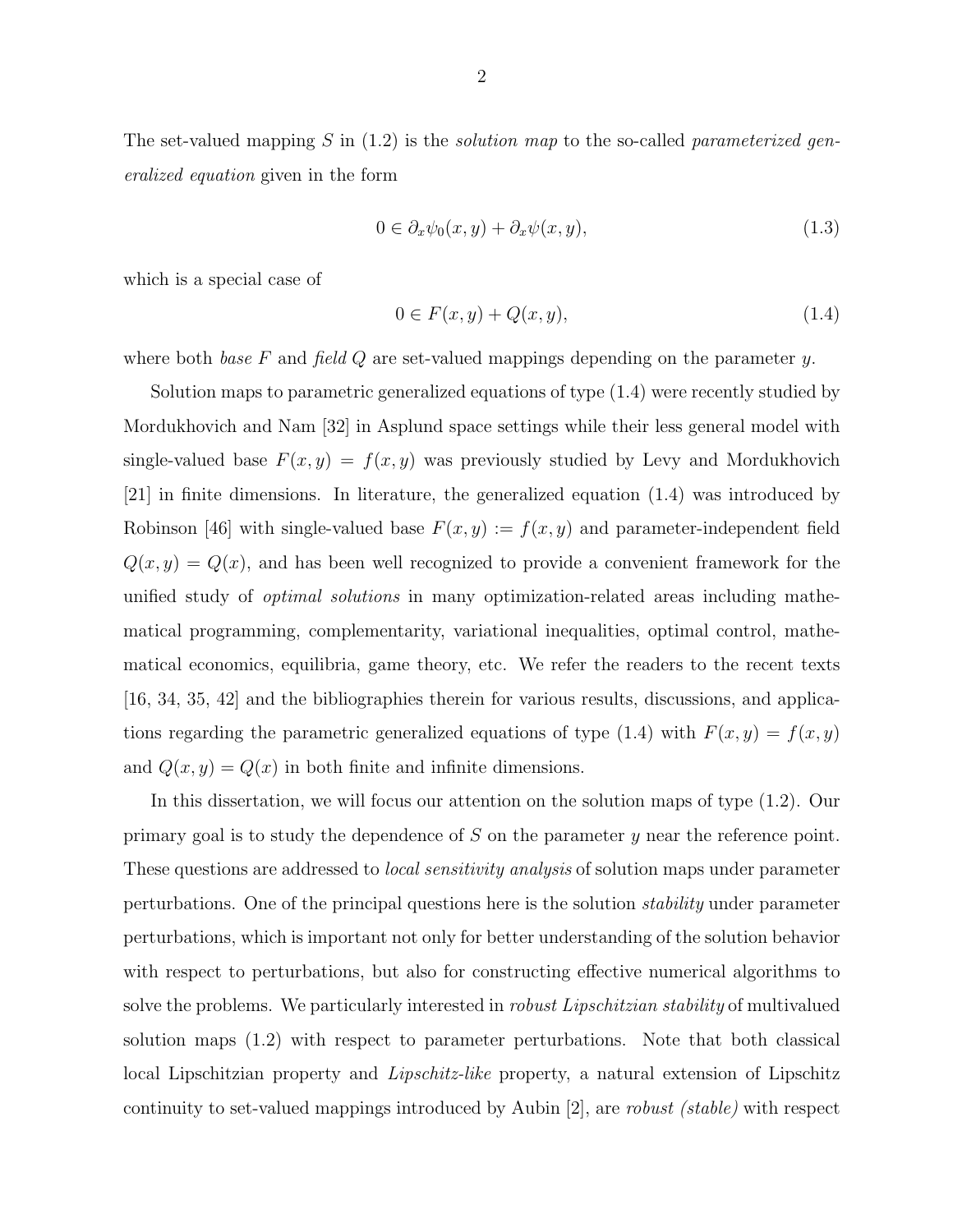to small perturbations of initial data, which is of great significance for sensitivity analysis. Let us mention here some applications of coderivative analysis to various problems related to Lipschitzian stability of constraint and variational systems in finite-dimensional settings given in  $[14, 21, 22, 23, 27, 30, 41, 45]$ , among other publications. However, not much attention has been paid to the study of Lipschitzian stability of solution maps (1.2) in infinite-dimensional settings.

To conduct such a local sensitivity analysis for solution maps (1.2), we estimate the coderivatives of S via the second-order partial subdifferentials of the cost and constraint functions, and employ the *pointbased coderivative characterization* of robust Lipchitzian behavior developed by Mordukhovich [26] to derive efficient sufficient (as well as *necessary* and sufficient) conditions for Lipschitzian stability of the solution maps (1.2) with evaluating the exact Lipschitzian bound. In order to do this, we need efficient calculus rules for second-order partial generalized differential constructions together with the corresponding sequential normal compactness. Nevertheless, while second-order ("full") subdifferential calculus (see [14, 24, 25, 34, 30, 38, 39, 44, 48]) and the SNC calculus (see [34, 36, 37]) have been developed by many authors, not much work has been done on second-order *partial* subdifferential calculus, especially in infinite dimensions. Thus, in this dissertation, we will develop as well the calculus rules for second-order partial subdifferentials of extendedreal-valued functions in both Banach and Asplund space settings. This calculus is not only useful for the study of sensitivity analysis mentioned above but also of independent interest.

Along with the solution maps  $(1.2)$ , we also pay our attention to the so-called *quasivariational inequalities (QVIs)* of the following type: Given a parameter  $y \in Y$ , find a decision vector  $x \in \Gamma(x, y) \subset X$  such that

$$
\langle g(x, y), u - x \rangle \ge 0 \quad \text{for all} \quad u \in \Gamma(x, y) \tag{1.5}
$$

where X, Y are Asplund spaces,  $g: X \times Y \to X^*$  is a single-valued continuously differentiable function, while  $\Gamma: X \times Y \rightrightarrows X$  is a set-valued mapping.

QVIs were introduced by Bensoussa and Lions in a series of papers (see, e.g., [6]) in connection with *impulse optimal control* problems. They have been extensively studied in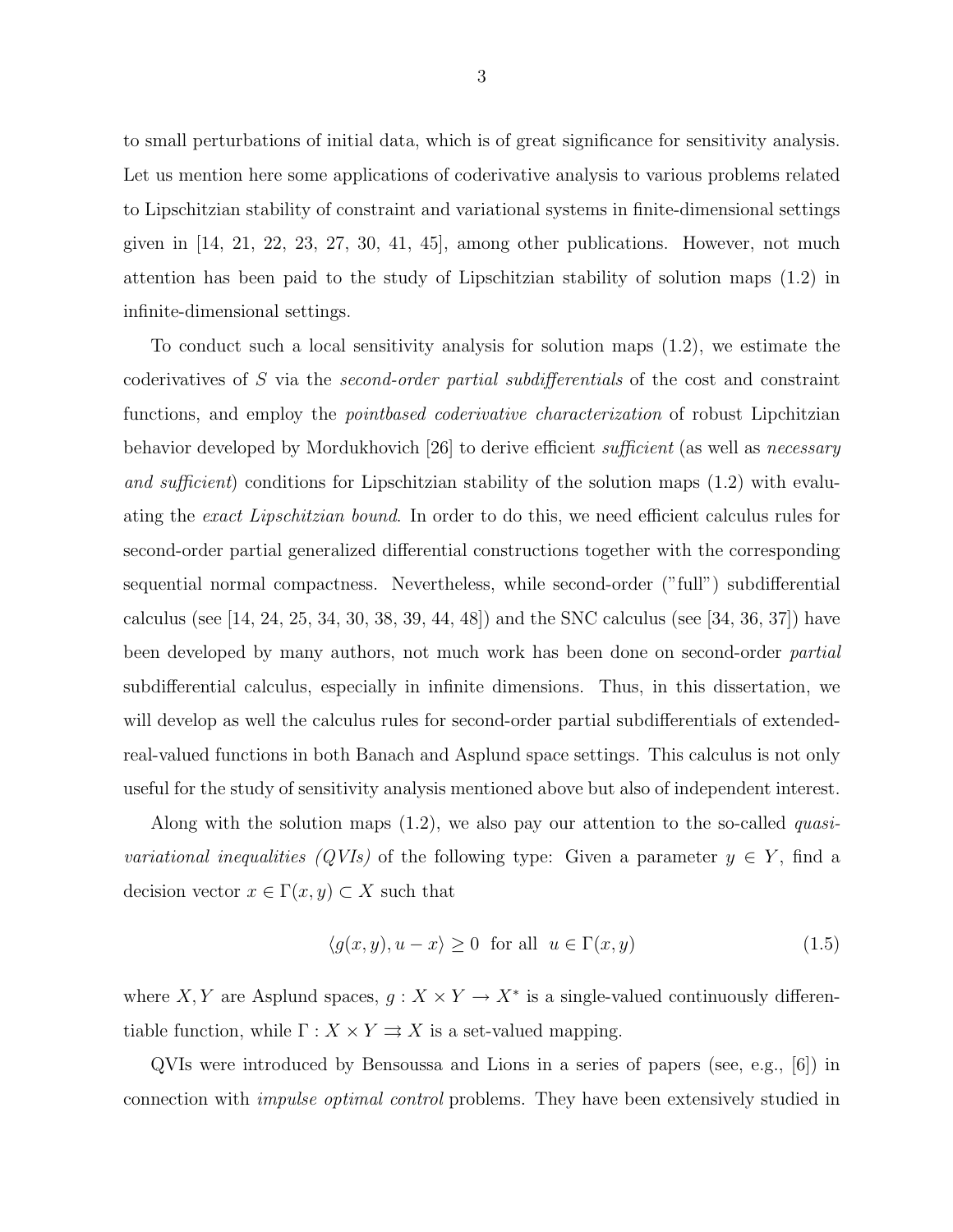numerous publications, mainly from the viewpoints of existence of solutions and numerical methods; cf. [5, 11, 12, 16, 20, 40], among others. Much less attention has been paid to the study of *parameter-dependent* QVIs, especially those where *both* mappings g and  $\Gamma$  in (1.5) depend on parameters in infinite dimensions. The primary goal of our consideration is to undertake such a study concentrating mainly on the sensitivity analysis and conduct verifiable conditions ensuring robust Lipschitzian stability of the solution maps to QVIs  $(1.5)$  given by

$$
S(y) = \{x \in X \mid \langle g(x, y), u - x \rangle \ge 0 \text{ whenever } u \in \Gamma(x, y) \}, y \in Y,
$$
 (1.6)

which become

$$
S(y) = \{ x \in X \mid 0 \in g(x, y) + N(x; \Gamma(x, y)) \}
$$
\n(1.7)

if  $\Gamma$  is of closed-graph and take convex values  $\Gamma(x, y)$ . It is obvious that solution maps (1.7) are special cases of solution maps to (1.4) with  $F(x, y) := g(x, y)$  and  $Q(x, y) :=$  $N(x;\Gamma(x,y))$ . However, the sensitivity analysis of solution maps to (1.4) does not implies the results derived in this dissertation. Our results on QVIs presented in what follows can be considered as generalization to Asplund space settings of the ones obtained by Mordukhovich and Outrata [31] in finite dimensions.

The outline of the dissertation is as follows. Chapter 1 provides preliminary material from variational analysis and generalized differentiation needed for the subsequent sections.

In Chapter 2, we study the first-order and second-order partial subdifferential calculi and obtain several sum rules and chain rules of rather general nonsmooth extended-realvalued functions in Banach space settings as well as more developed rules in Asplund space settings.

In Chapter 3, after establishing a coderivative estimate for the solution maps (1.2) in the case both  $\psi_0$  and  $\psi$  are nonsmooth, we turn our attention to the case when cost function  $\psi_0$  is  $\mathcal{C}^2$  and study the parametric sensitivity of stationary points alone, as well as the stationary point-multiplier pairs asscociated with the parameterized optimization problems (1.1).

Finally, Chapter 4 is devoted to the study of coderivative analysis of parameter-dependent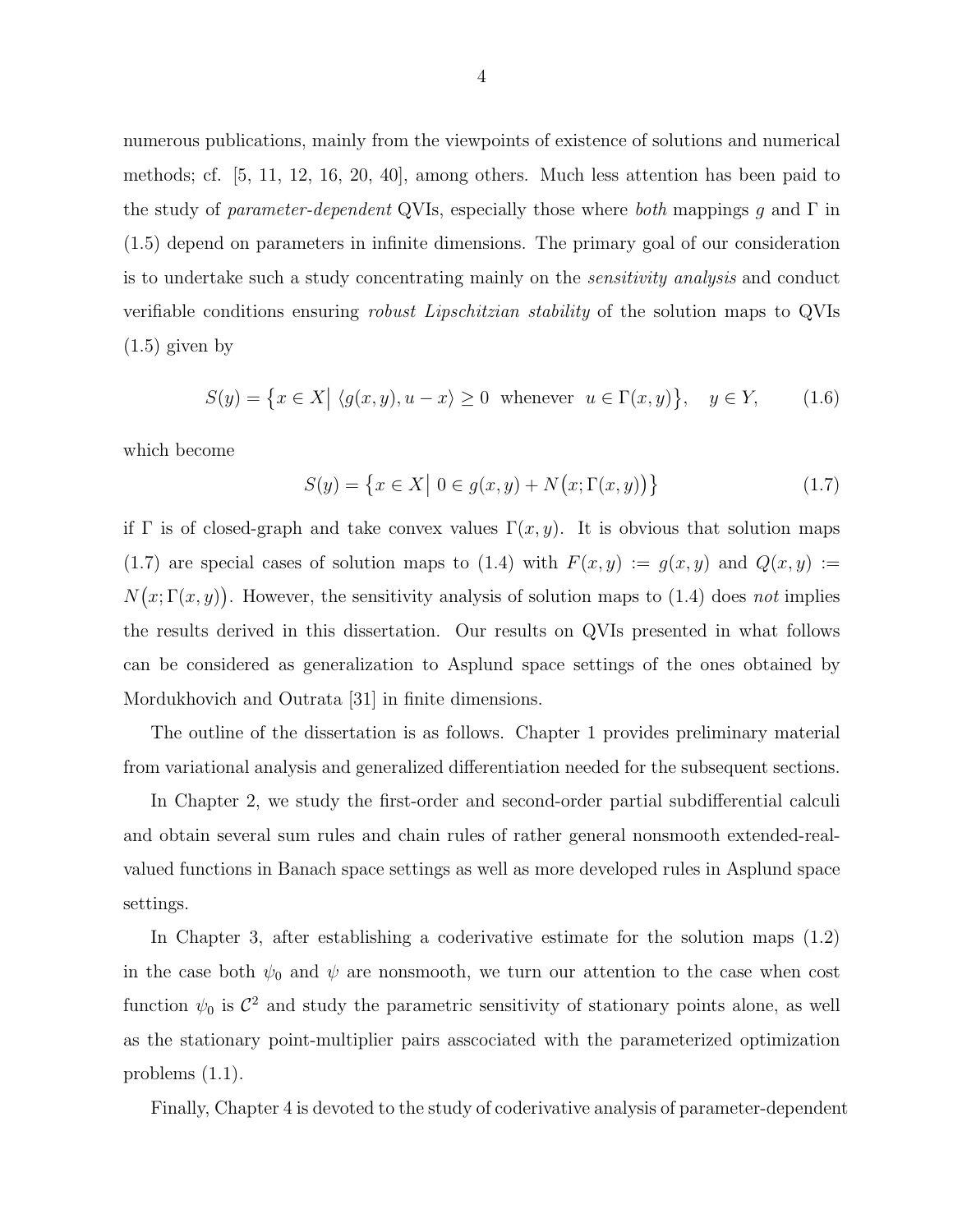quasi-variational inequalities in Asplund spaces with application to stability.

#### 1.2 Basic Definitions and Preliminaries

This part contains some material on generalized differentiation widely used in what follows. We refer the reader to the book by Mordukhovich [34] for more details, references, and discussions.

Unless otherwise stated, all spaces considered are *real Banach* whose norms are always denoted by  $\|\cdot\|$ . For any space X we consider its dual space  $X^*$  equipped with the weak-star topology, where  $\langle \cdot, \cdot \rangle$  means the canonical pairing.

In contrast to the case of *single-valued mapping*  $f : X \to Y$ , the symbol  $F : X \rightrightarrows Y$ stands for a set-valued mapping (multifunction) from  $X$  into  $Y$  with the domain and kernel denoted, respectively, by

$$
\text{dom } F := \{ x \in X \mid F(x) \neq \emptyset \} \text{ and } \ker F := \{ x \in X \mid 0 \in F(x) \}.
$$

The *inverse* set-valued mapping  $F^{-1}: Y \rightrightarrows X$  to F satisfies the relationships

$$
x \in F^{-1}(y) \iff y \in F(x) \iff (x, y) \in \text{gph } F,
$$

and the norm of any positive homogeneous set-valued mapping is given by

$$
||F|| := \sup \{ ||y|| \mid y \in F(x) \text{ and } ||x|| \le 1 \}.
$$

In particular, if  $F: X \rightrightarrows X^*$ , the expression

$$
\limsup_{x \to \bar{x}} F(x) := \left\{ x^* \mid \exists x_k \to \bar{x} \text{ and } x_k^* \stackrel{w^*}{\to} x^* \text{ with } x_k^* \in F(x_k) \text{ for all } k \in \mathbb{N} \right\}
$$

always means the *sequential Painlevé-Kuratowski upper/outer limit* with respect to the norm topology in  $X$  and the weak-star topology in  $X^*$ .

Given an extended-real-valued function  $\varphi: X \to \overline{R} := [-\infty, \infty]$  finite at  $\overline{x}$ , we start with the definition of its  $\varepsilon$ -subgradients  $x^* \in \widehat{\partial}_{\varepsilon} \varphi(\bar{x}), \ \varepsilon \geq 0$ , which form the enlargement of the Fréchet subdifferential  $\widehat{\partial}\varphi(\bar{x}) := \widehat{\partial}_0\varphi(\bar{x})$  of  $\varphi$  at  $\bar{x}$ :

$$
\widehat{\partial}_{\varepsilon}\varphi(\bar{x}) := \left\{ x^* \in X^* \; \middle| \; \liminf_{x \to \bar{x}} \frac{\varphi(x) - \varphi(\bar{x}) - \langle x^*, x - \bar{x} \rangle}{\|x - \bar{x}\|} \ge -\varepsilon \right\}.
$$
\n(1.8)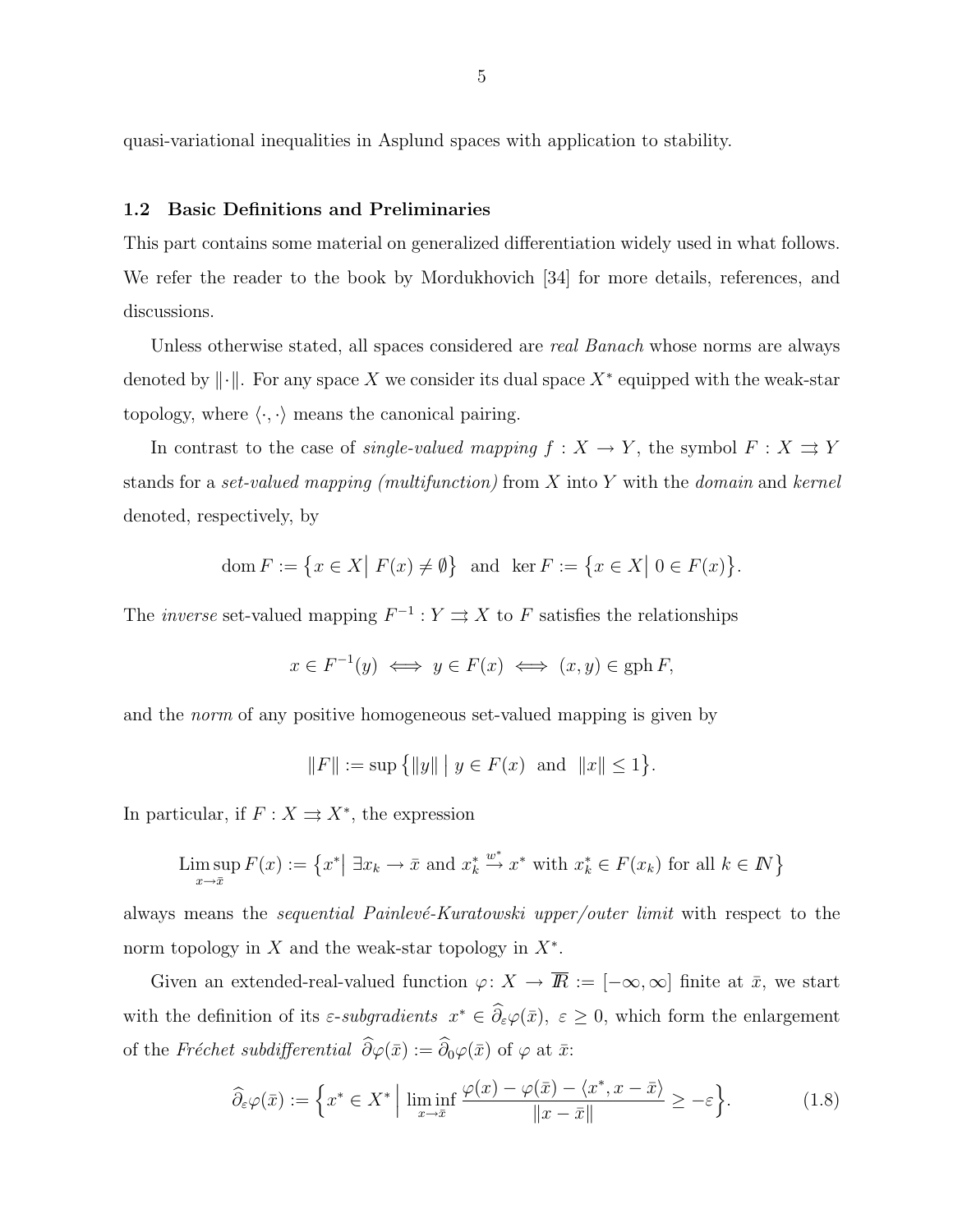In  $(1.8)$ , as usual, *subgradients* means actually *lower subgradients*, where the word "lower" is omitted by taking it for granted.

Based on  $(1.8)$ , we introduce two *limiting subdifferentials* by using the sequential Painlevé-Kuratowski upper/outer limit. The first construction

$$
\partial \varphi(\bar{x}) := \limsup_{\substack{x \to \bar{x} \\ \varepsilon \downarrow 0}} \widehat{\partial}_{\varepsilon} \varphi(x) \tag{1.9}
$$

is called the *basic subdifferential* of  $\varphi$  at  $\bar{x}$  which reduces to the classical Fréchet derivative for strictly differentiable functions and to the subdifferential of convex analysis for convex functions. If X is an Asplund space and if  $\varphi$  is lower semicontinuous (l.s.c.) around  $\bar{x}$ , then we can equivalently put  $\varepsilon = 0$  in (1.9). Moreover, we have  $\partial \varphi(\bar{x}) \neq \emptyset$  for every locally Lipschitzian function on an Asplund space.

One obviously has  $\widehat{\partial}\varphi(\bar{x}) \subset \partial\varphi(\bar{x})$  for any  $\varphi: X \to \overline{R}$  finite at  $\bar{x}$ . We say that  $\varphi$  is lower regular at  $\bar{x}$  if the latter holds as equality. The collection of lower regular functions is sufficiently large including, besides convex and strictly differentiable functions, many other classes of functions important in variational analysis and optimization; see the books [34, 48] for more details, discussions, and applications.

The second limiting subdifferential construction defined by

$$
\partial^{\infty} \varphi(\bar{x}) := \limsup_{\substack{x \to \bar{x} \\ \varepsilon, \lambda \downarrow 0}} \lambda \widehat{\partial}_{\varepsilon} \varphi(x)
$$
\n(1.10)

is called the *singular subdifferential* of  $\varphi$  at  $\bar{x}$ , where  $\varepsilon$  can be omitted for l.s.c. functions on Asplund spaces. Construction (1.10) carries nontrivial information only for non-Lipschitzian functions, since  $\partial^{\infty}\varphi(\bar{x}) = \{0\}$  if  $\varphi$  is locally Lipschitzian around  $\bar{x}$ . Moreover, the latter condition is also *necessary* for  $\varphi$  to be locally Lipschitzian provided that it is l.s.c. around  $\bar{x}$ , that X is Asplund, and that  $\varphi$  has the so-called *sequential normal epicompactness* property at  $\bar{x}$  (see below), which is always the case when X is finite-dimensional  $(X = \mathbb{R}^n).$ 

Given a set  $\Omega \subset X$  and  $\varepsilon \geq 0$ , we define the set of  $\varepsilon$ -normals to  $\Omega$  at  $\bar{x} \in \Omega$  by

$$
\widehat{N}_{\varepsilon}(\bar{x};\Omega) := \left\{ x^* \in X^* \Big| \limsup_{x \to \bar{x}} \frac{\langle x^*, x - \bar{x} \rangle}{\|x - \bar{x}\|} \le \varepsilon \right\},\tag{1.11}
$$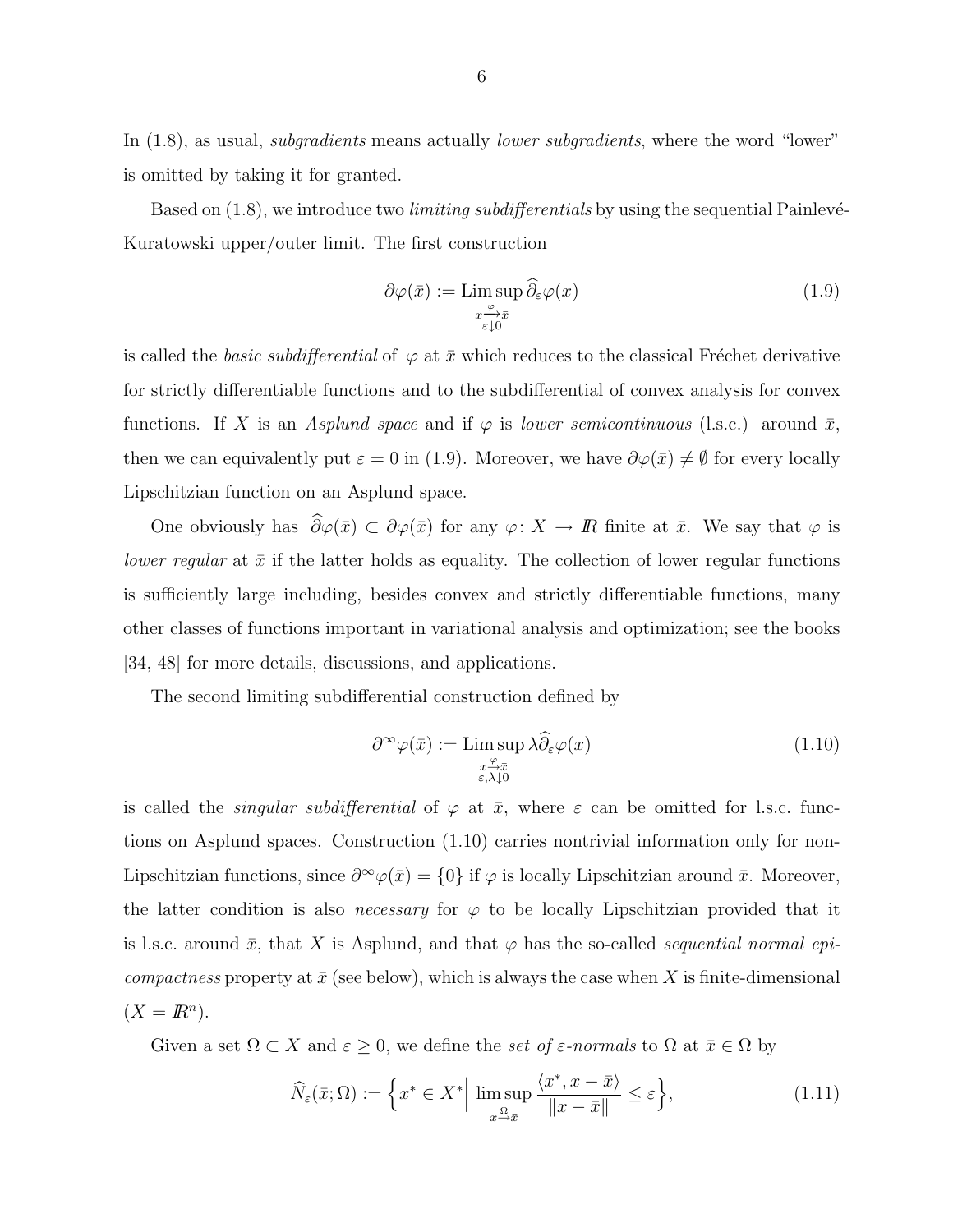where the symbol  $x \stackrel{\Omega}{\to} \bar{x}$  signifies that  $x \to \bar{x}$  with  $x \in \Omega$ . When  $\varepsilon = 0$ , this set is called the Fréchet normal cone to  $\Omega$  at  $\bar{x}$  and is denoted by  $\widehat{N}(\bar{x}; \Omega)$ . The Fréchet normal cone looks like an adaption of the idea of Fréchet derivative to the case of sets. However, this construction does not have a number of natural properties expected from an appropriate notion of normals. In particular, we may have  $\hat{N}(\bar{x}; \Omega) = \{0\}$  for boundary points of  $\Omega$ even in finite dimensions, and calculus rules often fail. Letting for convenience  $\widehat{N}(x; \Omega) = \emptyset$ if  $x \notin \Omega$  and employing the outer limit to  $\widehat{N}(\cdot; \Omega)$ , we define its sequential regularization

$$
N(\bar{x}; \Omega) := \limsup_{\substack{x \to \bar{x} \\ \varepsilon \downarrow 0}} \widehat{N}_{\varepsilon}(x; \Omega), \tag{1.12}
$$

where  $\varepsilon$  can be removed in Asplund space setting. This construction is known as the basic/limiting/Mordukhovich normal cone to  $\Omega$  at  $\bar{x}$ . It is obvious that

$$
\hat{N}(\bar{x}, \Omega) \subset N(\bar{x}; \Omega) \text{ for any } \Omega \subset X \text{ and } \bar{x} \in \Omega.
$$

The equality in this inclusion singles out a class of the so-called *normally regular* sets. An important example of set regularity is given by sets  $\Omega$  locally convex around  $\bar{x}$ . In case the set epi  $\varphi := \{(x, \alpha) \in X \times \mathbb{R} \mid \alpha \geq \varphi(x)\}\$  of an extended-real-valued function  $\varphi : X \to \overline{\mathbb{R}}$ is normally regular at  $(x, \varphi(x))$  we say that  $\varphi$  is epigraphically regular at  $\bar{x}$ .

In contrast to  $(1.11)$ , the basic normal cone  $(1.12)$  maybe *nonconvex* in very simple situations but enjoys some calculus rules in Asplund space setting; see [34]. Both Fréchet normal cone  $\widehat{N}(\cdot; \Omega)$  and basic normal cone  $N(\cdot; \Omega)$  reduce to the classical normal cone of convex analysis for convex sets  $\Omega$ . These two constructions are *invariant* with respect to equivalent norms on X while the  $\varepsilon$ -normal sets  $\widehat{N}_{\varepsilon}(\cdot; \Omega)$  depends on given norm  $\|\cdot\|$  if  $\varepsilon > 0$ . Therefore, it is not hard to prove the following representations of Fréchet and basic normals to Cartesian product of sets:

$$
\widehat{N}(\bar{x}; \Omega_1 \times \Omega_2) = \widehat{N}(\bar{x}_1; \Omega_1) \times \widehat{N}(\bar{x}_2; \Omega_2),
$$
  

$$
N(\bar{x}; \Omega_1 \times \Omega_2) = N(\bar{x}_1; \Omega_1) \times N(\bar{x}_2; \Omega_2),
$$

for any point  $\bar{x} = (\bar{x}_1, \bar{x}_2) \in \Omega_1 \times \Omega_2 \subset X_1 \times X_2$ . On the other hand, let  $\delta(\cdot; \Omega)$  be the *indicator function* of  $\Omega$ , i.e.,  $\delta(x; \Omega) := 0$  if  $x \in \Omega$  and  $\delta(x; \Omega) = \infty$  otherwise, the Fréchet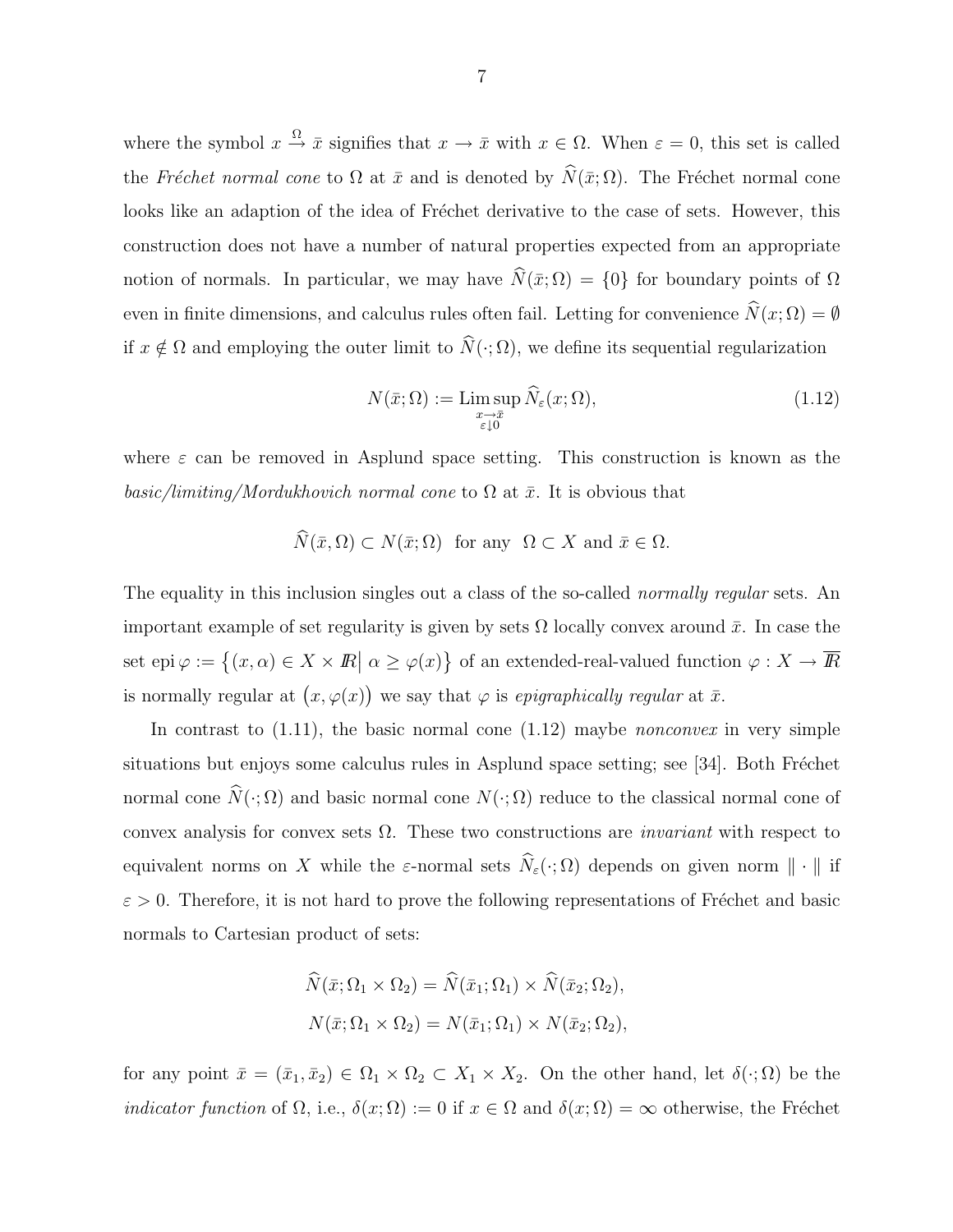and basic normal cones to  $\Omega$  at  $\bar{x}$  are actually the corresponding subdifferentials of the indicator function. Indeed, we have

$$
\widehat{N}(\bar{x};\Omega) = \widehat{\partial}\delta(\bar{x};\Omega) \text{ and } N(\bar{x};\Omega) = \partial\delta(\bar{x};\Omega) = \partial^{\infty}\delta(\bar{x};\Omega).
$$

Given a set-valued mapping  $F: X \rightrightarrows Y$  with the graph

$$
\text{gph}\,F := \big\{(x,y) \in X \times Y \big\vert\ y \in F(x)\big\},\
$$

we define its Fréchet coderivative at  $(\bar{x}, \bar{y}) \in \text{gph } F$  and its limiting coderivative at  $(\bar{x}, \bar{y})$ , respectively, by

$$
\widehat{D}^*F(\bar{x}, \bar{y})(y^*) := \left\{ x^* \in X^* \middle| (x^*, -y^*) \in \widehat{N}((\bar{x}, \bar{y}); \text{gph } F) \right\},\tag{1.13}
$$

$$
D_N^* F(\bar{x}, \bar{y})(y^*) := \left\{ x^* \in X^* \middle| (x^*, -y^*) \in N((\bar{x}, \bar{y}); \text{gph } F) \right\}.
$$
 (1.14)

Note that the coderivative construction  $(1.14)$  is called the *normal coderivative* to distinguish it from another limiting coderivative for mappings between infinite-dimensional spaces, which is called *mixed coderivative* and defined by

$$
D_M^* F(\bar{x}, \bar{y})(y^*) := \left\{ x^* \in X^* \middle| \exists \varepsilon_k \downarrow 0, (x_k, y_k) \stackrel{\text{gph } F}{\longrightarrow} (\bar{x}, \bar{y}), x_k^* \stackrel{w^*}{\longrightarrow} x^* \text{ and}
$$

$$
y_k^* \stackrel{\parallel \cdot \parallel}{\longrightarrow} y^* \text{ with } (x_k^*, -y_k^*) \in \widehat{N}_{\varepsilon_k}((x_k, y_k); \text{gph } F) \right\}, \qquad (1.15)
$$

where  $\stackrel{w^*}{\rightarrow}$  signifies the weak<sup>\*</sup> sequential convergence in  $X^*$ , while  $\stackrel{\|\cdot\|}{\rightarrow}$  stands for the norm convergence in the dual space; we omit  $\|\cdot\|$  in what follows. We can put  $\varepsilon_k = 0$  in (1.15) if X and Y are Asplund and if the graph of F is closed around  $(\bar{x}, \bar{y})$ . We also drop  $\bar{y}$  in the coderivative notation (1.13), (1.14) and (1.15) if  $F = f: X \to Y$  is single-valued. These coderivatives are extensions of the corresponding adjoint derivative operators, in the sense that

$$
\widehat{D}^* f(\bar{x})(y^*) = \left\{ \nabla f(\bar{x})^* y^* \right\} \text{ and } D^* f(\bar{x})(y^*) = \left\{ \nabla f(\bar{x})^* y^* \right\} \tag{1.16}
$$

for all  $y^* \in Y^*$  if f is Fréchet differentiable and strictly differentiable at  $\bar{x}$ , respectively. In general, all of the three coderivatives defined above are positively homogeneous multifunctions from  $Y^*$  to  $X^*$  that satisfy the inclusions

$$
\widehat{D}^*F(\bar{x},\bar{y})(y^*) \subset D^*_M F(\bar{x},\bar{y})(y^*) \subset D^*_N F(\bar{x},\bar{y})(y^*) \text{ for all } y^* \in Y^*.
$$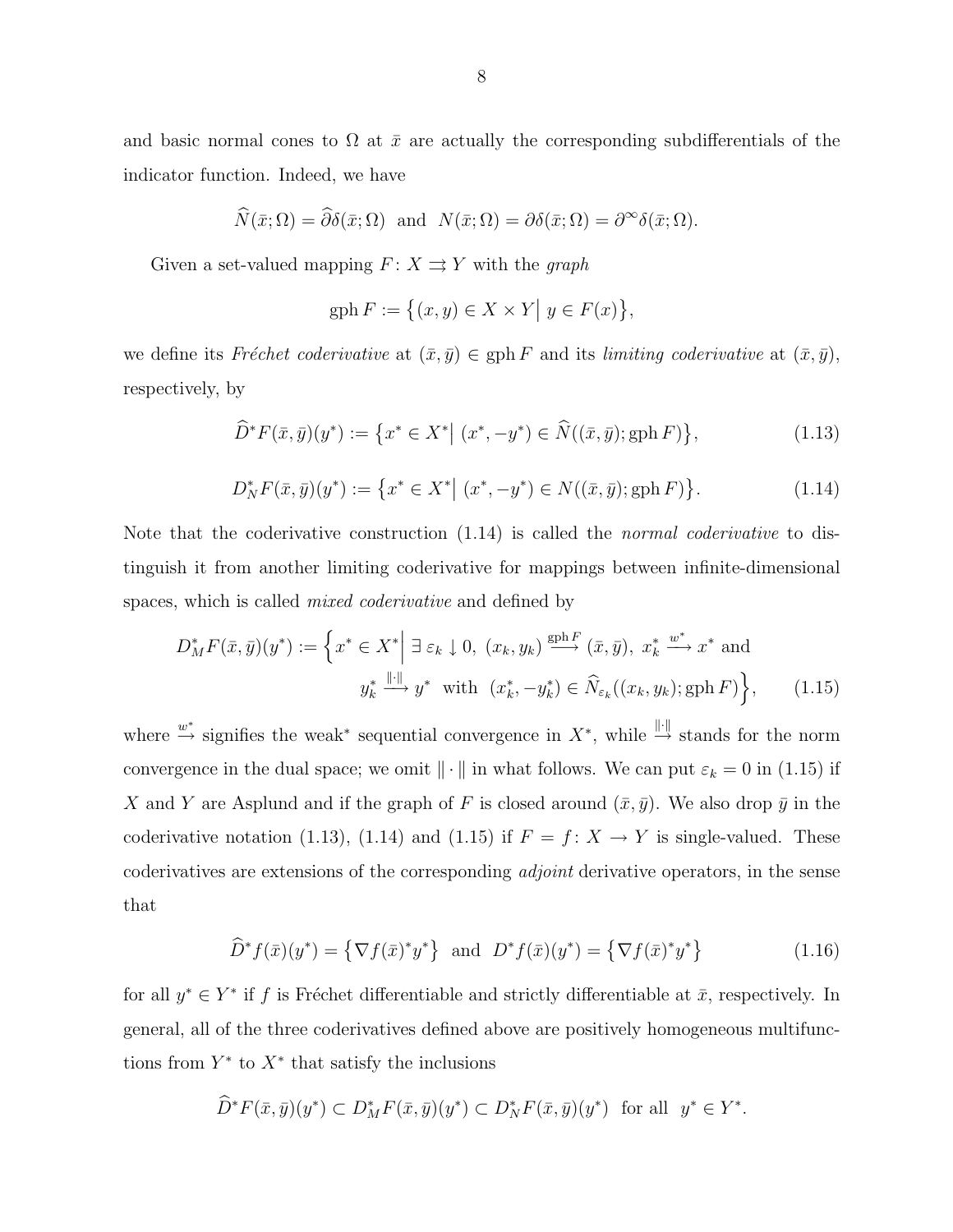If the equality holds in the former inclusion then F is said to be M-regular at  $(\bar{x}, \bar{y})$ . In the case that  $D_N^*F(\bar{x}, \bar{y})(y^*) = \bar{D}^*F(\bar{x}, \bar{y})(y^*)$  for all  $y^* \in Y^*$ , F is said to be N-regular at  $(\bar{x}, \bar{y})$ . Obviously, N-regularity always implies M-regularity but not vice versa; see [34] for examples. The N-regularity holds if, in particular, if  $F = f$  is single-valued and *smooth* around  $\bar{x}$  (or merely *strictly differentiable* at this point). Besides, this property holds for convex-graph mappings (i.e., mappings that have convex graphs) and other classes of setvalued mappings, while it may be violated in many important situations, e.g., for every locally Lipschitzian mapping  $f: X \to Y$  that is not strictly differentiable at  $\bar{x}$ ; see [34, Subsection 3.2.4] for exact results, proofs, and discussions.

Observe that there is a simple relationship between the Fréchet coderivative of a locally Lipschitzian mapping  $f: X \to Y$  and the Fréchet subdifferential of its scalarization

$$
\langle y^*, f \rangle(x) := \langle y^*, f(x) \rangle, \quad y^* \in Y^*.
$$

This relationship called the *scalarization formula* is given by

$$
\widehat{D}^* f(\bar{x})(y^*) = \widehat{\partial} \langle y^*, f \rangle(\bar{x}) \text{ for any } y^* \in Y^*.
$$
\n(1.17)

A similar scalarization formula holds for the limiting constructions (1.9) and (1.14) but under an additional *strict Lipschitzian* assumption on f that reduces to the standard local Lipschitz continuity of f around  $\bar{x}$  if Y is finite-dimensional; see [34, Subsection 3.1.3] and the references therein.

If a multifunction  $F: X \times Y \rightrightarrows Z$  is of two variables  $(x, y) \in X \times Y$ , we denote by  $D_x^*F(\bar{x},\bar{y},\bar{z})$  its *partial coderivative* (either normal or mixed) with respect to x at the point  $(\bar{x}, \bar{y}, \bar{z}) \in \text{gph } F$  which is defined as the corresponding coderivative of the multifunction  $F(\cdot, \bar{y})$  at  $(\bar{x}, \bar{z})$ .

Let us mention also the relationships between subgradients and coderivatives. Given  $\varphi: X \to \overline{R}$ , we associate with it the *epigraphical multifunction*  $E_{\varphi}: X \to \overline{R}$  defined by

$$
E_{\varphi}(x) := \{ \alpha \in \mathbb{R} \mid \alpha \ge \varphi(x) \}.
$$

Since  $E_{\varphi}$  takes values in  $\mathbb{R}$ , there is no difference between its normal and mixed coderiva-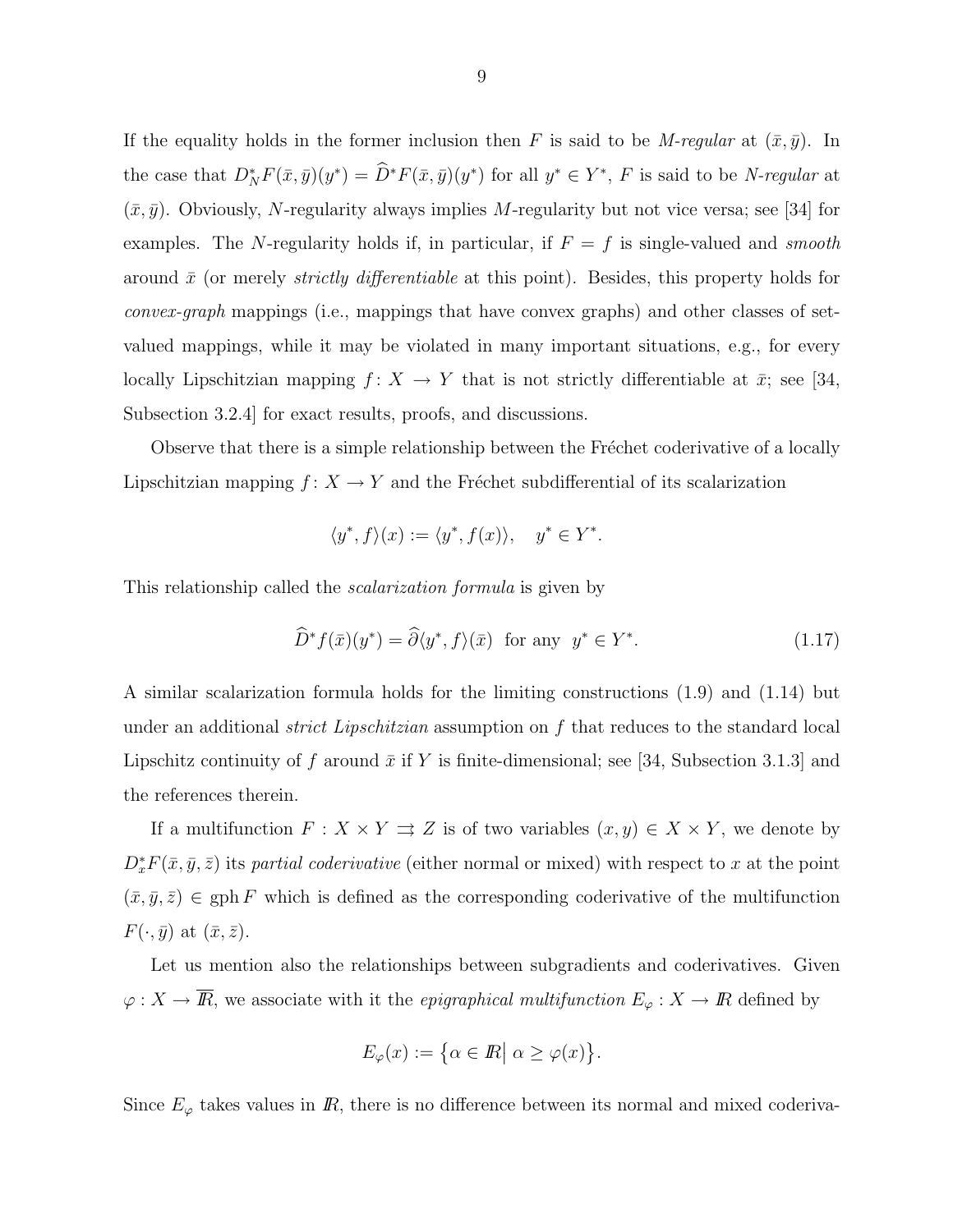tives. Also note that  $gph E<sub>\varphi</sub> = epi\varphi$ . We have

$$
\partial \varphi(\bar{x}) = D^* E_{\varphi}(\bar{x}, \varphi(\bar{x}))(1) = \{ x^* \in X^* | (x^*, -1) \in N((\bar{x}, \varphi(\bar{x})); \text{epi }\varphi) \},\
$$
  

$$
\partial^{\infty} \varphi(\bar{x}) = D^* E_{\varphi}(\bar{x}, \varphi(\bar{x}))(0) = \{ x^* \in X^* | (x^*, 0) \in N((\bar{x}, \varphi(\bar{x})); \text{epi }\varphi) \}.
$$

One of the most fundamental differences between variational analysis in finite and infinite dimensions is the necessity of imposing certain *normal compactness* requirements in infinite-dimensional settings that ensure certain *nontriviality* conclusions while passing to the limit in the weak<sup>∗</sup> topology. We use the following normal compactness properties that are automatic in finite dimensions, hold for "reasonably good" sets and mappings, and are preserved under various operations.

A set  $\Omega \subset X$  is sequentially normally compact (SNC) at  $\bar{x} \in \Omega$  if for any sequences  $\varepsilon_k \downarrow 0, x_k \stackrel{\Omega}{\to} \bar{x}$ , and  $x_k^* \in \widehat{N}_{\varepsilon_k}(x_k; \Omega)$  such that  $x_k^*$  $\stackrel{w^*}{\rightarrow} 0$  one has

$$
||x_k^*|| \to 0 \text{ as } k \to \infty,
$$

where  $\varepsilon_k$  can be omitted if X is Asplund and if  $\Omega$  is locally closed around  $\bar{x}$ . The SNC property is always satisfied if  $\Omega$  is *compactly epi-Lipschitzian (CEL)* at  $\bar{x}$  in the sense of Borwein and Strójwas, that is, there are a compact set  $C \subset \Omega$ , a neighborhood U of  $\bar{x}$ , a neighborhood O of the origin in X, and a number  $\gamma > 0$  such that

$$
\Omega \cap U + tO \subset \Omega + tC
$$
 for all  $t \in (0, \gamma)$ .

A set-valued mapping  $F: X \rightrightarrows Y$  is  $SNC$  at  $(\bar{x}, \bar{y}) \in \text{gph } F$  if its graph enjoys this property. In addition, more subtle *partial SNC* and *strongly partial SNC* (i.e., *PSNC* and strongly PSNC) properties can be defined. We say that F is PSNC at  $(\bar{x}, \bar{y}) \in \text{gph } F$  if for any sequences  $\varepsilon_k \downarrow 0$ ,  $(x_k, y_k) \rightarrow (\bar{x}, \bar{y})$  with  $(x_k, y_k) \in \text{gph } F$ ,  $(x_k^*, y_k^*) \in \hat{N}_{\varepsilon_k}((x_k, y_k); \text{gph } F)$ one has

$$
\left[x_k^* \stackrel{w^*}{\rightarrow} 0, \|y_k^*\| \to 0\right] \Longrightarrow \|x_k^*\| \to 0 \text{ as } k \to \infty,
$$
\n(1.18)

where  $\varepsilon_k = 0$  in the Asplund space and closed graph setting. F is said to be *strongly PSNC* at  $(\bar{x}, \bar{y})$  if (1.18) is replaced by

$$
\left[x_k^* \stackrel{w^*}{\rightarrow} 0, y_k^* \stackrel{w^*}{\rightarrow} 0\right] \Longrightarrow ||x_k^*|| \to 0 \text{ as } k \to \infty.
$$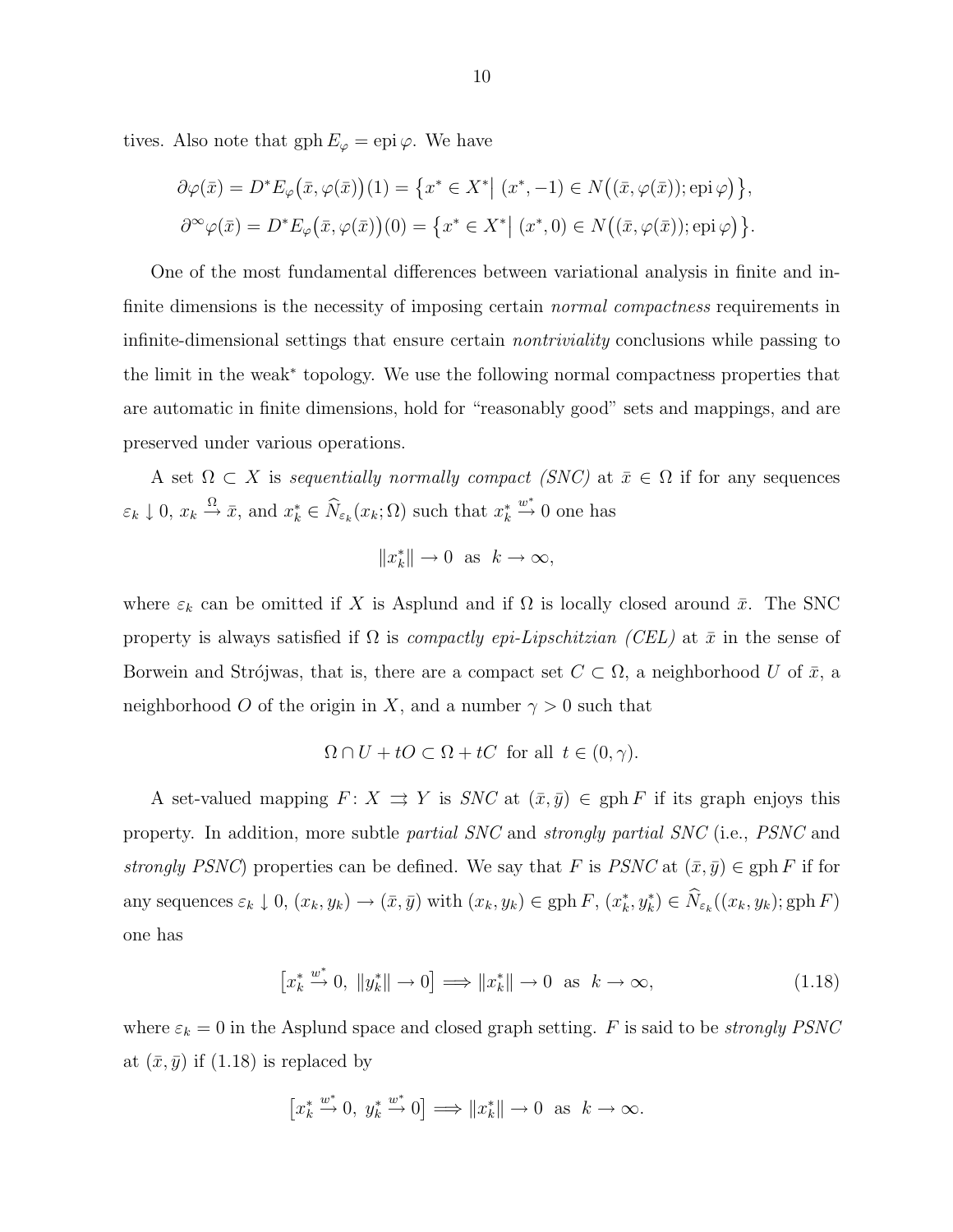The PSNC property always holds when F is Lipschitz-like around  $(\bar{x}, \bar{y})$  in the following sense of Aubin [2]: there exist neighborhoods U of  $\bar{x}$  and V of  $\bar{y}$  as well as a modulus  $\ell \ge 0$ such that

$$
F(u) \cap V \subset F(v) + \ell \|u - v\| B_Y \text{ whenever } u, v \in U,
$$
\n(1.19)

where  $B_Y$ , as usual, denotes the unit ball in Y. This reduces to the classical (Hausdorff) *local Lipschitz* behavior of F around  $\overline{z}$  corresponding to  $V = Y$  in (1.19). The infimum of all Lipschitzian moduli  $\ell$  in (1.19) is called the exact Lipschitzian bound of F around  $(\bar{x}, \bar{y})$ and is denoted by  $lip F(\bar{x}, \bar{y}).$ 

Note that there is no difference between the SNC and PSNC properties for extendedreal-valued functions. We also consider an epigraphical version of the SNC property of  $\varphi: X \to \overline{R}$ . We say that  $\varphi$  is sequentially normally epi-compact (SNEC) at  $\overline{x} \in X$  if its epigraph is SNC at  $(\bar{x}, \varphi(\bar{x}))$ . This property always holds for locally Lipschitzian functions, their natural *directionally Lipschitzian* extensions (cf. Rockafellar [47]), etc.

We also use in this dissertation a less restrictive counterpart of Lipschitz-like property of set-valued mappings called *calmness*, where  $u \in U$  that varies around  $\bar{x}$  is replaced by  $\bar{x}$ in (1.19): A set-valued mapping  $F : X \rightrightarrows Y$  between Banach spaces X and Y is calm at  $(\bar{x}, \bar{y}) \in \text{gph } F$  with modulus  $\ell \geq 0$  if there are neighborhood U of  $\bar{x}$  and V of  $\bar{y}$  such that

$$
F(x) \cap V \subset F(\bar{x}) + \ell \|x - \bar{x}\| B_Y \quad \text{for all} \quad x \in U. \tag{1.20}
$$

This calmness property was first recognized by Robinson [46] under the name upper-Lipschitzian, where  $V = Y$  in (1.20). As observed by Henrion and Outrata [17], the calmness property of F at  $(\bar{x}, \bar{y})$  is equivalent to the condition that there exist  $\ell \geq 0$  and  $\varepsilon > 0$  such that

$$
d(y, F(\bar{x})) \le \ell d(x, \bar{x}) \text{ for all } y \in F(x) \cap B(\bar{y}, \varepsilon), x \in B(\bar{x}, \varepsilon),
$$

where  $d(\cdot, F(\bar{x}))$  denotes the *distance function* to the set  $F(\bar{x})$ .

The following *pointbased coderivative characterization* of the Lipschitz-like property obtained by Mordukhovich [34, Theorem 4.10] is the basis for applications of the coderivative calculi to *robust Lipschitzian stability* of the extended generalized equations and their specifications. Note that this result provides not only necessary and sufficient conditions for the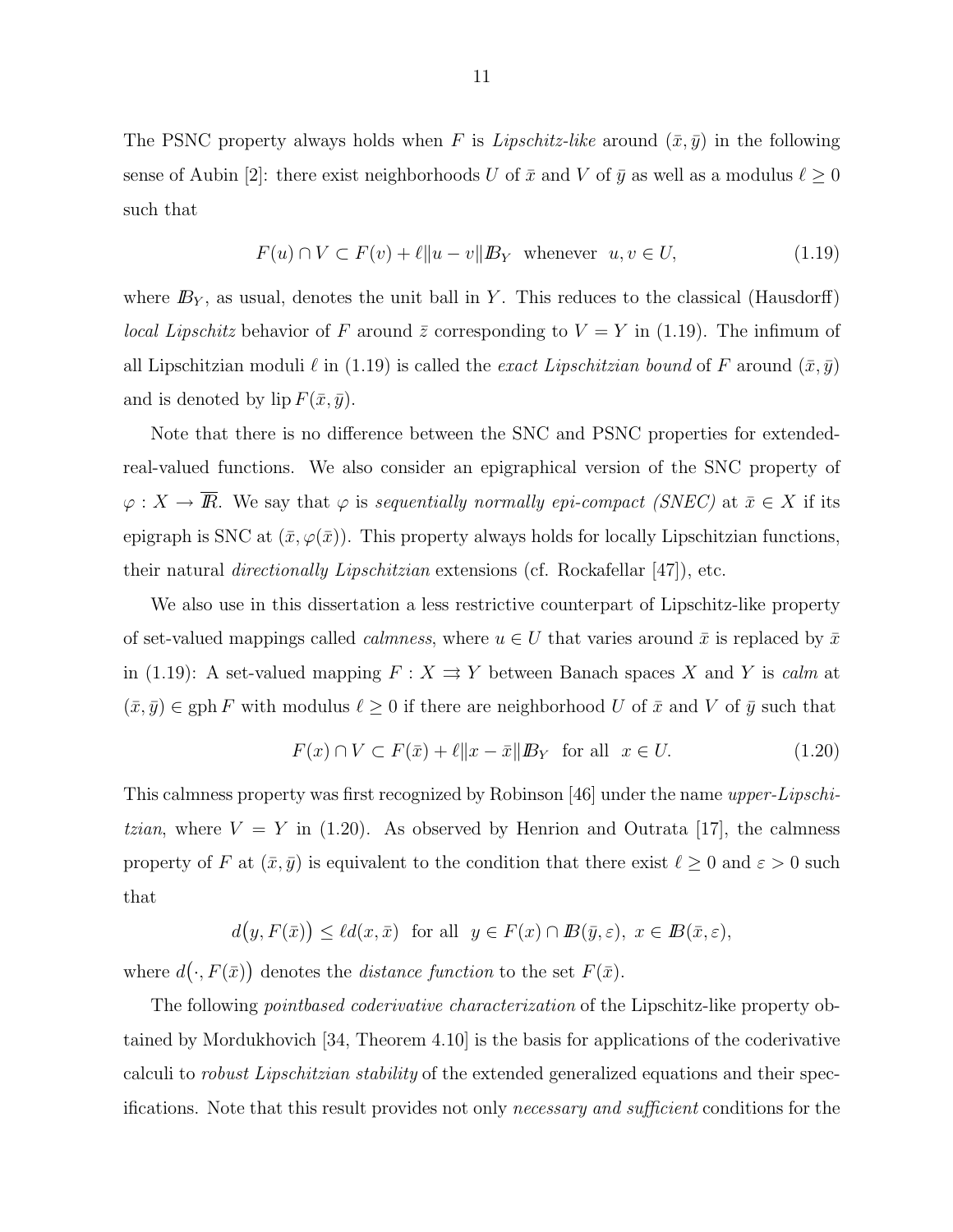Lipschitz-like property for generalized set-valued mappings but also establishes lower and upper estimates of the exact Lipschitzian bound, which thus give the precise formula when the coderivative norms  $||D_M^*F(\bar{x}, \bar{y})||$  and  $||D_N^*F(\bar{x}, \bar{y})||$  agree; see [34, Proposition 4.9] for efficient conditions ensuring this property in infinite-dimensional spaces.

#### Theorem 1.1 (pointbased coderivative characterization of Lipschitz-like prop-

erty) Let  $F : X \rightrightarrows Y$  be closed-graph around a given point  $(\bar{x}, \bar{y}) \in \text{gph } F$ . Then F is Lipschitz-like around this point if and only if F is PSNC at  $(\bar{x}, \bar{y})$  and

$$
D_M^*F(\bar{x}, \bar{y})(0) = \{0\}.
$$

Furthermore, in this case one has the estimates

$$
||D_M^*F(\bar{x}, \bar{y})|| \leq \text{lip } F(\bar{x}, \bar{y}) \leq ||D_N^*F(\bar{x}, \bar{y})||,
$$

where the upper estimate holds if  $\dim X < \infty$ .

Our notation is basically standard; see the books by Rockafellar and Wets [48] and by Mordukhovich [34]. We assume that all of the operations on functions are well-defined.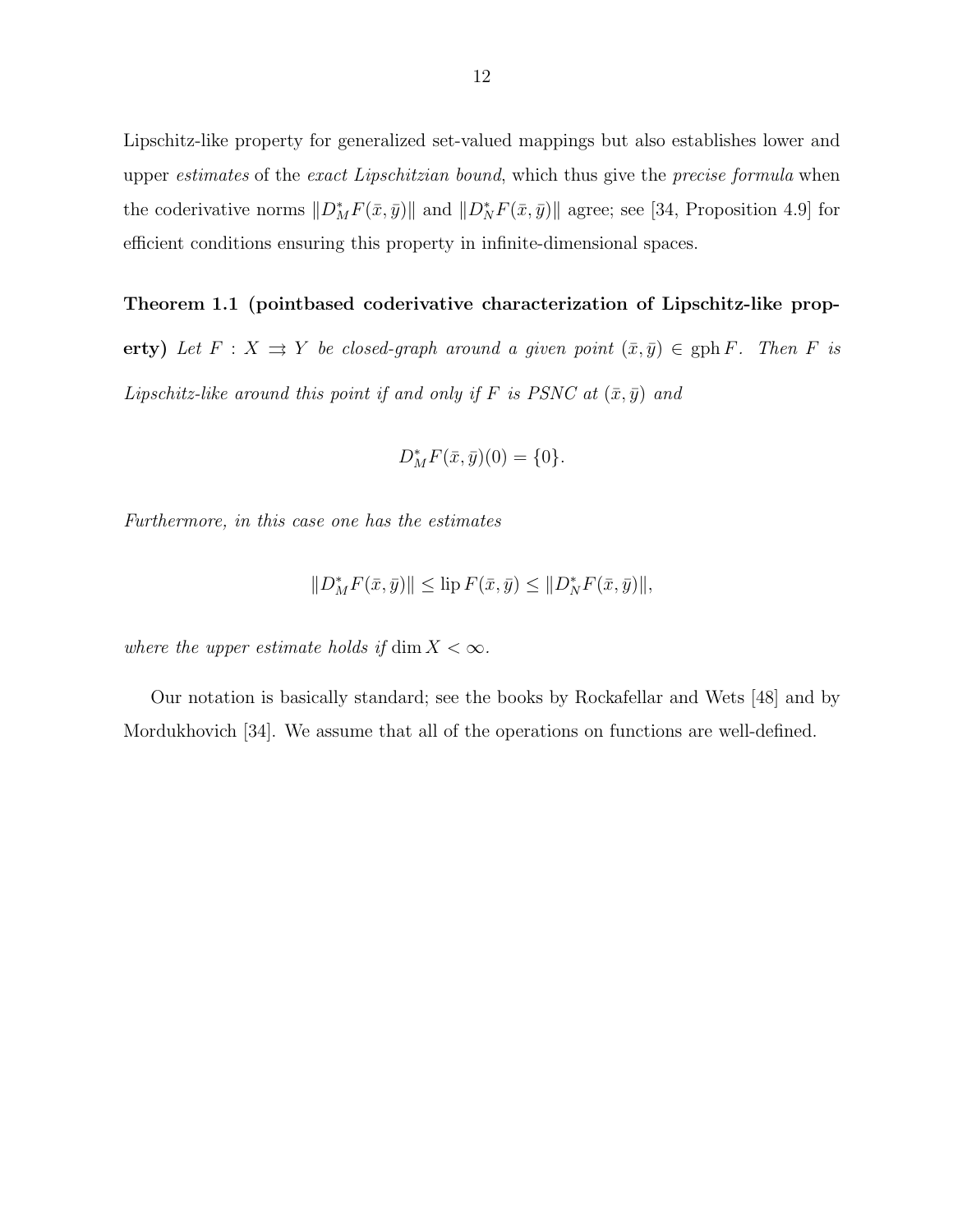# Chapter 2 Partial Subdifferentials

There are numerous second-order generalized differential constructions introduced and applied in the framework of variational analysis and beyond, for example, in Aubin and Frankowska [3], Bonnans and Shapiro [8], Rockafellar and Wets [48], etc. We adopt the classical dual derivative-of-derivative approach developed by Mordukhovich who introduced in [29] the *second-order subdifferentials* of an extended-real-valued function as the *coderiva*tives of the (basic) first-order subgradient mapping. The main motivation for introducing such a second-order subdifferential came from applications to sensitivity analysis for systems described via (first-order) subdifferentials or normal cones in Robinson's framework of generalized equations, which cover variational inequalities, complementarity conditions, etc. This approach follows from the classical development in view of the two facts: the basic subdifferential of an extended-real-valued function stands for a first-order generalized derivative; and the coderivatives of set-valued mappings play the role of adjoint derivative operators. In this approach, the second-order partial subdifferentials of an extended-realvalued function are defined as the coderivatives of the basic first-order partial subgradient mapping.

Unless otherwise stated, extended-real-valued functions under consideration are assumed to be proper and finite at reference points.

#### 2.1 First-Order Partial Subdifferentials

#### 2.1.1 Definitions and Properties

**Definition 2.1** Given  $\varphi: X \times Y \to \overline{R}$ , the basic partial subdifferential and singular partial subdifferential in x at  $(\bar{x}, \bar{y}) \in X \times Y$ , denoted by  $\partial_x \varphi(\bar{x}, \bar{y})$  and  $\partial_x^{\infty} \varphi(\bar{x}, \bar{y})$ , respectively, are the corresponding subdifferentials of the function  $\varphi(\cdot, \bar{y})$  at  $\bar{x}$ .

**Example 2.2** Consider  $\varphi(x, y) := |x| + |y|$  for  $(x, y) \in \mathbb{R}^2$ . Using the above definitions,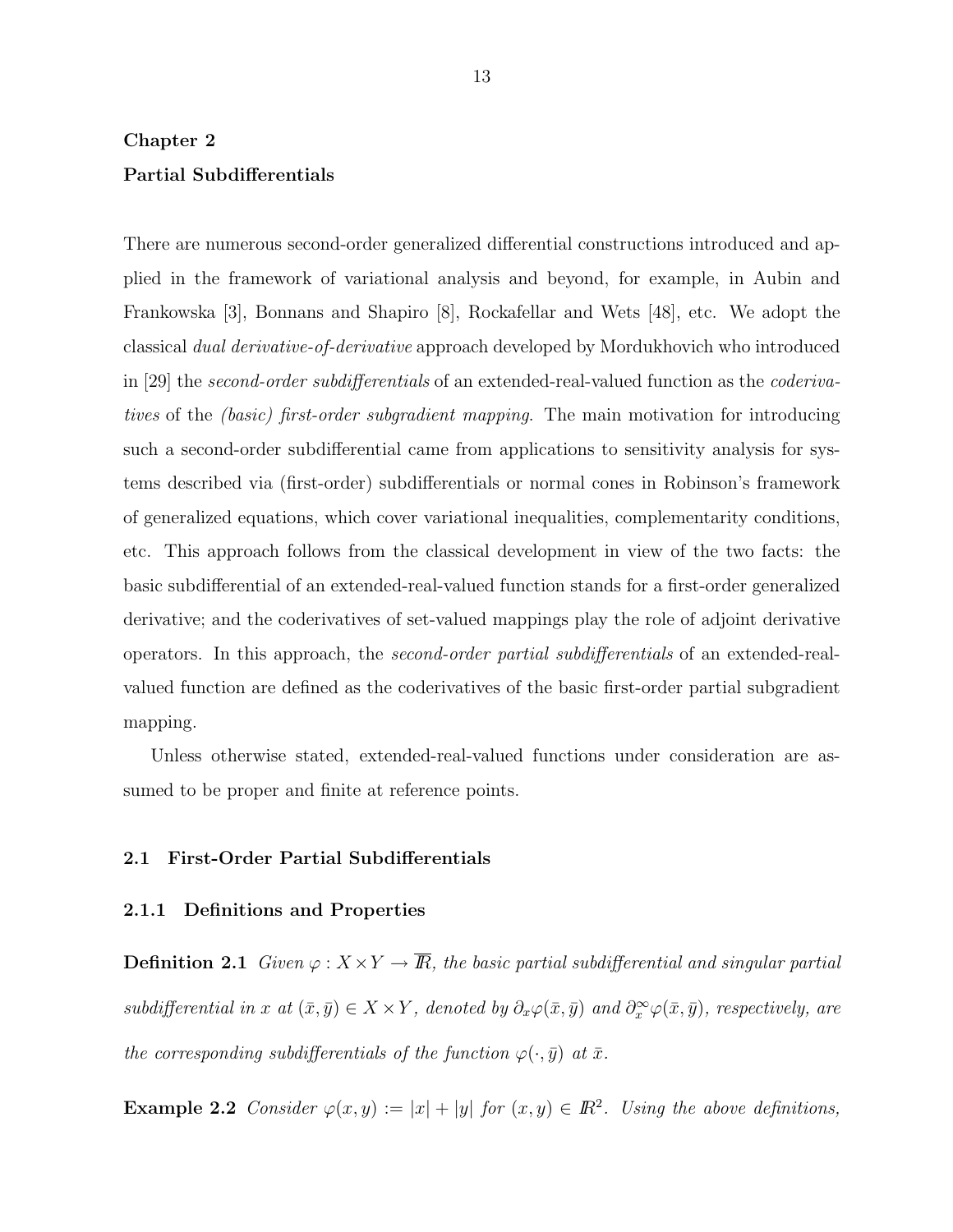we get

$$
\partial_x \varphi(x, y) = \begin{cases} \{1\} & \text{if } x > 0, \\ \\ [-1, 1] & \text{if } x = 0, \\ \{-1\} & \text{if } x < 0, \end{cases}
$$

and  $\partial_x^{\infty} \varphi(x, y) = \{0\}$  for all  $(x, y) \in \mathbb{R}^2$ .

It is well known that  $\partial_x\varphi(\bar{x},\bar{y})=\left\{\nabla_x\varphi(\bar{x},\bar{y})\right\}$  if  $\varphi(\cdot,\bar{y})$  is strictly differentiable at  $\bar{x}$ , and that  $\partial_x^{\infty} \varphi(\bar{x}, \bar{y}) = \{0\}$  if  $\varphi(\cdot, \bar{y})$  is Lipschitz continuous around  $\bar{x}$ . Additionally, it happens that in the framework of Asplund spaces there are relations between "full" and "partial" subdifferentials as follows:

**Proposition 2.3** Let X, Y be Asplund spaces and  $\varphi: X \times Y \to \overline{R}$  be l.s.c around  $(\bar{x}, \bar{y})$ and SNEC at this point, and let the qualification condition

$$
[(0, y^*) \in \partial^{\infty} \varphi(\bar{x}, \bar{y})] \Longrightarrow y^* = 0 \tag{2.1}
$$

hold. Then one has the inclusions

$$
\partial_x \varphi(\bar{x}, \bar{y}) \subset \left\{ x^* \in X \, \middle| \, \exists y^* \in Y^* \, \text{with } (x^*, y^*) \in \partial \varphi(\bar{x}, \bar{y}) \right\},\tag{2.2}
$$

$$
\partial_x^{\infty} \varphi(\bar{x}, \bar{y}) \subset \left\{ x^* \in X \, \middle| \, \exists y^* \in Y^* \, \text{with } (x^*, y^*) \in \partial^{\infty} \varphi(\bar{x}, \bar{y}) \right\}. \tag{2.3}
$$

Moreover,  $\varphi(\cdot, \bar{y})$  is lower regular at  $\bar{x}$  and the equality holds in (2.2) if  $\varphi$  is lower regular at  $(\bar{x}, \bar{y})$ . If in addition  $\varphi$  is epigraphically regular at  $(\bar{x}, \bar{y})$  then the equality holds also in (2.3) and  $\varphi(\cdot, \bar{y})$  is epigraphically regular at  $\bar{x}$ .

**Proof.** Letting  $g : X \to Y$  be a smooth mapping given by  $g(x) = \bar{y}$ , we have  $\varphi(\cdot, \bar{y}) =$  $\varphi(\cdot, g(\cdot)) = (\varphi \circ g)(\cdot)$ . The subdifferentiation of general compositions in Asplund spaces in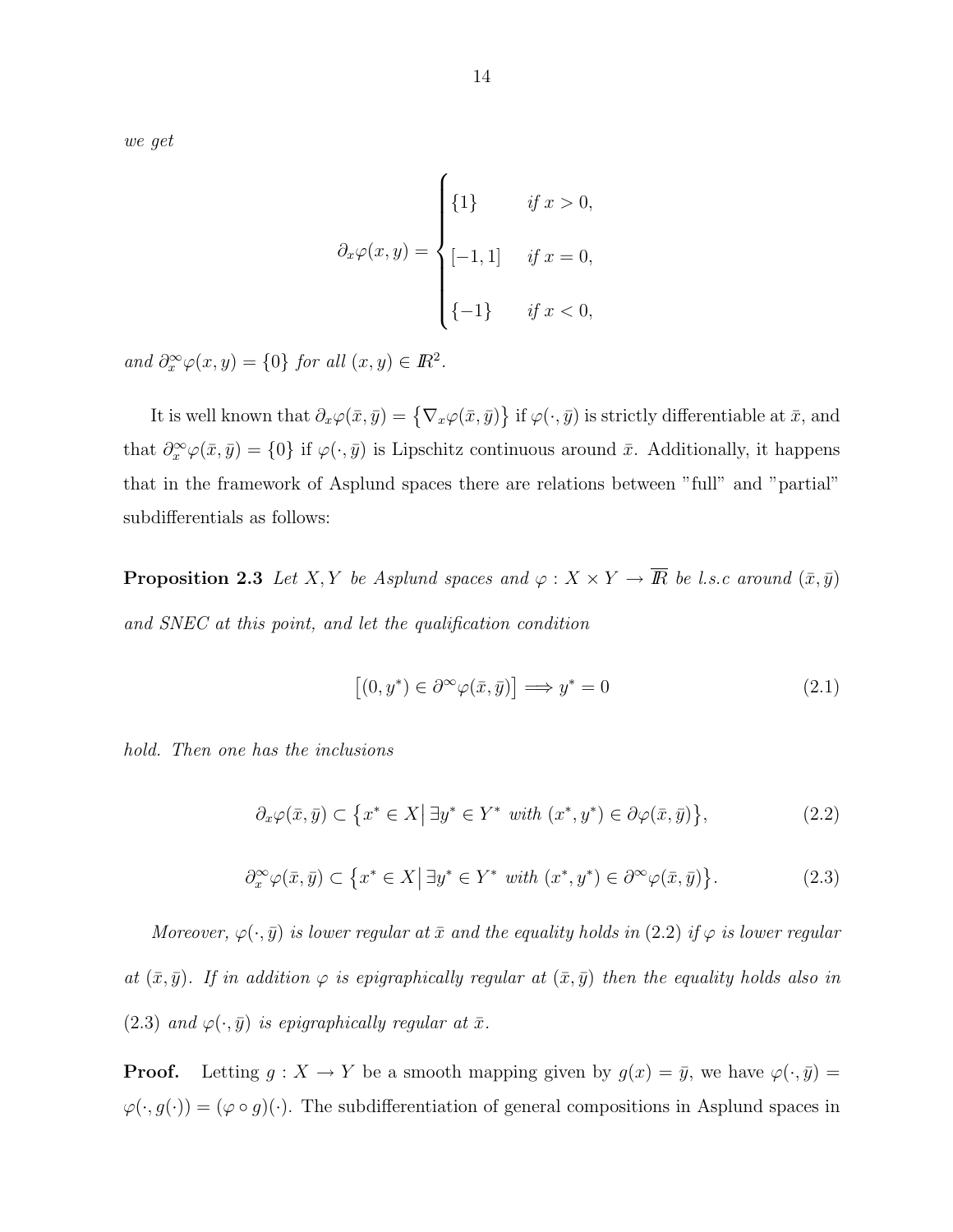[34, Theorem 3.41] gives

$$
\partial(\varphi \circ g)(\bar{x}) \subset \bigcup_{(x^*,y^*) \in \partial \varphi(\bar{x},\bar{y})} \left[ x^* + \partial \varphi \langle y^*, g \rangle(\bar{x}) \right],\tag{2.4}
$$

$$
\partial^{\infty}(\varphi \circ g)(\bar{x}) \subset \bigcup_{(x^*,y^*) \in \partial^{\infty} \varphi(\bar{x},\bar{y})} \left[ x^* + \partial \varphi \langle y^*, g \rangle(\bar{x}) \right]. \tag{2.5}
$$

Since  $\partial \langle y^*, g \rangle (\bar{x}) = \{0\}$ , we obtain (2.2) and (2.3).

If  $\varphi$  is lower regular at  $(\bar{x}, \bar{y})$  then by the equality statements in [34, Theorem 3.41], the composition  $\varphi \circ g$ , or  $\varphi(\cdot, \bar{y})$ , is lower regular at  $\bar{x}$  and the equality holds in (2.4), hence in (2.2). If in addition  $\varphi$  is epigraphically regular at  $(\bar{x}, \bar{y})$  then the composition  $\varphi \circ g = \varphi(\cdot, \bar{y})$ is epigraphically regular at  $\bar{x}$  and the equality holds in (2.5), hence in (2.3).  $\Delta$ 

Example 2.4 For illustration let us reconsider the function  $\varphi(x, y) = |x| + |y|$  for  $(x, y) \in$  $\mathbb{R}^2$ . It is clear that  $\varphi$  is Lipschitz continuous on  $\mathbb{R}^2$  and  $\partial^{\infty} \varphi(\bar{x}, \bar{y}) = \{(0,0)\}, \ \partial_x^{\infty}(\bar{x}, \bar{y}) =$  ${0}$  for all  $(\bar{x}, \bar{y}) \in \mathbb{R}^2$ . Hence, (2.3) holds as equality for all  $(\bar{x}, \bar{y})$ . On the other hand, we can calculate via definition that the Fréchet subgradients of  $\varphi$  are given by

$$
\hat{\partial}\varphi(\bar{x}, \bar{y}) = \begin{cases}\n\{(1, 1)\} & \text{if } \bar{x} > 0, \bar{y} > 0, \\
\{(1, -1)\} & \text{if } \bar{x} > 0, \bar{y} < 0, \\
\{(-1, 1)\} & \text{if } \bar{x} < 0, \bar{y} > 0, \\
\{(-1, -1)\} & \text{if } \bar{x} < 0, \bar{y} < 0, \\
\{(-1, -1)\} & \text{if } \bar{x} = 0, \bar{y} > 0, \\
[-1, 1] \times \{-1\} & \text{if } \bar{x} = 0, \bar{y} < 0, \\
\{1\} \times [-1, 1] & \text{if } \bar{x} > 0, \bar{y} = 0, \\
\{-1\} \times [-1, 1] & \text{if } \bar{x} < 0, \bar{y} = 0, \\
[-1, 1] \times [-1, 1] & \text{if } \bar{x} < 0, \bar{y} = 0, \\
[-1, 1] \times [-1, 1] & \text{if } \bar{x} = 0, \bar{y} = 0.\n\end{cases}
$$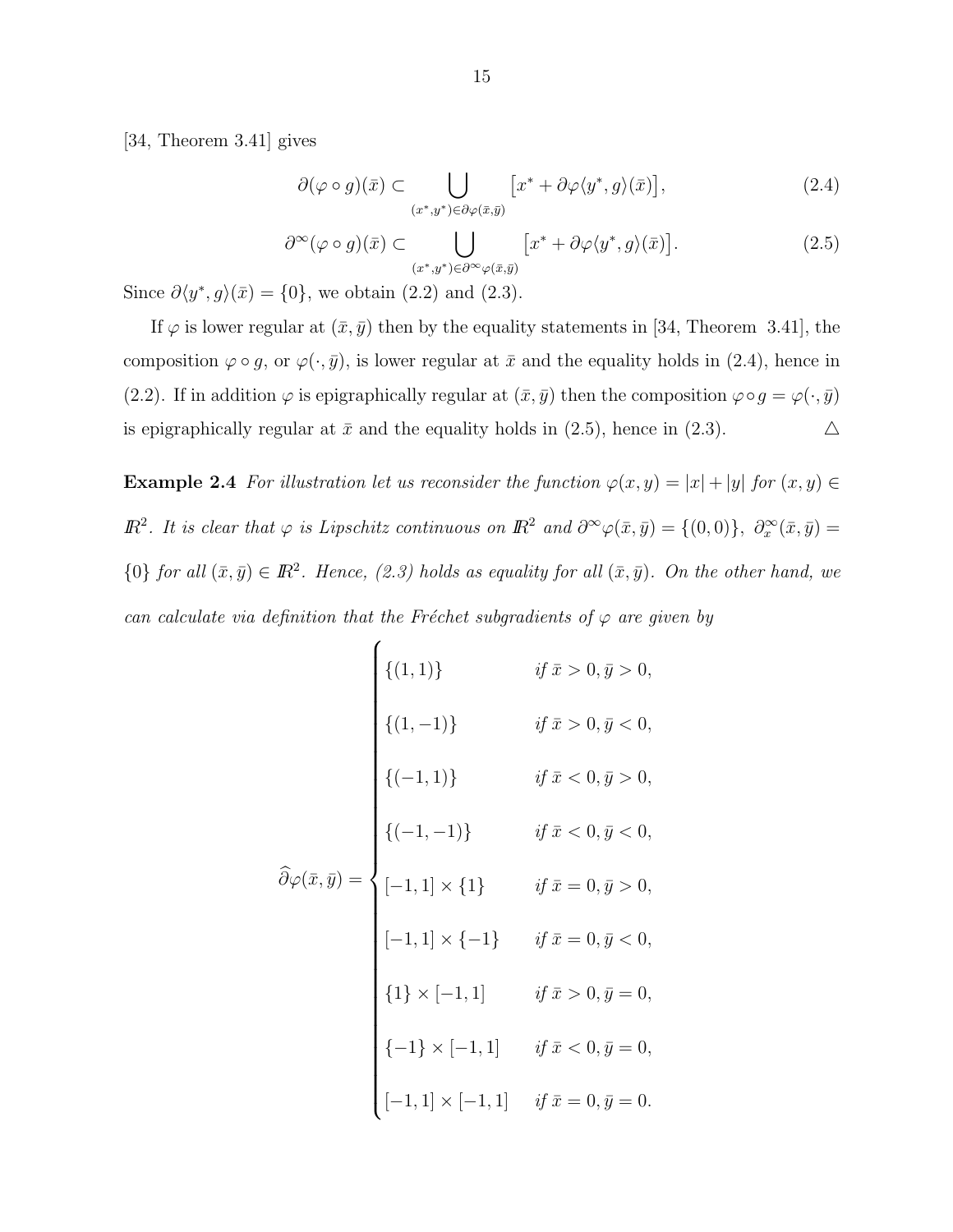Using the representation  $\partial \varphi(\bar{x}, \bar{y}) =$  Lim sup  $(x,y) \xrightarrow{\varphi} (\bar{x}, \bar{y})$  $\partial \varphi(x, y)$ , we obtain  $\partial \varphi(\bar{x}, \bar{y}) = \partial \varphi(\bar{x}, \bar{y})$  for all  $(\bar{x}, \bar{y}) \in \mathbb{R}^2$ , which means  $\varphi$  is lower regular at any  $(\bar{x}, \bar{y}) \in \mathbb{R}^2$ . In fact, comparing the formulas for  $\partial_x\varphi(\bar{x},\bar{y})$  and  $\partial\varphi(\bar{x},\bar{y})$  calculated previously, we see that (2.2) holds as equality for all  $(x, y) \in \mathbb{R}^2$ .

#### 2.1.2 Partial Subdifferential Calculus in Banach spaces

In this subsection we present some partial subdifferential calculus rules for extended-realvalued functions valid in arbitrary Banach spaces. These results are easily proved based on the corresponding results for "full" subdifferentials. Let us begin with a partial subdifferential sum rule ensuring equalities with no regularity assumptions.

Proposition 2.5 (partial subdifferential sum rules with equalities in Banach spaces) Let  $\psi: X \times Y \to \overline{R}$  be finite at  $(\bar{x}, \bar{y})$ . The following assertions hold:

(i) For any  $\varphi: X \times Y \to \overline{R}$ , if  $\varphi(\cdot, \bar{y})$  is strictly differentiable at  $(\bar{x}, \bar{y})$  then one has

$$
\partial_x(\varphi+\psi)(\bar{x},\bar{y}) = \nabla_x\varphi(\bar{x},\bar{y}) + \partial_x\psi(\bar{x},\bar{y}).
$$

(ii) If  $\varphi(\cdot, \bar{y})$  is Lipschitz continuous around  $(\bar{x}, \bar{y})$  one has

$$
\partial_x^{\infty}(\varphi + \psi)(\bar{x}, \bar{y}) = \partial_x^{\infty}\psi(\bar{x}, \bar{y}).
$$

Proof. The results follow directly from the basic and singular subdifferential sum rules in [34, Proposition 1.107] applied to  $\varphi(\cdot, \bar{y}) + \psi(\cdot, \bar{y})$ .  $\triangle$ 

The next result gives a partial subdifferential chain rule for the standard compositions  $(\varphi \circ g)(x, y) := \varphi(g(x, y))$  in a simple case.

Theorem 2.6 (partial subdifferential of composition with equality in Banach spac-es) Let  $g: X \times Y \to Z$  be Lipschitz continuous around  $(\bar{x}, \bar{y})$ , and let  $\varphi: Z \to \overline{I\\! R}$  be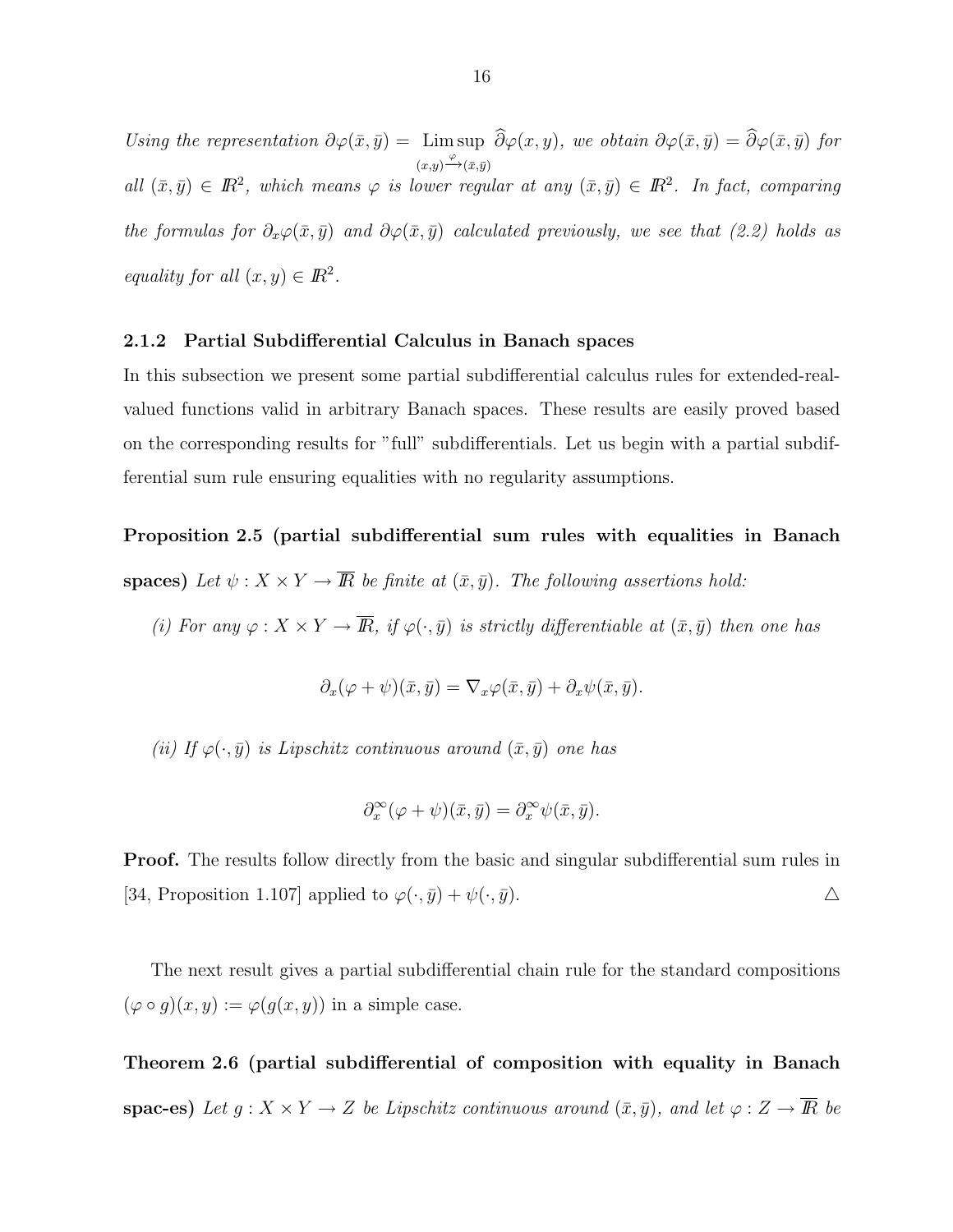finite at  $\bar{z} := g(\bar{x}, \bar{y})$ . If  $\varphi$  is strictly differentiable at  $\bar{z}$  then

$$
\partial_x(\varphi \circ g)(\bar{x}, \bar{y}) = \partial_x \langle \nabla \varphi(\bar{z}), g \rangle(\bar{x}, \bar{y}).
$$

**Proof.** Putting  $h(\cdot) := (\varphi \circ g)(\cdot, \bar{y})$ , and  $\tilde{g}(\cdot) := g(\cdot, \bar{y})$ . Then  $\partial_x(\varphi \circ g)(\bar{x}, \bar{y}) = \partial h(\bar{x})$  and  $h(x) = (\varphi \circ \tilde{g})(x)$ . Since  $\varphi$  is strictly differentiable at  $\bar{z}$  we have

$$
\partial h(\bar{x})=D^*_M\widetilde{g}(\bar{x})(\nabla\varphi(\bar{z}))
$$

due to [34, Theorem 1.110]. On the other hand,  $\tilde{g}$  is Lipschitzian around  $\bar{x}$  as g is Lipschitzian around  $(\bar{x}, \bar{y})$ , hence

$$
D_M^* \widetilde{g}(\bar{x}) (\nabla \varphi(\bar{z})) = \partial \langle \nabla \varphi(\bar{z}), \widetilde{g} \rangle(\bar{x}).
$$

This implies

$$
\partial h(\bar{x}) = \partial \langle \nabla \varphi(\bar{z}), \tilde{g} \rangle(\bar{x}) = \partial_x \langle \nabla \varphi(\bar{z}), g \rangle(\bar{x}, \bar{y}).
$$

Therefore, the result follows.  $\triangle$ 

Let us consider another important class of compositions

$$
(\varphi \circ g)(x, y) := \varphi(x, y, g(x, y)), \qquad (2.6)
$$

which is the standard one  $\varphi(g(x, y))$  when  $\varphi$  doesn't depend on  $(x, y)$ . The next theorem contains equality-type partial subdifferential chain rules in the case of surjective partial derivatives of inner mappings.

Theorem 2.7 (partial subdifferentiation of compositions with surjective derivatives of inner mappings) Let  $\varphi: X \times Y \times Z \to \overline{I\!R}$  and  $g: X \times Y \to Z$ . Assume that g is strictly differentiable at  $(\bar{x}, \bar{y})$  with the surjective partial derivative  $\nabla_x g(\bar{x}, \bar{y})$ , and that

$$
\varphi(x, y, z) = \varphi_1(x, y) + \varphi_2(z)
$$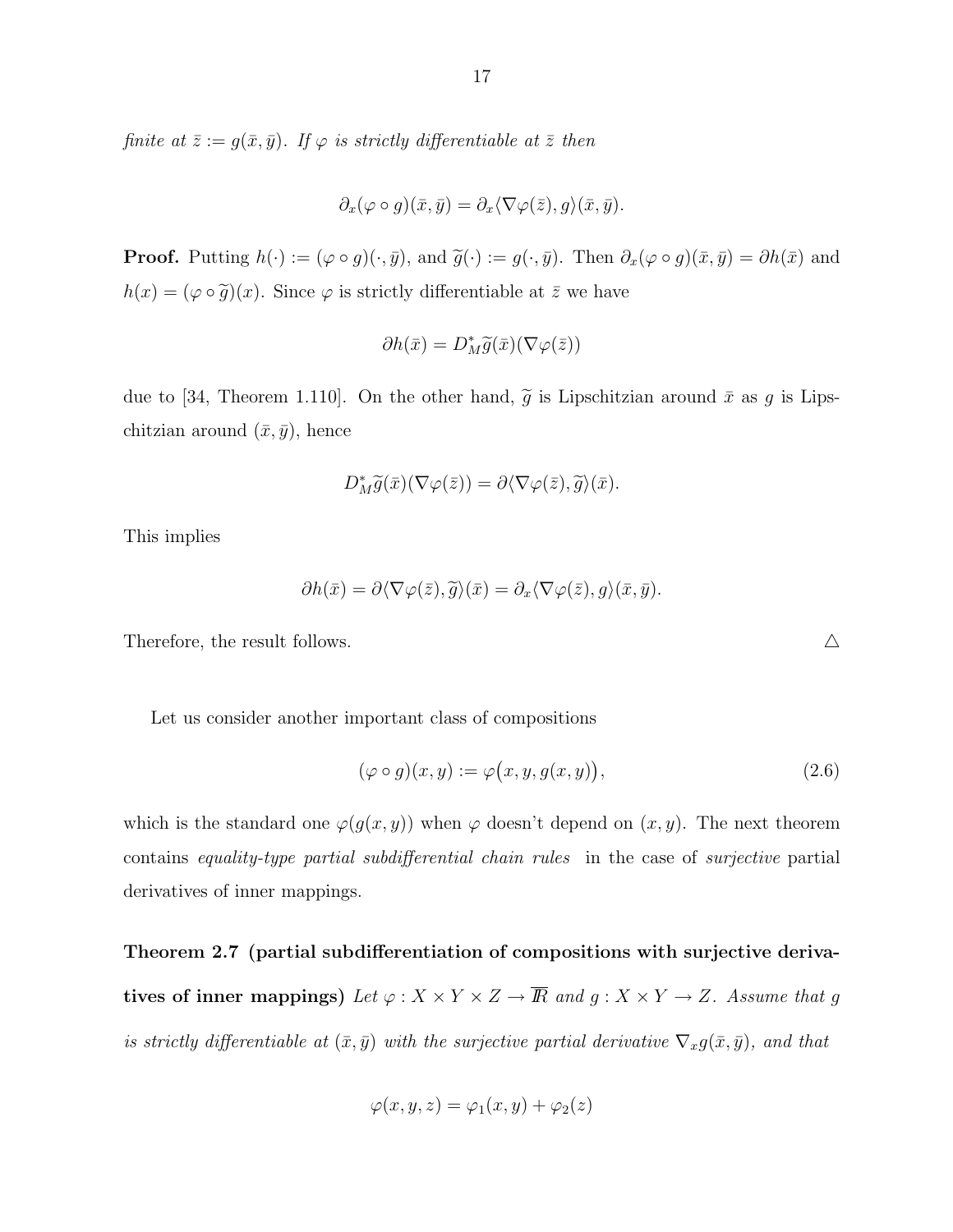with  $\varphi_2: Z \to \overline{I\\!}$  finite at  $\overline{z} := g(\overline{x}, \overline{y})$ . The following assertions hold:

(i) If  $\varphi_1: X \times Y \to \overline{I\\!}$  is strictly differentiable at  $(\bar{x}, \bar{y})$ , then

$$
\partial_x(\varphi \circ g)(\bar{x}, \bar{y}) = \nabla_x \varphi_1(\bar{x}, \bar{y}) + \nabla_x g(\bar{x}, \bar{y})^* \partial \varphi_2(\bar{z}).
$$

(ii) If  $\varphi_1: X \times Y \to \overline{\mathbb{R}}$  is Lipschitz continuous around  $(\bar{x}, \bar{y})$  then

$$
\partial_x^{\infty} (\varphi \circ g)(\bar{x}, \bar{y}) = \nabla_x g(\bar{x}, \bar{y})^* \partial^{\infty} \varphi_2(\bar{z}).
$$

**Proof.** We first prove assertion (i). Putting  $\tilde{\varphi}(x, z) := \varphi(x, \bar{y}, z)$ ,  $\tilde{\varphi}_1(x) := \varphi_1(x, \bar{y})$ ,  $\widetilde{g}(x) = g(x, \bar{y}),$  then

$$
h(x) := (\varphi \circ g)(x, \bar{y}) = (\widetilde{\varphi} \circ \widetilde{g})(x).
$$

Under the assumptions made in assertion (i),  $\tilde{g}$  is strictly differentiable at  $\bar{x}$  with surjective coderivative  $\nabla \widetilde{g}(\bar{x}) = \nabla_x g(\bar{x}, \bar{y})$ , and  $\widetilde{\varphi}(x, z) = \widetilde{\varphi}_1(x) + \varphi_2(z)$  with  $\widetilde{\varphi}_1$  strictly differentiable at  $\bar{x}$  and  $\varphi_2$  finite at  $\bar{z} = \tilde{g}(\bar{x})$ . Thus, [34, Proposition 1.112] applied to the composition  $\widetilde{\varphi} \circ \widetilde{g}$  implies

$$
\partial h(\bar{x}) = \nabla \widetilde{\varphi}_1(\bar{x}) + \nabla \widetilde{g}(\bar{x})^* \partial \varphi_2(\bar{z}).
$$

This means

$$
\partial_x(\varphi \circ g)(\bar{x}, \bar{y}) = \nabla_x \varphi_1(\bar{x}, \bar{y}) + \nabla_x g(\bar{x})^* \partial \varphi_2(\bar{z}).
$$

Assertion (ii) is proved similarly by using the second part of the same [34, Proposition 1.112].  $\triangle$ 

#### 2.1.3 Partial Subdifferential Calculus in Asplund spaces

This subsection is devoted to partial subdifferential calculus for extended-real-valued functions in Asplund spaces. We present here some principle calculus rules for basic and singular partial subgradients in fairly general settings.

#### Theorem 2.8 (sum rules for basic and singular subdifferentials in Asplund spaces)

Let X, Y be Asplund spaces and  $\varphi_i: X \times Y \to \mathbb{R}$ ,  $i = 1, 2, \cdots, n \geq 2$  be l.s.c around  $(\bar{x}, \bar{y})$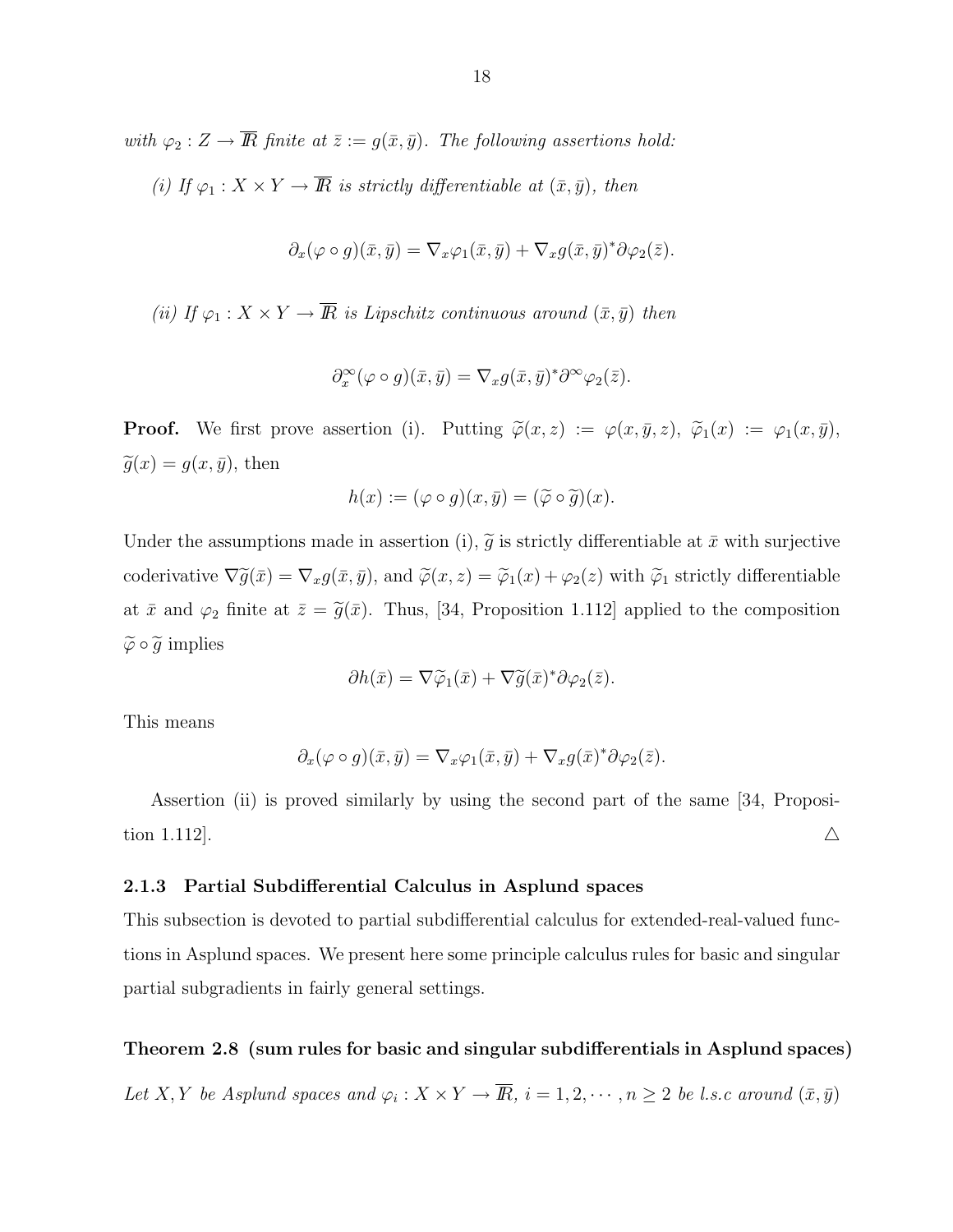such that all but one of these functions are SNEC at  $(\bar{x}, \bar{y})$ . Assume that

$$
[x_1^* + \dots + x_n^* = 0, x_i^* \in \partial_x^{\infty} \varphi_i(\bar{x}, \bar{y})] \Longrightarrow x_i^* = 0 \text{ for } i = 1, \cdots, n.
$$

Then one has the inclusions

$$
\partial_x(\varphi_1 + \dots + \varphi_n)(\bar{x}, \bar{y}) \subset \partial_x \varphi_1(\bar{x}, \bar{y}) + \dots + \partial_x \varphi_n(\bar{x}, \bar{y}), \tag{2.7}
$$

$$
\partial_x^{\infty}(\varphi_1 + \dots + \varphi_n)(\bar{x}, \bar{y}) \subset \partial_x^{\infty} \varphi_1(\bar{x}, \bar{y}) + \dots + \partial_x^{\infty} \varphi_n(\bar{x}, \bar{y}). \tag{2.8}
$$

If in addition each  $\varphi_i(\cdot, \bar{y})$  is lower regular at  $\bar{x}$  then the sum  $(\varphi_1 + \cdots + \varphi_n)(\cdot, \bar{y})$  is lower regular at this point and (2.7) holds as equality. The equality also holds in (2.8) and ( $\varphi_1$  +  $\cdots + \varphi_n)(\cdot, \bar{y})$  is epigraphically regular at  $\bar{x}$  if each  $\varphi_i(\cdot, \bar{y})$  is epigraphically regular at this point.

**Proof.** We will apply [34, Theorem 3.36] to  $\varphi_1(\cdot, \bar{y}) + \cdots + \varphi_n(\cdot, \bar{y})$ . It remains to verify that  $\varphi_i(\cdot, \bar{y})$  is SNEC at  $\bar{x}$  under the assumption of SNEC property for  $\varphi_i$  at  $(\bar{x}, \bar{y})$ .

Putting  $F(x, y) := {\alpha \mid \alpha \geq \varphi(x, y)}$ , and  $F := F(\cdot, \bar{y})$ . Taking any sequences  $\varepsilon_k \downarrow$  $0, (x_k, \alpha_k) \xrightarrow{\text{gph}\tilde{F}} (\bar{x}, \tilde{\varphi}(\bar{x})), \text{ and } x_k^* \in \hat{D}_{\varepsilon_k}^* \tilde{F}(x_k, \alpha_k) (\alpha_k^*) \text{ with } (x_k^*, \alpha_k^*) \xrightarrow{w^*} (0, 0). \text{ Then}$ 

$$
\limsup_{(x,\alpha)\frac{\text{gph}\tilde{F}}{\lambda}(x_k,\alpha_k)} \frac{\langle x_k^*, x - x_k \rangle - \alpha_k^*(\alpha - \alpha_k)}{\|x - x_k\| + |\alpha - \alpha_k|} \leq \varepsilon_k.
$$

This implies

$$
\limsup_{(x,y,\alpha)\xrightarrow{\text{gph}F}(x_k,\bar{y},\alpha_k)}\frac{\langle (x_k^*,0), (x-x_k,y-\bar{y})\rangle - \alpha_k^*(\alpha-\alpha_k)}{\|x-x_k\| + \|y-\bar{y}\| + |\alpha-\alpha_k|} \leq \varepsilon_k.
$$

Hence

$$
(x_k^*, 0, -\alpha_k^*) \in \widehat{N}_{\varepsilon_k}((x_k, \bar{y}, \alpha_k); \text{gph } F),
$$

which means

$$
(x_k^*,0) \in \widehat{D}^*_{\varepsilon_k} F(x_k,\bar{y},\alpha_k)(\alpha_k^*).
$$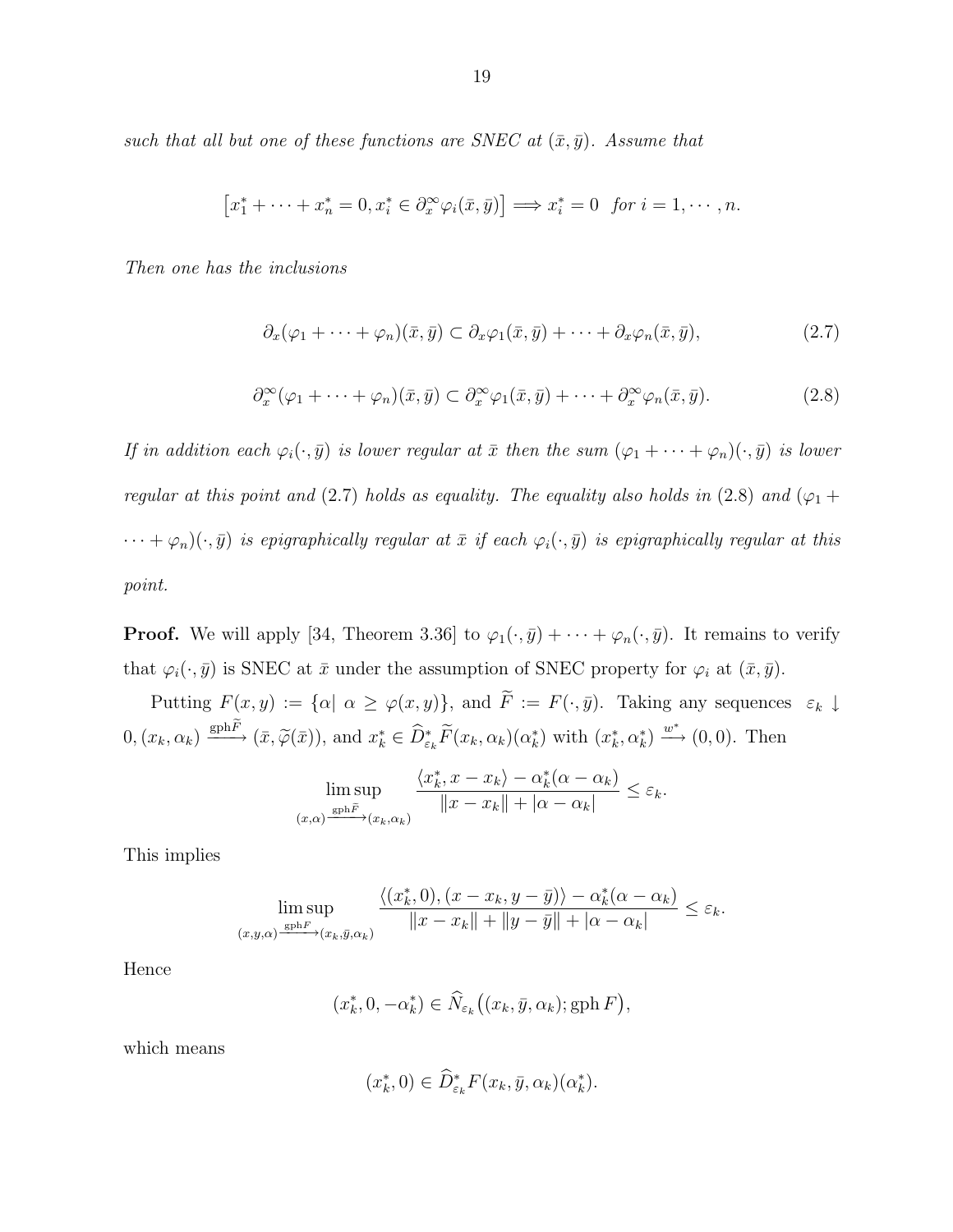Using the SNC property of  $F$ , we obtain

$$
\|(x_k^*,0,\alpha_k^*)\|\to 0.
$$

Therefore,  $\widetilde{F}$  is SNC at  $(\bar{x}, \varphi(\bar{x}, \bar{y}))$ , which means  $\varphi(\cdot, \bar{y})$  is SNEC at  $\bar{x}$ .  $\Delta$ 

#### Theorem 2.9 (partial subdifferentiation of general compositions in Asplund spa-

ces) Let X, Y, Z be Asplund spaces,  $g: X \times Y \to Z$  be Lipschitz continuous around  $(\bar{x}, \bar{y})$ , and  $\varphi: X \times Y \times Z \to \mathbb{R}$  be l.s.c around  $(\bar{x}, \bar{y}, \bar{z})$  with  $\bar{z} := g(\bar{x}, \bar{y})$ . Then one has the following assertions:

(i) Assume that either  $\varphi(\cdot, \bar{y}, \cdot)$  is SNEC at  $(\bar{x}, \bar{z})$  or  $g(\cdot, \bar{y})$  is SNC at  $(\bar{x}, \bar{z})$ , and that the qualification

$$
\partial_{(x,z)}^{\infty} \varphi(\bar{x}, \bar{y}, \bar{z}) \cap \left[ -N((\bar{x}, \bar{z}); \operatorname{gph} g(\cdot, \bar{y})) \right] = \{0\}
$$

is satisfied. Then the basic and singular partial subdifferentials in x of the composition  $\varphi \circ g := \varphi(x, y, g(x, y))$  satisfy the inclusions

$$
\partial_x(\varphi \circ g)(\bar{x}, \bar{y}) \subset \bigcup_{(x^*, z^*) \in \partial_{(x,z)}\varphi(\bar{x}, \bar{y}, \bar{z})} \left[ x^* + D^*_{N,x} g(\bar{x}, \bar{y}, \bar{z})(z^*) \right],\tag{2.9}
$$

$$
\partial_x^{\infty}(\varphi \circ g)(\bar{x}, \bar{y}) \subset \bigcup_{(x^*, z^*) \in \partial_{(x,z)}^{\infty} \varphi(\bar{x}, \bar{y}, \bar{z})} \left[ x^* + D^*_{N,x} g(\bar{x}, \bar{y}, \bar{z})(z^*) \right]. \tag{2.10}
$$

(ii) Assume in addition to (i) that  $\varphi(\cdot, \bar{y}, \cdot)$  is lower regular at  $(\bar{x}, \bar{y}, \bar{z})$ , and that either  $g(\cdot, \bar{y})$  is strictly differentiable at  $\bar{x}$  or it is N-regular at this point with dim  $Z < \infty$ . Then (2.9) holds as equality. Furthermore, if  $\varphi(\cdot, \bar{y}, \cdot)$  is epigraphically regular at  $(\bar{x}, \bar{z})$ , then (2.10) holds as equality.

(iii) Let  $\varphi = \varphi(z)$  and assume that  $\varphi$  is SNEC at  $\bar{z}$  or  $\tilde{g}^{-1}$  is PSNC at  $(\bar{z}, \bar{x})$  for  $\widetilde{g}(x) := g(x, \bar{y})$ , and that the qualification condition

$$
\partial^{\infty}\varphi(\bar{z})\cap\big(-D_M^*\widetilde{g}^{-1}(\bar{z},\bar{x})(0)\big)=\{0\}
$$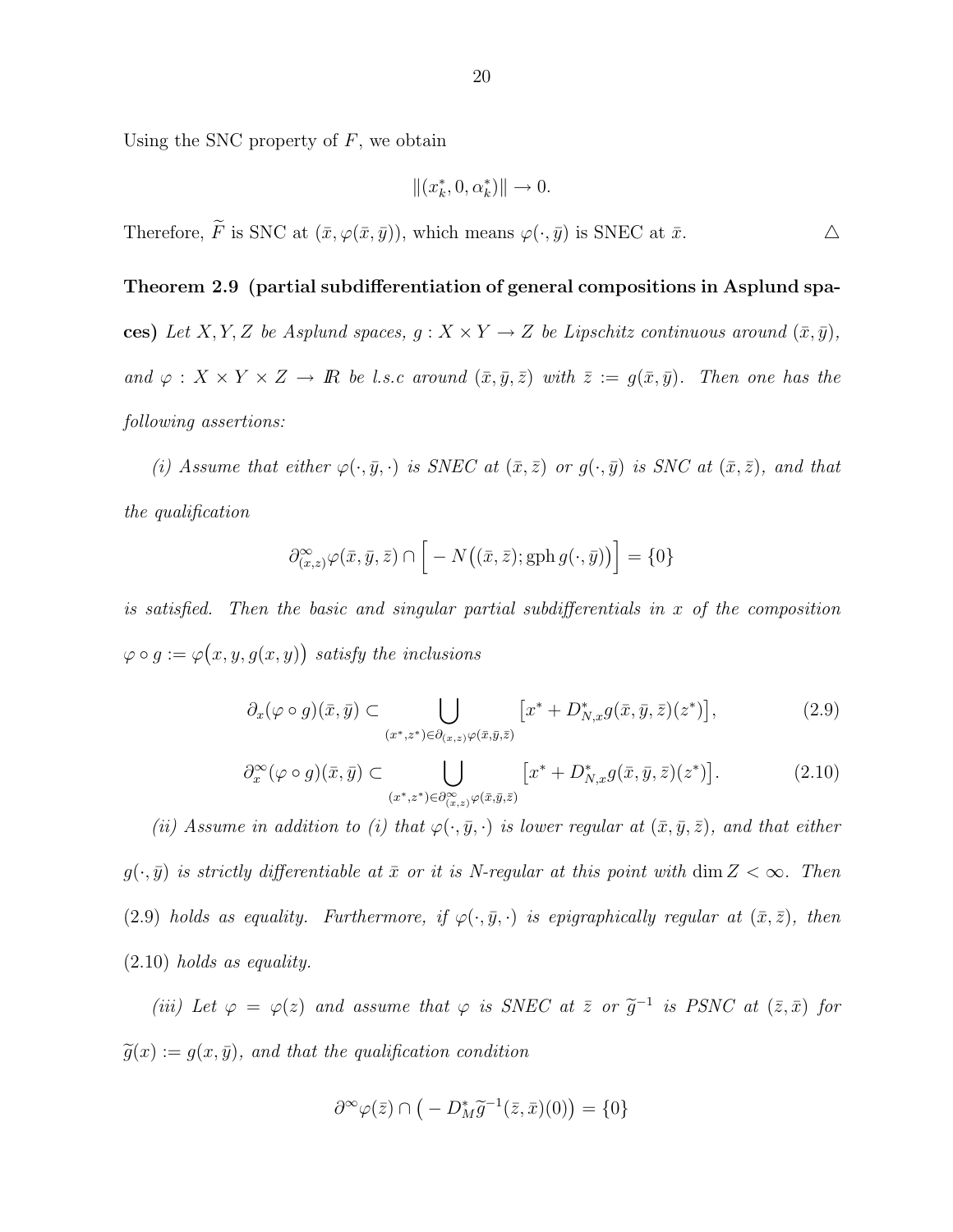holds. Then one has the inclusions

$$
\partial_x(\varphi \circ g)(\bar{x}, \bar{y}) \subset \bigcup_{z^* \in \partial \varphi(\bar{z})} D^*_{N,x} g(\bar{x}, \bar{y})(z^*),
$$
  

$$
\partial_x^{\infty}(\varphi \circ g)(\bar{x}, \bar{y}) \subset \bigcup_{z^* \in \partial^{\infty} \varphi(\bar{z})} D^*_{N,x} g(\bar{x}, \bar{y})(z^*),
$$

where the equalities hold under the additional assumptions of  $(ii)$ .

**Proof.** Putting  $\tilde{\varphi}(x, z) := \varphi(x, \bar{y}, z)$ , we have

$$
(\varphi \circ g)(x, \bar{y}) = \widetilde{\varphi}\big(x, \widetilde{g}(x)\big).
$$

The results in part (i), (ii) and (iii) follow directly from the corresponding part of [34, Theorem 3.41] applied to the composition  $\tilde{\varphi} \circ \tilde{g}$ .  $\triangle$ 

## Remark 2.10

(i) If  $g(\cdot, \bar{y})$  is strictly Lipschitzian around  $\bar{x}$ , that is, there is a neighborhood V of the origin in  $X$  such that the sequence

$$
y_k := \frac{g(x_k + t_k v, \bar{y}) - g(x_k, \bar{y})}{t_k}, \quad k \in \mathbb{N},
$$

contains a norm convergent subsequence whenever  $v \in V$ ,  $x_k \to \bar{x}$ , and  $t_k \downarrow 0$ , then due to the characterization of normal coderivative in [34, Theorem 3.28] we have

$$
D_N^*\widetilde{g}(\bar{x}, \bar{y}, \bar{z})(z^*) = \partial \langle z^*, g(\cdot, \bar{y}) \rangle(\bar{x}).
$$

Therefore,  $(2.9)$  and  $(2.10)$  reduce to

$$
\partial_x(\varphi \circ g)(\bar{x}, \bar{y}) \subset \bigcup_{(x^*, z^*) \in \partial_{(x,z)}\varphi(\bar{x}, \bar{y}, \bar{z})} \left[ x^* + \partial \langle z^*, g(\cdot, \bar{y}) \rangle(\bar{x}) \right],\tag{2.11}
$$

$$
\partial_x^{\infty}(\varphi \circ g)(\bar{x}, \bar{y}) \subset \bigcup_{(x^*, z^*) \in \partial_{(x, z)}^{\infty} \varphi(\bar{x}, \bar{y}, \bar{z})} \left[ x^* + \partial \langle z^*, g(\cdot, \bar{y}) \rangle(\bar{x}) \right]. \tag{2.12}
$$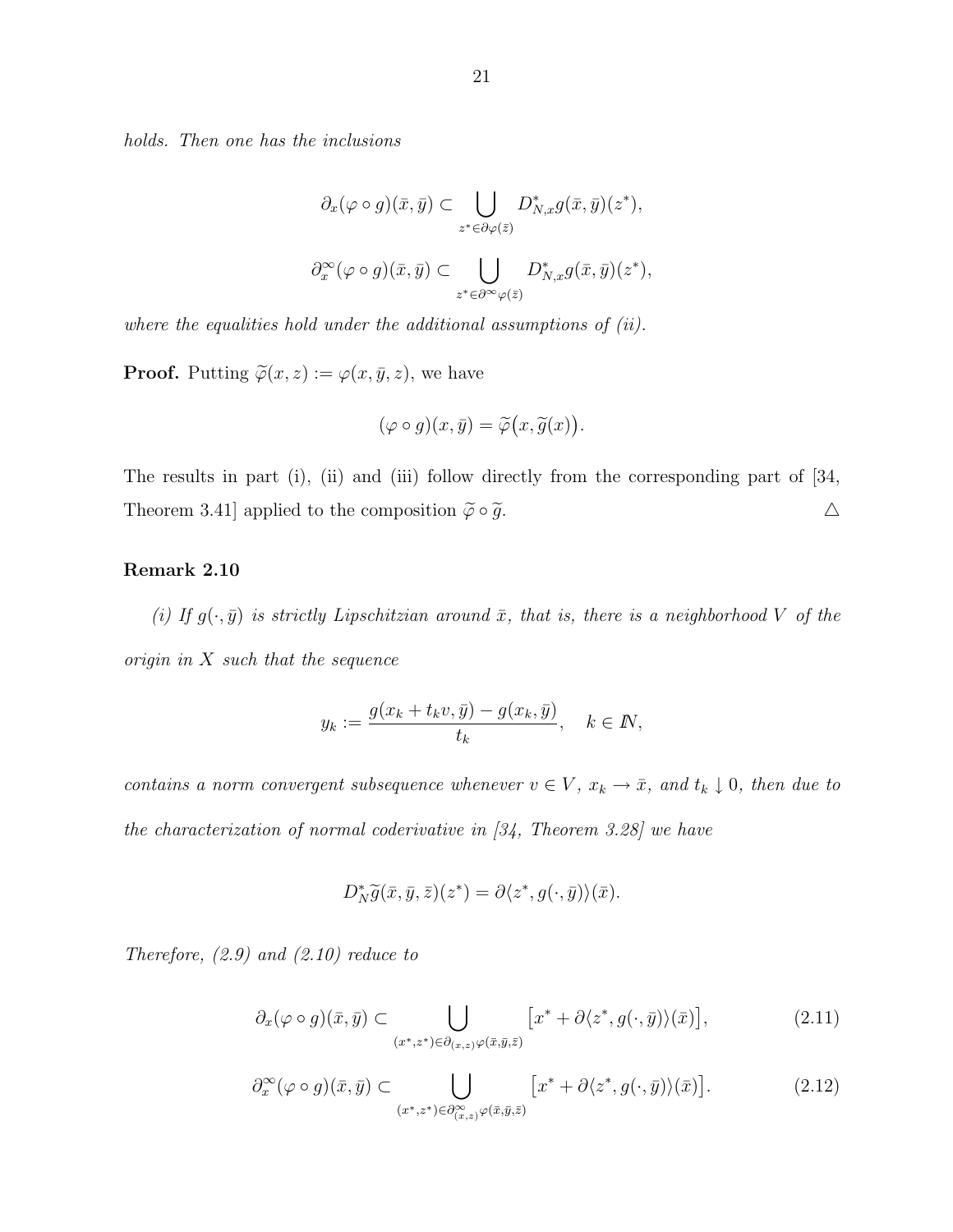(ii) Taking into account [34, Corollary 3.17], we have the following estimate

$$
D_{N,x}^*g(\bar{x},\bar{y},\bar{z})(z^*) \subset \text{proj}_x D_N^*g(\bar{x},\bar{y},\bar{z})(z^*),
$$

where  $\text{proj}_x D^*_N g(\bar{x}, \bar{y}, \bar{z})(z^*)$  denotes the projection of the set  $D^*_N g(\bar{x}, \bar{y}, \bar{z})(z^*) \subset X^* \times Y^*$ on the space  $X^*$ . This inclusion holds as equality if g is N-regular at  $(\bar{x}, \bar{y}, \bar{z})$ . Moreover, in the latter case,  $g(\cdot, \bar{y})$  is also N-regular at  $(\bar{x}, \bar{z})$ .

(iii) Observe also that the qualification condition of Theorem 2.9(iii) is implied by the qualification condition

$$
\partial^{\infty} \varphi(\bar{z}) \cap \ker \left( \operatorname{proj}_{x} D_{N}^{*} g(\bar{x}, \bar{y}) \right) = \{0\}.
$$

#### 2.2 Second-Order Partial Subdifferentials

#### 2.2.1 Definittions and Properties

**Definition 2.11** Given  $\varphi: X \times Y \to \overline{R}$  with  $(\bar{x}, \bar{y}) \in X \times Y$  and  $\bar{u} \in \partial_x \varphi(\bar{x}, \bar{y})$ . The normal (or mixed) second-order partial subdifferential in x at  $(\bar{x}, \bar{y}, \bar{u})$ , denoted by  $\partial_{N,x}^2 \varphi(\bar{x}, \bar{y}, \bar{u})$  (or  $\partial_{M,x}^2 \varphi(\bar{x},\bar{y},\bar{u})$ , respectively), is the normal (or mixed, respectively) coderivative of  $\partial_x\varphi$  at  $(\bar{x}, \bar{y}, \bar{u})$ . That means

$$
\partial^2_{N,x}\varphi(\bar x,\bar y,\bar u)(w):=D^*_N\partial_x\varphi(\bar x,\bar y,\bar u)(w),
$$

$$
\partial^2_{M,x}\varphi(\bar x,\bar y,\bar u)(w):=D^*_M\partial_x\varphi(\bar x,\bar y,\bar u)(w),
$$

for all  $w \in X^{**}$ .

There is no difference between  $\partial_{N,x}^2 \varphi(\bar{x}, \bar{y}, \bar{u})$  and  $\partial_{M,x}^2 \varphi(\bar{x}, \bar{y}, \bar{u})$  if the normal and mixed coderivatives agree for  $\partial_x \varphi$  at  $(\bar{x}, \bar{y}, \bar{u});$  then we use the symbol  $\partial_x^2 \varphi(\bar{x}, \bar{y}, \bar{u})$  in Definition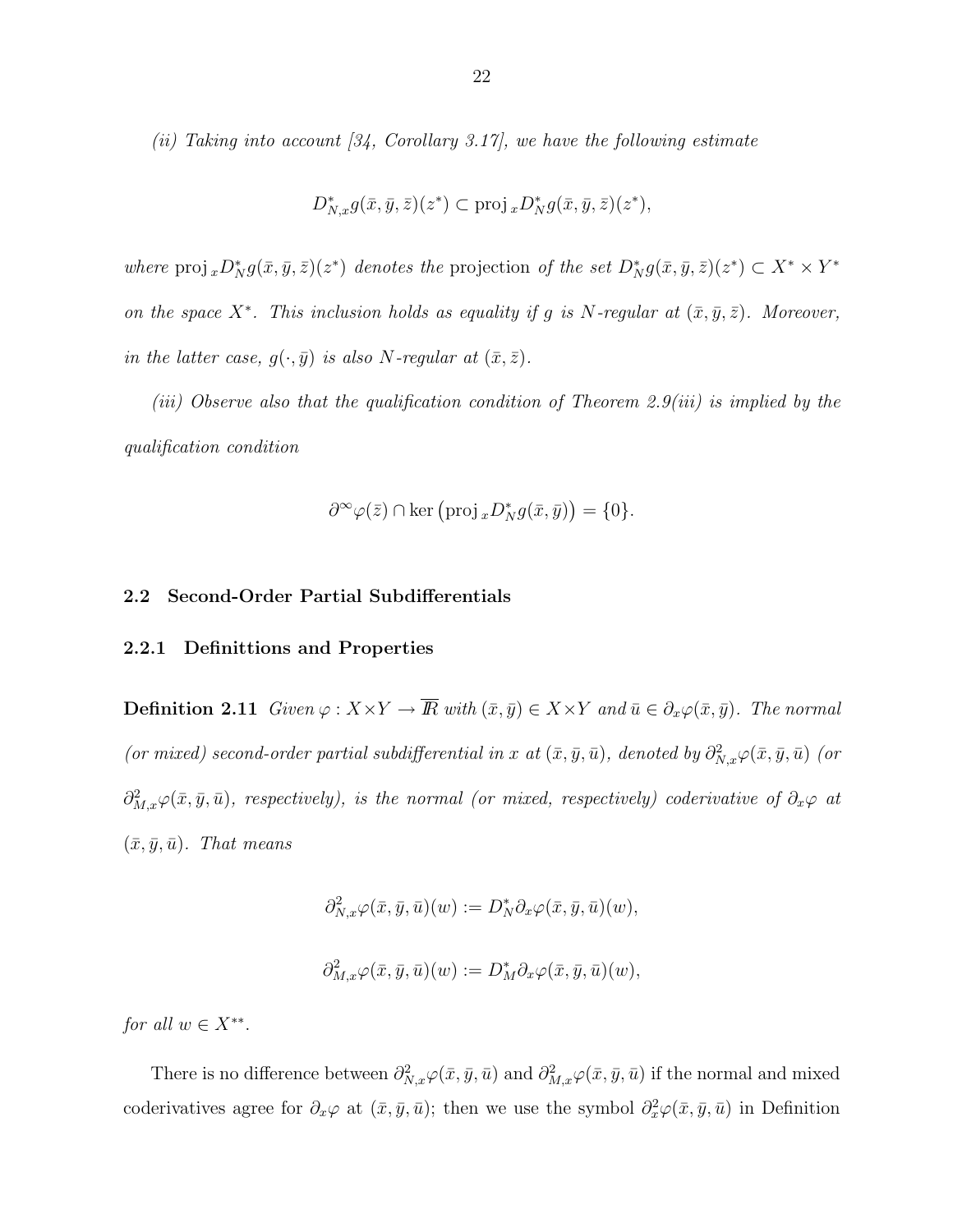2.11. It happens, in particular, if X is finite-dimensional and also if  $\partial_x \varphi$  is N-regular at  $(\bar{x}, \bar{y}, \bar{u})$ . The latter always holds for  $\mathcal{C}^2$  (and for a slightly more general) functions when, moreover, the values of the second-order partial subdifferential mappings are singletons and coincide with the image of the adjoint operator to the classical second-order partial derivative.

**Proposition 2.12** Let  $\varphi \in C^1$  around  $(\bar{x}, \bar{y})$ , and let its partial derivative operator in x,  $\nabla_x \varphi : X \times Y \to X^*$ , be strictly differentiable at  $(\bar{x}, \bar{y})$  with the strict derivative denoted by  $(\nabla^2_{xx}\varphi(\bar{x},\bar{y}), \nabla^2_{xy}\varphi(\bar{x},\bar{y}))$ . Then for all  $w \in X^{**}$  one has

$$
\partial_{N,x}^2 \varphi(\bar{x},\bar{y})(w) = \partial_{M,x}^2 \varphi(\bar{x},\bar{y})(w) = \left\{ \left( \nabla_{xx}^2 \varphi(\bar{x},\bar{y})^* w, \nabla_{xy}^2 \varphi(\bar{x},\bar{y})^* w \right) \right\}.
$$

**Proof.** Since  $\varphi$  is  $\mathcal{C}^1$  around  $(\bar{x}, \bar{y})$  there exists a neighborhood U of  $(\bar{x}, \bar{y})$  such that

$$
\partial_x \varphi(x, y) = \nabla_x \varphi(x, y)
$$

for all  $(x, y) \in U$ . Applying [34, Theorem 1.38] for the strictly differentiable mapping  $\nabla_x \varphi$ , we get

$$
\partial_x^2 \varphi(\bar{x}, \bar{y})(w) = D^* \nabla_x \varphi(\bar{x}, \bar{y})(w) = \left\{ \left( \nabla_{xx}^2 \varphi(\bar{x}, \bar{y})^* w, \nabla_{xy}^2 \varphi(\bar{x}, \bar{y})^* w \right) \right\}
$$

for all  $w \in X^{**}$ , where  $D^*$  stands for either normal coderivative  $(D^* = D_N^*)$  or mixed coderivative  $(D^* = D_M^*)$ .  $M^*$ ).

In general, both  $\partial_{N,x}^2 \varphi(\bar{x}, \bar{y}, \bar{u})$  and  $\partial_{M,x}^2 \varphi(\bar{x}, \bar{y}, \bar{u})$  are positively homogeneous mappings from  $X^{**}$  to  $X^* \times Y^*$  whose calculation involves evaluations of generalized normals to gph  $\partial_x\varphi$ . In finite dimensions it is convenient to use the following representations of basic normals

$$
N(\bar{x}, \Omega) = \limsup_{x \to \bar{x}} \widehat{N}(x; \Omega) = \limsup_{x \to \bar{x}} \left[ \text{cone}(x - \Pi(x; \Omega)) \right]
$$

for any set  $\Omega$  locally closed around  $\bar{x} \in \Omega$ .

**Example 2.13** We consider again the function  $\varphi(x, y) := |x| + |y|$  on  $\mathbb{R}^2$  and compute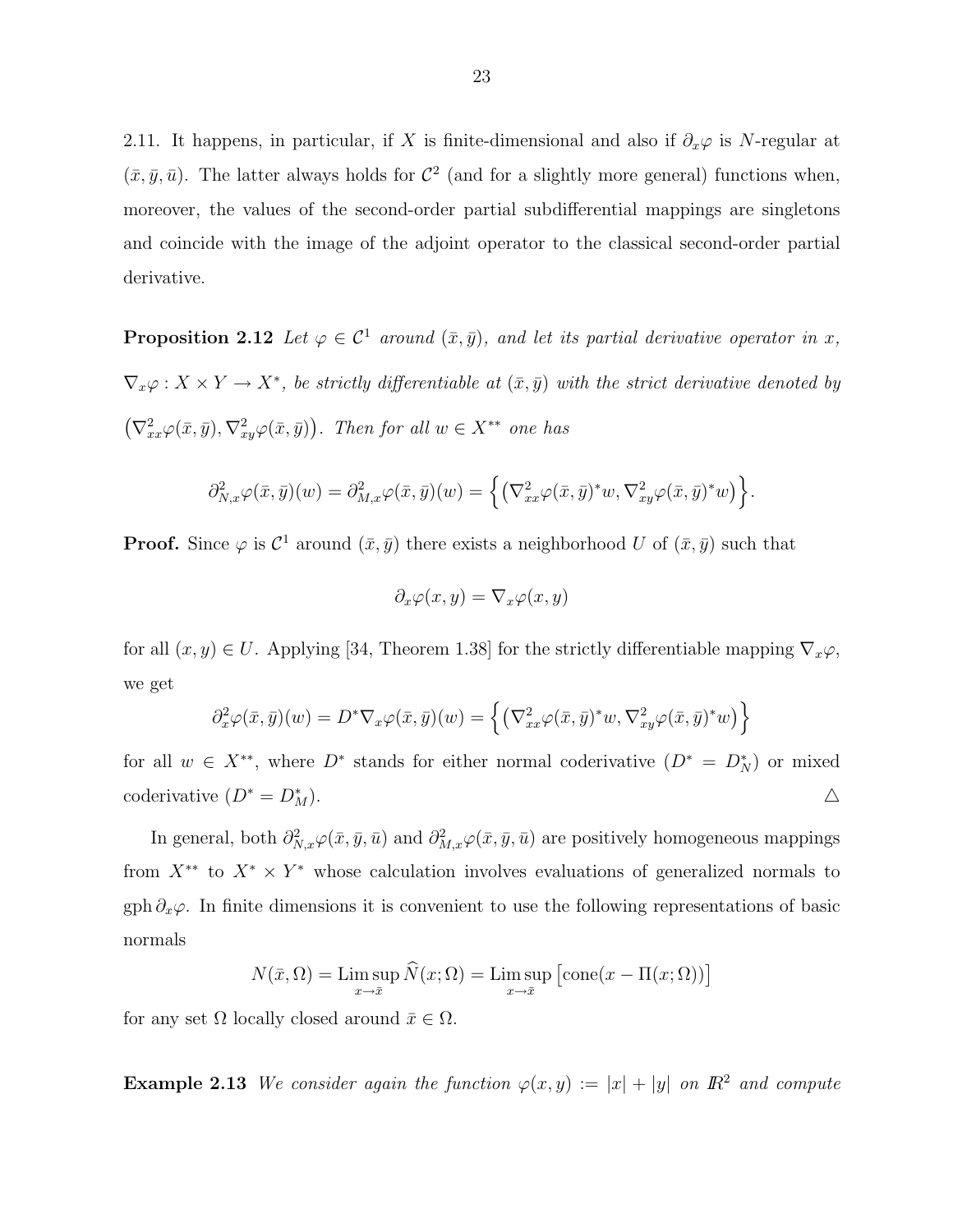$\partial_x^2 \varphi(0,0,1)$ . We have

$$
\partial_x \varphi(x, y) = \begin{cases} 1 & \text{if } x > 0, \\ \\ [-1, 1] & \text{if } x = 0, \\ -1 & \text{if } x < 0. \end{cases}
$$

For  $(\bar{x}, \bar{y}, \bar{u})$  near  $(0, 0, 1)$  we have

$$
\widehat{N}((x, y, u); \text{gph}(\partial_x \varphi)) = \begin{cases}\n\{(0, 0, 0)\} & \text{if } x < 0 \text{ or } x > 0, u \neq 1, \\
\{(0, 0)\} \times \mathbb{R} & \text{if } x > 0, u = 1 \\
(-\infty, 0] \times \{0\} \times [0, \infty) & \text{if } x = 0, u = 1 \\
\mathbb{R} \times \{(0, 0)\} & \text{if } x = 0, u < 1.\n\end{cases}
$$

Using representation  $N((0,0,1); \text{gph}(\partial_x \varphi)) = \text{Lim sup}$  $\limsup_{(x,y,u)\to(0,0,1)} \widehat{N}((x,y,u); \text{gph}(\partial_x\varphi)),$  we obtain the following representation for  $N((0,0,1);$ gph $(\partial_x \varphi))$ 

$$
\big[(-\infty,0]\times\{0\}\times[0,\infty)\big]\cup\big[\{(0,0)\}\times(-\infty,0)\big]\cup\big[(0,\infty)\times\{(0,0)\}\big]
$$

Since  $\partial_x^2 \varphi(0,0,1)(w) = \left\{ (\nu_1, \nu_2) \in \mathbb{R}^2 \middle| (\nu_1, \nu_2, -w) \in N((0,0,1); \text{gph}(\partial_x \varphi)) \right\}$ , we get  $\partial_x^2 \varphi(0,0,1)(w) =$  $\sqrt{ }$  $\begin{array}{c} \end{array}$  $\begin{array}{c} \end{array}$  $\{(0,0)\}\$  if  $w > 0$  $(-\infty,\infty)\times\{0\}$  if  $w=0$  $(-\infty, 0] \times \{0\}$  if  $w < 0$ .

Next, we consider a class of functions consisting of functions  $\varphi$  that are continuously differentiable around  $(\bar{x}, \bar{y})$  with the partial gradient in x locally Lipschitzian around this point. The calculation of the mixed second-order partial subdifferential for such functions can be essentially simplified due to the following representation: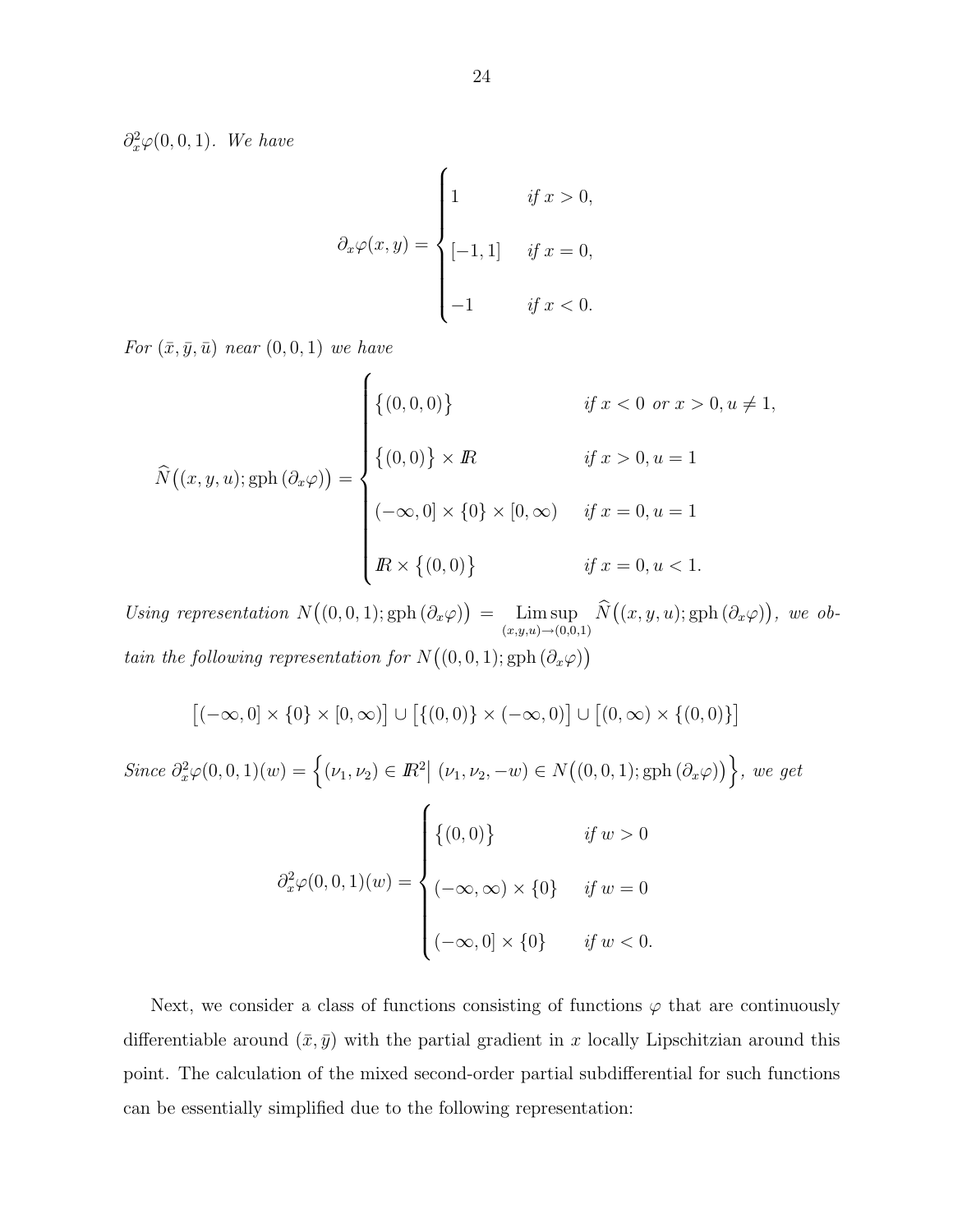$$
\partial^2_{M,x}\varphi(\bar x,\bar y)(w)=\partial\langle w,\nabla_x\varphi\rangle(\bar x,\bar y)
$$

for all  $w \in X^{**}$ .

**Proof.** Since  $\varphi$  is  $\mathcal{C}^1$  around  $(\bar{x}, \bar{y})$  there exists a neighborhood U of  $(\bar{x}, \bar{y})$  such that

$$
\partial_x \varphi(x, y) = \nabla_x \varphi(x, y)
$$

for all  $(x, y) \in U$ . Taking into account that  $\nabla_x \varphi$  is Lipschitz continuous around  $(\bar{x}, \bar{y})$ , we have

$$
D_M^*\nabla_x\varphi(\bar x,\bar y)(w)=\partial\langle w,\nabla_x\varphi\rangle(\bar x,\bar y)
$$

for all  $w \in X^{**}$  due to [34, Theorem 1.90]. This implies the result.  $\triangle$ 

#### 2.2.2 Second-Order Partial Subdifferential Calculus in Banach Spaces

Our primary goal in the second-order theory is to develop principle calculus (sum and chain) rules for the second-order partial subdifferentials defined above. In this subsection we present results obtained in general Banach spaces. To derive second-order partial sum and chain rules for  $\partial_{N,x}^2$  and  $\partial_{M,x}^2$ , we proceed via Definition 2.11 applying calculus rules for the normal and mixed coderivatives to set-valued mapping generated by the basic firstorder partial subdifferential. In this way we have to restrict ourselves to favorable classes of functions for which the corresponding first-order partial subdifferential calculus rules hold as equalities, since neither normal nor mixed coderivative enjoys monotonicity properties that may allow one to use an inclusion-type partial subdifferential calculus. We begin with a simple sum rule for the second-order partial subdifferentials.

#### Proposition 2.15 (equality sum rules for second-order partial subdifferentials)

Let  $\bar{u} \in \partial_x(\varphi_1 + \varphi_2)(\bar{x}, \bar{y})$ , where  $\varphi_1$  is  $\mathcal{C}^1$  around  $(\bar{x}, \bar{y})$  with  $\nabla_x \varphi_1$  strictly differentiable at  $(\bar{x}, \bar{y})$  while  $\varphi_2$  is finite at  $(\bar{x}, \bar{y})$  with  $\bar{u}_2 := \bar{u} - \nabla_x \varphi_1(\bar{x}, \bar{y}) \in \partial_x \varphi_2(\bar{x}, \bar{y})$ . Then one has

$$
\partial_x^2(\varphi_1+\varphi_2)(\bar{x},\bar{y},\bar{u})(w)=\left(\nabla_{xx}^2\varphi_1(\bar{x},\bar{y})^*w,\nabla_{xy}^2\varphi_1(\bar{x},\bar{y},\bar{u})^*w\right)+\partial_x^2\varphi_2(\bar{x},\bar{y},\bar{u}_2)(w)
$$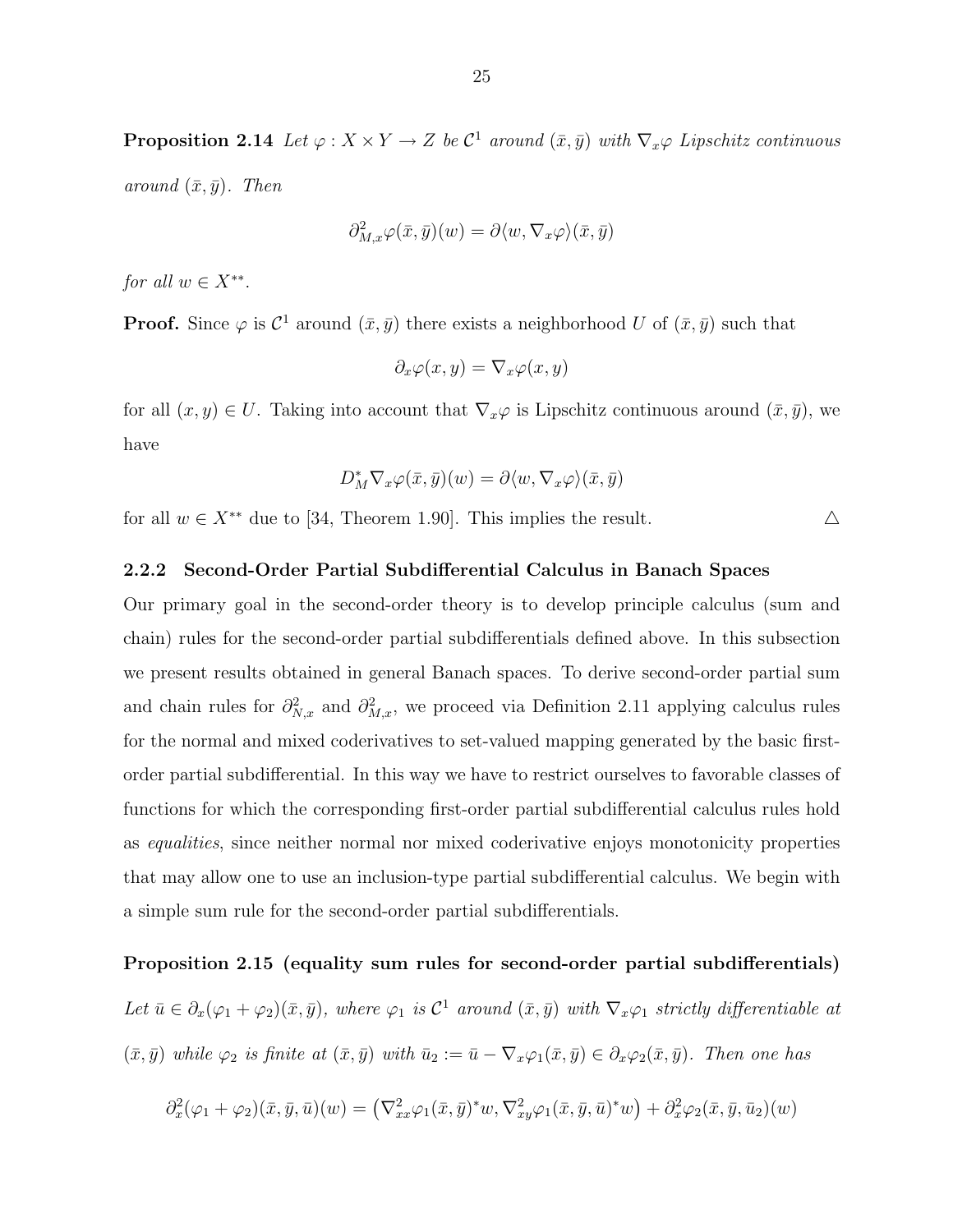for all  $w \in X^{**}$ , for both normal  $(\partial_x^2 = \partial_{N,x}^2)$  and mixed  $(\partial_x^2 = \partial_{M,x}^2)$  second-order partial subdifferentials in x.

**Proof.** There exists a neighborhood U of  $(\bar{x}, \bar{y})$  such that  $\varphi_1$  is  $\mathcal{C}^1$  at every  $(x, y) \in U$ . Using Proposition 2.5, we have

$$
\partial_x(\varphi_1 + \varphi_2)(x, y) = \nabla_x \varphi_1(x, y) + \partial_x \varphi_2(x, y)
$$

for all  $(x, y) \in U$ . Since  $\nabla_x \varphi_1$  is strictly differentiable at  $(\bar{x}, \bar{y})$ , it follows that

$$
\partial_x^2(\varphi_1+\varphi_2)(\bar{x},\bar{y},\bar{u})(w)=\left(\nabla_{xx}^2\varphi_1(\bar{x},\bar{y})^*w,\nabla_{xy}^2\varphi_1(\bar{x},\bar{y},\bar{u})^*w\right)+\partial_x^2\varphi_2(\bar{x},\bar{y},\bar{u}_2)(w)
$$

for all  $w \in X^{**}$  due to the coderivative sum rule in [34, Therem 1.62(ii)].  $\triangle$ 

Let us now present the central result of the second-order partial subdifferential calculus in general Banach spaces.

Theorem 2.16 (second-order partial chain rules with surjective derivatives of inner mappings) Let  $\bar{u} \in \partial_x(\varphi \circ g)(\bar{x}, \bar{y})$  with  $g : X \times Y \to Z$  and  $\varphi : Z \to \mathbb{R}$ . Assume that g is  $\mathcal{C}^1$  around  $(\bar{x}, \bar{y})$  with the surjective partial derivative  $\nabla_x g(\bar{x}, \bar{y}) : X \to Z$ , and that the mapping  $\nabla_x g : X \times Y \to \mathcal{L}(X, Z)$  is strictly differentiable at  $(\bar{x}, \bar{y})$ . Let  $\bar{p} \in Z^*$  be a unique functional satisfying

$$
\bar{u} = \nabla_x g(\bar{x}, \bar{y})^* \bar{p}
$$
 and  $\bar{p} \in \partial \varphi(\bar{z})$  with  $\bar{z} := g(\bar{x}, \bar{y})$ .

Then for all  $w \in X^{**}$  one has

$$
\partial_{M,x}^2(\varphi \circ g)(\bar{x}, \bar{y}, \bar{u})(w) = (\nabla_{xx}^2 \langle \bar{p}, g \rangle (\bar{x}, \bar{y})^* w, \nabla_{xy}^2 \langle \bar{p}, g \rangle (\bar{x}, \bar{y})^* w) + \nabla g(\bar{x}, \bar{y})^* \partial_M^2 \varphi(\bar{z}, \bar{p}) (\nabla_x g(\bar{x}, \bar{y})^{**} w),
$$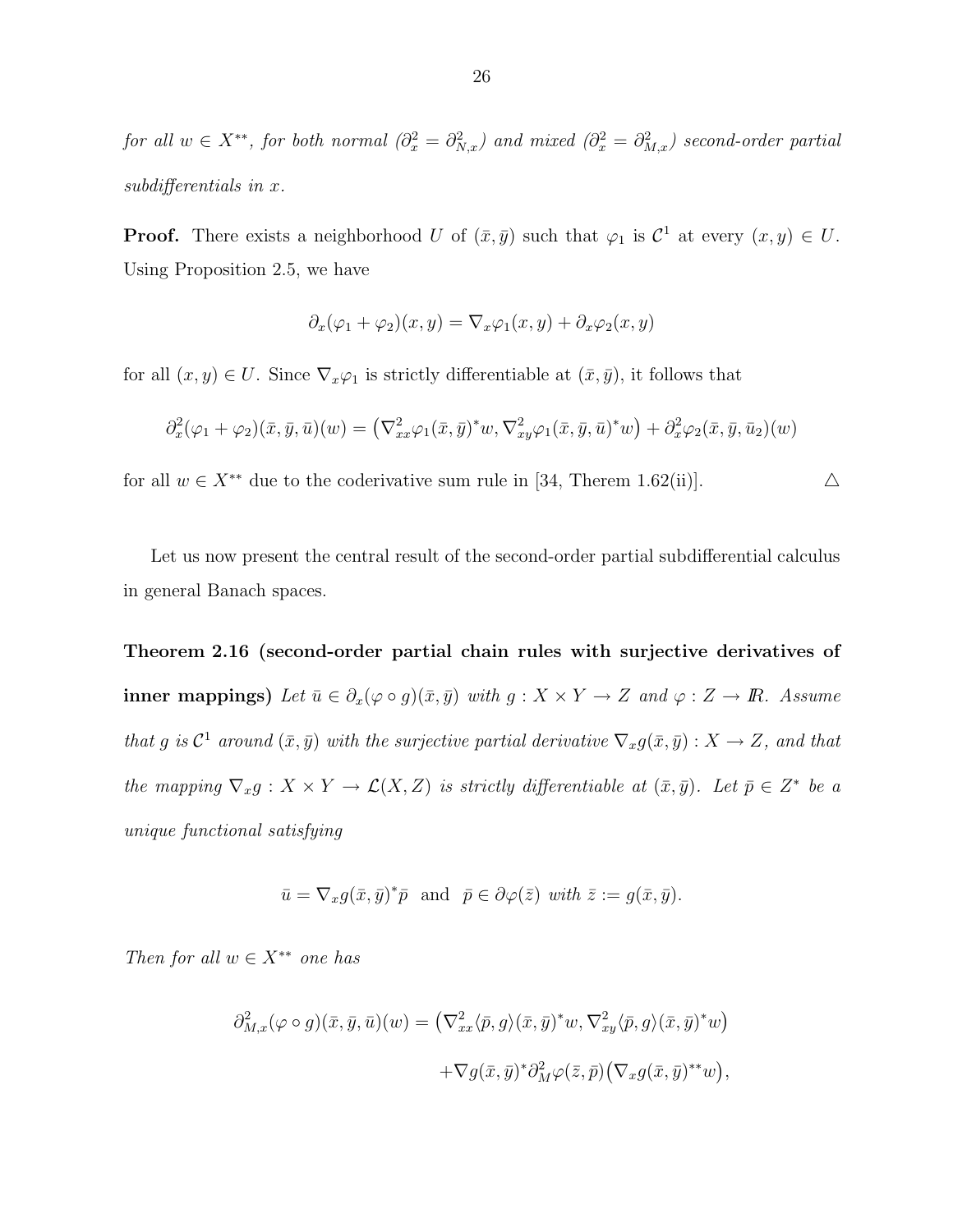$$
\partial_{N,x}^2(\varphi \circ g)(\bar{x}, \bar{y}, \bar{u})(w) \subset \left(\nabla_{xx}^2 \langle \bar{p}, g \rangle (\bar{x}, \bar{y})^* w, \nabla_{xy}^2 \langle \bar{p}, g \rangle (\bar{x}, \bar{y})^* w\right) \n+ \nabla g(\bar{x}, \bar{y})^* \partial_N^2 \varphi(\bar{z}, \bar{p}) \left(\nabla_x g(\bar{x}, \bar{y})^{**} w\right).
$$

Proof. It follows from Theorem 2.7 that

$$
\partial_x(\varphi \circ g)(x, y) = \nabla_x g(x, y)^* \partial \varphi(g(x, y))
$$

for all  $(x, y)$  around  $(\bar{x}, \bar{y})$ . We then can represent  $\partial_x(\varphi \circ g)$  as the composition  $f \circ G$  where  $(f\circ G)(x,y):=f(x,y,G(x,y))$  with

$$
f(x, y, p) := \nabla_x g(x, y)^* p,
$$
  

$$
G(x, y) := (\partial \varphi) \circ g.
$$

Let us check that the assumptions in [34, Lemma 1.126] hold under the assumptions made in this therem. Actually, the only assumption needs to be checked is the injectivity of the operator  $\nabla_x g(\bar{x}, \bar{y})^* : Z^* \to X^*$ , which follows from the assumed surjectivity of  $\nabla_x g(\bar{x}, \bar{y})$ due to [34, Lemma 1.18]. Thus, the special chain rule for coderivative in [34, Lemma 1.126] applied to the composition  $f \circ G$  gives

$$
D_M^*(f \circ G)(\bar{x}, \bar{y}, \bar{u})(w) = (\nabla_x f(\bar{x}, \bar{y}, \bar{p})^* w, \nabla_y f(\bar{x}, \bar{y}, \bar{p})^* w) + D_M^* G(\bar{x}, \bar{y}, \bar{p}) (f(\bar{x}, \bar{y}, \cdot)^* w),
$$
  

$$
D_N^*(f \circ G)(\bar{x}, \bar{y}, \bar{u})(w) \subset (\nabla_x f(\bar{x}, \bar{y}, \bar{p})^* w, \nabla_y f(\bar{x}, \bar{y}, \bar{p})^* w) + D_N^* G(\bar{x}, \bar{y}, \bar{p}) (f(\bar{x}, \bar{y}, \cdot)^* w).
$$

On the other hand, it follows from the constructions of  $f$  and  $G$  that

$$
(\nabla_x f(\bar{x}, \bar{y}, \bar{p})^* w, \nabla_y f(\bar{x}, \bar{y}, \bar{p})^* w) = (\nabla_{xx}^2 \langle \bar{p}, g \rangle (\bar{x}, \bar{y})^* w, \nabla_{xy}^2 \langle \bar{p}, g \rangle (\bar{x}, \bar{y})^* w)
$$

and

$$
D^*G(\bar{x}, \bar{y}, \bar{p})(f(\bar{x}, \bar{y}, \cdot)^*w) = D^*(\partial \varphi \circ g)(\bar{x}, \bar{y}, \bar{p})(\nabla_x g(\bar{x}, \bar{y})^{**}w)
$$
  

$$
= \nabla g(\bar{x}, \bar{y})^*\partial^2_N \varphi(\bar{z}, \bar{p})(\nabla_x g(\bar{x}, \bar{y})^{**}w),
$$

where the latter equality is obtained due to the coderivative chain rule in [34, Theorem 1.66] for the case that the inner mapping g is strictly differentiable at  $(\bar{x}, \bar{y})$  with  $\nabla g(\bar{x}, \bar{y})$  is surjective. The proof is complete.  $\Delta$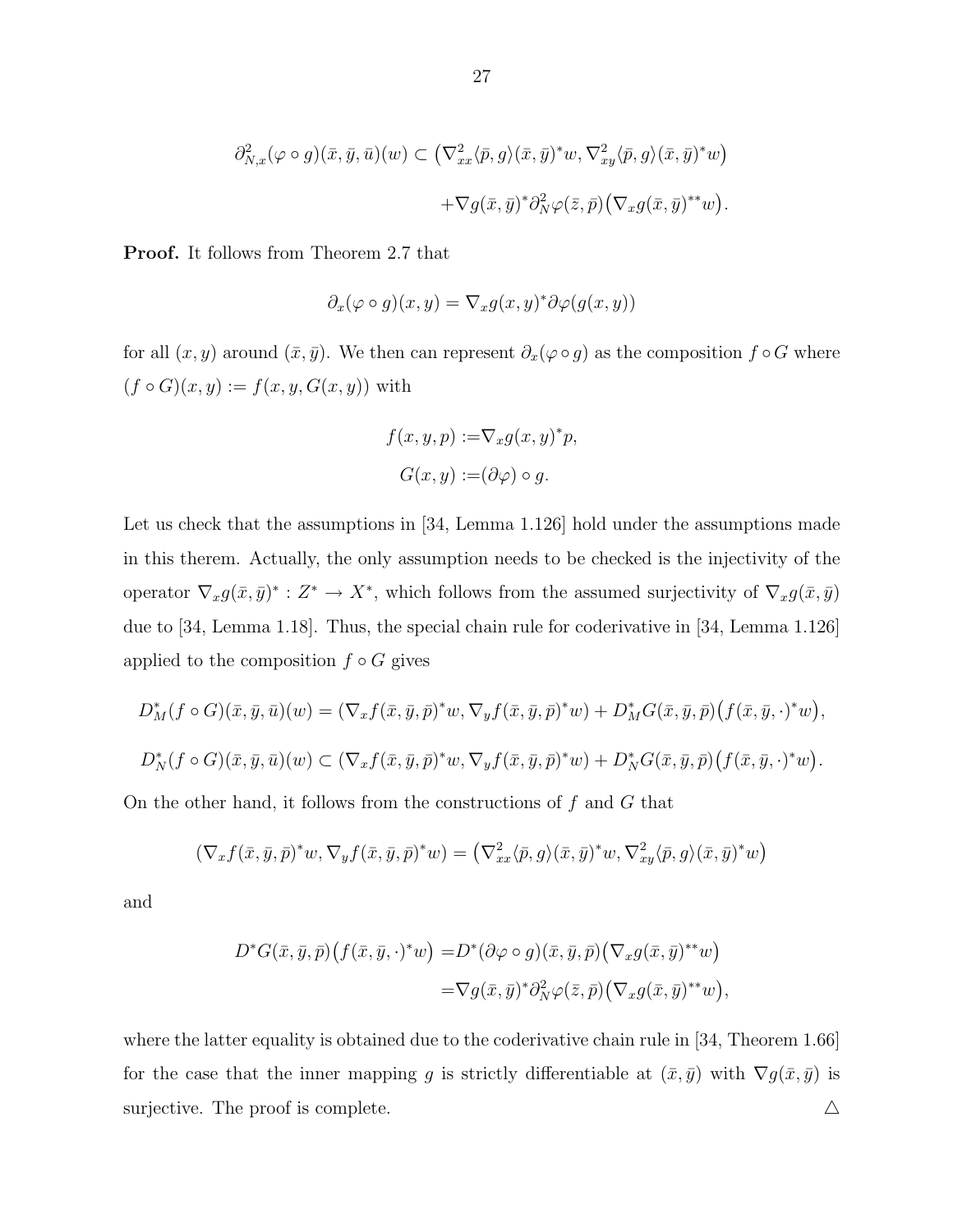The last result of this subsection provides equalities for both second-order partial subdifferentials of compositions  $\varphi \circ g$  in general Banach spaces, where  $\varphi$  but not g is assumed to be twice partial differentiable. Before stating the result, we define the so-called secondorder partial coderivative sets, which will be used in formulations of the next theorem and related results in the next subsection.

Definition 2.17 (second-order partial coderivative set) Given a Lipschitz continuous mapping  $g: X \times Y \to Z$  between Banach spaces, the second-order partial coderivative sets in x for g at  $(\bar{x}, \bar{y}, \bar{p}, \bar{u}) \in X \times Y \times Z^* \times X^*$  with  $\bar{u} \in \partial_x \langle \bar{p}, g \rangle (\bar{x}, \bar{y})$  is defined by

$$
D_x^2 g(\bar{x}, \bar{y}, \bar{p}, \bar{u})(w) := D^*(\partial_x \langle \cdot, g \rangle)(\bar{x}, \bar{y}, \bar{p}, \bar{u})(w)
$$

for all  $w \in X^{**}$ , where  $D^*$  stands for both normal  $(D^* = D_N^*)$  and mixed  $(D^* = D_M^*)$ coderivatives of the mapping  $(x, y, p) \Rightarrow \partial \langle p, g \rangle (x, y)$ . If g is strictly differentiable at  $(\bar{x}, \bar{y})$ then

$$
\partial_x \langle \bar{p}, g \rangle (\bar{x}, \bar{y}) = \nabla_x g(\bar{x}, \bar{y})^* \bar{p}
$$

and we omit  $\bar{u}$  in the arguments for  $D_x^2g$ .

Theorem 2.18 (second-order partial chain rules with twice differentiable outer **mappings)** Let g be strictly differentiable at  $(\bar{x}, \bar{y})$ , let  $\varphi \in C^1$  around  $\bar{z} := g(\bar{x}, \bar{y})$  with  $\nabla\varphi$  strictly differentiable at this point, and let  $\bar{p} := \nabla\varphi(\bar{z})$ . Assume that the operator  $\nabla^2 \varphi(\bar{z}) \nabla g(\bar{x}, \bar{y}) : X \times Y \to Z^*$  is surjective. Then

$$
\partial_x^2(\varphi \circ g)(\bar{x}, \bar{y})(w) = \bigcup_{(x^*, y^*, q) \in D_x^2 g(\bar{x}, \bar{y}, \bar{p})(w)} \left[ (x^*, y^*) + \nabla g(\bar{x}, \bar{y})^* \nabla^2 \varphi(\bar{z})^* q \right]
$$

for all  $w \in X^{**}$ , where  $\partial_x^2$  and  $D_x^2$  stand for the corresponding normal and mixed partial second-order constructions.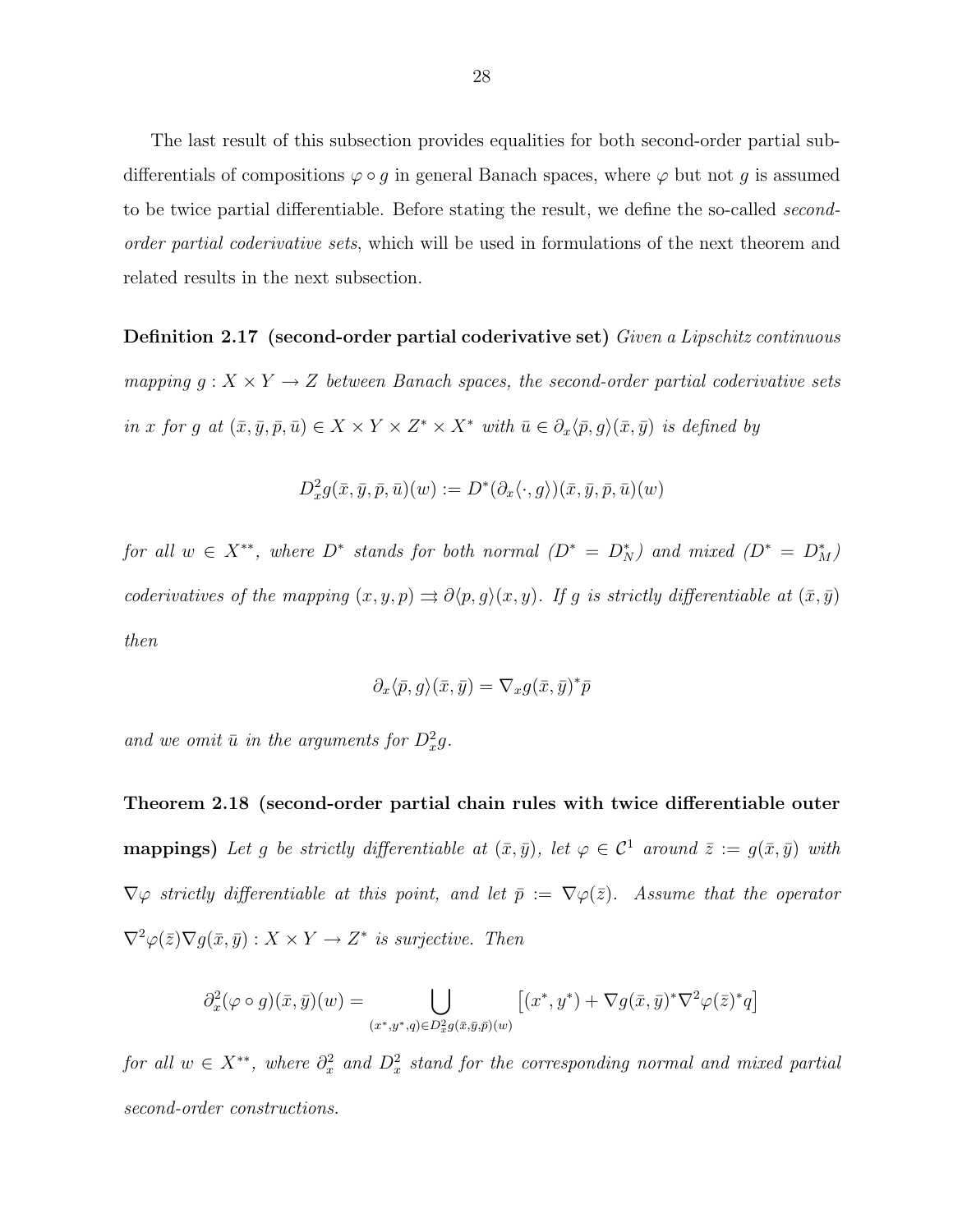These chain rules hold without the above surjectivity assumption if  $\nabla_x g$  is strictly subdifferentiable at  $(\bar{x}, \bar{y})$ . In the latter case one has

$$
D_x^2 g(\bar{x}, \bar{y}, \bar{p})(w) = (\nabla_{xx}^2 \langle \bar{p}, g \rangle (\bar{x}, \bar{y})^* w, \nabla_{xy}^2 \langle \bar{p}, g \rangle (\bar{x}, \bar{y})^* w, \nabla_x g(\bar{x}, \bar{y})^{**} w),
$$

for both  $D_x^2 = D_{N,x}^2$  and  $D_x^2 = D_{M,x}^2$ .

**Proof.** Since  $\varphi$  is  $C^1$  around  $\bar{z}$  and g is Lipschitz continuous around  $(\bar{x}, \bar{y})$  due to its strict subdifferentiability at this point, it implies by Theorem 2.6 that there is a neighborhood  $U$ of  $(\bar{x}, \bar{y})$  such that for all  $(x, y) \in U$  we have

$$
\partial_x(\varphi \circ g)(x, y) = \partial_x \langle \nabla \varphi(g(x, y)), g \rangle(x, y) =: (F \circ h)(x, y)
$$

for  $F: X \times Y \times Z^* \rightrightarrows X^*$  and  $h: X \times Y \longrightarrow X \times Y \times Z^*$  defined by

$$
F(x, y, p) := \partial_x \langle p, g \rangle (x, y),
$$

$$
h(x, y) := (x, y, \nabla \varphi (g(x, y)))
$$

.

Note that since  $\nabla^2 \varphi(\bar{z}) \nabla g(\bar{x}, \bar{y})$  is surjective, so is  $\nabla h(\bar{x}, \bar{y})$ . We thus have, due to [34, Theorem 1.66], for both mixed and normal coderivatives that

$$
D^*(F \circ h)(\bar{x}, \bar{y}, \bar{p})(w) = \nabla h(\bar{x}, \bar{y})^* D^* F(\bar{x}, \bar{y}, \bar{p}, \bar{u})(w)
$$

for  $\bar{u} \in \partial_x \langle \bar{p}, g \rangle (\bar{x}, \bar{y}) = \{ \nabla_x g(\bar{x}, \bar{y})^* \bar{p} \}$  and any  $w \in X^{**}$ .

On the other hand, we have

$$
D^*F(\bar{x}, \bar{y}, \bar{p})(w) = D^*\partial_x \langle \cdot, g \rangle (\bar{x}, \bar{y}, \bar{p})(w) = D_x^2 g(\bar{x}, \bar{y}, \bar{p})(w).
$$

Therefore, taking into account the construction of  $h$ , we arrive at

$$
D^*(F \circ h)(\bar{x}, \bar{y}, \bar{p})(w) = \bigcup_{(x^*, y^*, q) \in D_x^2 g(\bar{x}, \bar{y}, \bar{p})(w)} [(x^*, y^*) + \nabla g(\bar{x}, \bar{y})^* \nabla^2 \varphi(\bar{z})^* q]
$$

for all  $w \in X^{**}$ . This proves the Theorem in the case of surjectivity.

The last claim in the theorem easily follows from the above procedure due to [34, Theorem 1.65].  $\triangle$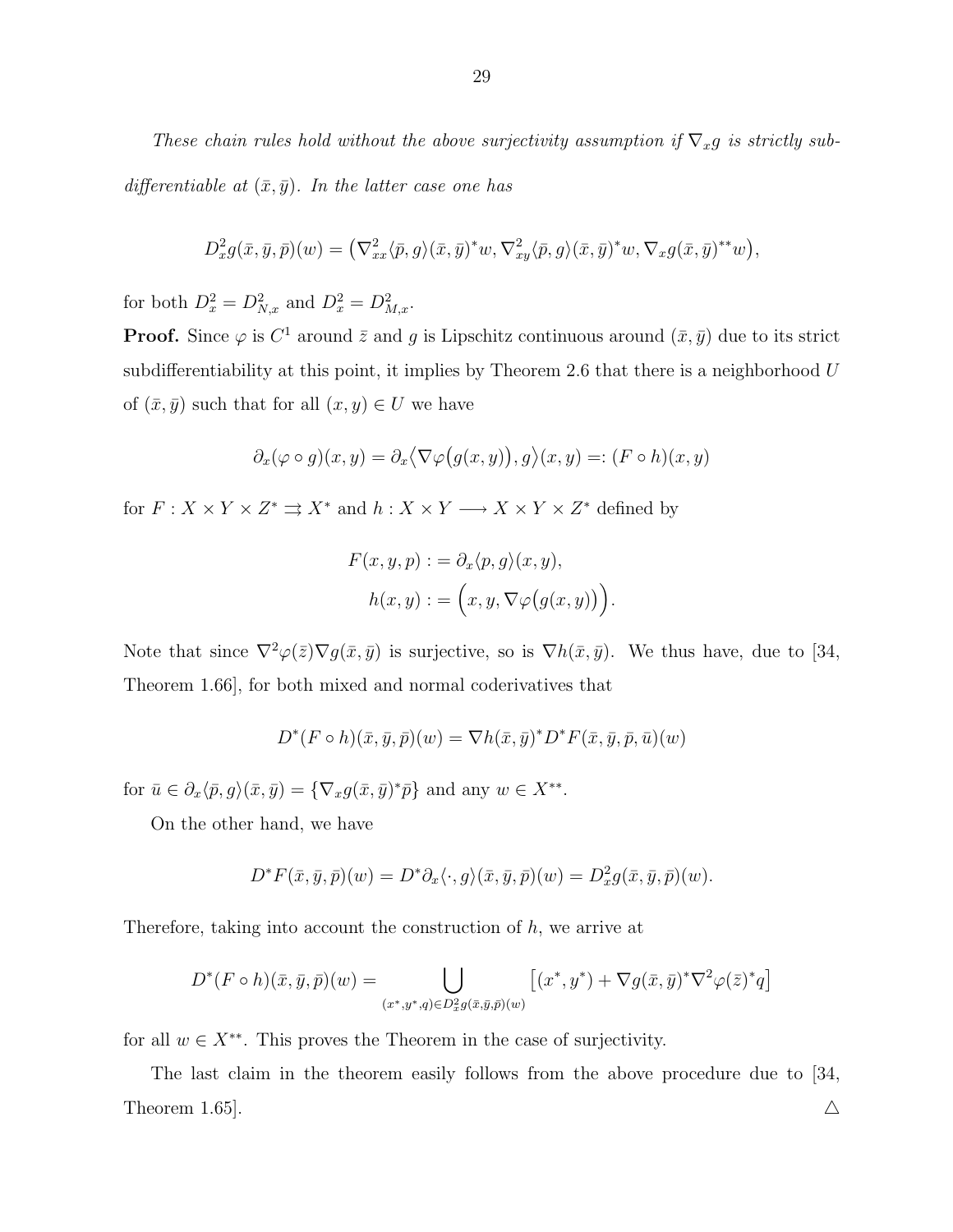#### 2.2.3 Second-Order Partial Subdifferential Calculus in Asplund Spaces

In this subsection we continue developing the second-order partial subdifferential calculus started in the preceding subsection in the framework of general Banach spaces. Here we follow the same scheme that leads us to second-order partial subdifferential sum and chain rules by using coderivative calculus applied to equality-type sum and chain rule for firstorder partial subgradients. In contrast to the previous consideration, we assume in this subsection that some of the spaces in question are Asplund. This allows us to employ extended first-order partial calculus rules obtained in the framework of Asplund spaces.

We start as usual with sum rules and obtain the following three versions for extendedreal-valued functions defined on spaces that are Asplund together with their duals. The major source of such spaces are *reflexive* Banach spaces. On the other hand, there are interesting examples of even *separable* spaces  $X$ , which are nonreflexive but Asplund together with  $X^*$ . Let us mention the famous *long James* space whose natural embedding in the second dual is of *codimension one* but which is nevertheless isometrically isomorphic to its second dual. Other examples, discussion, and references can be found, e.g., in the book of Bourgin [10].

Recall also that all the functions under consideration below are assumed to be proper and finite at reference points.

## Theorem 2.19 (second-order partial subdifferential sum rules in Asplund spaces)

Let X, Y, X<sup>\*</sup> and Y<sup>\*</sup> be Asplund spaces. Given  $\varphi_i : X \times Y \to \overline{R}$ ,  $i = 1, 2$  with  $\overline{u} \in$  $\partial_x(\varphi_1+\varphi_2)(\bar{x},\bar{y})$ . The following assertions hold for both normal  $(\partial_x^2=\partial_{N,x}^2)$  and mixed  $(\partial_x^2 = \partial_{M,x}^2)$  second-order partial subdifferentials in x:

(i) Assume that  $\varphi_1 \in C^1$  around  $(\bar{x}, \bar{y})$  with  $\bar{u}_1 := \nabla_x \varphi_1(\bar{x}, \bar{y})$  and that the graph of  $\partial_x\varphi_2$  is norm-closed around  $(\bar{x}, \bar{y}, \bar{u}_2)$  with  $\bar{u}_2 := \bar{u} - \bar{u}_1$ . Assume also that either  $\nabla_x\varphi_1$  is Lipschitzian around  $(\bar{x}, \bar{y})$  or  $\partial_x \varphi_2$  is PSNC at  $(\bar{x}, \bar{y}, \bar{u}_2)$  and

$$
\partial_{M,x}^2 \varphi_1(\bar{x}, \bar{y}, \bar{u}_1)(0) \cap \left( -\partial_{M,x}^2 \varphi_2(\bar{x}, \bar{y}, \bar{u}_2)(0) \right) = \{0\}. \tag{2.13}
$$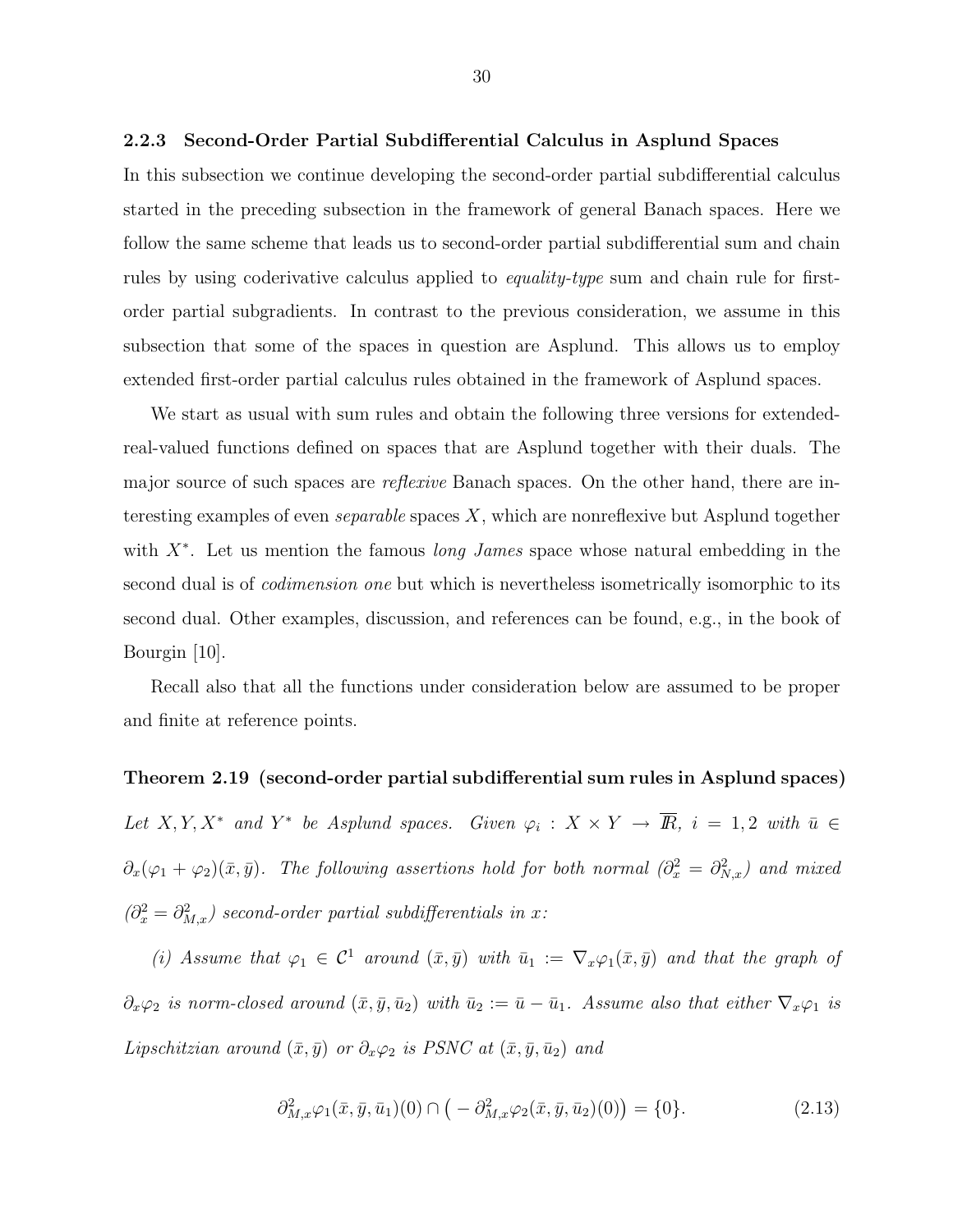Then for all  $w \in X^{**}$  one has

$$
\partial_x^2(\varphi_1+\varphi_2)(\bar{x},\bar{y},\bar{u})(w) \subset \partial_x^2\varphi_1(\bar{x},\bar{y},\bar{u}_1)(w) + \partial_x^2\varphi_2(\bar{x},\bar{y},\bar{u}_2)(w). \tag{2.14}
$$

(ii) Let both  $\varphi_i$  be l.s.c around  $(\bar{x}, \bar{y})$  and let  $S : X \times Y \times X^* \Rightarrow X^* \times X^*$ , with

$$
S(x, y, u) := \{(u_1, u_2) \in X^* \times X^* \mid u_i \in \partial_x \varphi_i(x, y), i = 1, 2, \text{ and } u_1 + u_2 = u\},\
$$

be inner semicontinuous at  $(\bar{x}, \bar{y}, \bar{u}, \bar{u}_1, \bar{u}_2)$  for a given  $(\bar{u}_1, \bar{u}_2) \in S(\bar{x}, \bar{y}, \bar{u})$ . Assume that the graph of each  $\partial_x\varphi_i$  is norm-closed around  $(\bar{x}, \bar{y}, \bar{u}_i)$  for  $i = 1, 2$ , that one of  $\partial_x\varphi_i$  is PSNC at the corresponding  $(\bar{x}, \bar{y}, \bar{u}_i)$ , and that the qualification condition (2.13) is fulfilled. Suppose also that there is a neighborhood U of  $(\bar{x}, \bar{y})$  such that

$$
\partial_x^{\infty} \varphi_1(x, y) \cap \big(- \partial_x^{\infty} \varphi_2(x, y)\big) = \{0\}
$$

for all  $(x, y) \in U$ , that one of  $\varphi_i$  SNEC at every  $(x, y) \in U$  (both assumptions are fulfilled when one of  $\varphi_i$  is Lipschitz continuous around  $(\bar{x}, \bar{y})$ , and that each  $\varphi_i$  are partially lower regular in x at every  $(x, y) \in U$ . Then the sum rule (2.14) holds for all  $w \in X^{**}$ .

(iii) Assume that the above set-valued mapping S be inner semicompact at  $(\bar{x}, \bar{y}, \bar{u})$ , that the graph of each  $\partial_x\varphi_i$  is norm-closed whenever  $(x, y)$  is near  $(\bar{x}, \bar{y})$ , and that other assumptions in (ii) are fulfilled for any  $(\bar{u}_1, \bar{u}_2) \in S(\bar{x}, \bar{y}, \bar{u})$ . Then for all  $w \in X^{**}$  one has

$$
\partial_x^2(\varphi_1+\varphi_2)(\bar{x},\bar{y},\bar{u})(w) \subset \bigcup_{(\bar{u}_1,\bar{u}_2)\in S(\bar{x},\bar{y},\bar{u})} \partial_x^2\varphi_1(\bar{x},\bar{y},\bar{u}_1)(w) + \partial_x^2\varphi_2(\bar{x},\bar{y},\bar{u}_2)(w).
$$

#### Proof.

Since  $\varphi_1$  is  $\mathcal{C}^1$  around  $(\bar{x}, \bar{y})$ , Proposition 2.5 assures that there is a neighborhood U of  $(\bar{x}, \bar{y})$  such that

$$
\partial_x(\varphi_1+\varphi_2)(\bar{x},\bar{y},\bar{u})(w) = \nabla_x\varphi_1(x,y) + \partial_x\varphi_2(x,y)
$$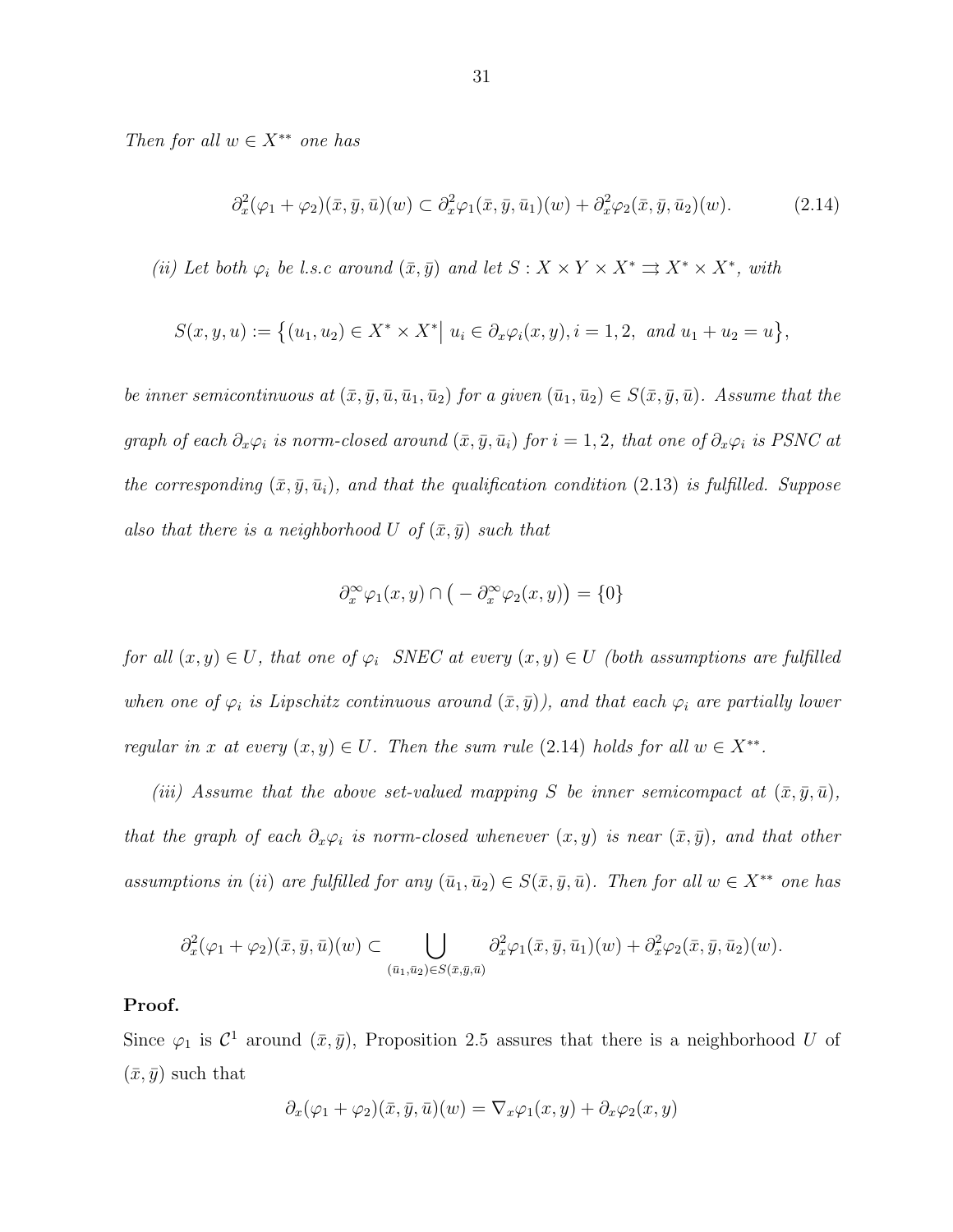for all  $(x, y) \in U$ . We then apply to this equality the coderivative sum rule in Asplund spaces from [34, Theorem 3.10(i)] with  $F_1 := \nabla_x \varphi_1$  and  $F_2 := \partial_x \varphi_2$ . It yields

$$
D^*\partial_x(\varphi_1+\varphi_2)(\bar{x},\bar{y},\bar{u})(w) \subset D^*(\nabla_x\varphi_1)(\bar{x},\bar{y},\bar{u}_1) + D^*(\partial_x\varphi_2)(\bar{x},\bar{y},\bar{u}_2).
$$

This proves (i).

In the same way we justify the second-order partial sum rules in (ii) and (iii) by respectively applying  $[34,$  Theorem  $3.10(i)$  and  $(ii)$ ] to the equality

$$
\partial_x(\varphi_1 + \varphi_2)(x, y) = \partial_x \varphi_1(x, y) + \partial_x \varphi_2(x, y), \text{for } (x, y) \in U,
$$

which follows from Theorem 2.8.  $\triangle$ 

Next, we derive second-order partial subdifferential chain rules for composition ( $\varphi \circ$  $g(x, y) := \varphi(g(x))$  of a function  $\varphi : Z \to \overline{R}$  and a mapping  $g : X \times Y \to Z$ , where the spaces  $X, Y, Z$  and  $Z^*$  are Asplund. In contrast to Theorem 2.16, the following theorem doesn't require the surjectivity of  $\nabla g(\bar{x}, \bar{y})$  while imposing mor assumptions on the outer function  $\varphi$  under first-order and second-order qualification conditions.

Theorem 2.20 (second-order partial subdifferential chain rules with smooth inner mappings in Asplund spaces) Assume that  $g \in C^1$  around some  $(\bar{x}, \bar{y})$  with the partial derivative  $\nabla_x g$  strictly differentiable at this point, that  $\varphi$  is l.s.c and lower regular around  $\bar{z} := g(\bar{x}, \bar{y})$ , and that the inverse mapping  $g^{-1}$  is PSNC at  $(\bar{z}, \bar{x}, \bar{y})$ . Suppose also that  $\varphi$  is SNEC around  $\bar{z}$  and that the first-order qualification condition

$$
\partial^{\infty} \varphi(g(x, y)) \cap \ker \nabla_x g(x, y)^* = \{0\}
$$
\n(2.15)

is satisfied around  $(\bar{x}, \bar{y})$  (the last two assumptions are automatic when  $\varphi$  is locally Lipschitzian around  $(\bar{x}, \bar{y})$ ). Then the following assertions hold for both normal  $\partial_x^2 = \partial_{N,x}^2$  and mixed  $\partial_x^2 = \partial_{M,x}^2$  second-order partial subdifferentials: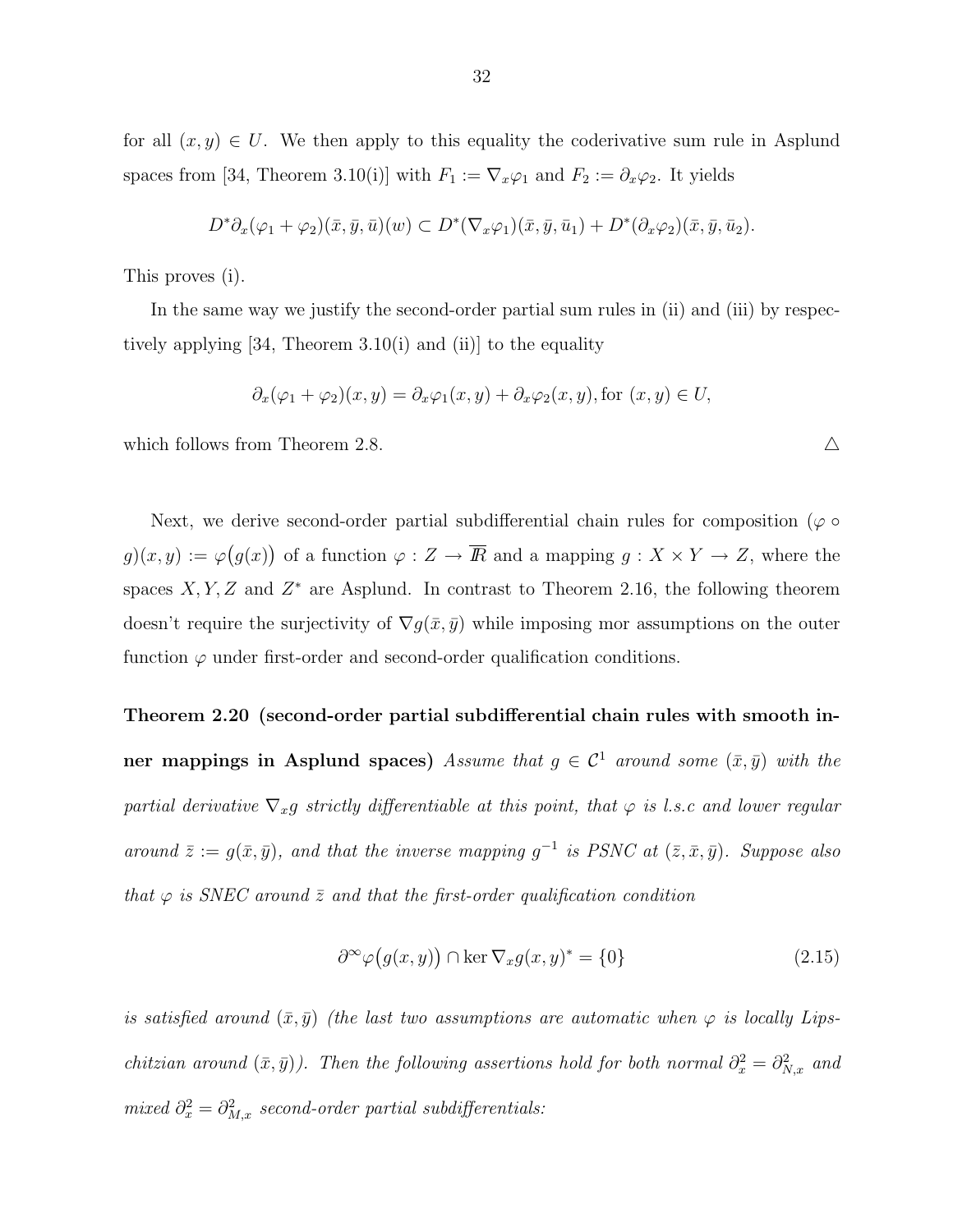(i) Given  $\bar{u} \in \partial_x(\varphi \circ g)(\bar{x}, \bar{y})$ , we assume that the mapping  $S : X \times Y \times X^* \Rightarrow Z^*$  with the values

$$
S(x, y, u) = \{ p \in Z^* | p \in \partial \varphi(g(x, y)), \nabla_x g(x, y)^* p = u \}
$$

is inner semicontinuous at  $(\bar{x}, \bar{y}, \bar{u}, \bar{p})$  for some fixed  $\bar{p} \in S(\bar{x}, \bar{y}, \bar{u})$ , that the graph of the subdifferential mapping  $\partial \varphi$  is norm-closed around  $(\bar{z}, \bar{p})$ , and that the mixed second-order qualification condition

$$
\partial_M^2 \varphi(\bar{z}, \bar{p})(0) \cap \ker \nabla g(\bar{x}, \bar{y})^* = \{0\}
$$

is satisfied. Then for all  $w \in X^{**}$  we have

$$
\partial_{N,x}^2(\varphi \circ g)(\bar{x}, \bar{y}, \bar{u})(w) \subset \left(\nabla_{xx}^2 \langle \bar{p}, g \rangle (\bar{x}, \bar{y})^* w, \nabla_{xy}^2 \langle \bar{p}, g \rangle (\bar{x}, \bar{y})^* w\right) \n+ \nabla g(\bar{x}, \bar{y})^* \partial_N^2 \varphi(\bar{z}, \bar{p}) \left(\nabla_x g(\bar{x})^{**} w\right).
$$

(ii) Given  $\bar{u} \in \partial_x(\varphi \circ g)(\bar{x}, \bar{y})$ , we assume that the above mapping S is inner semicompact at  $(\bar{x}, \bar{y}, \bar{u})$ , that the graph of  $\partial \varphi$  is norm-closed whenever z is near  $\bar{z}$ , and that the mixed second-order qualification condition in (i) is satisfied for every  $\bar{p} \in S(\bar{x}, \bar{y}, \bar{u})$ . Then for all  $w ∈ X^{**}$  we have

$$
\partial_{N,x}^2(\varphi \circ g)(\bar{x}, \bar{y}, \bar{u})(w) \subset \bigcup_{\bar{p} \in S(\bar{x}, \bar{y}, \bar{u})} \left[ \left( \nabla_{xx}^2 \langle \bar{p}, g \rangle (\bar{x}, \bar{y})^* w, \nabla_{xy}^2 \langle \bar{p}, g \rangle (\bar{x}, \bar{y})^* w \right) \right. \\ \left. + \nabla g(\bar{x}, \bar{y})^* \partial_N^2 \varphi(\bar{z}, \bar{p}) \left( \nabla_x g(\bar{x})^{**} w \right) \right].
$$

**Proof.** Since g is  $\mathcal{C}^1$  around  $(\bar{x}, \bar{y})$  we have

$$
D_{N,x}^*g^{-1}(z,x,y)(0) = -\ker \nabla_x g(x,y)^*
$$

for  $(x, y)$  near  $(\bar{x}, \bar{y})$  and  $z := g(x, y)$ . Thus, the first-order qualification implies

$$
\partial^{\infty} \varphi(g(x, y)) \cap \big(-D^*_{N,x}g^{-1}(z, x, y)(0)\big) = \{0\}
$$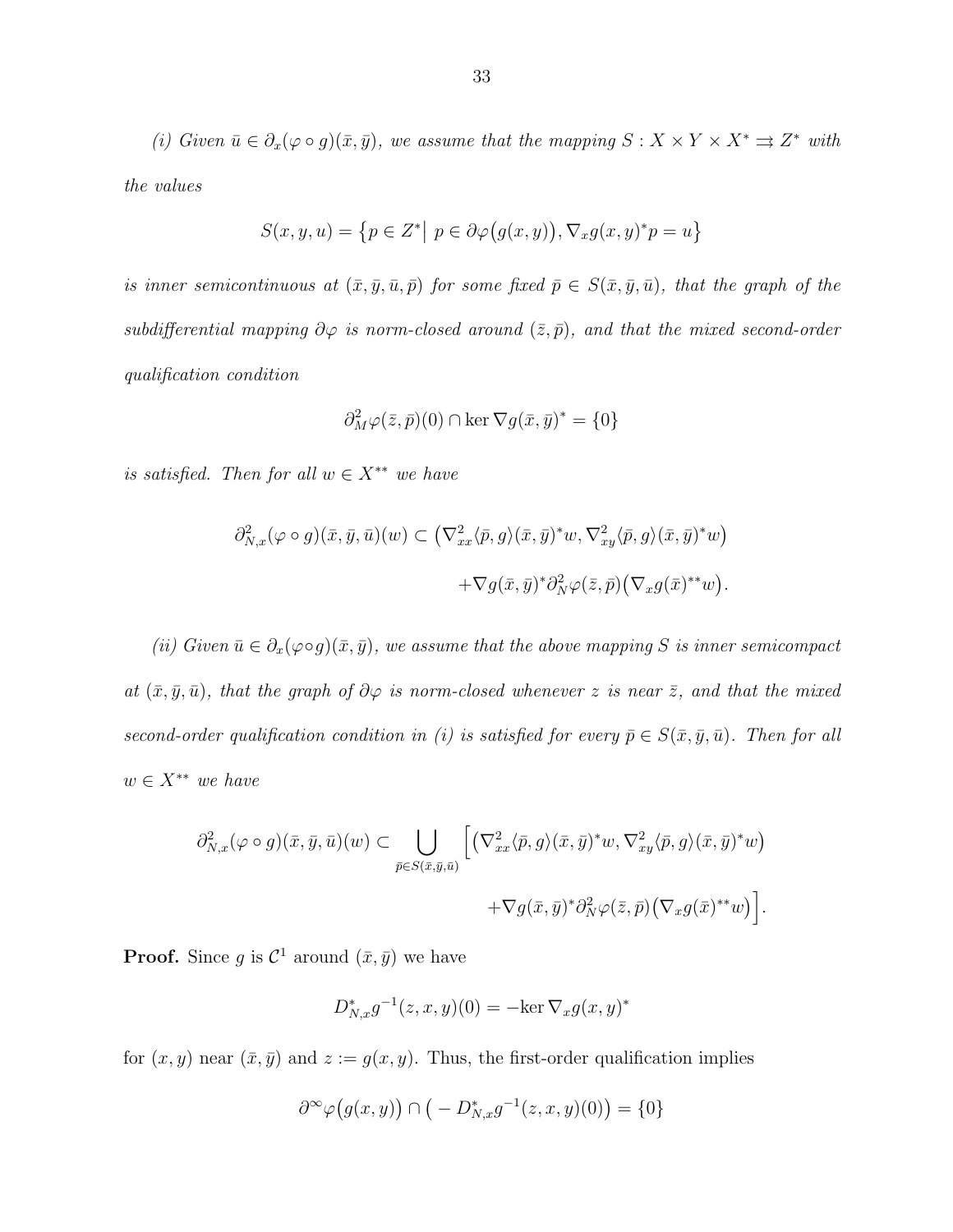for  $(x, y)$  near  $(\bar{x}, \bar{y})$ . Theorem 2.9(iii) then assures that there is a neighborhood U of  $(\bar{x}, \bar{y})$ such that for all  $(x, y) \in U$  we have

$$
\partial_x(\varphi \circ g)(x, y) = \bigcup_{p \in \partial \varphi(g(x, y))} \nabla_x g(x, y)^* p.
$$

Let us denote  $\partial_x(\varphi \circ g)(x, y) = (f \circ G)(x, y)$  in U, with

$$
G(x, y) = (x, y, \partial \varphi (g(x, y))),
$$
  

$$
f(x, y, p) = \nabla_x g(x, y)^* p, \ p \in Z^*.
$$

We notice that f is smooth and  $G \circ f^{-1}$  is inner semicontinuous at  $(\bar{x}, \bar{y}, \bar{u})$  under the assumptions made. Also, we have for both  $D^* = D_N^*$  and  $D^* = D_M^*$  that

$$
D^*G((\bar{x},\bar{y}),(\bar{x},\bar{y},\bar{p}))(x^*,y^*,q)=(x^*,y^*)+D^*(\partial\varphi\circ g)((\bar{x},\bar{y}),(\bar{x},\bar{y},\bar{p}))(q)
$$

for  $(x^*, y^*, q) \in X^* \times Y^* \times Z^{**}$ . On the other hand, we conclude by [34, Theorem 1.65(i)] that, for all  $w \in X^{**}$ ,

$$
\partial_x^2(\varphi \circ g)(\bar{x}, \bar{y}, \bar{p})(w) \subset \left(D_N^*G\big((\bar{x}, \bar{y}), (\bar{x}, \bar{y}, \bar{p})\big) \circ \nabla f\big((\bar{x}, \bar{y}), (\bar{x}, \bar{y}, \bar{p})\big)^*\right)(w).
$$

Therefore

$$
\partial_x^2(\varphi \circ g)(\bar{x}, \bar{y}, \bar{p})(w) \subset \left\{ \left( \nabla_{xx}^2 \langle \bar{p}, g \rangle (\bar{x}, \bar{y})^* w, \nabla_{xy}^2 \langle \bar{p}, g \rangle (\bar{x}, \bar{y})^* w \right) \right. \\ \left. + D_N^*(\partial \varphi \circ g)(\bar{x}, \bar{y}, \bar{p}) \left( \nabla_x g(\bar{x}, \bar{y})^{**} w \right) \right\}.
$$

It remains to compute  $D_N^*(\partial \varphi \circ g)$ . To furnish this, we use [34, Theorem 3.13(i)] that provides the coderivative chain rule

$$
D_N^*(\partial \varphi \circ g)(\bar{x}, \bar{y}, \bar{p})(q) \subset (D_N^* g(\bar{x}, \bar{y}) \circ D_N^*(\partial \varphi)(\bar{z}, \bar{p}))(q)
$$
  
=  $\nabla g(\bar{x}, \bar{y})^* \partial_N^2 \varphi(\bar{z}, \bar{p})(q)$ 

for all  $q \in Z^{**}$  under the PSNC assumption on  $g^{-1}$  and the mixed qualification condition

$$
(D_M^* \partial \varphi)(\overline{z}, \overline{p})(0) \cap \ker \nabla g(\overline{x}, \overline{y})^* = \{0\},\
$$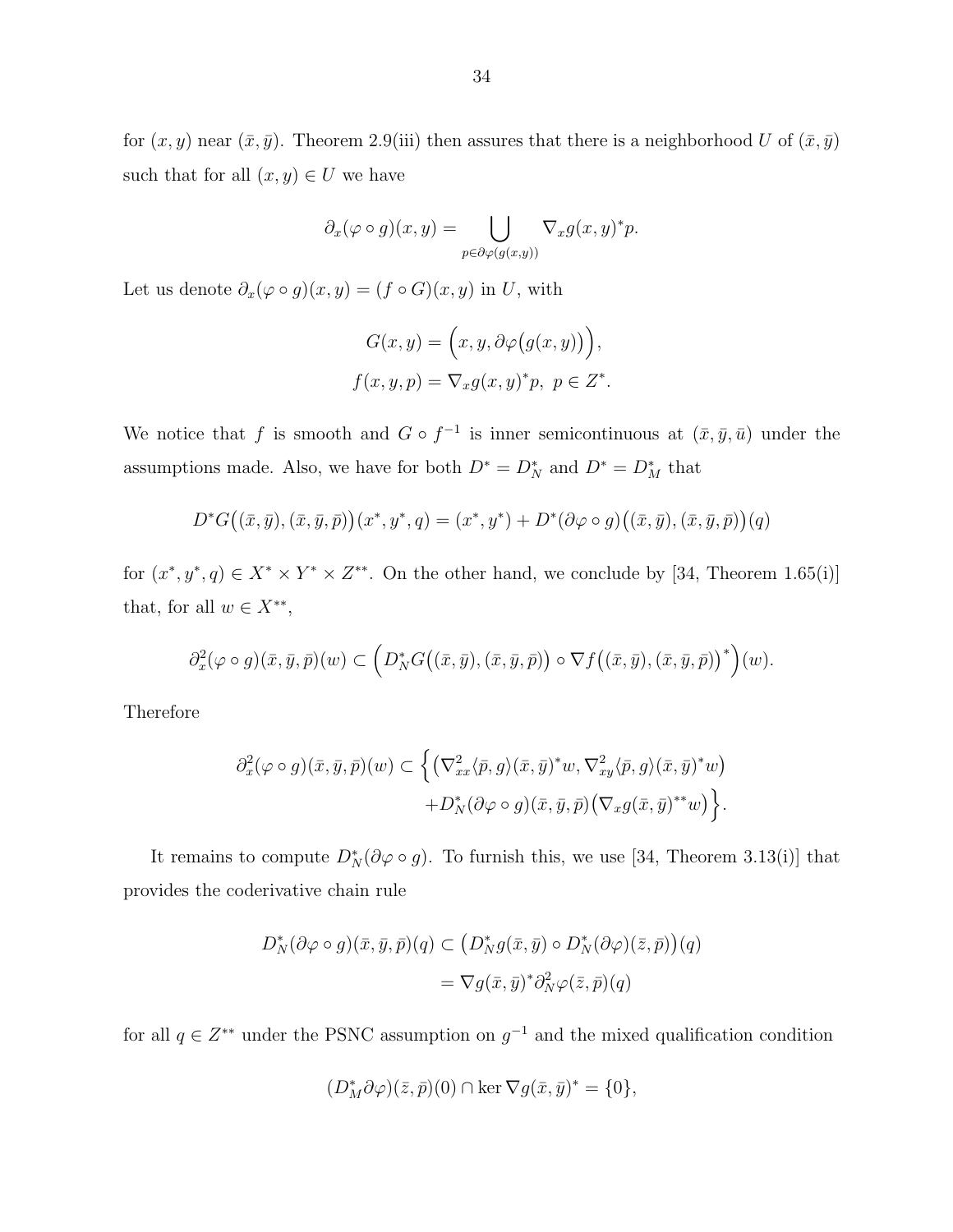which reduces to the second-order qualification condition of the theorem. We complete the proof for (i).

The same arguments work for (ii), in which we use part (ii) instead of part (i) of [34, Theorem 1.65].  $\triangle$ 

When  $Z$  is finite-dimensional  $(X \text{ and } Y \text{ may be not}),$  some of the assumptions of Theorem 2.20 either are satisfied automatically or can be essentially simplified. In this way we get the following result, where  $\partial_x^2 \varphi$  stands for the common second-order partial subdifferential of  $\varphi : \mathbb{R}^m \to \overline{\mathbb{R}}$  while  $\partial_x^2(\varphi \circ g)$  is the same as in the above theorem.

Corollary 2.21 (second-order partial subdifferential chain rules for compositions with finite-dimensional intermediate space) Let  $\bar{u} \in \partial_x(\varphi \circ g)(\bar{x}, \bar{y})$ , where  $\varphi : \mathbb{R}^m \to \overline{\mathbb{R}}$  and  $g : X \times Y \to \mathbb{R}^m$  with Asplund spaces  $X, Y$ . Assume that  $g \in \mathcal{C}^1$  around some  $(\bar{x}, \bar{y})$  with the partial derivative  $\nabla_x g$  strictly differentiable at this point, that  $\varphi$  is l.s.c and lower regular around  $\bar{z} := g(\bar{x}, \bar{y})$  with closed graphs of  $\partial \varphi$  and  $\partial^{\infty} \varphi$  near  $\bar{z}$ . Suppose also that the first-order qualification condition

$$
\partial^{\infty} \varphi(g(\bar{x}, \bar{y})) \cap \ker \nabla_x g(\bar{x}, \bar{y})^* = \{0\}
$$

is satisfied and one has the second-order qualification condition in the form

$$
\partial^2 \varphi(\bar{z}, \bar{p})(0) \cap \ker \nabla g(\bar{x}, \bar{y})^* = \{0\} \text{ if } \bar{p} \in \partial \varphi(\bar{z}) \text{ with } \nabla g(\bar{x})^* \bar{p} = \bar{u}.
$$

Then the second-order partial chain rule of Theorem 2.20(ii) holds for all  $w \in X^{**}$ .

**Proof.** The SNEC property of  $\varphi : X \times Y \to \overline{R}$  and the PSNC property of  $g^{-1}$  are automatic when  $dim Z < \infty$ .

We next check that in the case  $Z$  is finte-dimensional, the first-order  $QC$  is satisfied in a neighborhood of  $\bar{x}$  if it is satisfied at  $\bar{x}$ . In fact, assuming the contrary and taking into account that  $\partial^{\infty}\varphi(.)$  is a cone, there exist sequences  $(x_k, y_k) \to (\bar{x}, \bar{y})$  and  $v_k \in \partial^{\infty}\varphi(g(x_k, y_k))$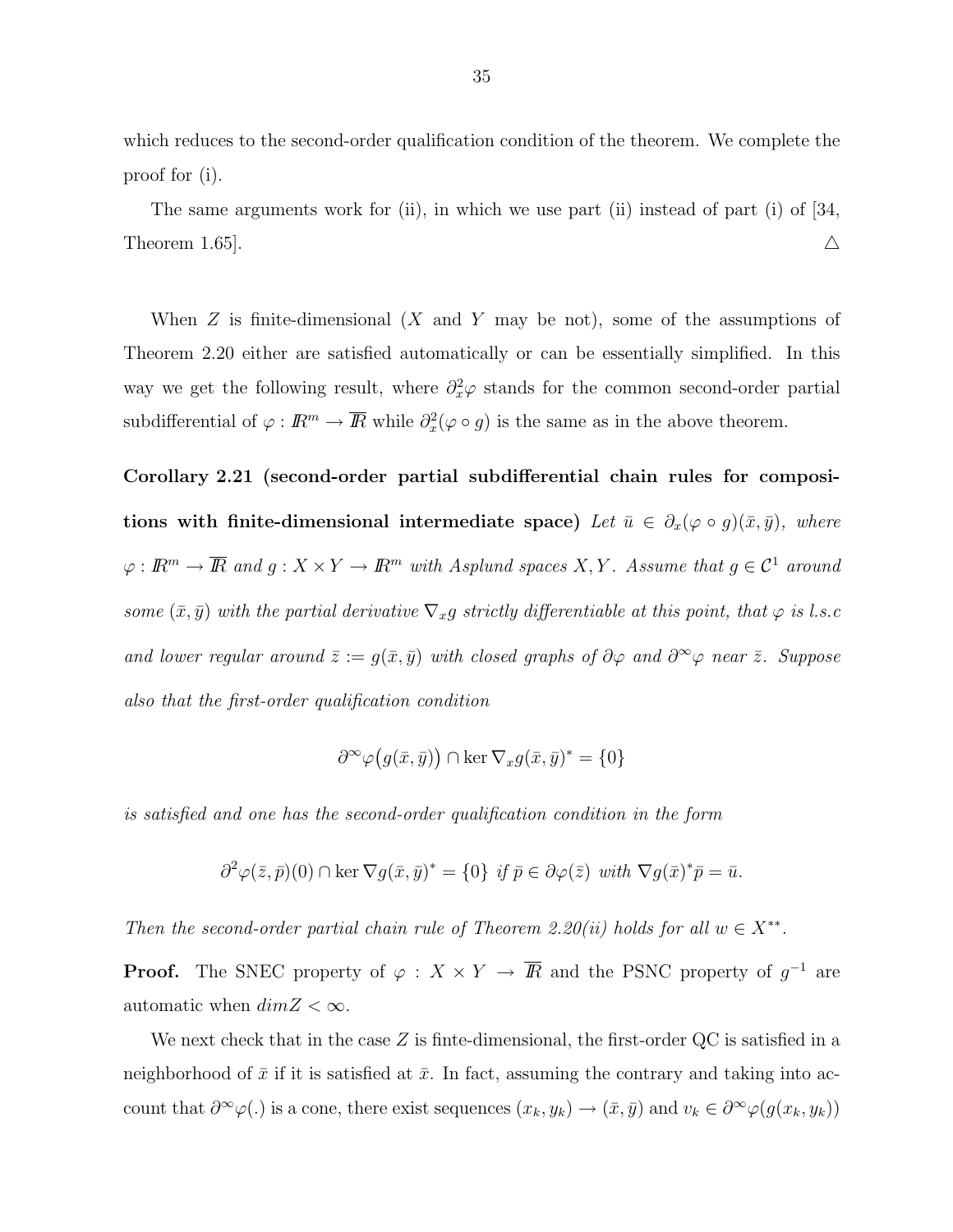with  $\nabla_x g(x_k, y_k)^* v_k = 0$  and  $||v_k|| = 1$ . We then extract a convergent subsequence of  $v_k$ , which is denoted by the same notation, such that  $v_k$  converges to some  $v \in \partial^{\infty} \varphi(\bar{z})$ , due to the closedness property of the graph of  $\partial^{\infty}\varphi$  near  $\bar{z}$ , with  $||v|| = 1$  and  $\nabla g(\bar{x}, \bar{y})^*v = 0$ , which contradicts  $(2.15)$ .

The result follows from Theorem 2.20(ii). The only assumption needs to be checked is that the mapping S is inner semicompact at  $(\bar{x}, \bar{y})$ . Taking sequences  $\{(x_k, y_k, u_k)\}\rightarrow$  $(\bar{x}, \bar{y}, \bar{u})$  and  $\{p_k\}$  with  $p_k \in S(x_k, y_k, u_k)$ , we will show that  $\{p_k\}$  is bounded, and thus contains a convergent subsequence. This can also be proved by contradiction. Were  $\{p_k\}$ not bounded, we would find a subsequence of  $\left\{\frac{p_k}{p}\right\}$  $\|p_k\|$ }, which is denoted by  $\{p'_{k}\}\$ , such that  $p'_k \to p'$  with  $||p'|| = 1$ ,  $p' \in \partial^{\infty} \varphi(\bar{z})$  and  $\nabla_x g(\bar{x}, \bar{y})^* p' = 0$ . This contradicts (2.15).  $\Delta$ 

The next corollary justifies the second-order partial subdifferential chain rule for an important class of functions that automatically satisfy all the first-order assumptions in Corollary 2.21. Recall that a function  $\psi : X \times Y \to \overline{R}$  is said to be *strongly amenable* in x at  $\bar{x}$  with compatible parameterization in y at  $\bar{y}$  if there is a neighborhood U of  $(\bar{x}, \bar{y})$ such that  $\psi = \varphi \circ g$  with a  $\mathcal{C}^2$  mapping  $g: U \to \mathbb{R}^m$  and a proper l.s.c. convex function  $\varphi : \mathbb{R}^m \to \overline{\mathbb{R}}$  that satisfy

$$
\partial^{\infty} \varphi(g(\bar{x}, \bar{y})) \cap \ker \nabla_x g(\bar{x}, \bar{y})^* = \{0\}.
$$
\n(2.16)

Moreover, according to [34, Proposition 1.112] and Theorem 2.9, if  $\psi$  is finite around  $(\bar{x}, \bar{y})$  then the basic subgradient mapping, the singular subgradient mapping and the firstorder basic partial subgradient mapping of  $\psi$  are given by

$$
\partial \psi(x, y) = \nabla g(x, y)^* \partial \varphi(g(x, y)), \qquad (2.17)
$$

$$
\partial^{\infty} \psi(x, y) = \nabla g(x, y)^{*} \partial^{\infty} \varphi(g(x, y)), \qquad (2.18)
$$

$$
\partial_x \psi(x, y) = \nabla_x g(x, y)^* \partial \varphi(g(x, y)). \tag{2.19}
$$

for all  $(x, y)$  near  $(\bar{x}, \bar{y})$ .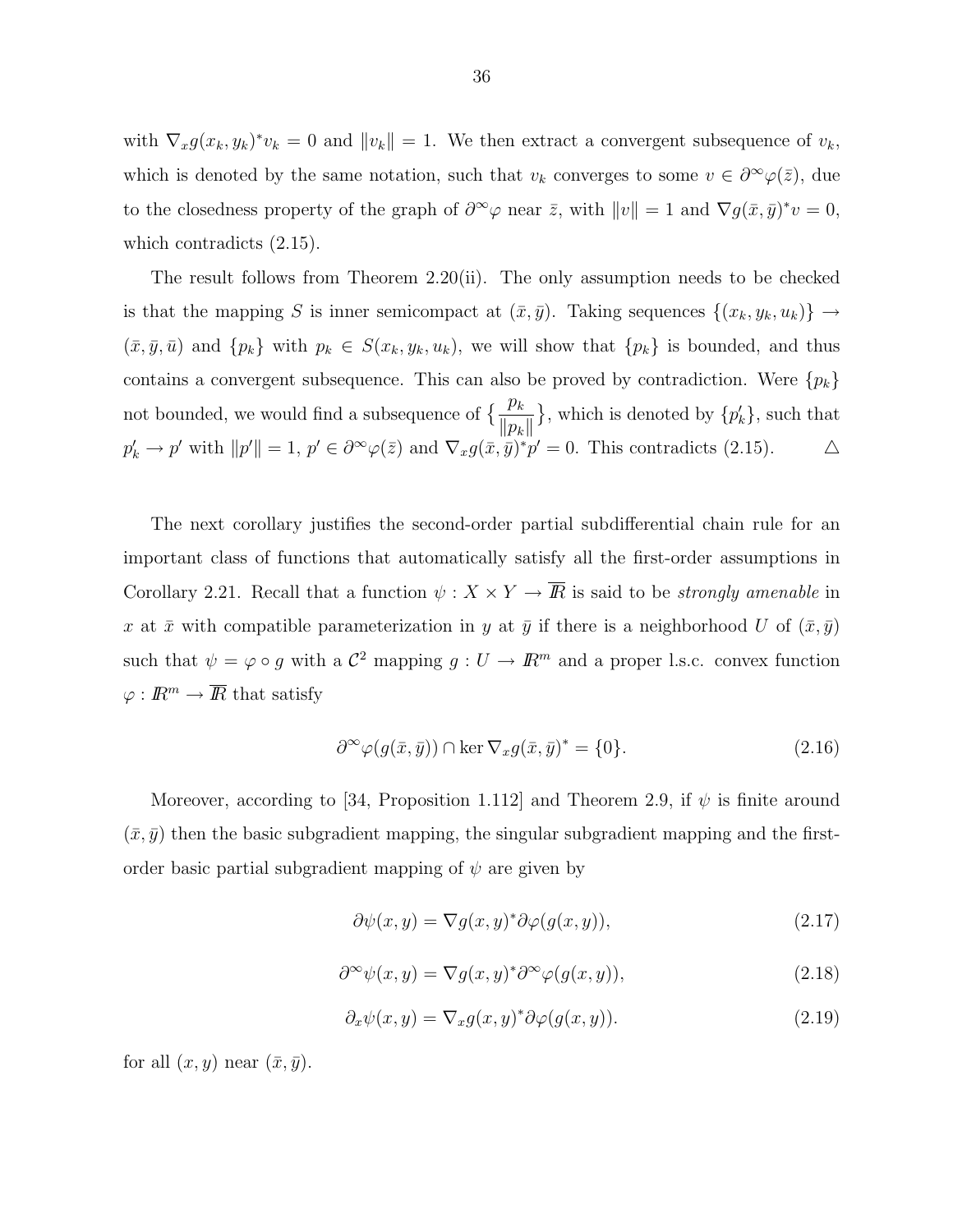Corollary 2.22 (second-order partial chain rule for amenable functions) Let  $\psi$ :  $X \times Y \to \overline{R}$  be strongly amenable in x at  $\overline{x}$  with compatible parameterization in y at  $\bar{y}, \bar{u} \in \partial_x \psi(\bar{x}, \bar{y}), \text{ and } \varphi : \mathbb{R}^m \to \overline{\mathbb{R}}, \ g : U \to \mathbb{R}^m \text{ be mappings from its composite }$ representation. Assume that  $X$  and  $Y$  are Asplund spaces and the second-order qualification condition

$$
\partial^2 \varphi(\bar{z}, \bar{p})(0) \cap \ker \nabla g(\bar{x}, \bar{y})^* = \{0\} \text{ if } \bar{p} \in \partial \varphi(\bar{z}) \text{ with } \nabla g(\bar{x}, \bar{y})^* \bar{p} = \bar{u} \tag{2.20}
$$

holds with  $\bar{z} = g(\bar{x}, \bar{y})$ . Then for all  $w \in X^{**}$  one has the inclusion

$$
\partial_x^2 \psi(\bar{x}, \bar{y}, \bar{u})(w) \subset \bigcup_{\bar{p} \in S(\bar{x}, \bar{y}, \bar{u})} \left[ \nabla^2 \langle \bar{p}, g \rangle (\bar{x}, \bar{y})^* (w, 0) + \nabla g(\bar{x}, \bar{y})^* \partial_x^2 \varphi(\bar{z}, \bar{p}) (\nabla_x g(\bar{x}, \bar{y})^{**} w) \right]
$$

where  $\partial_x^2 \psi$  stands for either  $\partial_{N,x}^2 \psi$  or  $\partial_{M,x}^2 \psi$  and

$$
S(x, y, u) = \{ p \in Z^* | p \in \partial \varphi(g(x, y)), \nabla_x g(x, y)^* p = u \}.
$$

**Proof.** The lower regularity of  $\varphi$ , and the closedness of the graphs of  $\partial\varphi$  and  $\partial^{\infty}\varphi$  are implied by the convexity of  $\varphi$ . Hence the result follows from Corollary 2.21.  $\triangle$ 

Finally, let us consider a second-order chain rule for compositions  $\varphi \circ g$  involving  $\mathcal{C}_x^{1,1}$ functions  $\varphi$  and Lipschitzian mappings g. In the next theorem we use the second-order partial coderivatives (normal and mixed) of Lipschitzian mappings defined in Definition 2.17.

Theorem 2.23 (second-order partial chain rule with Lipschitzian inner mappings in Asplund spaces) Let  $X, Y, Z, X^*, Y^*$  and  $Z^*$  are Asplund spaces. Given  $\bar{u} \in$  $\nabla_x(\varphi \circ g)(\bar{x}, \bar{y}),$  where  $g: X \times Y \to Z$  is Lipschitz continuous around  $(\bar{x}, \bar{y}),$  and  $\varphi: Z \to \overline{I\!R}$ is  $\mathcal{C}^{1,1}$  around  $\bar{z} := g(\bar{x}, \bar{y})$  with  $\bar{p} := \nabla \varphi(\bar{z})$ . Assume that the graph of the set-valued mapping  $(x, y, p) \rightarrow \partial_x \langle p, g \rangle (x, y)$  is norm-closed in  $X \times Y \times Z^* \times X^*$  whenever  $(x, y, p)$  are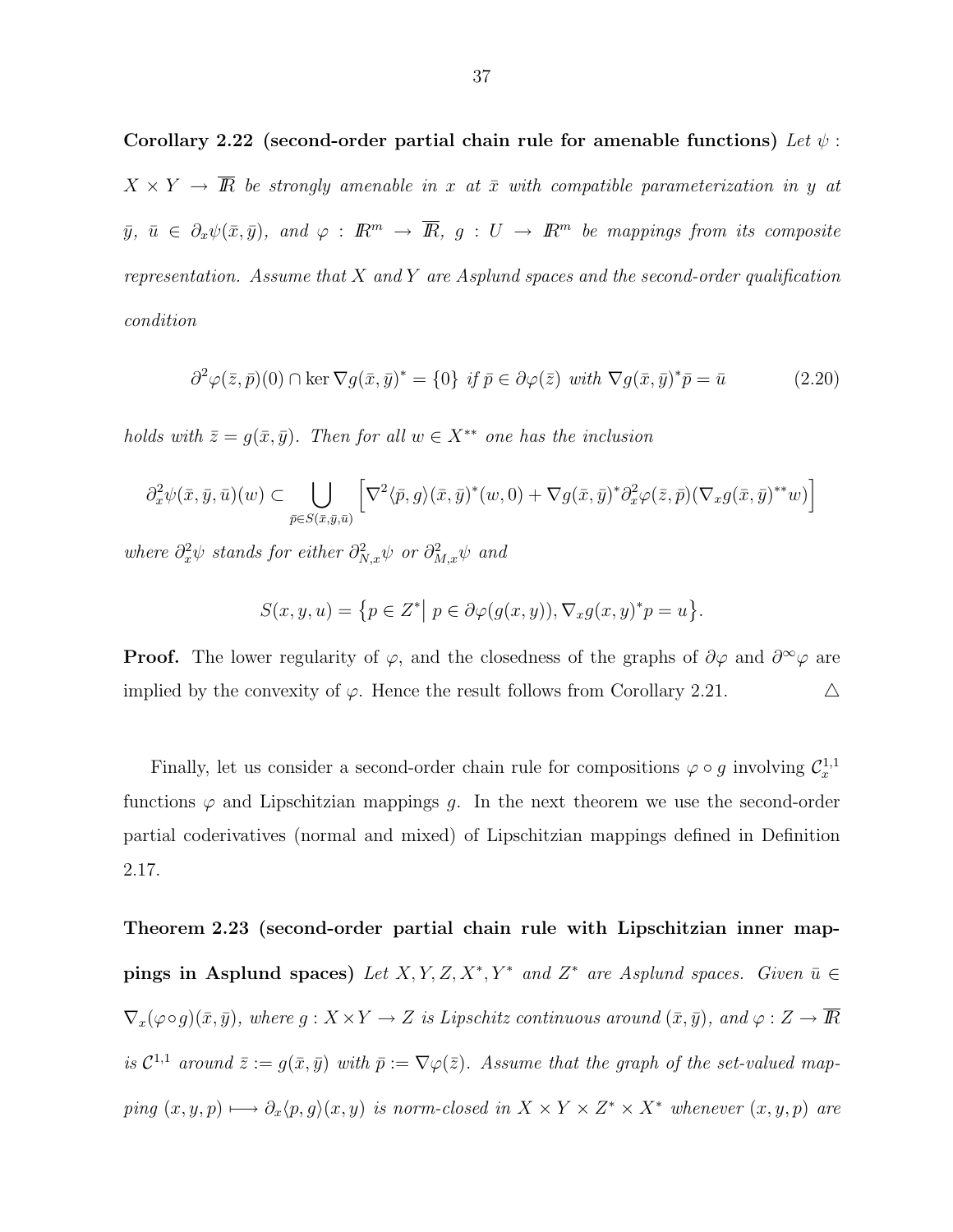near  $(\bar{x}, \bar{y}, \bar{p})$ . Then one has the second-order partial chain rule

$$
\partial_x^2(\varphi \circ g)(\bar{x}, \bar{y}, \bar{u})(w) \subset \bigcup_{(u,v,q) \in D_x^2 g(\bar{x}, \bar{y}, \bar{p}, \bar{u})(w)} [(u,v) + D_N^* g(\bar{x}, \bar{y}) \circ \partial_N^2 \varphi(\bar{z})(q)]
$$

for all  $w \in X^{**}$ , where  $\partial^2$  and  $D^2$  stand for the corresponding normal and mixed secondorder partial constructions.

Proof. Using the same arguments as in the proof of Theorem 2.16 we have the representation

$$
\partial_x(\varphi \circ g)(x, y) = (F \circ h)(x, y)
$$

for all  $(x, y)$  in a neighborhood U of  $(\bar{x}, \bar{y})$ , where the mappings  $F : X \times Y \times Z^* \rightrightarrows X^*$  and  $h: X \times Y \to X \times Y \times Z^*$  are defined by

$$
F(x, y, t) := \partial_x \langle t, g \rangle (x, y),
$$
  

$$
h(x, y) := (x, y, \nabla \varphi (g(x, y))), (x, y) \in U.
$$

Let us apply to this composition the coderivative chain rule from [34, Theorem 3.13(i)]. This gives

$$
D^*(F \circ h)(\bar{x}, \bar{y}, \bar{p}, \bar{u})(w) \subset D_N^*h(\bar{x}, \bar{y}) \circ D^*F(\bar{x}, \bar{y}, \bar{p}, \bar{u})(w), w \in X^{**}
$$

for both normal and mixed coderivatives under the assumptions made. We also have the conclusion

$$
D^*(\nabla \varphi \circ g)(\bar{x}, \bar{y})(q) \subset D^*_N g(\bar{x}, \bar{y}) \circ \partial^2_N \varphi(\bar{z})(q), \ q \in Z^{**}
$$

from the same [34, Theorem 3.13(i)] with the assumption that  $\nabla\varphi$  is Lipschitz around  $\bar{z}$ . Combining the two inclusions and taking into account the fact that  $D^*F(\bar{x}, \bar{y}, \bar{p}, \bar{u}) =$  $D_x^2 g(\bar{x}, \bar{y}, \bar{p}, \bar{u})$  by notation, we arrive at the result.  $\triangle$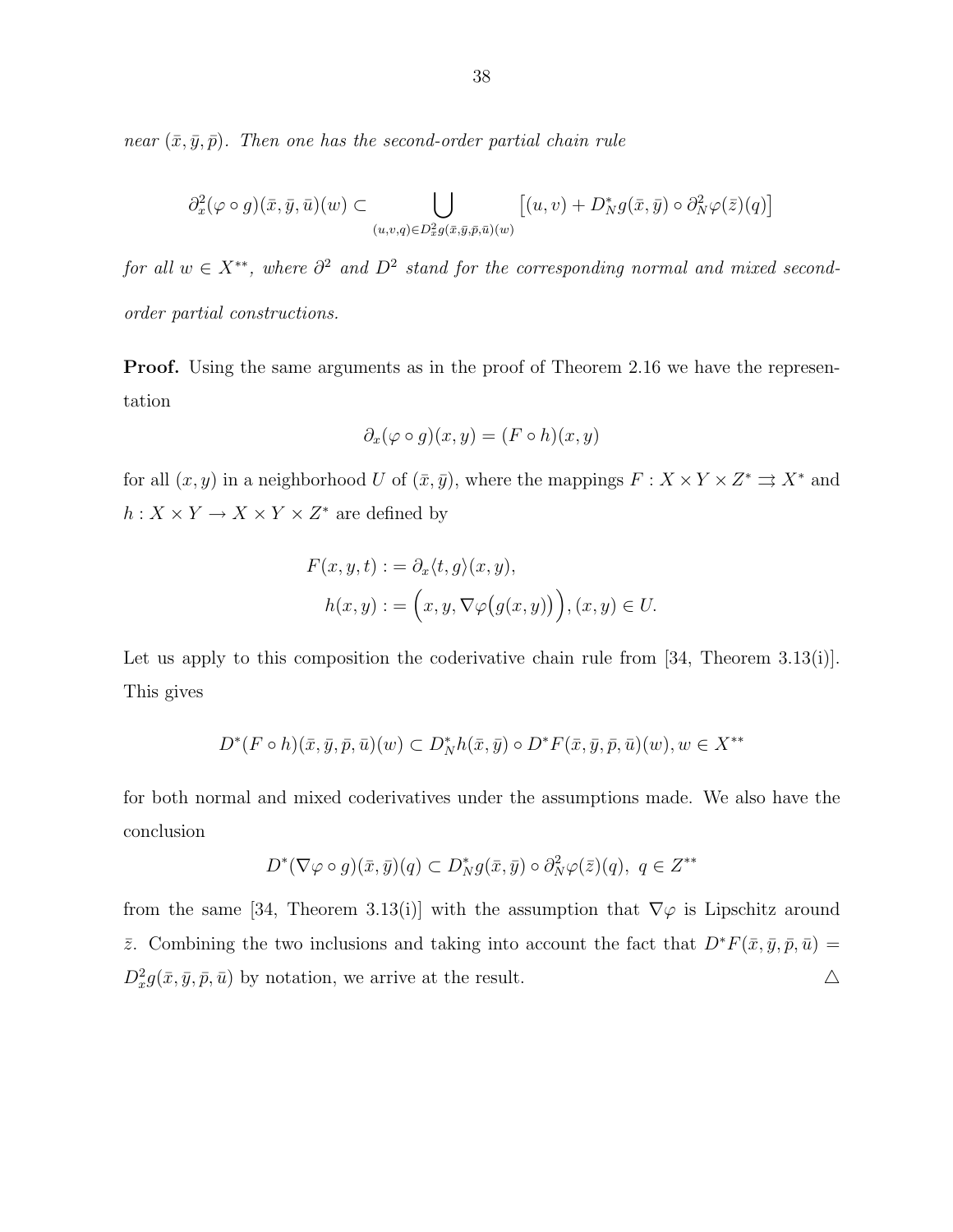## Chapter 3

# Coderivatives in Parametric Optimization in Asplund Spaces

In this chapter we mostly focus on the solution map to the parameter-dependent generalized equation given by

$$
S(y) = \{x \in X \mid 0 \in \partial_x \psi_0(x, y) + \partial_x \psi(x, y)\},\tag{3.1}
$$

where  $X, Y$  are arbitrary Asplund spaces and  $\psi_0, \psi: X \times Y \to \overline{I\!\!R}$  are extended-real-valued functions. Using coderivatives to analyze solution map (3.1) results in an estimate for the coderivative of S in terms of the normal second-order partial subdifferentials in x of  $\psi_0$  and  $\psi$ . Thus, to carry the analysis further, besides the calculus developed in chapter 2, we also develop in this chapter an estimate for second-order *partial* subdifferentials in terms of the normal *full* one.

In particular, when the cost function  $\psi_0$  is  $\mathcal{C}^2$ , the solution map S in (3.1) become

$$
S(y) = \left\{ x \in X \mid 0 \in \nabla_x \psi_0(x, y) + \partial_x \psi(x, y) \right\},\tag{3.2}
$$

and is the stationary point multifunction of the parameterized minimization problem

Minimize 
$$
\psi_0(x, y) + \psi(x, y)
$$
 over  $x \in X$ . (3.3)

We focus particular attention on the case when the constraint function is *strongly-amenable*. These covers many interesting examples including nonlinear programs, and our final estimates are given entirely in terms of standard derivative conditions on the original data of the problem.

In the penultimate section of this chapter, we study *stationary point-multiplier* pairs and make connections to our results from earlier sections on stationary points. The final section is devoted to the special case when canonical perturbations are present in the parameterization of the optimization model. In this case, the constraint qualifications that restrict the more general work are all satisfied automatically.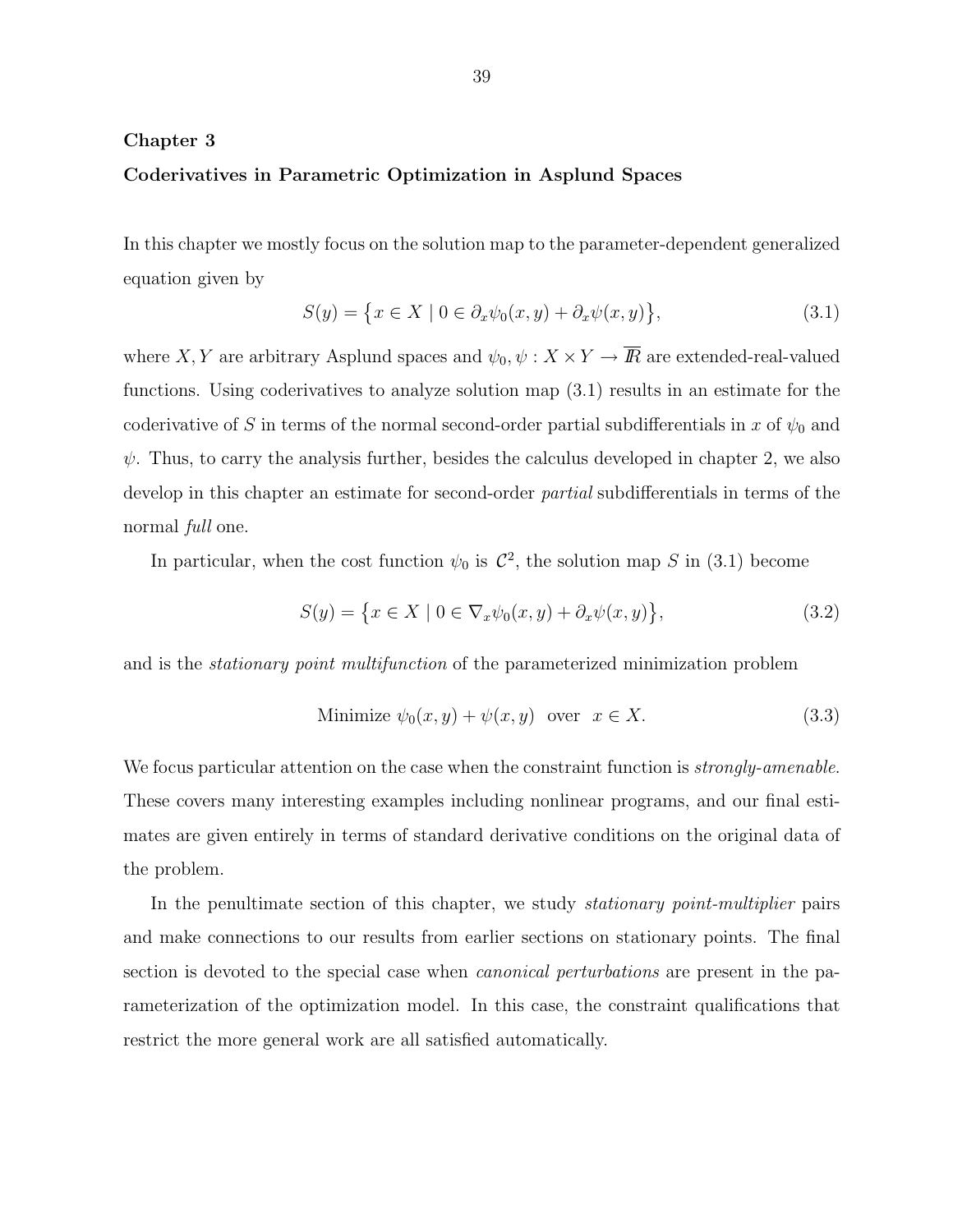### 3.1 General Coderivative Analysis

Let us introduce a new sequential normal compact property of sets, which is essential in establishing an upper estimate for the second-order partial subdifferentials.

**Definition 3.1** Let X be a Banach space. A set  $\Omega \subset X$  is basically sequentially normally compact (BSNC) at  $\bar{x} \in \Omega$  if for any sequence  $(x_k, x_k^*) \in \Omega \times X^*$  satisfying

$$
x_k \to \bar{x}, \ x_k^* \in N(x_k; \Omega), \text{ and } x_k^* \xrightarrow{w^*} 0,
$$

one has  $||x_k^*|| \to 0$ .

**Remark 3.2** Since  $\varepsilon_k$  can be equivalently removed from the definition of SNC property in the Asplund space setting, it is not hard to see that if a closed subset  $\Omega$  of an Asplund space is BSNC at  $\bar{x}$ , then it is SNC at this point.

The following lemma sets up the relationship between the compactly epi-Lipschitzian (CEL) property and the basic sequential normal compactness.

**Lemma 3.3** Let  $\Omega \subset X$  be compactly epi-Lipschitzian around  $\bar{x}$ . Then it is basically sequentially normally compact at this point.

**Proof:** Assumming that  $\Omega$  is CEL at  $\bar{x}$ , we find a compact set  $C \subset X$  and positive numbers  $\gamma$  and  $\eta$  such that

$$
\Omega \cap (\bar{x} + \eta B) + t\eta B \subset \Omega + tC \text{ for all } t \in (0, \gamma).
$$

First, let us show that this implies the existence of a constant  $\alpha > 0$  for which

$$
\widehat{N}_{\varepsilon}(x;\Omega) \subset \left\{ x^* \in X^* \middle| \ \eta \middle\| x^* \middle\| \le \varepsilon(\alpha + \eta) + \max_{c \in C} \langle x^*, c \rangle \right\}
$$
\n(3.4)

whenever  $x \in \Omega \cap (\bar{x} + \eta B)$ . Indeed, fixing  $x \in \Omega + (\bar{x} + \eta B)$  and employing the CEL property of  $\Omega$ , for any  $e \in \mathbb{B}$  and  $t \in (0, \gamma)$  we pick a point  $c_t \in C$  such that  $x + t(\eta e - c_t) \in \Omega$ . Due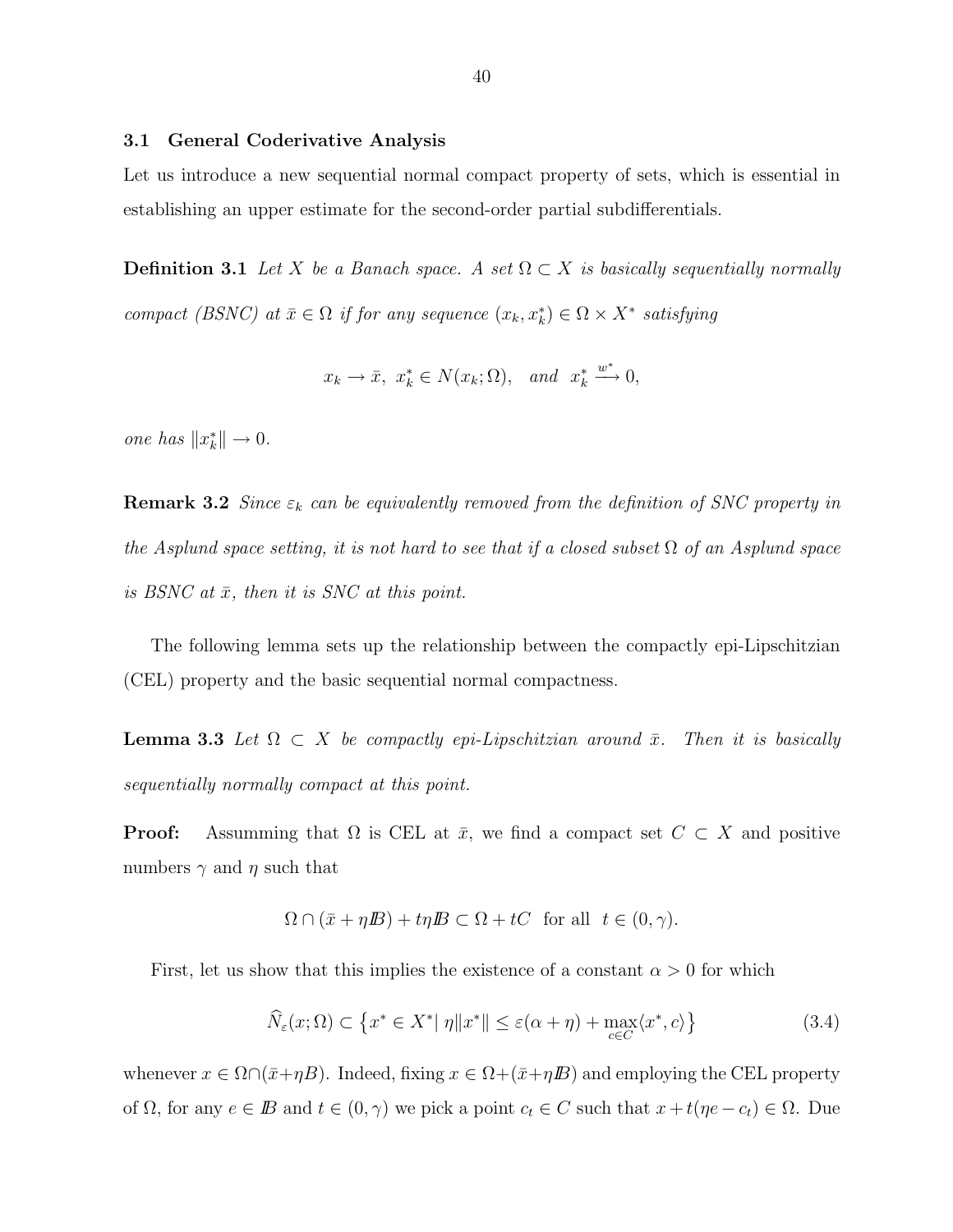to the compactness of C, a subsequence of  $c_t$  converges to some point  $\tilde{c} \in C$  as  $t \downarrow 0$ . This implies, by the definition of  $\widehat{N}_{\varepsilon}(x; \Omega)$ , that

$$
\langle x^*, \eta e - \tilde{c} \rangle - \varepsilon \|\eta e - \tilde{c}\| \le 0 \text{ for all } x^* \in \widehat{N}_{\varepsilon}(x; \Omega).
$$

Since  $e \in \mathbb{B}$  was chosen arbitrarily, the latter gives inclusion (3.4) with  $\alpha := \max_{c \in C} ||c||$ .

Next, let us show that

$$
N(x; \Omega) \subset \left\{ x^* \in X^* \mid \eta \| x^* \right\} \le \max_{c \in C} \langle x^*, c \rangle \right\} \tag{3.5}
$$

whenever  $x \in \Omega \cap (\bar{x} + \frac{\eta}{2})$ 2 *IB*). Indeed, fixing any  $x \in \Omega \cap (\bar{x} + \frac{\eta}{\Omega})$ 2 *IB*) and  $x^* \in N(x; \Omega)$ , we find sequences  $\varepsilon_k \downarrow 0$ ,  $u_k \stackrel{\Omega}{\to} x$ , and  $u_k^* \in \widehat{N}_{\varepsilon_k}(u_k; \Omega)$  such that  $u_k^*$  $\stackrel{w^*}{\longrightarrow} x^*$ . It follows from (3.4) that

$$
\eta\|u_k^*\|\leq\varepsilon_k(\alpha+\eta)+\max_{c\in C}\langle u_k^*,c\rangle
$$

when  $k$  is sufficiently large. Hence

$$
\eta \|u_k^*\| \le \varepsilon_k(\alpha + \eta) + \max_{c \in C} \langle u_k^* - x^*, c \rangle + \max_{c \in C} \langle x^*, c \rangle.
$$
 (3.6)

The compactness of C together with  $u^* \stackrel{w^*}{\longrightarrow} x^*$  implies that  $\langle u_k^* - x^*, c \rangle \to 0$  uniformly in  $c \in C$ . Therefore, (3.6) ensures (3.5) as  $k \to \infty$ .

Now we are ready to prove that  $\Omega$  is BSNC at  $\bar{x}$ . Indeed, taking any sequences  $x_k \stackrel{\Omega}{\rightarrow} \bar{x}$ and  $x_k^* \in N(x_k; \Omega)$  such that  $x_k^*$  $\stackrel{w^*}{\longrightarrow} 0$ , we have

$$
\eta\|x_k^*\|\leq \max_{c\in C}\langle x_k^*,c\rangle,
$$

when k is sufficiently large. By a similar argument we can see that  $||x_k^*|| \to 0$  as  $k \to \infty$ . The proof is complete.  $\triangle$ 

**Remark 3.4** As proved in Fabian and Mordukhovich [15], the SNC and CEL properties agree for closed subsets of WCG spaces, and hence the CEL, BSNC and SNC properties all agree. This implies, in particular, that the BSNC (SNC) property of closed sets in such spaces is actually around  $\bar{x} \in \Omega$ . Moreover, in this case, the mapping  $x \implies N(x, \Omega)$  is closed-graph in the norm×weak<sup>\*</sup> topology of  $X \times X^*$  around  $\bar{x}$  due to [33, Proposition 3.4].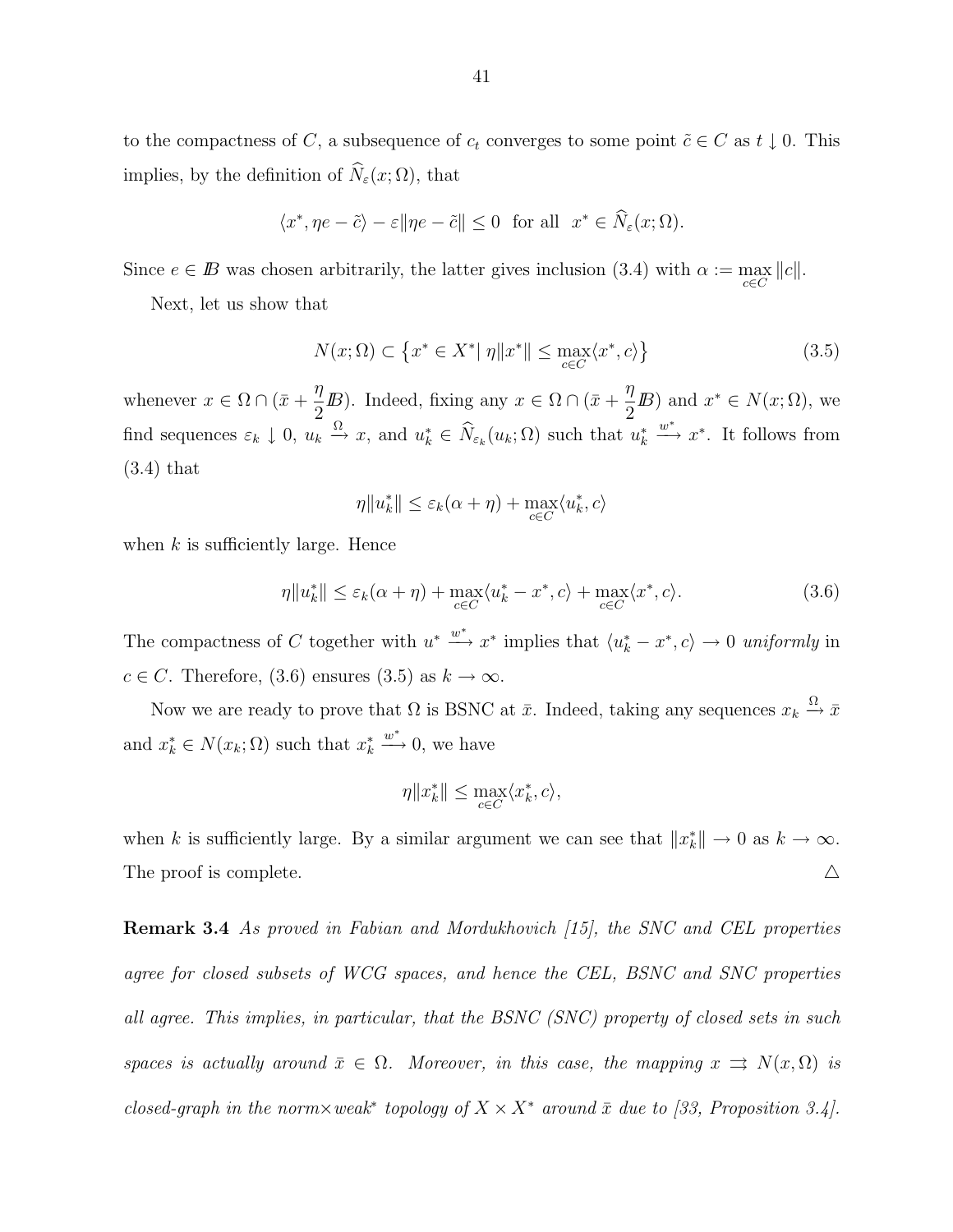Next, let us provide another sufficient condition for the basic sequential normal compactness.

# Proposition 3.5

(i) Let  $F: X \rightrightarrows Y$  be a closed-graph set-valued mapping which is Lipschitz-like around  $(\bar{x}, \bar{y})$ , where X is an arbitrary Banach space while Y is finite dimensional. Then gph F is BSNC around  $(\bar{x}, \bar{y})$ .

(ii) Let  $\varphi: X \to \overline{\mathbb{R}}$  be locally Lipschitzian around  $\bar{x}$ , then epi  $\varphi$  is BSNC at  $(\bar{x}, \varphi(\bar{x}))$ .

**Proof.** Let  $\ell$  be the Lipschitz modulus of F around  $(\bar{x}, \bar{y})$ . First, we prove that under the assumptions made in (i) there is  $\eta > 0$  for which

$$
||x^*|| \le \ell ||y^*|| \tag{3.7}
$$

whenever  $(x^*, y^*) \in N((x, y);$  gph F) with  $x \in \bar{x} + \eta \mathbb{B}$  and  $y \in F(x) \cap (\bar{y} + \eta \mathbb{B})$ . Indeed, since F is Lipschiz-like around  $(\bar{x}, \bar{y})$ , for any  $\varepsilon \geq 0$  there exists, by [34, Theorem 1.43], a positive number  $\eta$  such that

$$
\sup\left\{\|x^*\| \mid (x^*,y^*) \in \widehat{N}_{\varepsilon}\big((x,y); \text{gph } F\big)\right\} \le \|y^*\| + \varepsilon(1+\ell) \tag{3.8}
$$

whenever  $x \in \bar{x} + \eta \mathbb{B}$ , and  $y \in F(x) \cap (\bar{y} + \eta \mathbb{B})$ . Fix any  $x \in \bar{x} + \eta \mathbb{B}$ ,  $y \in F(x) \cap (\bar{y} + \eta \mathbb{B})$ , and  $(x^*, y^*) \in N((x, y);$  gph F). Using the definition of the basic normals, we find sequences  $\varepsilon_k \downarrow 0, (x_k, y_k) \xrightarrow{\text{gphF}} (x, y), (x_k^*, y_k^*) \in \widehat{N}_{\varepsilon_k}((x_k, y_k); \text{gph } F) \text{ such that } (x_k^*, y_k^*) \xrightarrow{w^*} (x^*, y^*)$ for all  $k \in \mathbb{N}$ . Due to (3.8) we have

$$
||x_k^*|| \leq \ell ||y_k^*|| + \varepsilon_k (1+\ell)
$$

for all k sufficiently large. Note that  $||y_k^*|| \to ||y^*||$  since Y is finite-dimensional, and that the norm function is weak<sup>∗</sup> lower semicontinuous on X<sup>∗</sup> . Passing to the limit in the latter inequality, we get (3.7).

Next, we show that gph F is BSNC at any point  $(x, y)$  such that  $x \in \bar{x} + \eta B$ ,  $y \in$  $F(x) \cap (\bar{y} + \eta B)$ . Indeed, taking any  $(x_k, y_k) \stackrel{\text{gphF}}{\longrightarrow} (x, y)$  and  $(x_k^*, y_k^*) \in N((x_k, y_k); \text{gph } F)$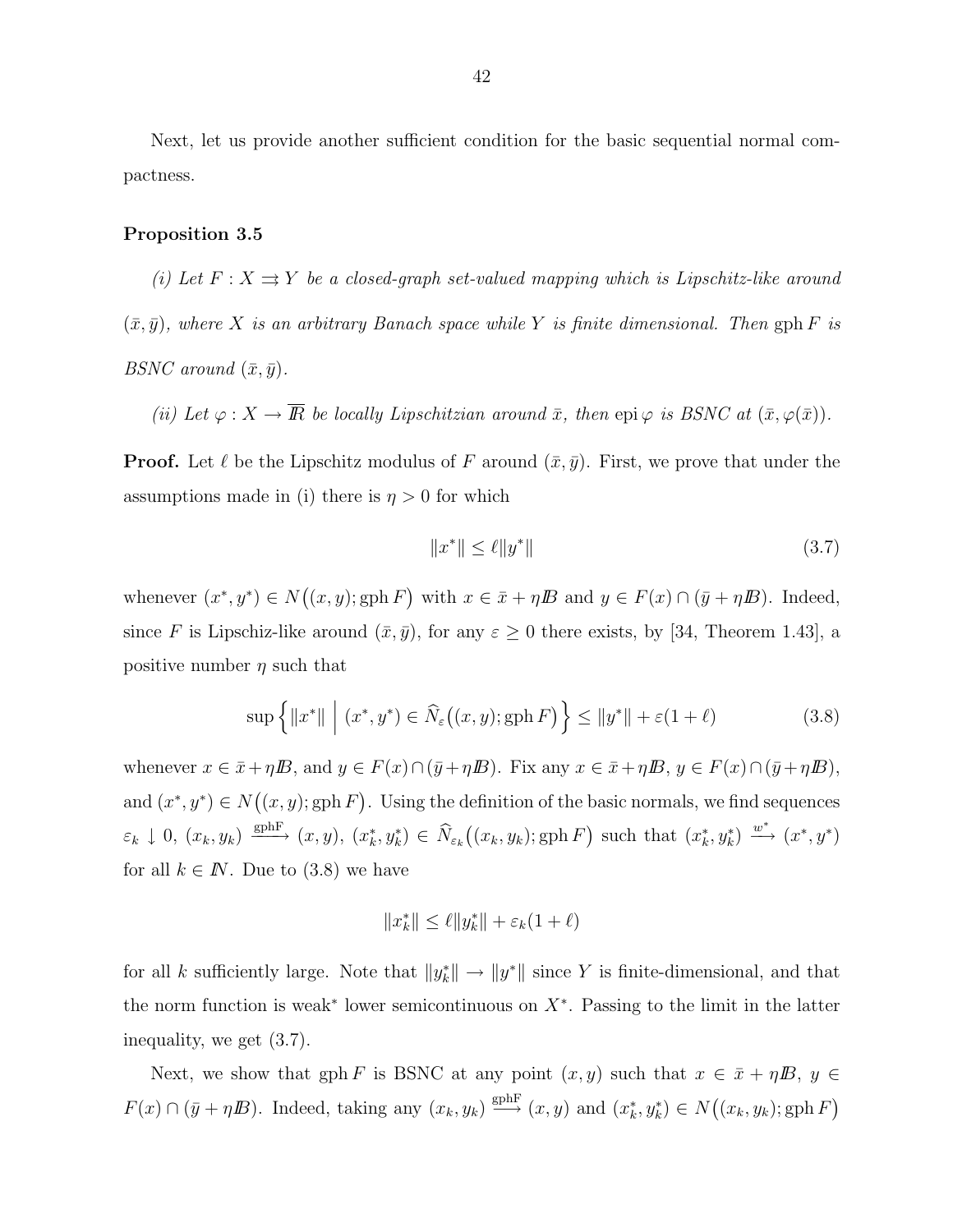such that  $(x_k, y_k) \stackrel{w^*}{\rightarrow} (0,0)$ , we have  $||y^*|| \rightarrow 0$  due to the finite dimension of Y, and hence  $||x_k^*|| \to 0$  by (3.7). Therefore, (i) is proved.

To prove (ii), we observe easily that if  $\varphi$  is locally Lipschitz around  $\bar{x}$ , then its epigraphical mapping from X to R defined by  $x \rightrightarrows E_{\varphi}(x)$  is Lipschitz-like around  $(\bar{x}, \varphi(\bar{x}))$ . Since  $gph E<sub>\varphi</sub> = epi \varphi$ , (ii) follows directly from (i).

The next theorem establishes a sufficient condition guaranteeing that if the qualification condition holds at a point then that condition holds around that point. This enables us to develop the calculi for second-order subdifferentials in a more convenient way.

**Theorem 3.6** Let  $\Omega_1$  and  $\Omega_2$  be two closed subsets of an Asplund space and let  $\bar{x} \in \Omega_1 \cap \Omega_2$ . Assume that the graphs of the set-valued mappings  $x \implies N(x; \Omega_i)$  are closed around  $\bar{x}$  in norm×weak<sup>\*</sup> topology of  $X \times X^*$ , for both  $i = 1, 2$ , and that either  $\Omega_1$  or  $\Omega_2$  is BSNC at  $\bar{x}$ . Then the qualification condition

$$
N(\bar{x};\Omega_1) \cap (-N(\bar{x};\Omega_2)) = \{0\}
$$

guarantees that there exists a neighborhood V of  $\bar{x}$  such that

$$
N(x; \Omega_1) \cap ( -N(x; \Omega_2) ) = \{0\}
$$
\n(3.9)

for all  $x \in \Omega_1 \cap \Omega_2 \cap V$ .

**Proof.** Let us assume that (3.9) does not hold. Then there exists a sequence  $x_k \xrightarrow{\Omega_1 \cap \Omega_2} \bar{x}$ such that

$$
N(x_k; \Omega_1) \cap \big(-N(x_k; \Omega_2)\big) \neq \{0\}.
$$

Fixing  $x_k^* \in N(x_k; \Omega_1) \cap ( -N(x_k; \Omega_2))$  satisfying  $x_k^* \neq 0$ , we have

$$
w_k^* := \frac{x_k^*}{\|x_k^*\|} \in N(x_k; \Omega_1) \cap ( -N(x_k; \Omega_2)).
$$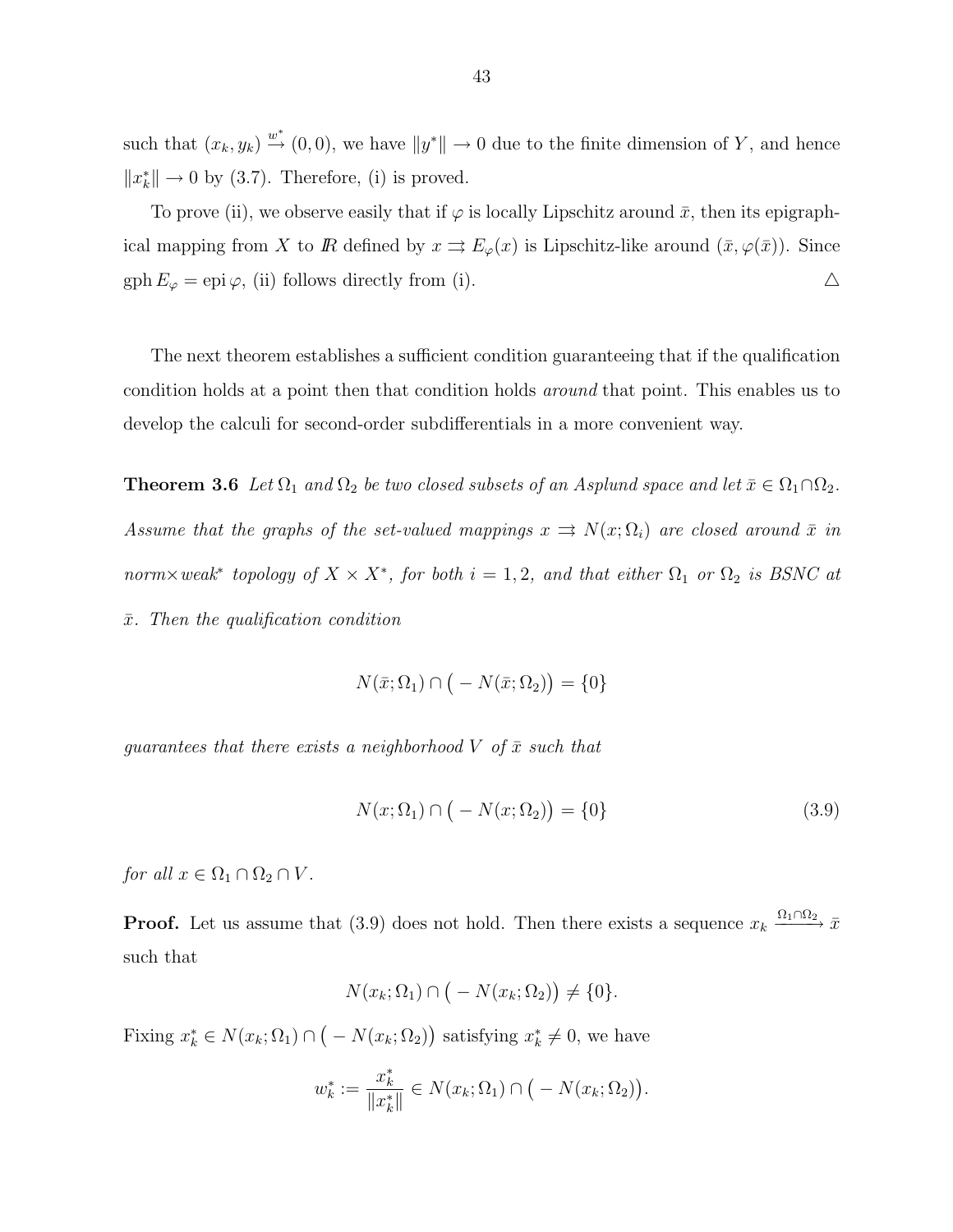Since  $\{w_k^*\}$  is bounded in the Asplund space X, we can extract a convergent subsequence (without relabeling) such that  $w_k^*$  $\stackrel{w^*}{\longrightarrow} w^*$ . Using the closed property of the mappings  $x \rightrightarrows N(x; \Omega_i)$  we get

$$
w^* \in N(\bar{x}; \Omega) \cap (-N(\bar{x}; \Omega_2).
$$

Let us show that  $w \neq 0$ , which leads to a contradiction. On the contrary, assume that  $w^* = 0$ . Since either  $\Omega_1$  or  $\Omega_2$  is BSNC at  $\bar{x}$  we have  $||w_k^*|| \to 0$  as  $k \to \infty$ . This is a contradiction since  $||w_k^*|| = 1$ . This completes the proof.  $\Delta$ 

The intersection rule for basic normal cones plays a central role in the calculi of variational analysis. We will establish in what follows the intersection rules involving points around a reference point.

Corollary 3.7 In addition to the assumptions made in Theorem 3.6, assume that one of  $\Omega_i$  is SNC around  $\bar{x}$ . Then there exists a neighborhood V of  $\bar{x}$  such that

$$
N(x; \Omega_1 \cap \Omega_2) \subset N(x; \Omega_1) + N(x; \Omega_2) \tag{3.10}
$$

for all  $x \in \Omega_1 \cap \Omega_2 \cap V$ .

**Proof.** This result follows directly from Theorem 3.6 and [34, Corollary 3.5].  $\triangle$ 

Taking into account Lemma 3.3, we get another corollary of Theorem 3.6.

Corollary 3.8 Let  $\Omega_1$  and  $\Omega_2$  be two closed subsets of a WCG Asplund space and let  $\bar{x} \in \Omega_1 \cap \Omega_2$ . Assume that both of  $\Omega_i$  are SNC at  $\bar{x}$ , and that the following qualification condition holds

$$
N(\bar{x}; \Omega_1) \cap \big(-N(\bar{x}; \Omega_2)\big) = \{0\}.
$$

Then there exists a neighborhood V of  $\bar{x}$  such that

$$
N(x; \Omega_1 \cap \Omega_2) \subset N(x; \Omega_1) + N(x; \Omega_2) \tag{3.11}
$$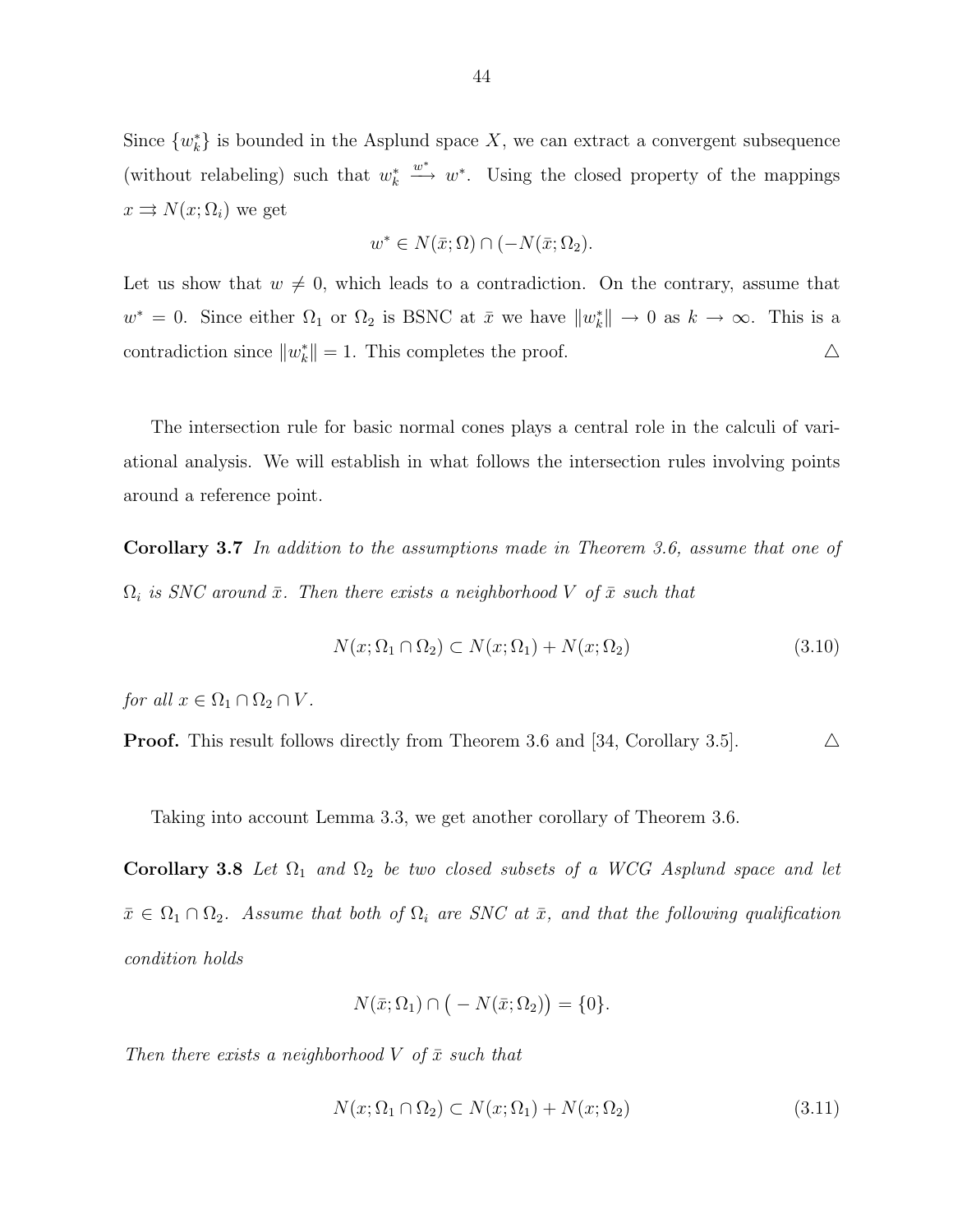for all  $x \in \Omega_1 \cap \Omega_2 \cap V$ .

Let us present a lemma that gives a sufficient condition for the constraint qualification condition

$$
[(0, y^*) \in \partial^{\infty} \varphi(x, y)] \Longrightarrow y^* = 0 \tag{3.12}
$$

to hold around a reference point  $(\bar{x}, \bar{y})$ . This is essential to express the partial subgradient mapping as a projection of the full subgradient mapping.

**Lemma 3.9** Let X and Y be Asplund spaces and  $(\bar{x}, \bar{y}) \in X \times Y$ . Suppose that  $\varphi$ :  $X \times Y \to \overline{R}$  is continuous at  $(\bar{x}, \bar{y}) \in X \times Y$  and that the constraint qualification (3.12) holds at  $(\bar{x}, \bar{y})$ . Then  $(3.12)$  also holds for all  $(x, y)$  in a neighborhood of  $(\bar{x}, \bar{y})$  in each of the following cases:

(i) epi  $\varphi$  is BSNC at  $(\bar{x}, \bar{y}, \varphi(\bar{x}, \bar{y}))$ , and  $(x, y, \alpha) \implies N((x, y, \alpha); epi \ \varphi)$  is closed-graph in the norm×weak\* topology of  $(X \times Y \times I\!\!R) \times (X^* \times Y^* \times I\!\!R)$  at that point.

(ii) X and Y are WCG Asplund spaces and  $\varphi$  is SNEC at  $(\bar{x}, \bar{y})$ .

**Proof.** Taking Remark 3.4 into account, we easily see that (ii) follows from (i). It remains to prove (i). Let us assume the contrary. There exists a sequence  $(x_k, y_k) \to (\bar{x}, \bar{y})$  and  $y_k^* \neq 0$  such that  $(0, y_k^*) \in \partial^\infty \varphi(x_k, y_k)$ , which implies

 $(0, y_k^*, 0) \in N((x_k, y_k, \varphi(x_k, y_k)); \text{epi }\varphi).$ 

Putting  $w_k^* =$  $y_k^*$  $\left\Vert y_{k}^{\ast}\right\Vert$ , we have

$$
(0, w_k^*, 0) \in N((x_k, y_k, \varphi(x_k, y_k)); \text{epi }\varphi).
$$

Due to the weak-star sequentially compactness of the dual unit ball in Asplund space, we can extract (without relabeling) a convergent subsequence of  $\{w_k^*\}$ , which is also denoted by the same notation, such that  $w_k^*$  $\stackrel{w^*}{\longrightarrow} w^*$ . Using the closed-graph property of the multifunction  $(x, y, \alpha) \Rightarrow N((x, y, \alpha); epi \ \varphi)$  around  $(\bar{x}, \bar{y}, \varphi(\bar{x}, \bar{y}))$ , we get

$$
(0, w^*, 0) \in N((\bar{x}, \bar{y}, \varphi(\bar{x}, \bar{y})); \text{epi }\varphi).
$$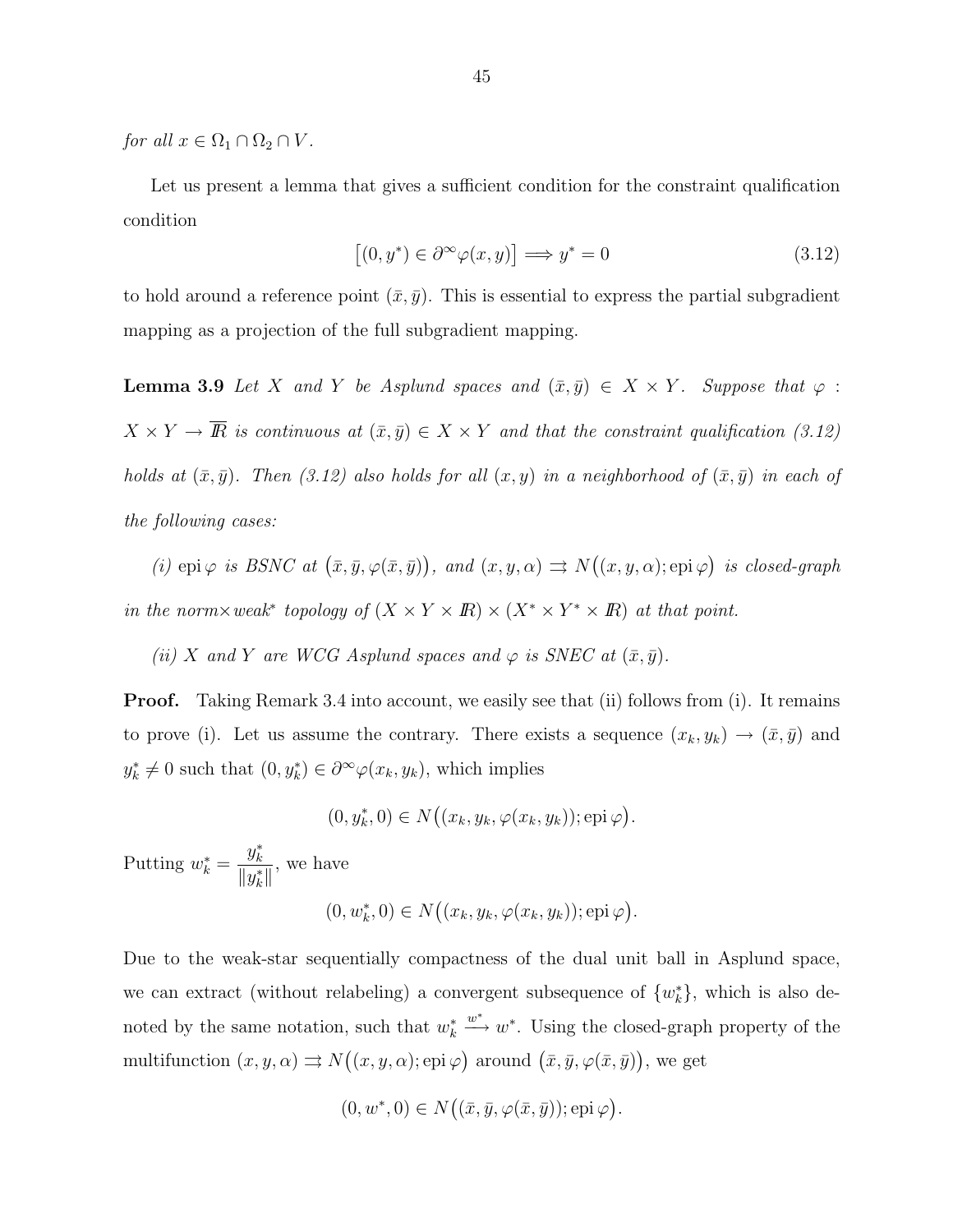This means

$$
(0, w^*) \in \partial^{\infty} \varphi(\bar{x}, \bar{y}).
$$

Thus, (3.12) implies  $w^* = 0$ , which in turn yields  $||w_k|| \to 0$  by the BSNC property of epi  $\varphi$ at  $(\bar{x}, \bar{y}, \varphi(\bar{x}, \bar{y}))$ . This is a contradiction since  $||w_k^*|| = 1$  for all k.  $\Delta$ 

**Theorem 3.10** Let X and Y be Asplund spaces. Assume that  $\varphi : X \times Y \to \overline{I\\! R}$  is continuous at  $(\bar{x}, \bar{y})$  and l.s.c around this point. Assume also that  $\varphi$  is lower regular around  $(\bar{x}, \bar{y})$ , and that the constraint qualification (3.12) holds at  $(\bar{x}, \bar{y})$ . Then there exists a neighborhood of  $(\bar{x}, \bar{y})$  such that

$$
\partial_x \varphi(x, y) = \left\{ x^* \in X^* \, \middle| \, \exists y^* \in Y^* \, \text{ with } (x^*, y^*) \in \partial \varphi(x, y) \right\}
$$

for any  $(x, y)$  in that neighborhood in each of the cases (i) and (ii) in Lemma 3.9.

**Proof.** The result follows from Lemma 3.9 and Proposition 2.3.  $\triangle$ 

Putting Theorem 3.10 together with the chain rule for normal coderivative in [34, Theorem 3.13] yields the following result which gives an upper estimate for the second-order partial subdifferentials.

**Corollary 3.11** Let  $\bar{u} \in \partial_x \varphi(\bar{x}, \bar{y})$ . Under the same assumptions as in Theorem 3.10, the following inclusion holds for both normal  $(\partial_x^2=\partial_{N,x}^2)$  and mixed  $(\partial_x^2=\partial_{M,x}^2)$  second-order partial subdifferentials in x:

$$
\partial_x^2 \varphi(\bar{x}, \bar{y}, \bar{u})(w) \subset \bigcup_{(\bar{u}, v) \in \partial \varphi(\bar{x}, \bar{y})} \partial_N^2 \varphi(\bar{x}, \bar{y}, \bar{u}, v)(w, 0)
$$

for all  $w \in X^{**}$ , provided that the graph of the multifunction  $\partial \varphi$  is norm-closed around  $(\bar{x}, \bar{y})$ , and that the multifunction  $P(x, y, u) := \{v \in Y^* | (u, v) \in \partial \varphi(x, y) \}$  is inner semicompact at  $(\bar{x}, \bar{y}, \bar{u})$ .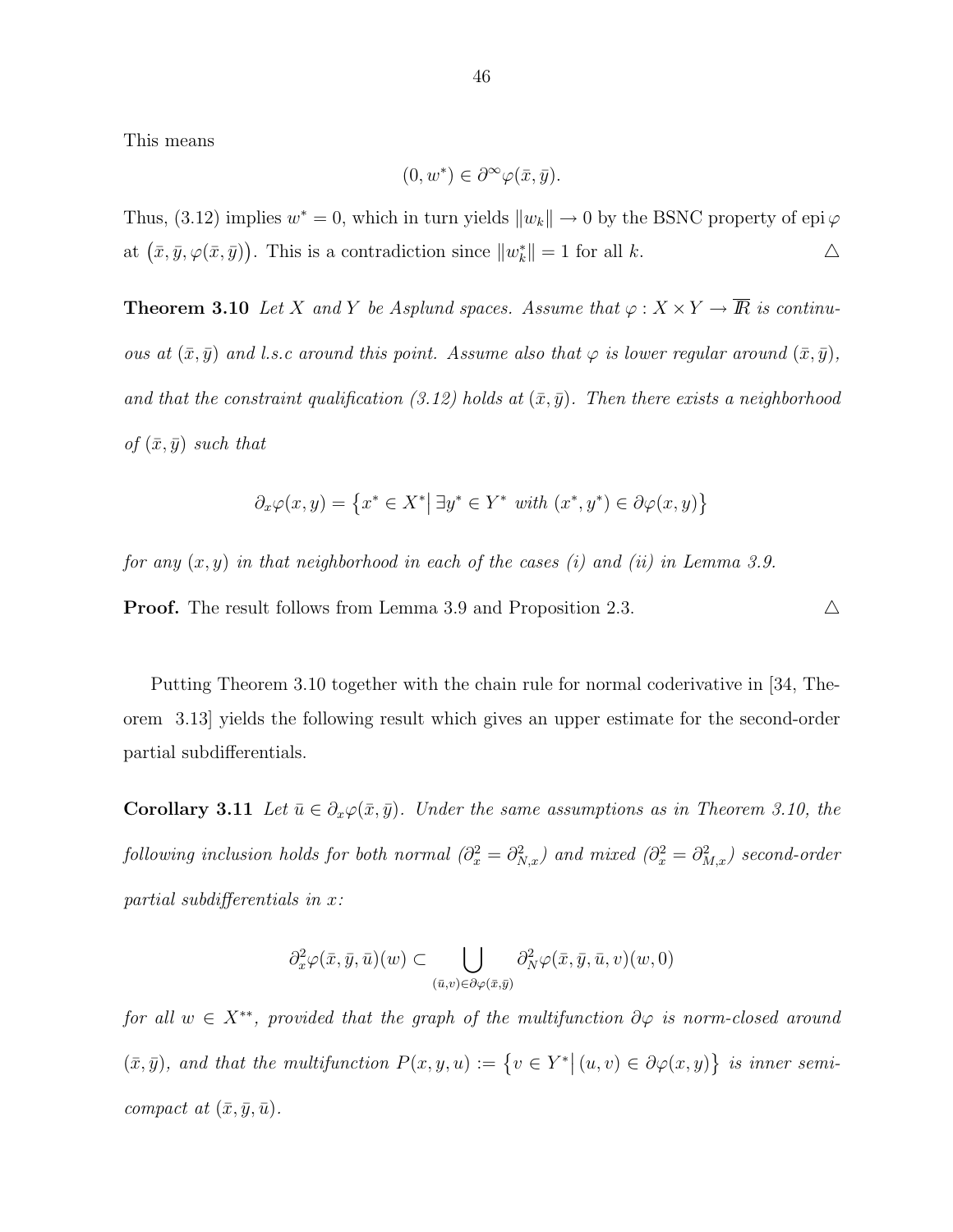**Proof.** Putting  $G(x, y) := \partial \varphi(x, y)$  and  $F := \text{proj}_1(X^*, Y^*)$ , we find, by Theorem 3.10, a neighborhood of  $(\bar{x}, \bar{y})$  such that  $\partial_x \varphi = F \circ G$  on that neighborhood. Observe that  $D_M^*F(u, v, u)(0) = 0$ , the qualification condition in [34, Theorem 3.13] holds for any  $(\bar{u}, v) \in P(\bar{x}, \bar{y}, \bar{u})$ , so the result follows from the chain rule for normal coderivative in that theorem.  $\triangle$ 

Next, we will employ the coderivative calculus in [32, Corollary 4.3], which enables us to estimate coderivative of the stationary point multifunction stationary point multifunction in terms of the initial data. This result on coderivatives of solution maps for the so called generalized equations can be treated as an extended implicit mapping theorem (see [32] for details).

To proceed, we need to define a notion used in what follows.

**Definition 3.12** The pair  $\{F_1, F_2\}$  satisfies the limiting qualification condition at  $(\bar{x}, \bar{y})$  if  $for any sequences (x_{ik}, y_{ik}) \xrightarrow{\text{gph}F_i} (\bar{x}, \bar{y}) and (x_{ik}^*, y_{ik}^*) \xrightarrow{w^*} (x_i^*, y_i^*) with x_{ik}^* \in \widehat{D}^*F_i(x_{ik}, y_{ik})(-y_{ik}^*)$ for  $i = 1, 2$  one has

$$
\left[ \left| \left| (x_{1k}^* + x_{2k}^*, y_{1k}^* + y_{2k}^*) \right| \right| \to 0 \right] \Longrightarrow (x_1^*, y_1^*) = (x_2^*, y_2^*) = (0, 0).
$$

The aforementioned [32, Corollary 4.3] applied to the stationary point multifunction  $S$ in (3.1) gives the following result:

**Proposition 3.13** Let  $(\bar{y}, \bar{x}) \in \text{gph } S$  for S given in (3.1). We have the following estimates of the normal coderivative of S at  $(\bar{y}, \bar{x})$ :

(i) Suppose that there is  $\bar{u} \in \partial_x \psi_0(\bar{x}, \bar{y}) \cap \big(-\partial_x \psi(\bar{x}, \bar{y})\big)$  such that the graphs of  $\partial_x \psi_0$ and  $\partial_x \psi$  are locally norm-closed around  $(\bar{x}, \bar{y}, \bar{u})$  and  $(\bar{x}, \bar{y}, -\bar{u})$ , respectively, and that the intersection mapping  $\partial_x\psi_0 \cap (-\partial_x\psi)$  is inner semicontinuous at  $(\bar{x}, \bar{y}, \bar{u})$ . Then for all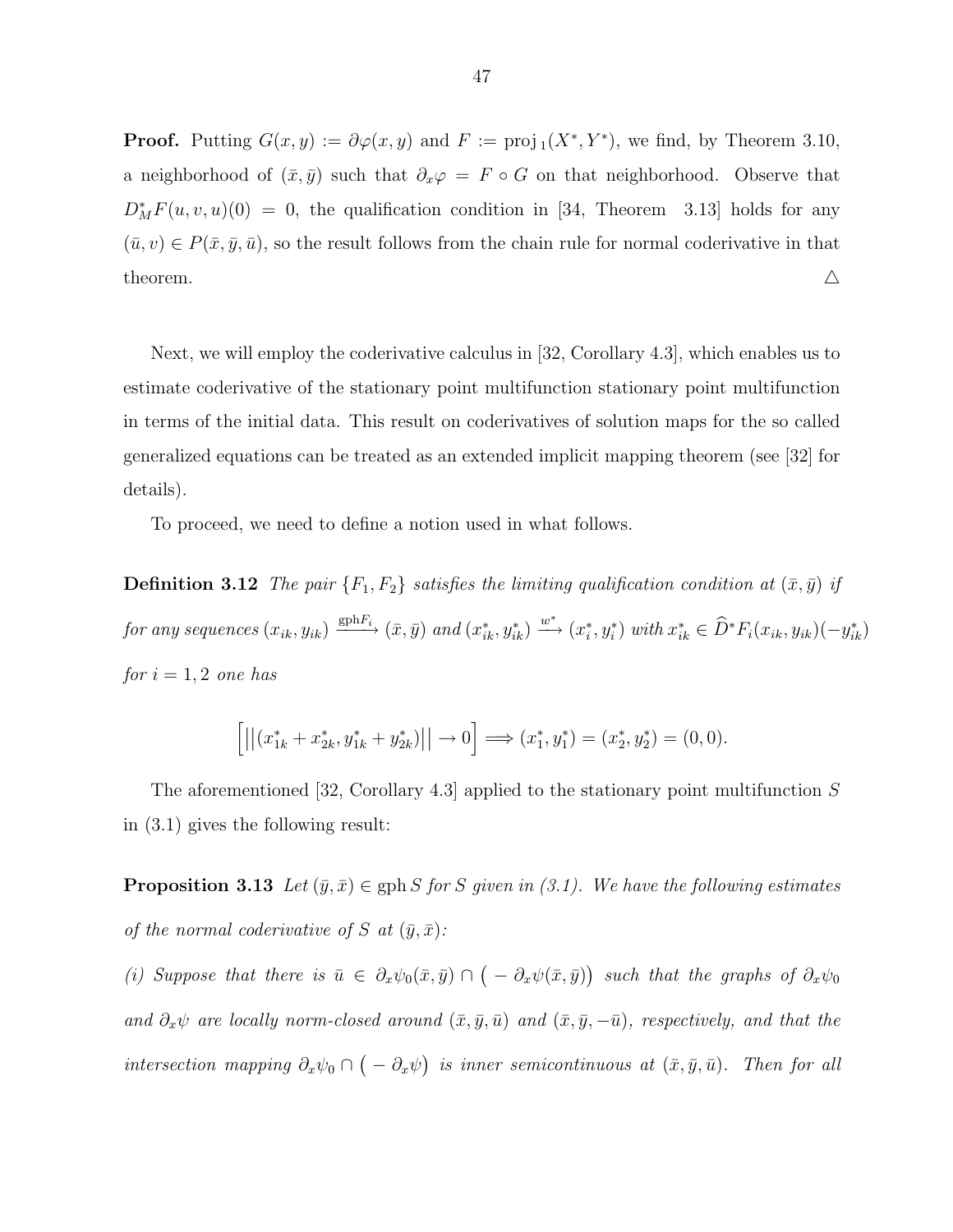$x^* \in X^*$  we have the inclusion

$$
D_N^* S(\bar{y}, \bar{x})(x^*) \subset \left\{ y^* \in Y^* \middle| \exists w \in X^{**} \text{ such that } (-x^*, y^*) \in \partial_{N,x}^2 \psi_0(\bar{x}, \bar{y}, \bar{u})(w) \right. \\ \left. + \partial_{N,x}^2 \psi(\bar{x}, \bar{y}, -\bar{u})(w) \right\} \tag{3.13}
$$

in each of the following cases:

a) The pair  $\{\partial_x\psi_0, -\partial_x\psi\}$  satisfies the limiting qualification condition at  $(\bar{x}, \bar{y}, \bar{u})$ , and either  $\partial_x \psi_0$  is PSNC at  $(\bar{x}, \bar{y}, \bar{u})$  and  $(\partial_x \psi)^{-1}$  is strongly PSNC at  $(-\bar{u}, \bar{x}, \bar{y})$ , or  $(\partial_x \psi_0)^{-1}$ is PSNC at  $(\bar{u}, \bar{x}, \bar{y})$  and  $\partial_x \psi$  is strongly PSNC at  $(\bar{x}, \bar{y}, -\bar{u})$ , or the similar PSNC/SNC conditions hold with changing places of  $\psi_0$  and  $\psi$ .

b)The pair  $\{\partial_x\psi_0, -\partial_x\psi\}$  satisfies the limiting qualification condition at  $(\bar{x}, \bar{y}, \bar{u})$ , and one of the mappings  $\partial_x \psi_0$  and  $-\partial_x \psi$  is SNC at  $(\bar{x}, \bar{y}, \bar{u})$ .

(ii) Suppose that  $\partial_x\psi_0 \cap (-\partial_x\psi)$  is inner semicompact at  $(\bar{x}, \bar{y})$  and that the assumptions of (i) are fulfilled whenever  $\bar{u} \in \partial_x \psi_0(\bar{x}, \bar{y}) \cap (-\partial_x \psi(\bar{x}, \bar{y}))$ . Then for all  $x^* \in X^*$  we have

$$
D_N^* S(\bar{y}, \bar{x})(x^*) \subset \left\{ y^* \in Y^* \Big| \exists \bar{u} \in \partial_x \psi_0(\bar{x}, \bar{y}) \cap \left( -\partial_x \psi(\bar{x}, \bar{y}) \right), w \in X^{**} \text{ with } \right.
$$
  

$$
(-x^*, y^*) \in \partial_{N,x}^2 \psi_0(\bar{x}, \bar{y}, \bar{u})(w) + \partial_{N,x}^2 \psi(\bar{x}, \bar{y}, -\bar{u})(w) \right\}.
$$
 (3.14)

Corollary 3.14 If in addition to the assumptions made in Proposition 3.13, suppose that  $\psi_0$  and  $\psi$  satisfy the assumptions given in Corollary 3.11. Then we can respectively replace (3.13) and (3.14) with

$$
D_N^* S(\bar{y}, \bar{x})(x^*) \subset \left\{ y^* \in Y^* \middle| (-x^*, y^*) \in \bigcup_{(\bar{u}, v) \in \partial \psi_0(\bar{x}, \bar{y})} \partial_N^2 \psi_0(\bar{x}, \bar{y}, \bar{u}, v)(w, 0) \right\}+ \bigcup_{(-\bar{u}, v') \in \partial \psi(\bar{x}, \bar{y})} \partial_N^2 \psi(\bar{x}, \bar{y}, -\bar{u}, v')(w, 0), w \in X^{**} \right\},
$$
(3.15)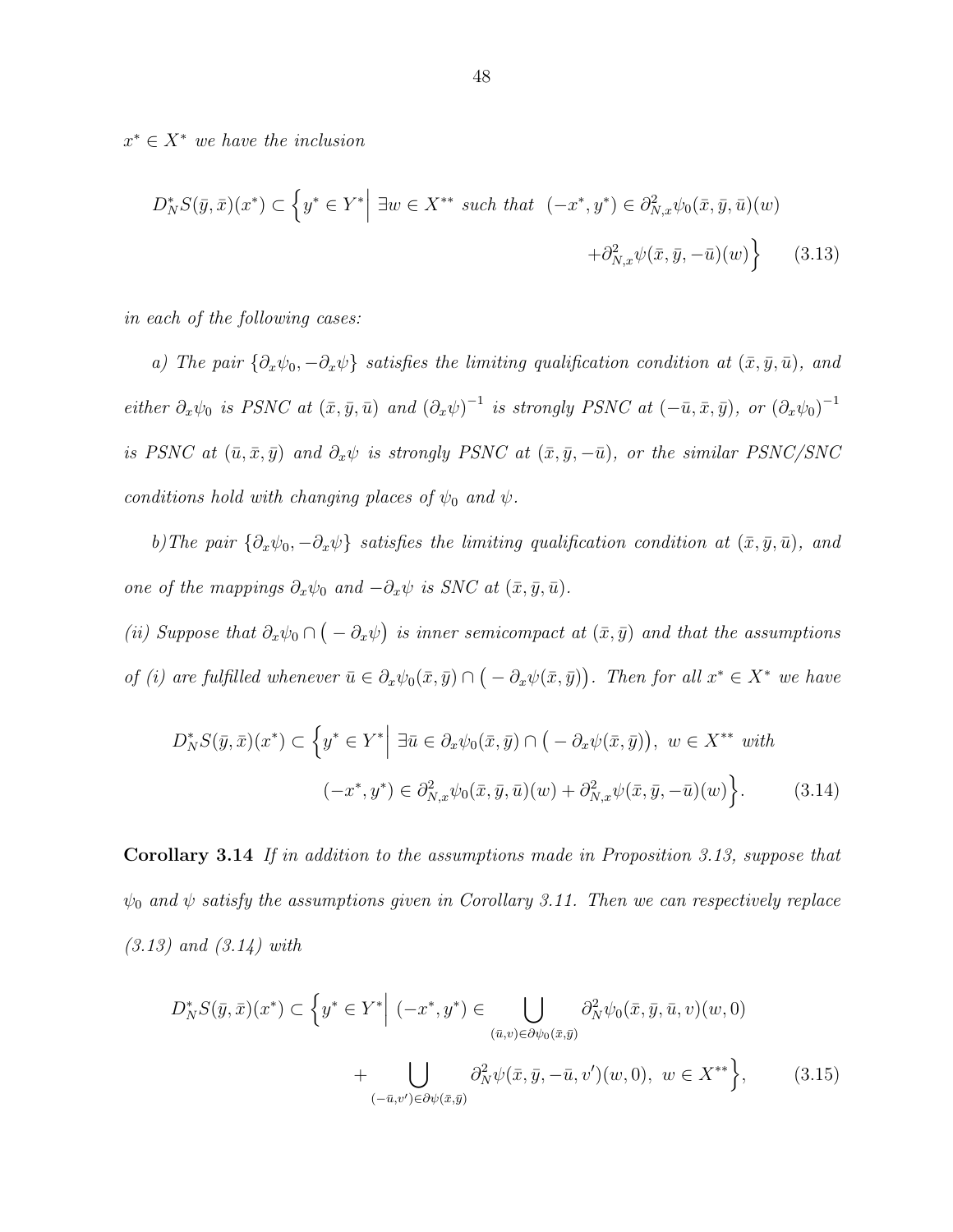and

$$
D_N^* S(\bar{y}, \bar{x})(x^*) \subset \left\{ y^* \in Y^* \Big| \exists \bar{u} \in \partial_x \psi_0(\bar{x}, \bar{y}) \cap \left( -\partial_x \psi(\bar{x}, \bar{y}) \right), w \in X^{**} \text{ with}
$$
  

$$
(-x^*, y^*) \in \bigcup_{(\bar{u}, v) \in \partial \psi_0(\bar{x}, \bar{y})} \partial_N^2 \psi_0(\bar{x}, \bar{y}, \bar{u}, v)(w, 0) + \bigcup_{(-\bar{u}, v') \in \partial \psi(\bar{x}, \bar{y})} \partial_N^2 \psi(\bar{x}, \bar{y}, -\bar{u}, v')(w, 0) \right\}.
$$
  
(3.16)

**Remark 3.15** It is easy to see that the limiting QC for the pair  $\{\partial_x\psi_0, -\partial_x\psi\}$  at  $(\bar{x}, \bar{y}, \bar{u})$ is implied by the normal qualification condition

$$
N((\bar{x}, \bar{y}, \bar{u}); \text{gph}(\partial_x \psi_0)) \cap \bigg[-N((\bar{x}, \bar{y}, \bar{u}); \text{gph}(-\partial_x \psi))\bigg] = \{0\},\
$$

which is equivalent to the qualification condition:  $(x^*, y^*, w) = (0, 0, 0)$  is the only triple satisfying the inclusion

$$
(x^*, y^*) \in \partial_{N,x}^2 \psi_0(\bar{x}, \bar{y}, \bar{u})(w) \bigcap \left[ -\partial_{N,x}^2 \psi(\bar{x}, \bar{y}, -\bar{u})(w) \right]. \tag{3.17}
$$

Furthermore, if  $\psi_0$  is  $\mathcal{C}^2$  around  $(\bar{x}, \bar{y})$  then the latter is simplified to:

$$
\left[0 \in \nabla^2 \psi_0(\bar{x}, \bar{y})^*(w, 0) + \partial_{N, x}^2 \psi(\bar{x}, \bar{y}, -\nabla_x \psi_0(\bar{x}, \bar{y}))(w)\right] \Longrightarrow w = 0. \tag{3.18}
$$

Now we focus our attention to the case when  $X, Y$  are arbitrary Asplund spaces and the cost function  $\psi_0: X \times Y \to \overline{R}$  is  $\mathcal{C}^2$ . The stationary point multifunction to the parameterized minimization problem (3.3) becomes (3.2), which has the following coderivative estimate:

**Corollary 3.16** Let the cost function  $\psi_0: X \times Y \to \overline{R}$  be  $\mathcal{C}^2$  and  $\bar{x} \in S(\bar{y})$  for the stationary point multifunction S given in (3.2). Assume that the graph of  $\partial_x \psi$  is norm-closed around  $(\bar{x}, \bar{y}, -\nabla_x \psi_0(\bar{x}, \bar{y}))$ , and that either dim  $X < \infty$  or  $(\partial_x \psi)^{-1}$  is strongly PSNC at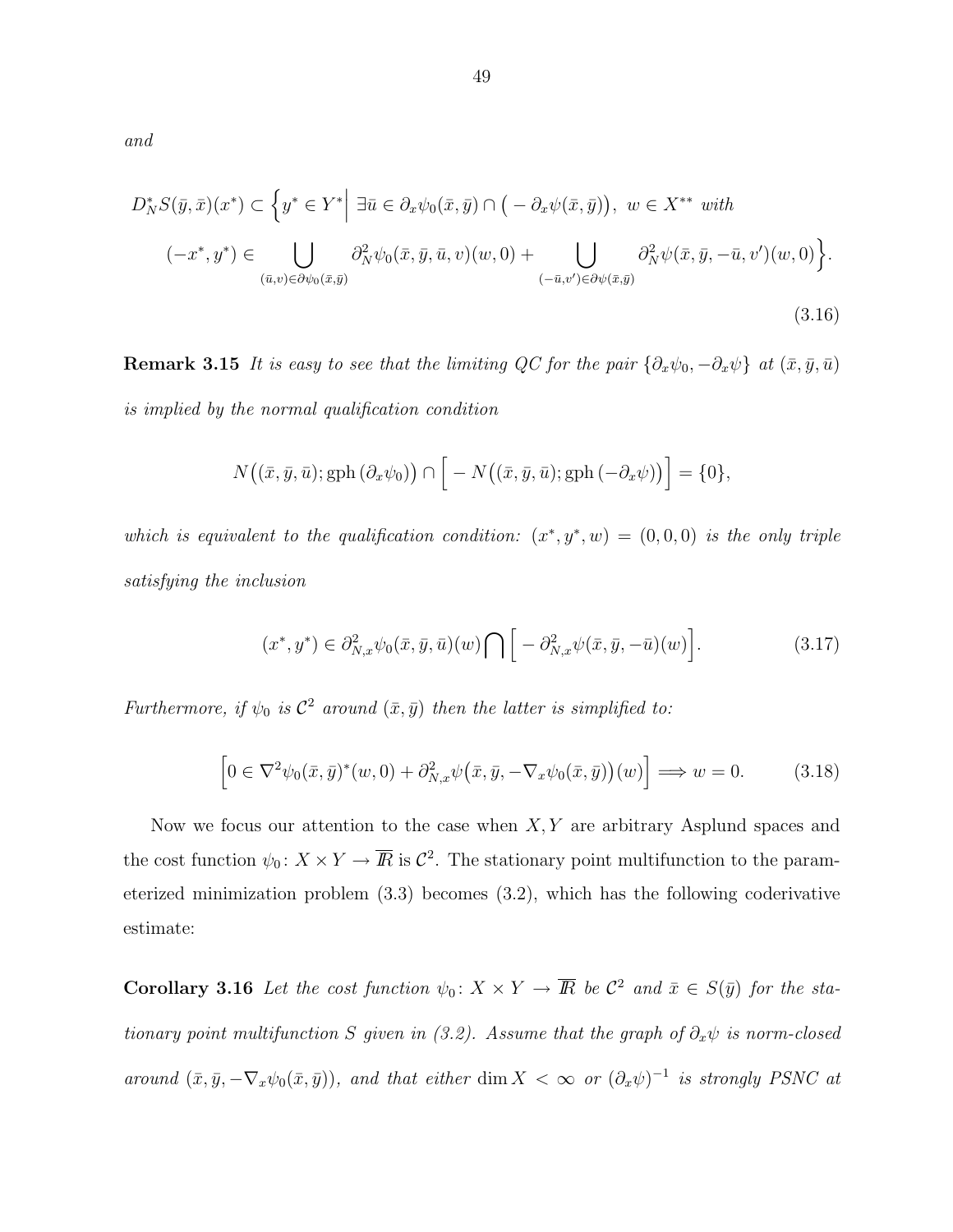$(-\nabla_x\psi_0(\bar{x},\bar{y}),\bar{x},\bar{y})$ . Assume also that the constraint qualification condition (3.18) is satisfied. Then for all  $x^* \in X^*$  the normal coderivative of S has each image  $D_N^*S(\bar{y}, \bar{x})(x^*)$ contained in the set of all  $y^* \in Y^*$  for which there exists  $w \in X^{**}$  such that

$$
(-x^*, y^*) - \nabla^2 \psi_0(\bar{x}, \bar{y})^*(w, 0) \in \partial^2_{N, x} \psi(\bar{x}, \bar{y}, -\nabla_x \psi_0(\bar{x}, \bar{y}))(w).
$$
 (3.19)

Proof. Taking Remark 3.15 and Proposition 2.12 into account, the result follows from Proposition 3.13.  $\triangle$ 

We can combine the pointbased characterization of Lipschitz-like property for set-valued mappings in Apslund space settings given in [34, Theorem 4.10] with the coderivative estimate in Corollary 3.16 to deduce the following sufficient condition for the Lipschitz-like property of the general stationary point multifuction (3.2).

**Corollary 3.17** Let S be the stationary point multifunction (3.2) with cost function  $\psi_0$  is  $\mathcal{C}^2$ , and let  $\bar{x}\in S(\bar{y})$ . Assume that the graph of  $\partial_x\psi$  is norm-closed around  $(\bar{x},\bar{y},-\nabla_x\psi_0(\bar{x},\bar{y}))$ and SNC at this point. If the following qualification conditions

$$
\left[ (0, y^*) - \nabla^2 \psi_0(\bar{x}, \bar{y})^*(w, 0) \in \partial^2_{N, x} \psi(\bar{x}, \bar{y}, -\nabla_x \psi_0(\bar{x}, \bar{y})) (w) \right] \Longrightarrow y^* = 0,
$$
 (3.20)

$$
\left[ (0,0) \in \nabla^2 \psi_0(\bar{x}, \bar{y})^*(w,0) + \partial_{N,x}^2 \psi(\bar{x}, \bar{y}, -\nabla_x \psi_0(\bar{x}, \bar{y})) (w) \right] \Longrightarrow w = 0 \quad (3.21)
$$

are satisfied then S is Lipschitz-like around  $(\bar{y}, \bar{x})$ .

Proof. It is clear that all assumptions in Corollary 3.16 are satisfied. Thus, the normal coderivative of S is estimated by  $(3.19)$ . Using the QC  $(3.20)$ , we obtain

$$
D_N^* S(\bar{y}, \bar{x})(0) = \{0\},\,
$$

which implies

$$
D_M^* S(\bar{y}, \bar{x})(0) = \{0\}.
$$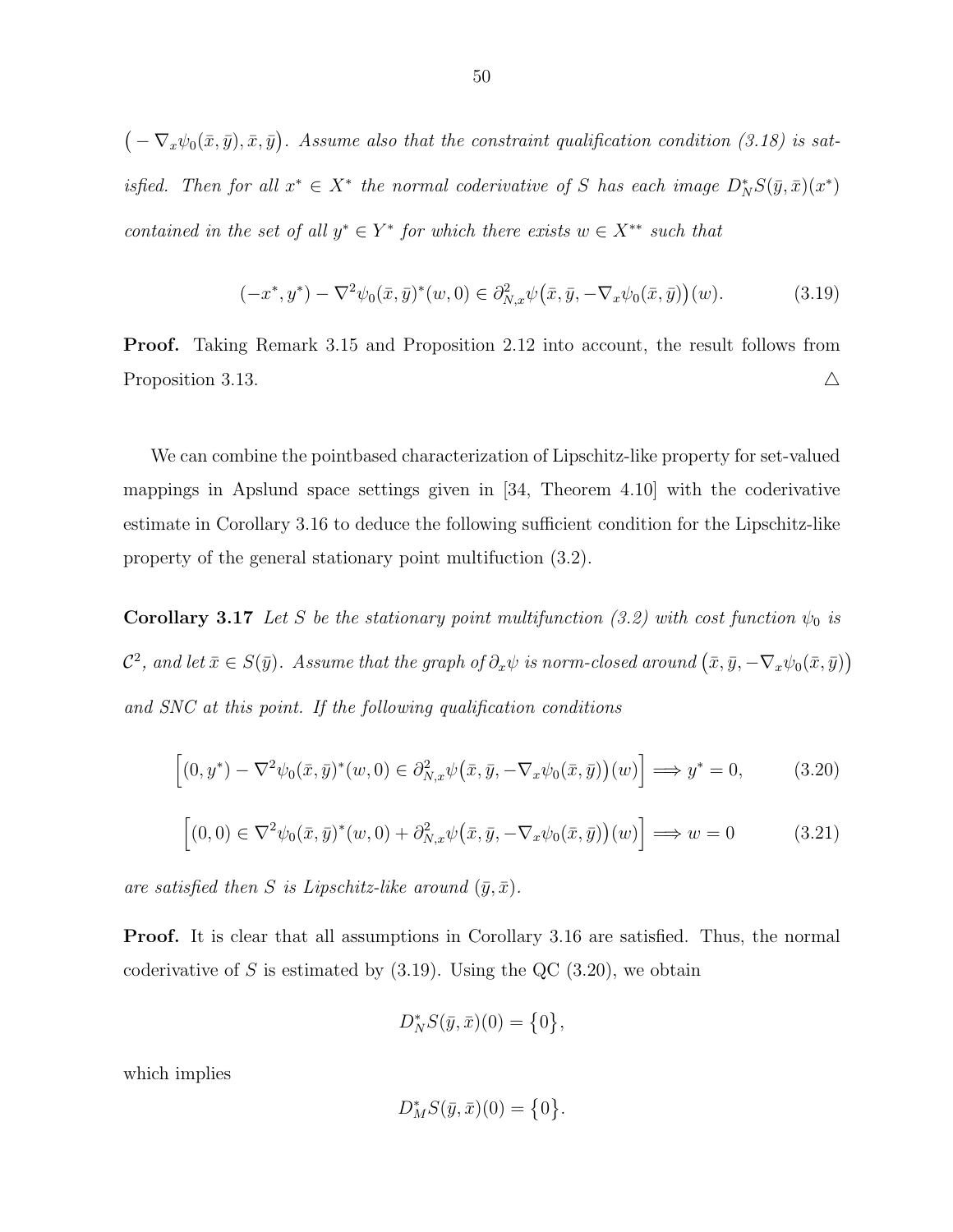To show that S is Lipschitz-like around  $(\bar{y}, \bar{x})$ , it remains to verify that S is PSNC at this point. Indeed, we will show that  $S$  is SNC under the assumptions made. Observe that

$$
(y, x) \in \mathrm{gph}\,S \iff (x, y) \in \ker\left(\nabla_x \psi_0 + \partial_x \psi\right) = \mathrm{dom}\left(\nabla_x \psi_0 \cap (-\partial_x \psi)\right).
$$

Thus, due to [32, Proposition 4.1], the set gph S is SNC at  $(\bar{y}, \bar{x})$  if the intersection mapping  $\nabla_x \psi_0 \cap (-\partial_x \psi)$  is PSNC at  $(\bar{x}, \bar{y})$ . The latter means that the intersection set

$$
\text{gph}(\nabla_x \psi_0 \cap (-\partial_x \psi)) = \text{gph}(\nabla_x \psi) \cap \text{gph}(-\partial_x \psi) \subset X \times Y \times X^*
$$

is PSNC at  $(\bar{x}, \bar{y}, \nabla_x \psi_0(\bar{x}, \bar{y}))$  with respect to  $X \times Y$ . Employing [34, Corollary 3.80] on PSNC property of set intersections in product spaces, the PSNC property of  $\nabla_x\psi_0\cap(-\partial_x\psi)$ is ensured if  $\partial_x \psi$  is SNC around  $(\bar{x}, \bar{y}, -\nabla \psi_0(\bar{x}, \bar{y}))$ , and the pair  $\{\text{gph }\nabla_x \psi_0, \text{gph }(-\partial_x \psi)\}\$ satisfies the mixed qualification condition at  $(\bar{x}, \bar{y}, \nabla_x \psi_0(\bar{x}, \bar{y}))$  relative to  $X^*$ . It is easy to derive directly from definitions that the mixed qualification condition for the set systems  $\nabla_x \psi_0 \cap (-\partial_x \psi)$  is implied by the qualification condition (3.21). This completes the proof of the corollary.  $\triangle$ 

### Example 3.18 Consider the problem

Minimize 
$$
\frac{1}{2} \sum_{k=1}^{\infty} x_k^2 - \sum_{k=1}^{\infty} \frac{y^{k-1}}{(k-1)!} x_k
$$
  
over 
$$
x = \{x_k\} \in \ell^2 \text{ satisfying } x_1 \le 0,
$$

which conforms to our model by defining

$$
\psi_0(x, y) := \frac{1}{2} \sum_{k=1}^{\infty} x_k^2 - \sum_{k=1}^{\infty} \frac{y^{k-1}}{(k-1)!} x_k,
$$

$$
\psi(x, y) := \begin{cases} 0 & \text{if } x_1 \le 0, \\ \infty & \text{otherwise.} \end{cases}
$$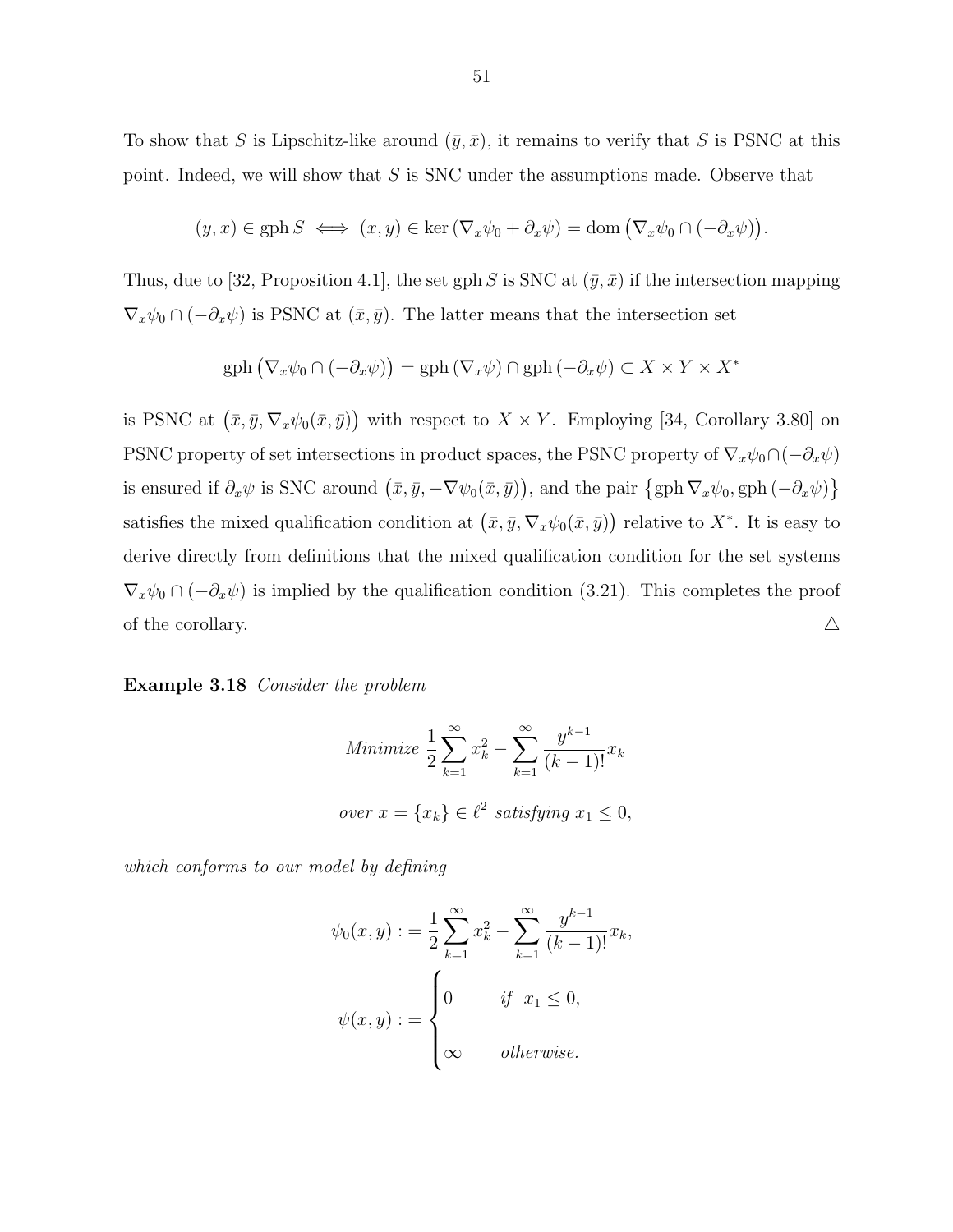Then  $\psi_0$  is  $\mathcal{C}^2$ , and

$$
\nabla_x \psi_0(x, y) = (x_1 - 1, x_2 - y, x_3 - \frac{y^2}{2!}, x_4 - \frac{y^3}{3!}, \cdots),
$$
  

$$
\nabla^2 \psi_0(x, y)^*(w, 0) = \left(w, -\sum_{k=2}^{\infty} \frac{y^{k-2}}{(k-2)!} w_k\right), \text{ for any } w \in \ell^2.
$$

Also,

$$
\partial \psi(x,y) = \partial^{\infty} \psi(x,y) = N(x_1; I\!\!R_{-}) \times \big\{ (0,0,0,\cdots) \big\}.
$$

The stationary point multifunction is given by

$$
S(y) = \left\{ x = (x_1, x_2, x_3, \dots) \in \ell^2 \middle| 0 \in \nabla_x \psi_0(x, y) + \partial_x \psi(x, y) \right\}
$$
  
= 
$$
\left\{ x = (x_1, x_2, x_3, \dots) \in \ell^2 \middle| x_1 \in 1 - N(x_1; I\!\!R_-,), x_k = \frac{y^{k-1}}{(k-1)!} \text{ for } k \ge 2 \right\}.
$$

It is easy to see that

$$
N(x_1, I\!\!R_{-}) = \begin{cases} \emptyset & \text{if } x_1 > 0, \\ \\ [0, \infty) & \text{if } x_1 = 0, \\ 0 & \text{if } x_1 < 0. \end{cases}
$$

Thus,  $x_1 \in 1 - N(x_1; R_-)$  implies  $x_1 = 0$  (and hence  $\partial \psi(x, y) = \partial^{\infty} \psi(x, y)$  is the singleton

 $\{(1,0,0,\dots) \in \ell^2\}$ . The mapping  $S: \mathbb{R} \to \ell^2$  is single-valued, which is given by

$$
S(y) = (0, y, \frac{y^2}{2!}, \frac{y^3}{3!}, \dots).
$$

Take any  $\bar{y} \in \mathbb{R}$  and  $\bar{x} = (0, \bar{y}, \frac{\bar{y}^2}{2})$  $\frac{9}{2!}$  $\bar{y}^3$  $S(\overline{y})$ ,  $\overline{y}$ ,  $\cdots$   $\in S(\overline{y})$ , it follows directly from formula of S

that

$$
D_N^*S(\bar{y}, \bar{x})(x^*) = \Big\{\sum_{k=2}^{\infty} \frac{\bar{y}^{k-2}}{(k-2)!} x_k^* \Big\}, \text{ for any } x^* \in \ell^2.
$$

On the other hand, it is easy to see that  $gph(\partial_x \psi)$  is normed-closed in  $\ell^2 \times \mathbb{R} \times \ell^2$  around  $(\bar{x}, \bar{y}, (1, 0, 0, 0, \dots))$  and  $\partial_x \psi$  is strongly PSNC at this point. We can also check that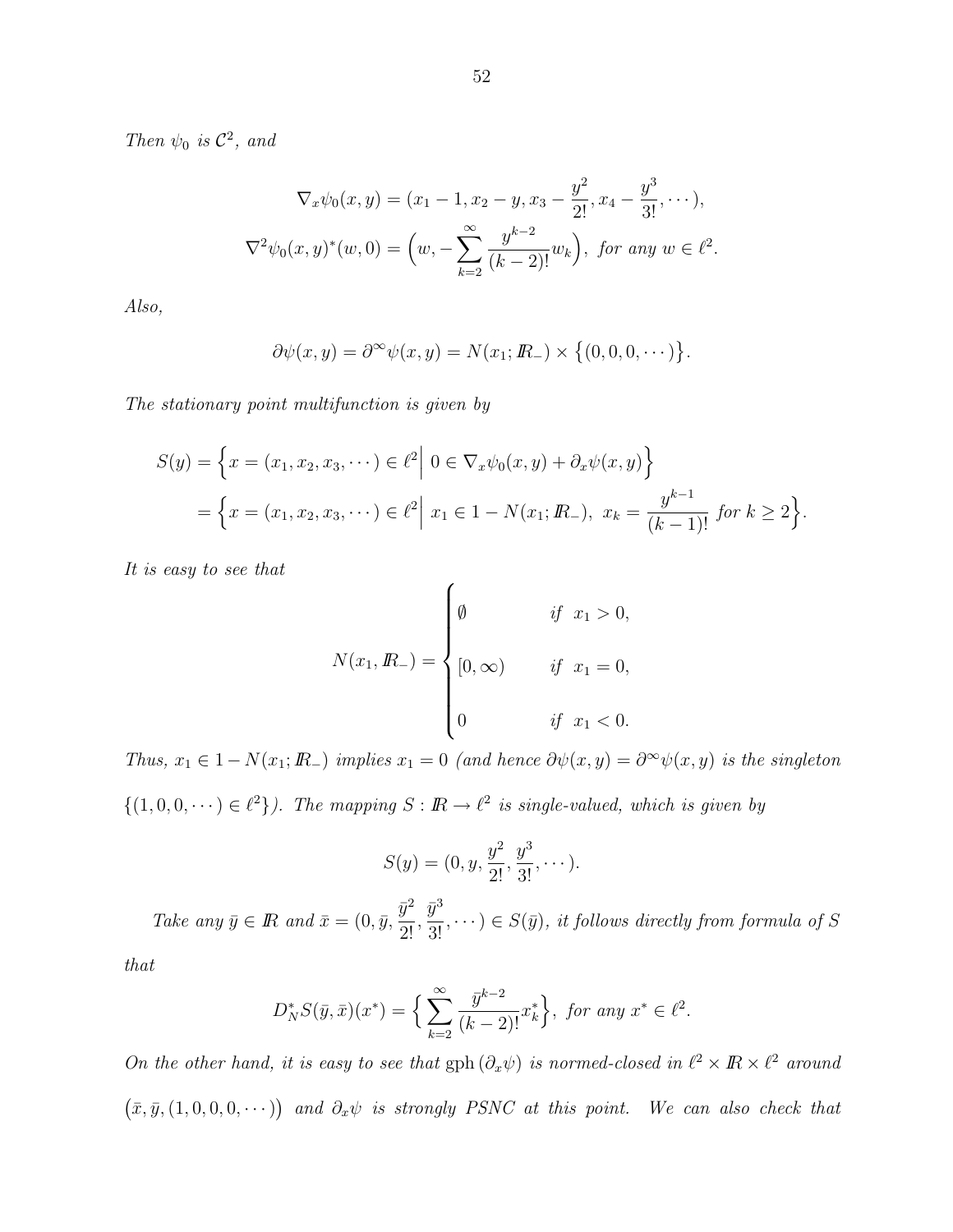$(\nabla_x \psi_0)^{-1}$  is PSNC at  $(\nabla_x \psi_0(\bar{x}, \bar{y}), \bar{x}, \bar{y})$ . It remains to justify that the qualification in Corollary 3.16 is satisfied. In fact, for  $\bar{x} \in S(\bar{y})$  we have

$$
-\nabla_x \psi_0(\bar{x}, \bar{y}) = (1, 0, 0, \cdots),
$$

and

$$
\partial_{N,x}^2 \psi(\bar{x}, \bar{y}, -\nabla_x \psi_0(\bar{x}, \bar{y})) (w) = D_N^* N(\cdot; R_-)(0, 1)(w_1) \times \{(0, 0, 0, \cdots)\}
$$

for  $w = \{w_k\} \in \ell^2$ . Thus, the inclusion

$$
0 \in \nabla^2 \psi_0(\bar{x}, \bar{y})^*(w, 0) + \partial^2_{N, x} \psi(\bar{x}, \bar{y}, -\nabla_x \psi(\bar{x}, \bar{y})) (w)
$$

implies  $w_k = 0$  for all  $k \geq 2$ , and  $-w_1 \in D_N^*N(\cdot, R_-)(0, 1)(w_1)$ . The latter inclusion results in  $w_1 = 0$ , since

$$
D_N^* N(\cdot, R_-)(0,1)(w_1) = \begin{cases} R & \text{if } w_1 = 0, \\ \emptyset & \text{if } w_1 \neq 0. \end{cases}
$$

Therefore, Corollary 3.16 claims that  $D_N^*S(\bar{y},\bar{x})(x^*)$  is contained in the set

$$
\left\{ y^* \in Y^* \big| \exists w \in \ell^2 \text{ such that } \left( -x^* - \nabla_{xx}^2 \psi_o(\bar{x}, \bar{y})^*(w), y^* - \nabla_{xy}^2 \psi_o(\bar{x}, \bar{y})^*(w) \right) \in
$$
  

$$
\partial_{N,x}^2 \psi(\bar{x}, \bar{y}, -\nabla_x \psi_0(\bar{x}, \bar{y})) (w) \right\}.
$$

In fact, the latter set also reduces to single point  $\Big\{\sum_{k=2}^{\infty}$  $\bar{y}^{k-2}$  $\left\{\frac{y^{k-2}}{(k-2)!}x_k^*\right\}$ . Thus, in this case we actually have the exact formula for the coderivative of stationary point multifunction.

### 3.2 Coderivative Analysis of Composite Constraint Functions

In this section, we consider further the case when the constraint function  $\psi$  is strongly amenable in x at  $\bar{x}$  with compatible parameterization in y at  $\bar{y}$ . The following result holds: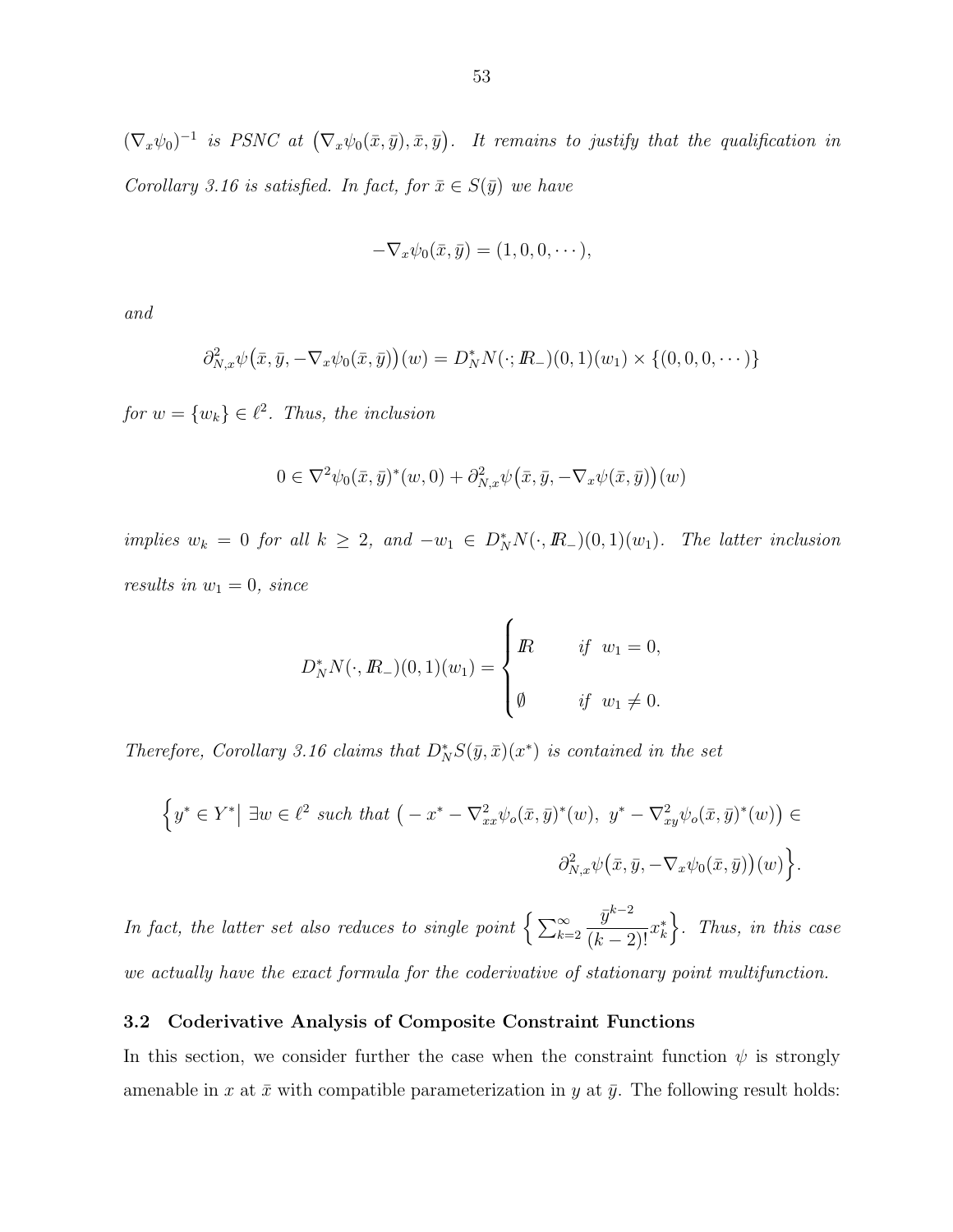**Corollary 3.19** For the stationary point multifunction (3.2) with  $(\bar{y}, \bar{x}) \in \text{gph } S$ , assume that the constraint function  $\psi$  is strongly amenable in x at  $\bar{x}$  with compatible parameterization in y at  $\bar{y}$ , and that the second-order qualification condition (2.20) holds with mappings  $\varphi : \mathbb{R}^m \to \overline{\mathbb{R}}$ ,  $g : X \times Y \to \mathbb{R}^m$  from the composite representation of  $\psi$  and  $\bar{u} = -\nabla_x \psi_0(\bar{x}, \bar{y})$ . If  $w = 0$  is the only solution to the inclusion

$$
0 \in \nabla^2 \psi_0(\bar{x}, \bar{y})^*(w, 0) + \bigcup_{\substack{\bar{p} \in \partial \varphi(g(\bar{x}, \bar{y})) \\ \nabla_x g(\bar{x}, \bar{y})^* \bar{p} = -\nabla_x \psi_0(\bar{x}, \bar{y})}} \left[ \nabla^2 \langle \bar{p}, g \rangle (\bar{x}, \bar{y})^*(w, 0) \right. \\ \left. + \nabla g(\bar{x}, \bar{y})^* \partial^2 \varphi(g(\bar{x}, \bar{y}), \bar{p}) (\nabla_x g(\bar{x}, \bar{y})^{**} w) \right],
$$

then the normal coderivative of S has each image  $D_N^*S(\bar{y},\bar{x})(x^*)$  contained in the set of  $y^* \in Y^*$  for which there exists  $w \in X^{**}$  such that

$$
(-x^*, y^*) - \nabla^2 \psi_0(\bar{x}, \bar{y})^*(w, 0) \in \bigcup_{\substack{\bar{p} \in \partial \varphi(g(\bar{x}, \bar{y})) \\ \nabla_x g(\bar{x}, \bar{y})^* \bar{p} = -\nabla_x \psi_0(\bar{x}, \bar{y})}} \left[ \nabla^2 \langle \bar{p}, g \rangle (\bar{x}, \bar{y})^*(w, 0) \right. \\ \left. + \nabla g(\bar{x}, \bar{y})^* \partial^2 \varphi(g(\bar{x}, \bar{y}), \bar{p}) (\nabla_x g(\bar{x}, \bar{y})^{**} w) \right], \tag{3.22}
$$

provided that either  $\nabla \psi_0$  is SNC at  $(\bar{x}, \bar{y}, \nabla \psi_0(\bar{x}, \bar{y}))$  (which holds, in particular, when  $\dim X < \infty$ ) or  $(\partial_x \psi)^{-1}$  is strongly PSNC at  $(-\nabla_x \psi_0(\bar{x}, \bar{y}), \bar{x}, \bar{y}).$ 

**Proof.** We check that the graph of  $\partial_x \psi$  is norm-closed around  $(\bar{x}, \bar{y}, -\nabla_x \psi_0(\bar{x}, \bar{y}))$ . Indeed, since  $\psi$  is strongly amenable in x at  $\bar{x}$  we have the following representation

$$
\partial_x \psi(x, y) = \nabla_x g(x, y)^* \partial \varphi \big( g(x, y) \big)
$$

for all  $(x, y)$  near  $(\bar{x}, \bar{y})$ . Therefore, the closedness of gph  $\partial_x \psi$  around  $(\bar{x}, \bar{y}, -\nabla_x \psi_0(\bar{x}, \bar{y}))$ follows from the twice differentiability of g and the closedness of gph  $\partial\varphi$ , which is implied by the convexity of  $\varphi$ . Employing Proposition 3.13 together with Theorem 2.22 under the assumptions made, we obtain the result.  $\triangle$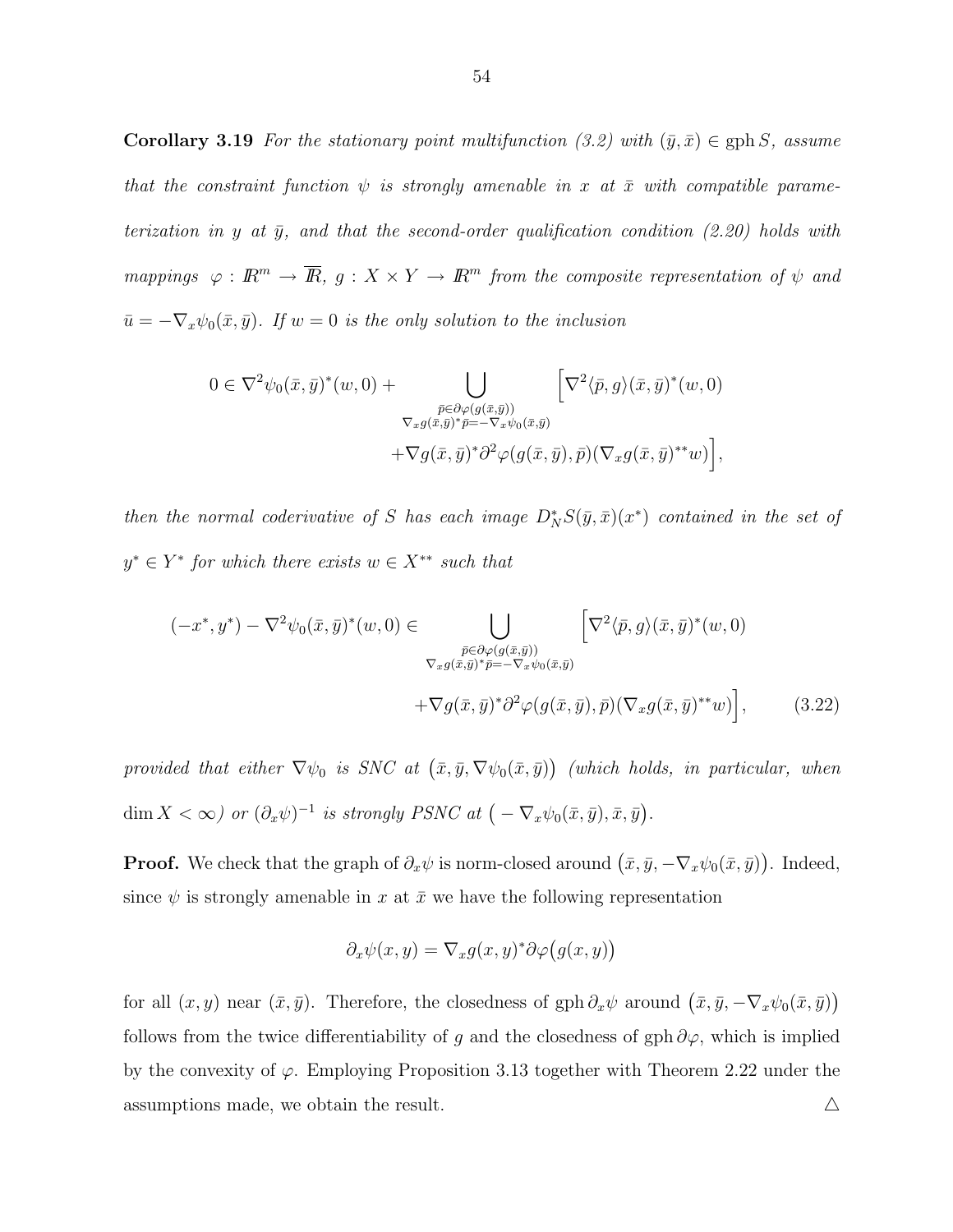On the other hand, we can incorporate multipliers into our analysis of stationary points in the following way: A multiplier associated with the stationary point  $x \in X$  is any vector  $p \in \partial \varphi(g(x, y))$  for which  $0 = \nabla_x \psi_0(x, y) + \nabla_x g(x, y)^* p$ . The sets of stationary point-multiplier pairs associated with each parameter define the stationary point-multipler multifunction

$$
SM(y) := \left\{ (x, p) \in X \times \mathbb{R}^m \middle| p \in \partial \varphi(g(x, y)) \text{ and } 0 = \nabla_x \psi_0(x, y) + \nabla_x g(x, y)^* p \right\}.
$$

This multifunction can be rewritten in the form

$$
SM(y) := \left\{ (x, p) \in X \times \mathbb{R}^m \middle| 0 \in \left( \nabla_x \psi_0(x, y) + \nabla_x g(x, y)^* p, -g(x, y) \right) + \{0\} \times (\partial \varphi)^{-1}(p) \right\},\tag{3.23}
$$

which is exactly the kind of multifunction covered by [32, Corollary 4.3] with

$$
F(x, p, y) := (\nabla_x \psi_0(x, y) + \nabla_x g(x, y)^* p, -g(x, y))
$$
\n(3.24)

and

$$
Q(x, p, y) := \{0\} \times (\partial \varphi)^{-1}(p).
$$
 (3.25)

As a result, we have the following corollary.

**Corollary 3.20** For the stationary point-multiplier mapping (3.23) with  $(\bar{x}, \bar{p}) \in SM(\bar{y})$ , if the constraint qualification holds that  $(w, v) = (0, 0)$  is the only solution to

$$
\begin{cases}\n0 = \nabla^2 \psi_0(\bar{x}, \bar{y})^*(w, 0) + \nabla^2 \langle \bar{p}, g \rangle(\bar{x}, \bar{y})^*(w, 0) + \nabla g(\bar{x}, \bar{y})^*v \\
v \in \partial^2 \varphi(g(\bar{x}, \bar{y}), \bar{p}) (\nabla_x g(\bar{x}, \bar{y})^{**}w)\n\end{cases}
$$

then the coderivative has each image  $D^*SM(\bar{y},\bar{x},\bar{p})(x^*,q)$  contained in the set of all  $y^* \in Y^*$ for which there exists  $w \in X^{**}$  with

$$
\begin{array}{rcl}\n(-x^*,y^*) - \nabla^2 \psi_0(\bar{x},\bar{y})^*(w,0) & \in & \nabla^2 \langle \bar{p},g \rangle(\bar{x},\bar{y})^*(w,0) \\
& & \quad + \nabla g(\bar{x},\bar{y})^* \partial^2 \varphi(g(\bar{x},\bar{y}),\bar{p}) \left( \nabla_x g(\bar{x},\bar{y})^{**} w + q \right).\n\end{array}
$$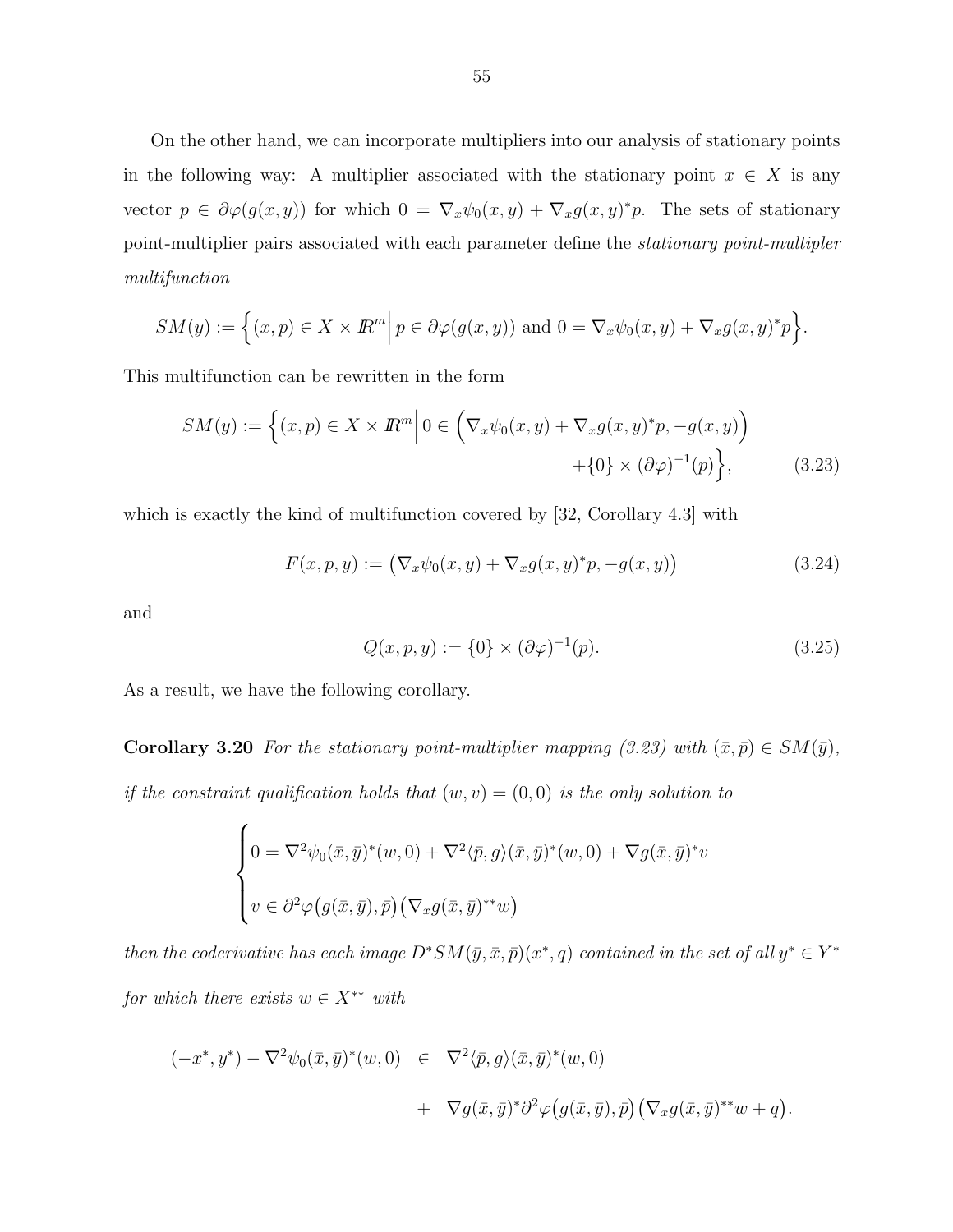provided that  $(\partial \varphi)^{-1}$  is closed graph around  $\bar{p}$  and the set-valued mapping F defined by  $(3.24)$  is SNC at  $(\bar{x}, \bar{p}, \bar{y})$ .

**Proof.** Employing [32, Corollary 4.3], the coderivative of the stationary point-multiplier mapping (3.23) has each image  $D^*SM(\bar{y},\bar{x},\bar{p})(x^*,q)$  contained in the set of all  $y^* \in Y^*$  for which there exists  $(w,v) \in X^{**} \times I\!\!R^m$  with

$$
(-x^*, -q, y^*) \in D_N^*F(\bar{x}, \bar{p}, \bar{y})(w, v) + D_N^*Q(\bar{x}, \bar{p}, \bar{y}, 0, g(\bar{x}, \bar{y}))(w, v).
$$

Since  $F: X \times \mathbb{R}^m \times Y \to X^* \times \mathbb{R}^m$  is  $\mathcal{C}^1$ , and thus strictly differentiable at  $(\bar{x}, \bar{p}, \bar{y})$ , its normal coderivative has each image given by

$$
D_N^* F(\bar{x}, \bar{p}, \bar{y})(w, v) = \left\{ \nabla F(\bar{x}, \bar{p}, \bar{y})^*(w, v) \right\}
$$
  
\n
$$
= \left\{ \begin{bmatrix} \nabla_{xx}^2 \psi_0(\bar{x}, \bar{y})^* w + \nabla_{xx}^2 \langle \bar{p}, g \rangle (\bar{x}, \bar{y})^*(w) - \nabla_x g(\bar{x}, \bar{y})^* v \\ \nabla_x g(\bar{x}, \bar{y})^* w \\ \nabla_{xy}^2 \psi_0(\bar{x}, \bar{y})^* w + \nabla_{xy}^2 \langle \bar{p}, g \rangle (\bar{x}, \bar{y})^*(w) - \nabla_y g(\bar{x}, \bar{y})^* v \end{bmatrix} \right\}.
$$

Also, the coderivative of the multifunction  $Q$  in this case satisfies

$$
D_N^*Q(\bar{x}, \bar{p}, \bar{y}, 0, g(\bar{x}, \bar{y}))(w, v) = \begin{bmatrix} 0 \\ D_N^*(\partial \varphi)^{-1}(\bar{p}, g(\bar{x}, \bar{y}))(v) \\ 0 \end{bmatrix}
$$

Taking into account the fact that

$$
-q - \nabla_x g(\bar{x}, \bar{y})^{**} w \in D_N^*(\partial \varphi)^{-1} (\bar{p}, g(\bar{x}, \bar{y}))(v) \iff
$$
  

$$
-v \in \partial^2 \varphi(g(\bar{x}, \bar{y}), \bar{p}) (q + \nabla_x g(\bar{x}, \bar{y})w),
$$

the result follows.  $\triangle$ 

## 3.3 Sensitivity Analysis under Canonical Perturbations

Our sensitivity analysis applies only when certain important constraint qualifications are satisfied. In this section, we focus our attention on a broad and important model when the

.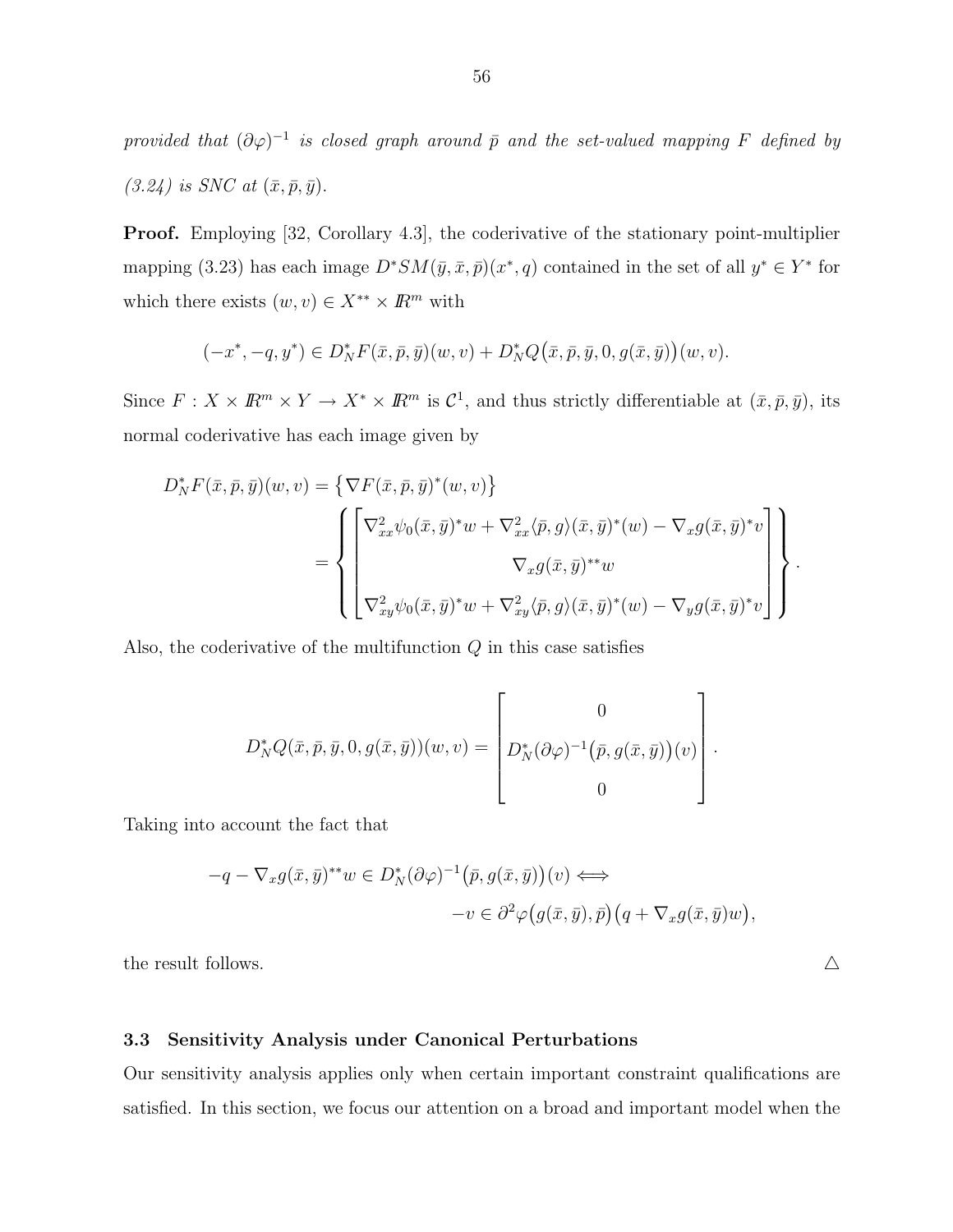constraint qualifications are automatic. Everything revolves around the following result that covers implicit mappings defined by canonical perturbations  $\tilde{z}$ .

Corollary 3.21 Let  $S: Y \times Z \rightarrow X$  be an implicit multifunction of the form

$$
S(y, \tilde{z}) := \{ x \in X \mid \tilde{z} \in f(x, y) + Q(x, y) \}
$$
\n(3.26)

with  $f: X \times Y \to Z$  a  $\mathcal{C}^1$  mapping and  $Q: X \times Y \rightrightarrows Z$  a multifuction with closed graph, and let  $(\bar{y}, \bar{z}, \bar{x}) \in \text{gph } S$ . Suppose that either f is SNC at  $(\bar{x}, \bar{y}, \bar{z})$  (which holds, in particular, when dim  $Z < \infty$ ) or  $Q^{-1}$  is strongly PSNC at  $(\bar{z} - f(\bar{x}, \bar{y}), \bar{x}, \bar{y})$ . Then the coderivative of S at  $(\bar{y}, \bar{z}, \bar{x})$  has each image  $D_N^* S(\bar{y}, \bar{z}, \bar{x}) (x^*)$  contained in the set

$$
\{(y^*, -z^*) \in Y^* \times Z^* \big| (-x^*, y^*) \in \nabla f(\bar{x}, \bar{y})^* z^* + D_N^* Q(\bar{x}, \bar{y}, \bar{z} - f(\bar{x}, \bar{y}))(z^*) \}.
$$

**Proof.** Putting  $\tilde{y} := (y, \tilde{z})$ , and

$$
\tilde{f}(x,\tilde{y}) := f(x,y) - \tilde{z},
$$
  

$$
\tilde{Q}(x,\tilde{y}) := Q(x,y),
$$

the result follows directly from [32, Corollary 4.3] applied to  $\tilde{f}$  and  $\tilde{Q}$  since the coderivatives of these mappings satisfy

$$
\nabla \tilde{f}(\bar{x}, \bar{y}, \bar{z})^* p = (\nabla f(\bar{x}, \bar{y})^* p, -p),
$$
  

$$
D_N^* \tilde{Q}(\bar{x}, \bar{y}, \bar{z}, \bar{z} - f(\bar{x}, \bar{y})) (p) = (D_N^* Q(\bar{x}, \bar{y}, \bar{z} - f(\bar{x}, \bar{y})) (p), 0),
$$

for any  $p \in Z^*$ . And the contract of the contract of the contract of  $\Delta$ 

Canonical perturbations arise in our optimization model as a linear "tilt" term (parameterized by  $u \in X^*$ ) in the object function and a constant shift  $(v \in \mathbb{R})$  in the constraint function as follows:

Minimize 
$$
\psi_0(x, y) - \langle u, x \rangle + \varphi(g(x, y) + v)
$$
 over  $x \in X$ , (3.27)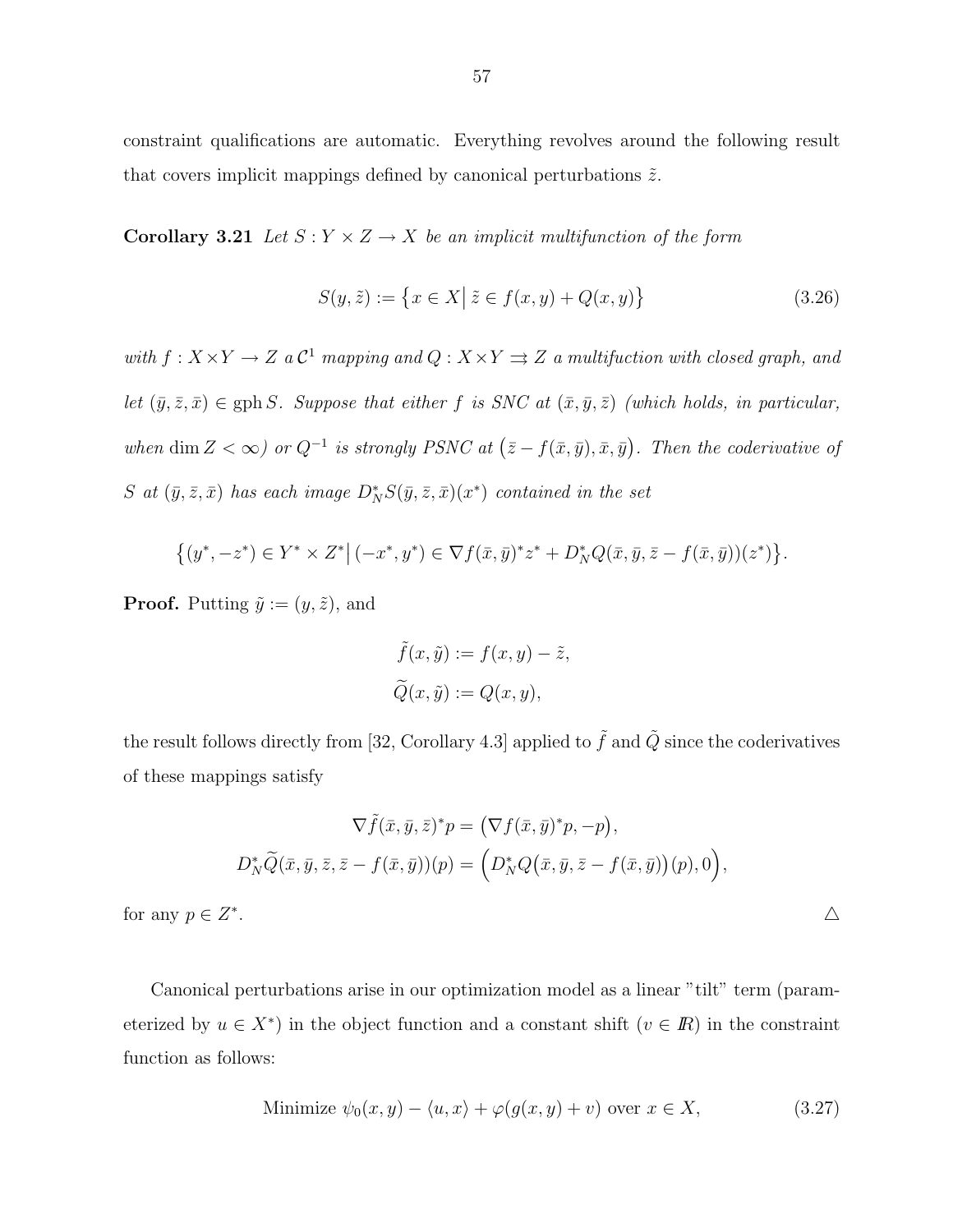where  $\psi_0$  is  $\mathcal{C}^2$  as before, and  $\varphi \circ g$  is a corresponding composite representation of the constraint function  $\psi$ , which is strongly amenable in x at  $\bar{x}$  with compatible parameterization in y at  $\bar{y}$ . With the parameterization thus enriched by the canonical perturbations, the corresponding stationary point-multiplier multifunction becomes

$$
SM(y, u, v) := \left\{ (x, p) \in X \times \mathbb{R}^m \middle| p \in \partial \varphi (g(x, y) + v), \right\}
$$

$$
u = \nabla_x \psi_0(x, y) + \nabla_x g(x, y)^* p \right\},
$$

which can be rewritten in the form

$$
SM(y, u, v) := \left\{ (x, p) \in X \times \mathbb{R}^m \middle| (u, v) \in (\nabla_x \psi_0(x, y) + \nabla_x g(x, y)^* p, -g(x, y)) + \{0\} \times (\partial \varphi)^{-1}(p) \right\}.
$$
\n(3.28)

Thus, the following results are implied from Corollary 3.21.

Corollary 3.22 Let  $(\bar{x}, \bar{p}) \in SM(\bar{y}, \bar{u}, \bar{v})$  with the stationary point-multiplier mapping SM (3.28) associated with the canonically perturbed optimization problem (3.27). Assume that  $\dim X < \infty$  and that  $(\partial \varphi)^{-1}$  is closed-graph near  $(\bar{p}, g(\bar{x}, \bar{y}) + \bar{v})$ . The normal coderivative of  $SM$  has each image  $D_N^*SM((\bar{y},\bar{u},\bar{v}),(\bar{x},\bar{p}))(u^*,v')$  contained in the set of all  $(y^*,-u^*,v')\in$  $Y^* \times X^{**} \times \mathbb{R}^m$  such that

$$
v' \in \partial^2 \varphi(\bar{v} + g(\bar{x}, \bar{y}), \bar{p})\big(p' + \nabla_x g(\bar{x}, \bar{y})^* u^*\big), \ p' \in \mathbb{R}^m,
$$

and for which

$$
(-x^*, y^*) - \nabla^2 \psi_0(\bar{x}, \bar{y})^* (u^*, 0) = \nabla^2 \langle \bar{p}, g \rangle (\bar{x}, \bar{y})^* (u^*, 0) + \nabla g(\bar{x}, \bar{y})^* v'.
$$

Proof. The result follows directly from Corollary 3.21 with

$$
f(x, p, y) = \left(\nabla_x \psi_0(x, y) + \nabla_x g(x, y)^* p, -g(x, y)\right),
$$
  

$$
Q(x, p, y) = \{0\} \times (\partial \varphi)^{-1}(p),
$$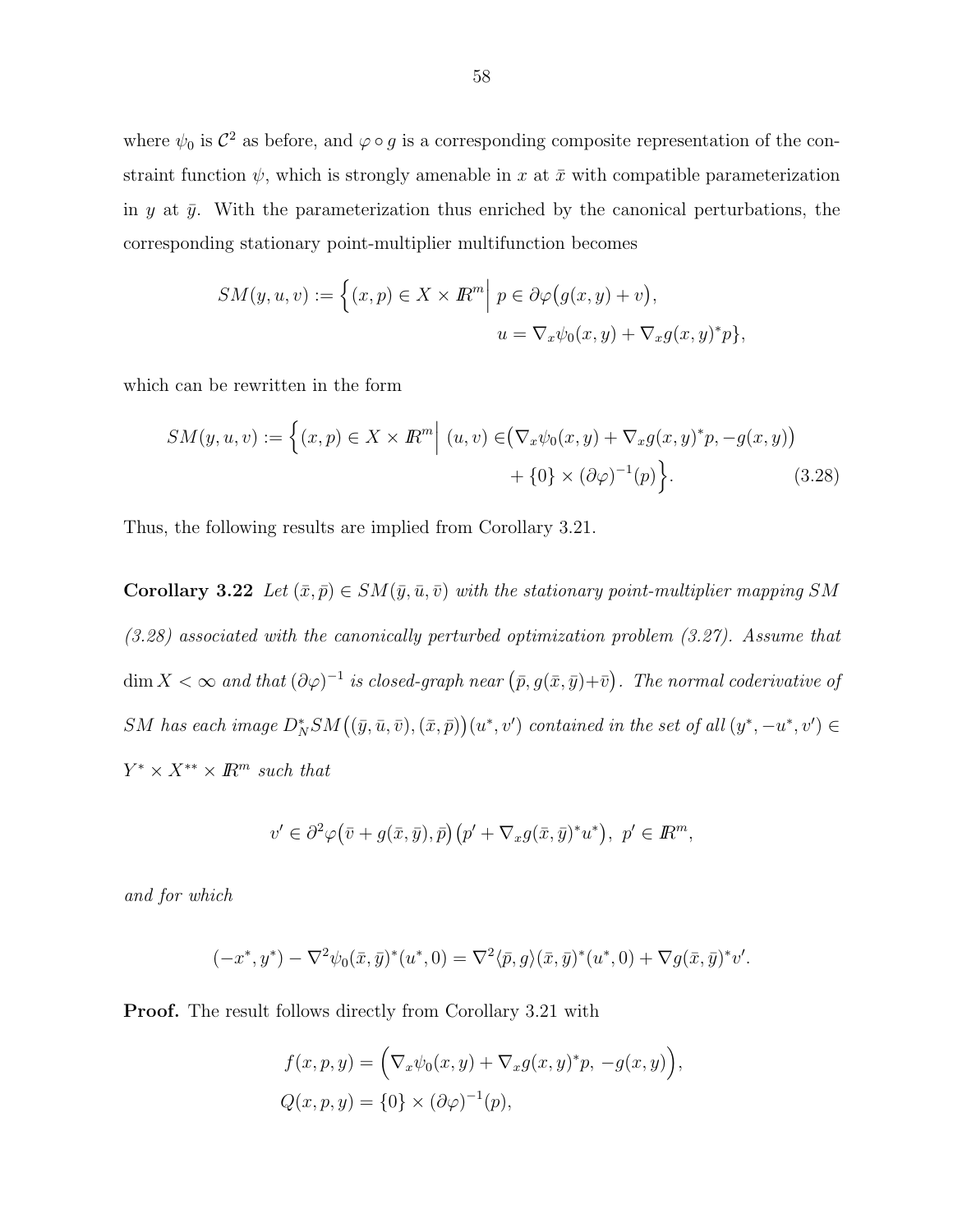and hence,

$$
\nabla f(\bar{x}, \bar{p}, \bar{y})^*(u^*, -v') = \begin{pmatrix} \nabla_{xx}^2 \psi_0(\bar{x}, \bar{y})^* u^* + \nabla_{xx}^2 \langle \bar{p}, g \rangle (\bar{x}, \bar{y})^* u^* + \nabla_{x} g(\bar{x}, \bar{y})^* v' \\ \nabla_{x} g(\bar{x}, \bar{y})^* u^* \\ \nabla_{xy}^2 \psi_0(\bar{x}, \bar{y})^* u^* + \nabla_{xy}^2 \langle \bar{p}, g \rangle (\bar{x}, \bar{y})^* u^* + \nabla_{y} g(\bar{x}, \bar{y})^* v' \end{pmatrix},
$$

$$
D_N^*Q((\bar{x},\bar{p},\bar{y}),(\bar{u},\bar{v}))(u^*,-v')=\left(\begin{array}{c}0\\D_N^*(\partial\varphi)^{-1}(\bar{p},\bar{v}+g(\bar{x},\bar{y}))(-v')\\0\end{array}\right),\,
$$

where the coderivative of  $(\partial g)^{-1}$  is related to the second-order subdifferential of g by

$$
-p' - \nabla_x g(\bar{x}, \bar{y})^* u^* \in D_N^*(\partial \varphi)^{-1} (\bar{p}, \bar{v} + g(\bar{x}, \bar{y})) (-v')
$$
  

$$
\iff v' \in \partial^2 \varphi (\bar{v} + g(\bar{x}, \bar{y}), \bar{p}) (p' + \nabla_x g(\bar{x}, \bar{y})^* u^*).
$$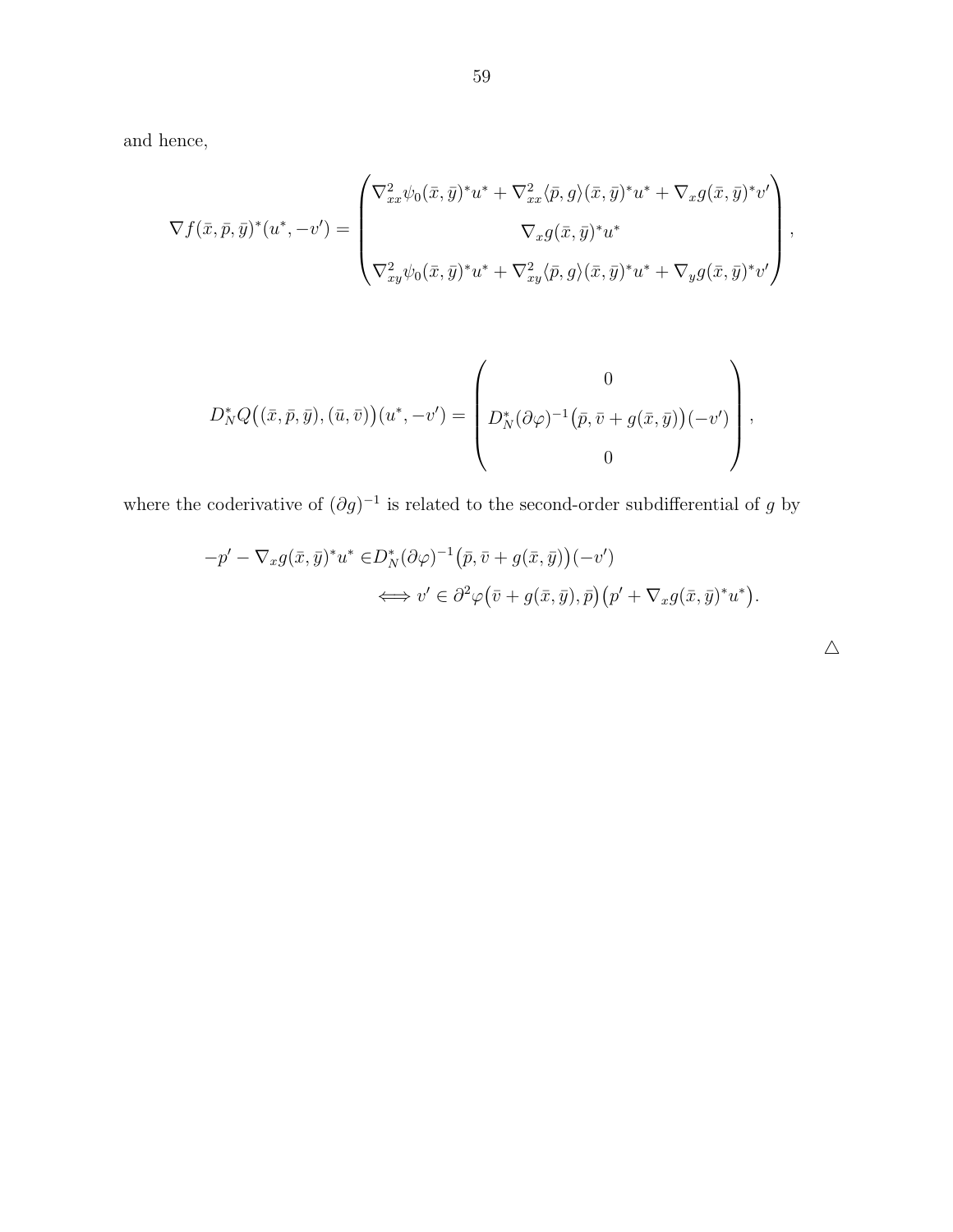## Chapter 4

# Coderivative Analysis of Quasi-Variational Inequalities in Asplund Spaces

In this chapter, we consider the so-called parameterized *quasi-variational inequalities (QVIs)* of the following type: Given a parameter  $y \in Y$ , find a decision vector  $x \in \Gamma(x, y) \subset X$ such that

$$
\langle g(x, y), u - x \rangle \ge 0 \text{ for all } u \in \Gamma(x, y) \tag{4.1}
$$

where  $g: X \times Y \to X^*$  is a single-valued continuously differentiable function, while  $\Gamma$ :  $X \times Y \Rightarrow X$  is a set-valued mapping. We always assume that the spaces under consideration are Asplund spaces, and that the mapping  $\Gamma$  is of closed graph and take convex values  $\Gamma(x, y)$ . The solution map to (4.1) is defined by

$$
S(y) := \{ x \in X \mid \langle g(x, y), u - x \rangle \ge 0 \text{ whenever } u \in \Gamma(x, y) \}, y \in Y.
$$

Using the standard definition of the normal cone to convex sets, we can rewrite the QVI (4.1) in Robinson's form of the generalized equation (GE):

$$
0 \in g(x, y) + N_{\Gamma(x, y)}(x), \quad x \in \Gamma(x, y). \tag{4.2}
$$

The solution map to the QVI  $(4.1)$  written in the GE form  $(4.2)$  is given by

$$
S(y) = \{ x \in X \mid 0 \in g(x, y) + N_{\Gamma(x, y)}(x) \}.
$$
\n(4.3)

### 4.1 New Rules of Coderivative Calculus

Throughout this section, we assume that the set-valued mapping  $\Gamma$  generating the QVI in (4.1) admits the representation

$$
\Gamma(x, y) := \left\{ u \in X \middle| \ q(x, y, u) \in \Theta \right\}
$$
\n
$$
(4.4)
$$

where  $q: X \times Y \times X \rightarrow Z$  is *twice continuously differentiable* around the points in question, and where  $\Theta$  is a *closed convex* subset of Z such that int $\Theta \neq \emptyset$ . In addition, q and  $\Theta$  have to satisfy certain requirements ensuring that  $\Gamma$  in (4.4) is convex-valued, which is essential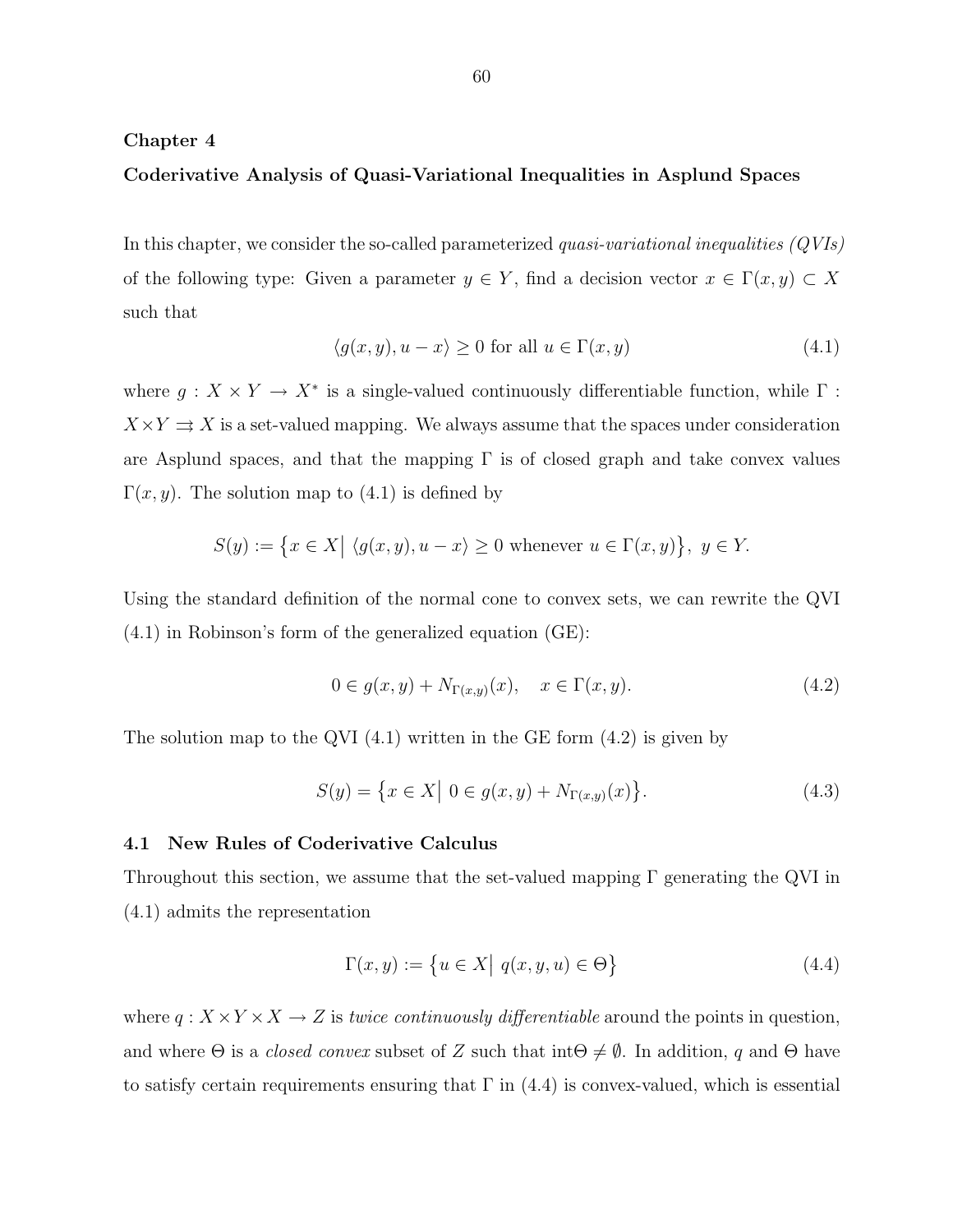to ensure the strong amenable structure in the representation of  $N_{\Gamma(x,y)}(z)$ . The convexvaluedness property of  $\Gamma(x, y)$  holds, e.g., if  $\Theta$  is a convex cone with vertex at 0, and if  $q(x, y, \cdot)$  is Θ-convex for all  $(x, y) \in X \times Y$ . Furthermore, we impose the basic constraint qualification (CQ) condition

$$
\[\nabla q(\bar{x}, \bar{y}, \bar{x})^* z^* = 0 \text{ and } z^* \in N_\Theta(q(\bar{x}, \bar{y}, \bar{x}))\] \Longrightarrow z^* = 0. \tag{4.5}
$$

We will study the coderivative of the set-valued mapping  $(x, y) \implies N_{\Gamma(x,y)}(x)$  in the generalized equation form (4.2) of the QVI under consideration.

It follows from the structure of  $\Gamma$  in (4.4) that  $N_{\Gamma(x,y)}$  admits the composite subdifferential representation

$$
N_{\Gamma(x,y)}(u) = \partial_u \psi(x,y,u) \text{ with } \psi := \delta_{\Theta} \circ q.
$$

Since  $\Theta$  is convex and q is smooth, the multifunction  $(x, y, u) \rightrightarrows N_{\Theta}(q(x, y, u))$  is closedgraph in norm×weak<sup>\*</sup> topology of  $(X \times Y \times X) \times Z^*$ . Thus, the basic CQ (4.5) is persistent in a neighborhood of  $(\bar{x}, \bar{y}, \bar{x})$  and the composite function  $\psi$  is strongly amenable around  $(\bar{x}, \bar{y}, \bar{x})$ . It then follows from Theorem 2.9 that

$$
N_{\Gamma(x,y)}(u) = \partial_u \psi(x,y,u) = \nabla_u q(x,y,u)^* N_{\Theta}(q(x,y,u)).
$$

Therefore, we can replace the GE (4.2) by

$$
0 \in g(x, y) + \nabla_3 q(x, y, x)^* N_\Theta \big( q(x, y, x) \big) \tag{4.6}
$$

considered for all  $(x, y, u)$  around  $(\bar{x}, \bar{y}, \bar{x})$ .

We will focus our attention on the multivalued term in (4.6) denoted by

$$
Q(x,y) := \nabla_3 q(x,y,x)^* N_\Theta \big( q(x,y,x) \big). \tag{4.7}
$$

This set-valued mapping  $Q: X \times Y \Rightarrow X^*$  is closed-graph in norm×weak\* topology of  $(X \times Y) \times X^*$  due to the robustness of the normal cone  $N_{\Theta}$  when  $\Theta$  is convex and the continuity of q.

Let us present an upper estimate for the basic normal cones of a special form of sets, which is essential to establish a coderivative calculus for set-valued mappings of type  $(4.7)$ .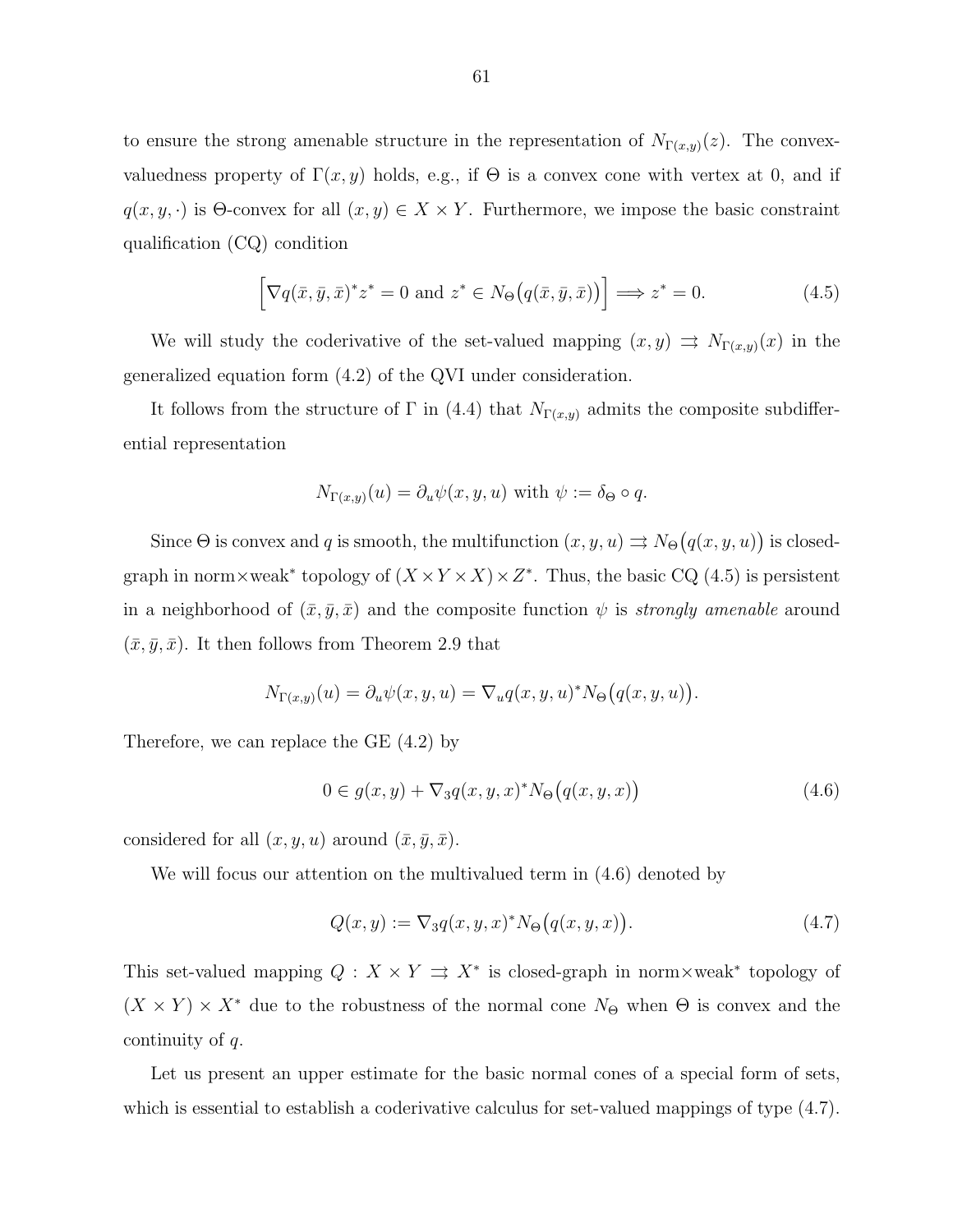**Theorem 4.1** Let  $M: Y \rightrightarrows X$  be the set-valued mapping given by

$$
M(y) = \left\{ x \in C \middle| \ g(x) + y \in D \right\}
$$

where C and D are closed subsets of X and Y, respectively, and  $g: X \to Y$  is strictly differentiable at  $\bar{x}$ . Assume that either dim  $Y < \infty$  or D is SNC at  $g(\bar{x})$ , and that M is calm at  $(0, \bar{x})$ . Then we have the following inclusion

$$
N_{M(0)}(\bar{x}) \subset \bigcup_{y^* \in N_D(g(\bar{x}))} \nabla g(\bar{x})^*(y^*) + N_C(\bar{x}). \tag{4.8}
$$

**Proof.** Letting  $f: Y \times X \to Y$  be the function given by  $f(y, x) := g(x) + y$ , then f is PSNC at  $(0, \bar{x})$ . In addition, f is SNC at this point if dim  $Y < \infty$ . We rewrite M as

$$
M(y) = \{x \in X \mid f(y, x) \in D, (y, x) \in Y \times C\}.
$$

It is easy to see that for function f defined above we have ker  $D_N^* f(0, \bar{x}) = \{0\}$ . Thus, the coderivative estimate for constraint systems in [34, Theorem 4.32] gives

$$
D_N^* M(0, \bar{x}) (x^*) \subset \{ y^* \in Y^* | (y^*, -x^*) \in D_N^* f(0, \bar{x}) \circ N_D(g(\bar{x})) + N_{Y \times C}(0, \bar{x}) \}
$$
  
= 
$$
\{ y^* \in N_D(g(\bar{x})) | -x^* \in \nabla g(\bar{x})^* y^* + N_C(\bar{x}) \}. \tag{4.9}
$$

Take any  $u^* \in N_{M(0)}(\bar{x})$ . Since  $M(0) = C \cap g^{-1}(D)$  is closed, there exist, by [34, Theoem 1.97,  $\lambda > 0$  and  $x^* \in \partial d_{M(0)}(\bar{x})$  such that  $u^* = \lambda x^*$ . Then, for  $\varepsilon_k \downarrow 0$ , there are sequences  $x_k \in M(0)$ ,  $x_k^* \in \partial d_{M(0)}(x_k)$  and  $r_k \downarrow 0$  satisfying  $x_k \to \bar{x}$ ,  $x_n^* \to x^*$ , and

$$
d_{M(0)}(x) - \langle x_k^*, x - x_k \rangle \ge -\varepsilon_k \|x - x_k\|, \quad \text{ for all } x \in B(x_k, r_k).
$$

Let L be the modulus of calmness of M at  $(0, \bar{x})$ . We find  $r > 0$  and  $\eta > 0$  satisfying

$$
d_{M(0)}(x) \le L||y|| \quad \text{ whenever } x \in B(\bar{x}, r) \cap M(y), \text{ for } y \in B(0, \eta).
$$

Thus, for k sufficiently large we have

$$
L||y|| + \varepsilon_k ||x - x_k|| - \langle x_k^*, x - x_k \rangle \ge ||x - x_k|| \text{ for all } x \in B(x_k, r_k) \cap M(y), y \in B(0, \eta).
$$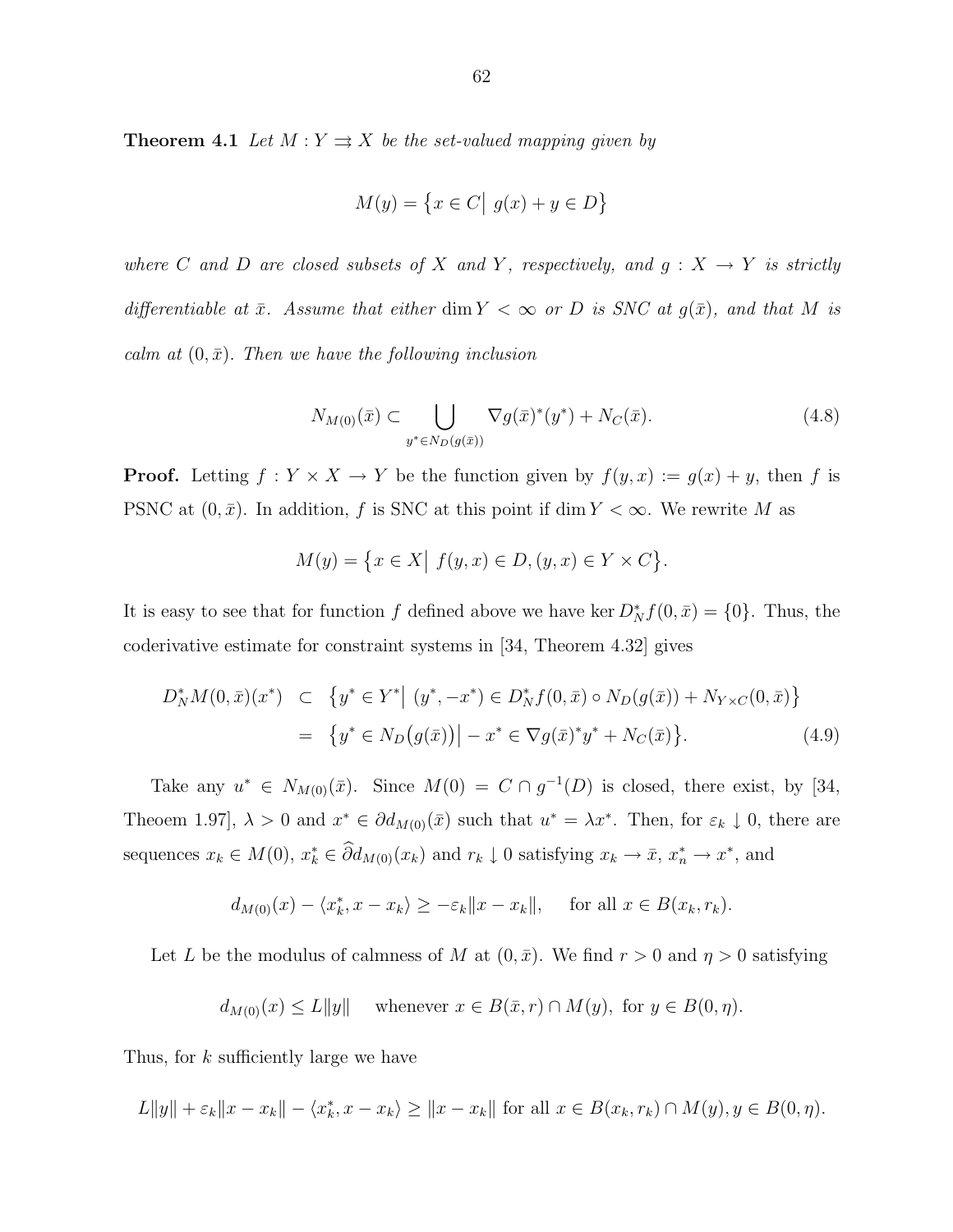This yields

$$
L||y|| + \varepsilon_k ||x - x_k|| - \langle x_k^*, x - x_k \rangle + \delta((y, x); \text{gph } M) \ge 0 \text{ for all } x \in B(x_k, r_k), y \in B(0, \eta).
$$

Therefore,  $(0, x_k)$  is a local minimum of the function

$$
\varphi(y,x) := L||y|| + \varepsilon_k ||x - x_k|| - \langle x_k^*, x - x_k \rangle + \delta((y,x); \text{gph } M).
$$

Hence, by the non-smooth version of Fermat's rule in [34, Proposition 1.114], we get

$$
0\in\widehat{\partial}\varphi(0,x_k).
$$

Evoking the semi-Lipschitzian sum rule for Fréchet subdifferentials in [34, Theorem 2.33] we find for each k a point  $(y_k, u_k) \in \text{gph } M$  such that  $||y_k|| + ||u_k - x_k|| < \frac{1}{k}$  $\frac{1}{k}$  and

$$
\widehat{\partial}\varphi(0,x_k) \subset L\mathbb{B}_{Y^*} \times \{0\} + \{0\} \times \varepsilon_k \mathbb{B}_{X^*} - (0,x_k^*) + \widehat{N}_{\text{gph }M}(y_k,u_k) + \frac{2}{k} (B_{Y^*} \times B_{X^*}).
$$

It follows that

$$
(Ly_k^* - \frac{2}{k}v_k^*, u_k^* - \varepsilon_n x_k^* - \frac{2}{k}w_k^*) \in \widehat{N}_{\text{gph }M}(y_k, u_k),
$$

for some  $y_k^*, v_k^* \in \mathbb{B}_{Y^*}$  and some  $x_k^*, w_k^* \in \mathbb{B}_{X^*}$ . Since  $B_{Y^*}$  is sequentially weak\*-compact, we can assume (by taking a subsequence if necessary) that  $Ly^* \stackrel{w^*}{\to} y^* \in LB_Y^*$  as  $k \to \infty$ . Letting  $k\to\infty$  in the latest inclusion we get

$$
(y^*,x^*)\in N_{\operatorname{gph} M}(0,\bar{x}),
$$

which means  $y^* \in D^*_{N}M(0,\bar{x})(-x^*)$ . Taking (4.9) into account we obtain

$$
y \in N_D(g(\bar{x}))
$$
 and  $x^* \in \nabla g(\bar{x})^* y^* + N_C(\bar{x}).$ 

Thus,  $u^* = \lambda x^* \in \nabla g(\bar{x})^*(\lambda y^*) + N_C(\bar{x})$  for  $\lambda y^* \in N_D(g(\bar{x}))$ . Inclusion (4.8) follows.  $\Delta$ 

We are now ready to establish coderivative calculus for multifunction of the special type (4.7). For simplicity, we use the notations

$$
r(x, y) := q(x, y, x)
$$
 and  $p(x, y) := \nabla_3 q(x, y, x)$ .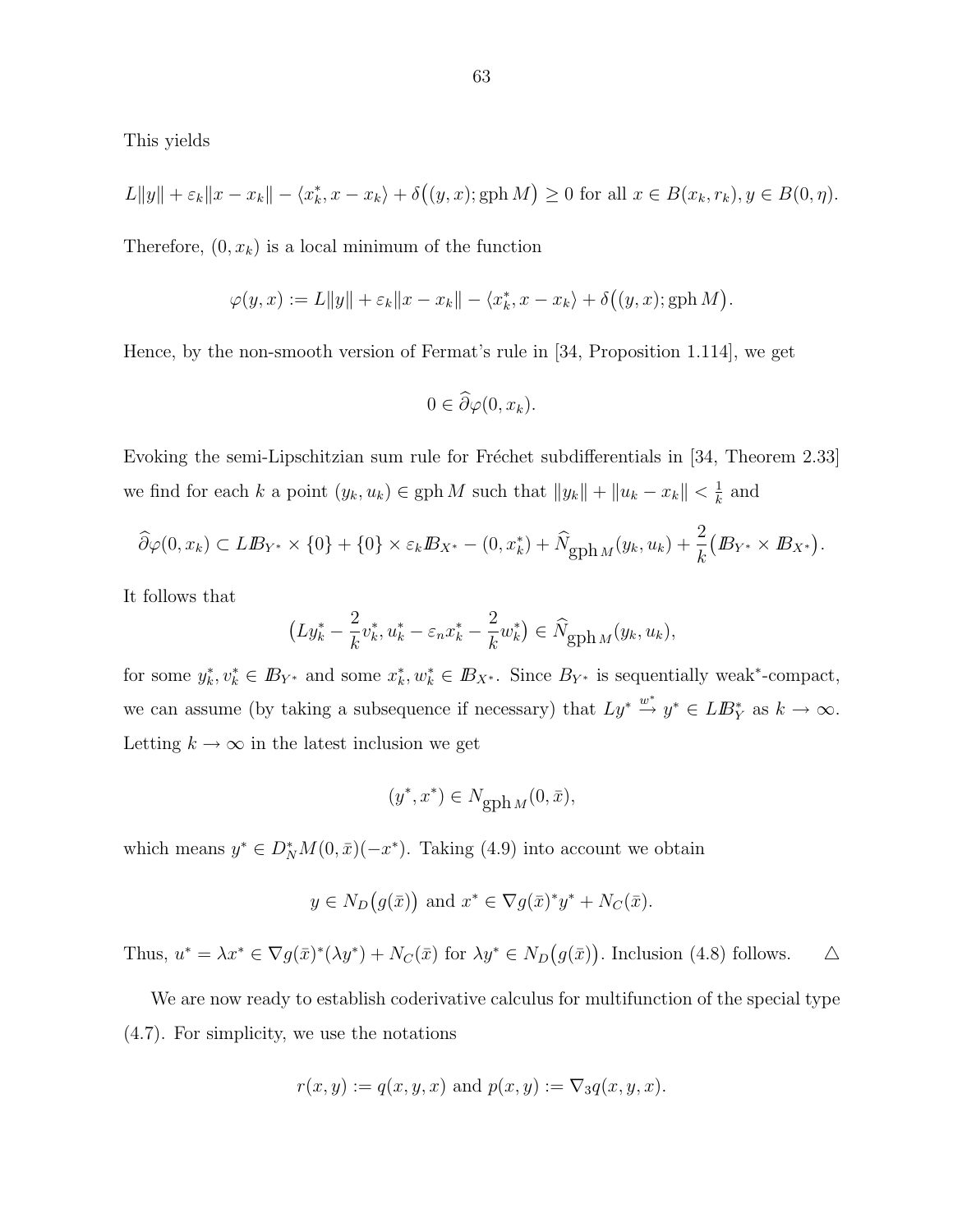**Theorem 4.2** Under the standing assumptions above, suppose that the basic  $CQ$  (4.5) is strengthened as

$$
\[p(\bar{x}, \bar{y})^* z^* = 0 \text{ and } z^* \in N_\Theta(r(\bar{x}, \bar{y}))\] \Longrightarrow z^* = 0 \tag{4.10}
$$

and let  $\bar{x}^* \in Q(\bar{x}, \bar{y})$ . Then the following assertions hold:

(i) For all  $x^{**} \in X^{**}$  we have the coderivative upper estimate

$$
D_N^* Q(\bar{x}, \bar{y}, \bar{x}^*) \subset \bigcup_{\substack{z^* \in N_{\Theta}(r(\bar{x}, \bar{y})) \\ p(\bar{x}, \bar{y})^* z^* = \bar{x}^*}} \left[ \left( \nabla_{(x, y)} p(\bar{x}, \bar{y})^* z^* \right)^* x^{**} + D_N^* (N_{\Theta} \circ r)(\bar{x}, \bar{y}, z^*) \left( p(\bar{x}, \bar{y})^{**} x^{**} \right) \right].
$$

(ii) Define the set-valued mapping  $M: Z \times Z^* \rightrightarrows X \times Y \times Z^*$  by

$$
M(\nu, \nu^*) := \left\{ (x, y, z^*) \in X \times Y \times Z^* \middle| \left( r(x, y) + \nu, z^* + \nu^* \right) \in \text{gph } N_{\Theta} \right\},\tag{4.11}
$$

and assume that it is calm at the points  $(0, 0, \bar{x}, \bar{y}, z^*)$  satisfying

$$
z^* \in N_{\Theta}\big(r(\bar{x}, \bar{y})\big) \quad \text{and} \quad p(\bar{x}, \bar{y})^* z^* = \bar{x}^*.
$$
\n
$$
(4.12)
$$

Assume further that either dim  $Z < \infty$  or  $N_{\Theta}$  is SNC at all points  $(r(\bar{x}, \bar{y}), z^*)$  satisfying (4.12). Then for all  $x^{**} \in X^{**}$  we have the following inclusion

$$
D_N^* Q(\bar{x}, \bar{y}, \bar{x}^*)(x^{**}) \subset \bigcup_{\substack{z^* \in N_{\Theta}(r(\bar{x}, \bar{y})) \\ p(\bar{x}, \bar{y})^* z^* = \bar{x}^*}} \left[ \left( \nabla_{(x, y)} p(\bar{x}, \bar{y})^* z^* \right)^* x^{**} + \nabla r(\bar{x}, \bar{y})^* D_N^* N_{\Theta}(r(\bar{x}, \bar{y}), z^*) \left( p(\bar{x}, \bar{y})^{**} x^{**} \right) \right]. \tag{4.13}
$$

**Proof.** (i) We represent the multifunction  $Q$  under consideration in  $(4.7)$  as the composition

$$
Q(x, y) = (f \circ F)(x, y) \tag{4.14}
$$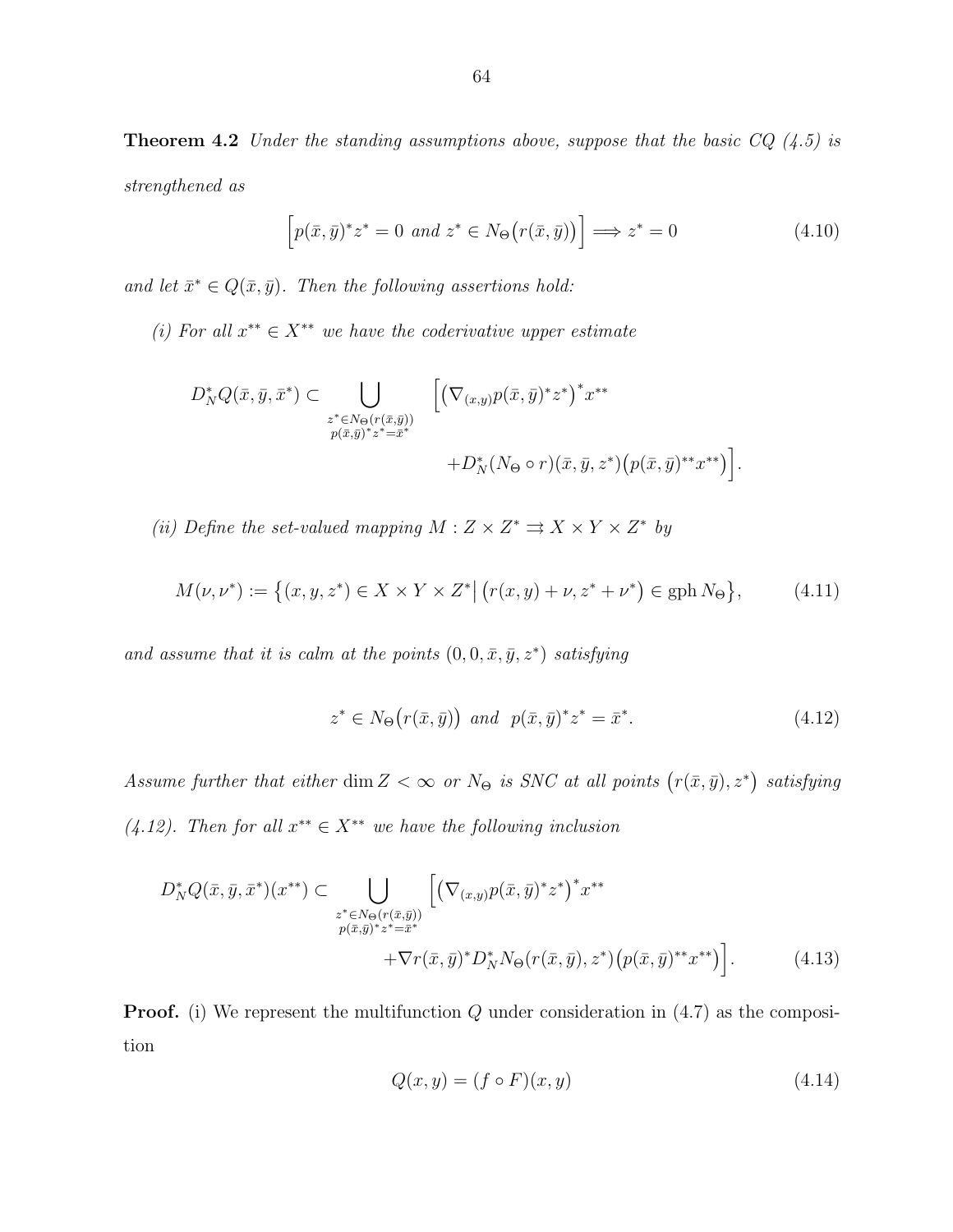of a single-valued mapping  $f: X \times Y \times Z^* \to X^*$  defined by

$$
f(x, y, z^*) = p(x, y)^* z^*
$$
\n(4.15)

and a set-valued mapping  $F: X \times Y \to X \times Y \times Z^*$  defined by

$$
F(x, y) = (x, y, N_{\Theta}(r(x, y))).
$$
\n(4.16)

Put

$$
G(x, y, x^*) := F(x, y) \cap f^{-1}(x^*)
$$
  
= { $(x, y, z^*) \in X \times Y \times Z^* | z^* \in N_{\Theta}(r(x, y)), \text{ and } p(x, y^*) = x^*}.$ 

In order to employ the coderivative chain rule in [34, Theorem 1.65] for the composition  $f \circ F$ , the only assumption that needs checking is that G is inner semicompact at  $(\bar{x}, \bar{y}, \bar{x}^*)$ . In fact, suppose the contrary, there exists a sequence  $(x_k, y_k, x_k^*) \to (\bar{x}, \bar{y}, \bar{x}^*)$  such that for each k there is  $z_k^* \in N_\Theta(r(x_k, y_k))$  satisfying  $p(x_k, y_k)^* z_k^* = x_k^*$  and  $||z_k^*|| \geq k$ . Put  $d_k^* = \frac{z_k^*}{\|z_k^*\|}$ , then  $||d_k^*|| = 1$ . By passing to a subsequence if necessary, we find  $d^* \in Z^*$  such that  $d_k^*$  $\stackrel{w^*}{\rightarrow} d^*$ . The continuity of r and p and the robustness of the normal cone N<sub>Θ</sub>(·) yield

$$
d^* \in N_{\Theta}(r(\bar{x}, \bar{y})) \text{ and } p(\bar{x}, \bar{y})^* d^* = 0.
$$

This implies, by the constraint qualification condition (4.10), that  $d^* = 0$ , which means  $d_k^*$ <sup>w<sup>∗</sup></sup> 0. On the other hand, since Θ is convex with intΘ  $\neq$  Ø it is BSNC at  $r(\bar{x}, \bar{y})$ . Hence,  $||d_k^*|| \to 0$ . This is a contradiction as  $||d_k^*|| = 1$ .

Employing the aforementioned chain rule in [34, Theorem 1.65], we obtain

$$
D_N^*(f \circ F)(\bar{x}, \bar{y}, \bar{x}^*)(x^{**}) \subset \bigcup_{\substack{z^* \in N_{\Theta}(r(\bar{x}, \bar{y})) \\ p(\bar{x}, \bar{y})^* z^* = \bar{x}^*}} D_N^* F((\bar{x}, \bar{y}), (\bar{x}, \bar{y}, z^*)) \circ \nabla f(\bar{x}, \bar{y}, \bar{x}^*)^*(x^{**}).
$$

Furthermore, since p is smooth around  $(\bar{x}, \bar{y})$  due to the twice continuously differentiability of q, we get

$$
\nabla f(\bar{x}, \bar{y}, z^*)^*(x^{**}) = (\nabla_{x,y} (p(\bar{x}, \bar{y})^* z^*)^* x^{**}, p(\bar{x}, \bar{y})^{**} x^{**}).
$$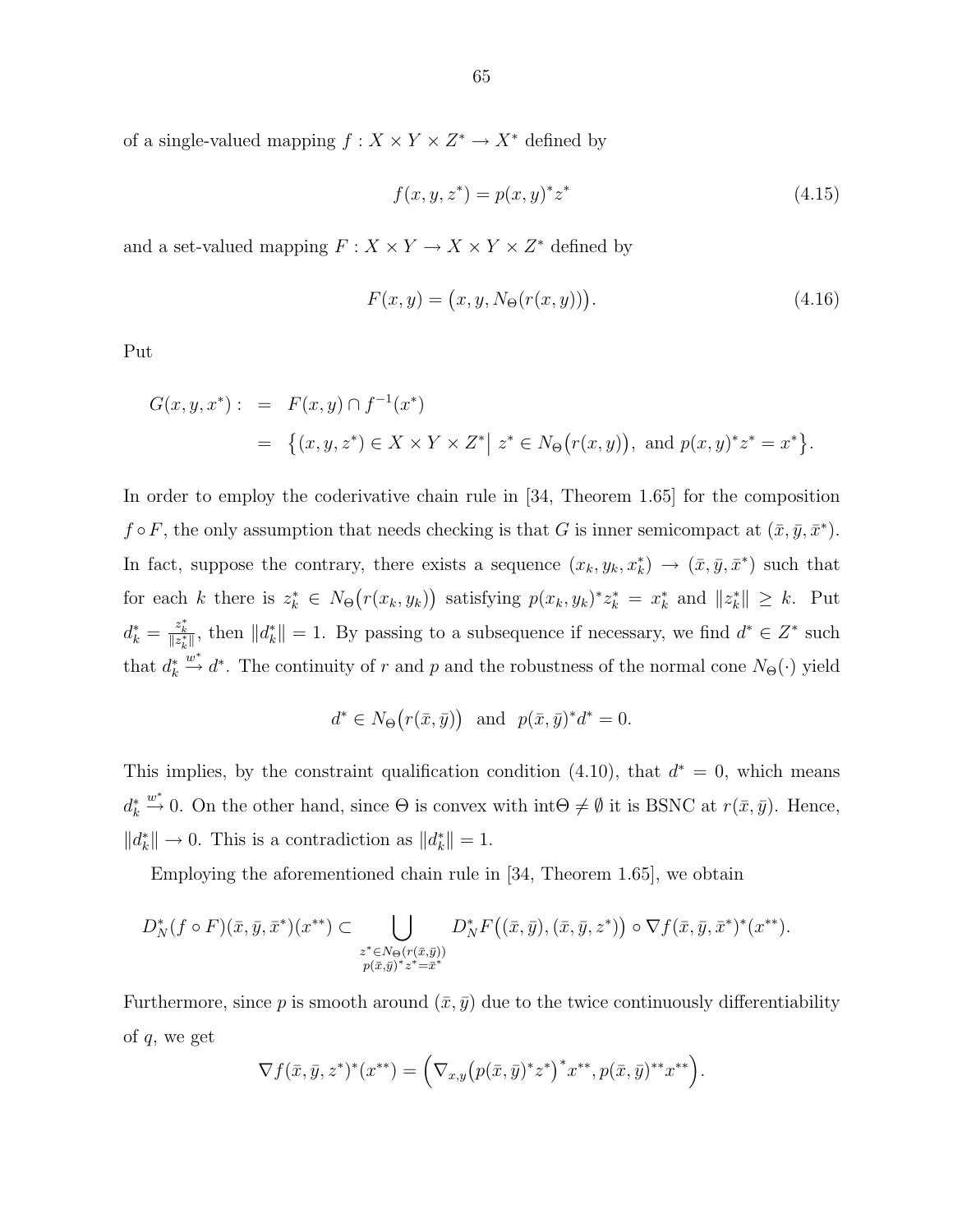To justify the coderivative upper estimate in (i), it remains to observe that for any  $(u^*, v^*, z^{**})$ in  $X^* \times Y^* \times Z^{**}$  we have the equality

$$
D_N^*F((\bar{x}, \bar{y}), (\bar{x}, \bar{y}, z^*)) (u^*, v^*, z^{**}) = (u^*, v^*) + D_N^*(N_{\Theta} \circ r)(\bar{x}, \bar{y}, z^*)(z^{**})
$$

due to the coderivative sum rule from [34, Theorem 1.62].

(ii) Next, we show that the coderivative upper estimate in (ii) follows from the one in (i) under additional calmness assumption made. The difference between these two estimates is that instead of the normal coderivative of the composition  $(N_{\Theta} \circ f)$  in (i) we obtain the estimate in (ii) via the gradient of r and the coderivative of  $N_{\Theta}$  separately, which is much more convenient for further applications. To proceed, consider the set-valued mapping  $N_{\Theta} \circ r$  and observe that

$$
\text{gph}(N_{\Theta} \circ r) = \left\{ (x, y, z^*) \in X \times Y \times Z^* \middle| \left( r(\bar{x}, \bar{y}), z^* \right) \in \text{gph } N_{\Theta} \right\}.
$$

Since gph  $(N_{\Theta} \circ r) = M(0,0)$  for the mapping M in (4.11), employing Theorem 4.1 under the calmness assumption for M and the  $SNC$  assumption for gph  $N_{\Theta}$ , we get

$$
N_{\text{gph}(N_{\Theta}\circ r)}(\bar{x}, \bar{y}, z^*) \subset \begin{bmatrix} \nabla r(\bar{x}, \bar{y})^* & 0 \\ 0 & E \end{bmatrix} \circ N_{\text{gph}N_{\Theta}}(r(\bar{x}, \bar{y}), z^*),
$$

which is equivalent to the inclusion

$$
D_N^*(N_\Theta \circ r)(\bar{x}, \bar{y}, z^*) \subset \nabla r(\bar{x}, \bar{y})^* D_N^* N_\Theta(r(\bar{x}, \bar{y}), z^*)(z^{**})
$$

for all  $z^{**} \in Z^{**}$ . Substituting this in to the coderivative upper estimate for Q in (i) we arrive at the one in (ii) and complete the proof of the theorem.  $\Delta$ 

Observing that  $D_N^* N_{\Theta} = D_N^* (\partial \delta_{\Theta})$  is the second-order subdifferential of the indicator function of Θ, the final upper estimate of Theorem (4.2) contains second-order information on the data involved. Moreover, the calmness assumption in the second part of that theorem automatically holds under the surjectivity of  $\nabla r(\bar{x}, \bar{y})^*$  imposed in the following corollary:

Corollary 4.3 In addition to the first-order  $CQ(4.5)$ , assume that N<sub>Θ</sub> is SNC at all points  $(r(\bar{x}, \bar{y}), z^*)$  for  $z^*$  satisfying (4.12), and that  $\nabla r(\bar{x}, \bar{y})$  is surjective. Then the coderivative upper estimate  $(4.13)$  is satisfied.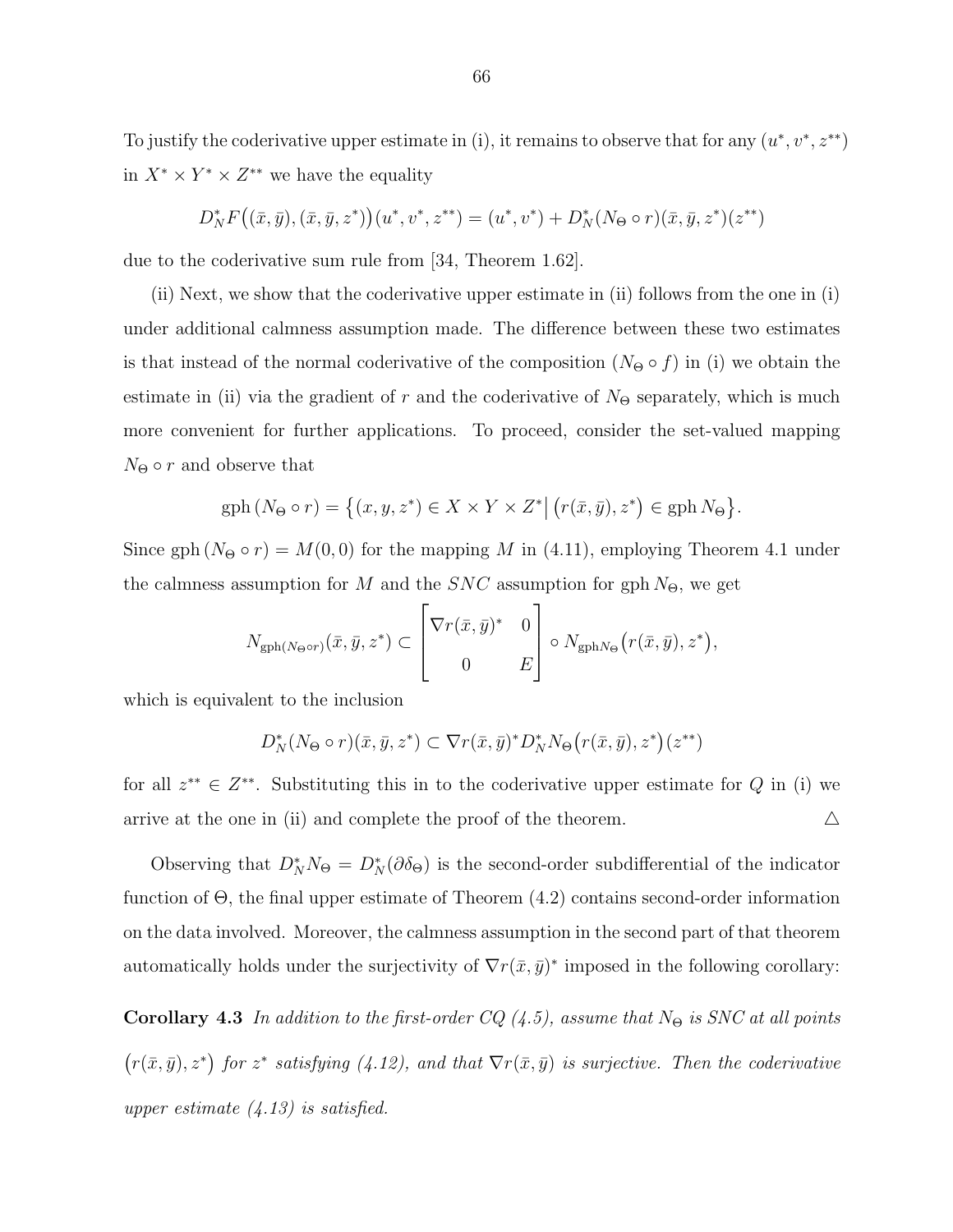**Proof.** We need to check that the surjectivity of  $\nabla r(\bar{x}, \bar{y})$  implies the calmness requirement of Theorem 4.2.

As mentioned previously, the calmness property of a set-valued mapping at a reference point is automatic when the mapping is Lipschitz-like around the point. The latter property is characterized via the coderivative criterion in [34, Theorem 4.10]. Employing that criterion, we need to check that for all  $z^*$  satisfying (4.12) the set-valued mapping M in  $(4.11)$  is PSNC at the points  $(0, 0, \bar{x}, \bar{y}, z^*)$  and

$$
D_M^*(0, \bar{x}, \bar{y}, z^*)(0) = \{0\}.
$$

Putting

$$
h(\nu, \nu^*, x, y, z^*) := (r(x, y) + \nu, z^* + \nu^*)
$$

for  $(\nu, \nu^*, x, y, z^*) \in Z \times Z^* \times X \times Y \times Z^*$ , we have the representation

$$
gph M = h^{-1} (gph N_{\Theta}).
$$

For any z<sup>\*</sup> satisfying (4.12), gph  $N_{\Theta}$  is SNC at  $(r(\bar{x}, \bar{y}), z^*)$  and h is  $C^1$  around  $(0, 0, \bar{x}, \bar{y}, z^*)$ with surjective derivative  $\nabla h(0,0,\bar{x},\bar{y},z^*)$  due to the surjectivity of  $\nabla r(\bar{x},\bar{y})$ , which implies

$$
\ker D_N^*h(0,0,\bar{x},\bar{y},z^*) = \ker \nabla h(0,0,\bar{x},\bar{y},z^*)^* = \{(0,0)\}.
$$

Thus, the SNC property of inverse images in [34, Theorem 3.84] implies the SNC property of gph M at  $(0, 0, \bar{x}, \bar{y}, z^*)$  for all  $z^*$  satisfying  $(4.12)$ .

It remains to show that  $D_M^*(0,0,\bar{x},\bar{y},z^*)(0,0,0) = \{(0,0)\}\.$  Indeed, the construction of M in (4.11) is covered in [34, Theorem 4.31] on computing coderivatives of constraint systems. Employing the result of this theorem, we obtain

$$
D_N^* M(0, 0, \bar{x}, \bar{y}, z^*)(0, 0, 0) = \left\{ (s_1, s_2) \in Z^* \times Z^{**} \middle| \exists (t_1, t_2) \in N_{\text{gph }N_{\Theta}} \big( r(\bar{x}, \bar{y}), z^* \big) \right\}
$$
  
such that  $(s_1, s_2, 0, 0, 0) \in \nabla h(0, 0, \bar{x}, \bar{y}, z^*)^*(t_1, t_2) \right\}$ ,

which reduces to  $\{(0,0)\}$ . We complete the proof of the corollary.  $\triangle$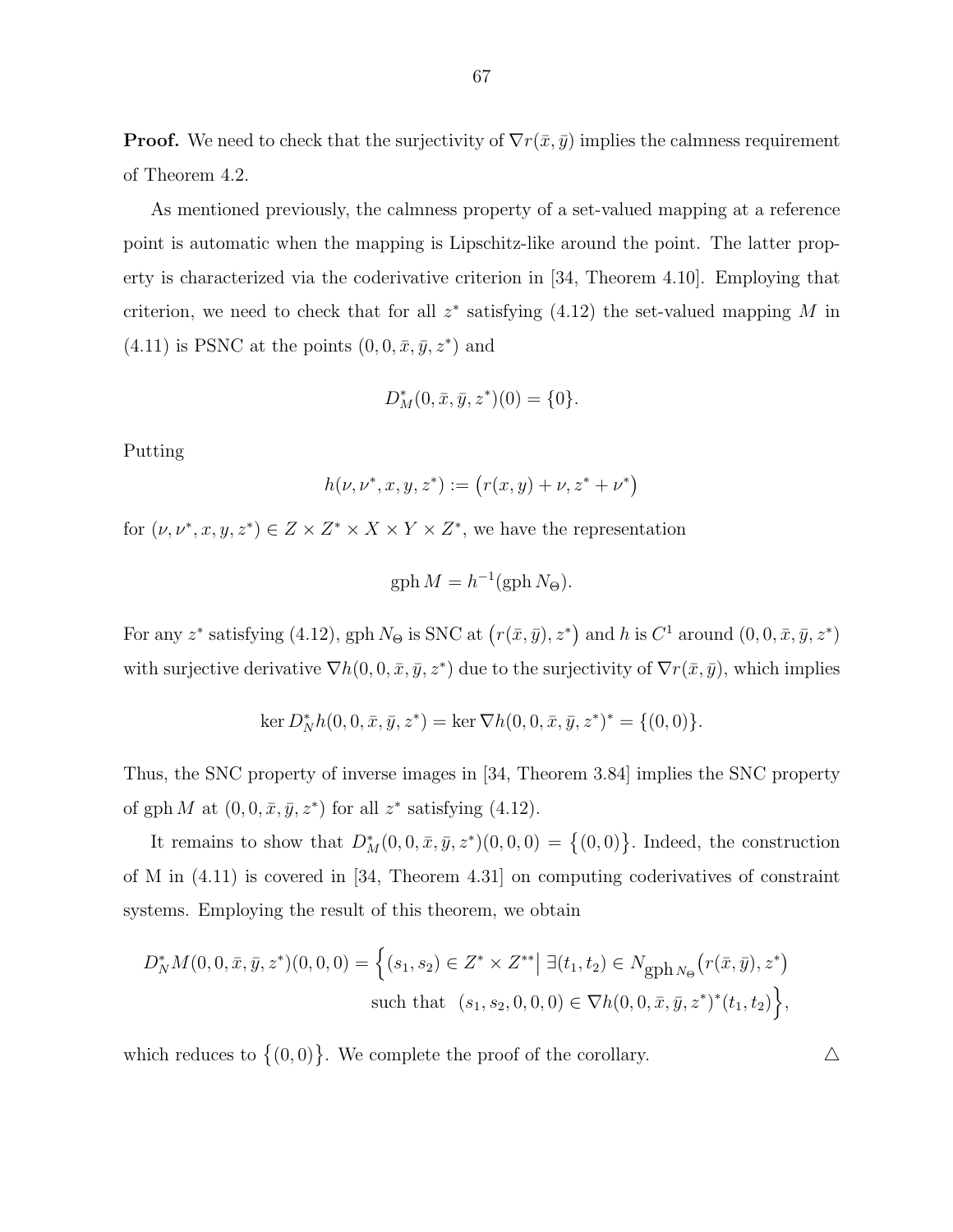#### 4.2 Coderivatives of Solution Maps to QVIs

The main goal of this section is to derive upper estimates for the coderivative of the solution map (4.3) to the initial QVI (4.1) with  $\Gamma(x, y)$  given in (4.4). The results obtained in what follows are largely based on the coderivative estimates for the multivalued term (4.7) of this QVI established in previous section via coderivative calculus.

To begin, we consider the parameter-dependent GE

$$
0 \in g(x, y) + Q(x, y) \tag{4.17}
$$

with both single-valued term  $g: X \times Y \to X^*$  and set-valued term  $Q: X \times Y \rightrightarrows X^*$ depending on the parameter  $y \in Y$ , where g is smooth as in section one, while Q is an arbitrarily set-valued mapping, which may not be in the special form (4.7). The following proposition provides a coderivative upper estimate for the solution map to the parameterdependent GE (4.17) via the adjoint Jacobian of g and the coderivative of Q under the appropriate calmness assumption.

# Proposition 4.4 (coderivative of solution maps to parameter-dependent GEs) Let  $(\bar{x}, \bar{y})$  satisfy the GE  $(4.17)$ , and let

$$
S(y) = \{ x \in X | 0 \in g(x, y) + Q(x, y) \}
$$

be the solution map to this GE. Assume that g is continuously differentiable around  $(\bar{x}, \bar{y})$ , that Q is locally closed-graph around  $(\bar{x}, \bar{y})$  and SNC at this point, and that the set-valued  $mapping \Xi : X \times Y \times X^* \rightrightarrows X \times Y$  defined by

$$
\Xi(u, v, u^*) = \{(x, y) \in X \times Y | (x + u, y + v, -g(x, y) + u^*) \in \text{gph } Q \}
$$
(4.18)

is calm at  $(0,0,0,\bar{x},\bar{y})$ . Then for all  $x^* \in X^*$  one has the estimate

$$
D_N^* S(\bar{y}, \bar{x})(x^*) \subset \{ y^* \in Y^* | \exists x^{**} \in X^{**} \text{ with } (-x^*, y^*) \in \nabla g(\bar{x}, \bar{y})^* x^{**} + D_N^* Q(\bar{x}, \bar{y}, -g(\bar{x}, \bar{y}))(x^{**}) \}
$$
(4.19)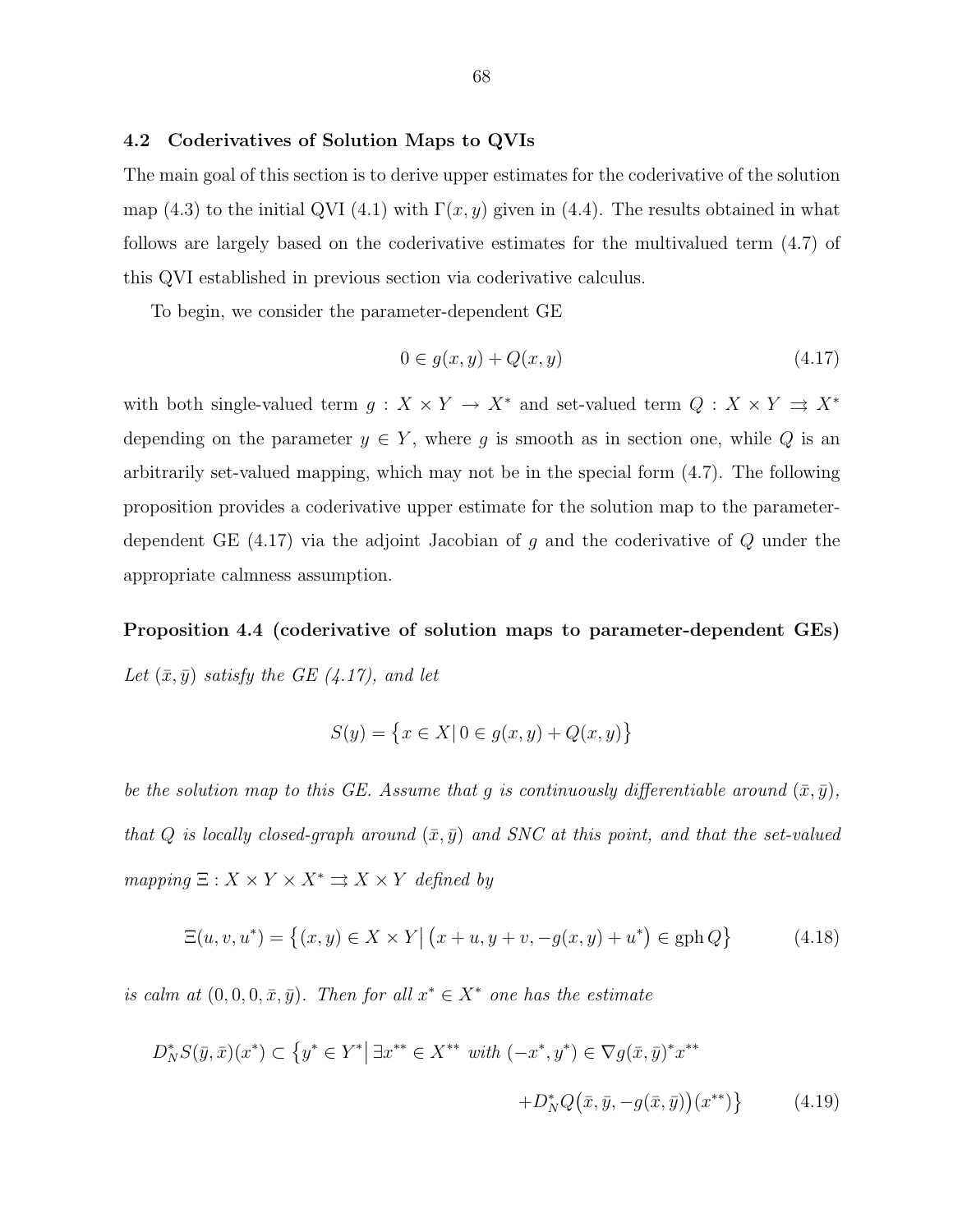Proof. Under the calmness assumption, it holds by Theorem 4.1 that

$$
N_{\Xi(0,0,0)}(\bar{x},\bar{y}) \subset \begin{bmatrix} E & 0 & -\nabla_x g(\bar{x},\bar{y})^* \\ 0 & E & -\nabla_y g(\bar{x},\bar{y})^* \end{bmatrix} \circ N_{\text{gph}Q}(\bar{x},\bar{y},-g(\bar{x},\bar{y})).
$$

Observing that for the solution map  $S$  to the GE  $(4.17)$  we have

$$
(y, x) \in \text{gph}\,S \iff (x, y) \in \Xi(0, 0, 0),
$$

which implies

$$
y^* \in D_N^* S(\bar{y}, \bar{x})(x^*) \iff (-x^*, y^*) \in N_{\Xi(0,0,0)}(\bar{x}, \bar{y})
$$

for any  $x^* \in X^*$ . Hence, there is  $(u^*, v^*, -x^{**}) \in N_{\text{gph}Q}(\bar{x}, \bar{y}, -g(\bar{x}, \bar{y}))$  such that

$$
(-x^*,y^*) = (u^* + \nabla_x g(\bar{x}, \bar{y})^* x^{**}, v^* + \nabla_y g(\bar{x}, \bar{y})^* x^{**}) = (u^*, v^*) + \nabla g(\bar{x}, \bar{y})^* x^{**}.
$$

Taking into account that  $(u^*, v^*) \in D_N^*Q(\bar{x}, \bar{y}, -g(\bar{x}, \bar{y}))(x^{**})$ , we arrive at the coderivative estimate for S in the proposition.  $\Delta$ 

Now we proceed by studying the *solution map*  $(4.3)$  to the  $QVI(4.1)$  generated by the parameterized set  $\Gamma$  from (4.4). To simplify formulas of type (4.19) in what follows, we introduce the Lagrangian mapping  $\mathcal{L}: X \times Y \times Z^* \to X^*$  defined by

$$
\mathcal{L}(x, y, z^*) := g(x, y) + p(x, y)^* z^*.
$$
\n(4.20)

Therefore, the adjoint Lagrange partial derivative is represented as

$$
\nabla_{x,y}\mathcal{L}(x,y,z^*)^* = \nabla g(x,y)^* + \left(\nabla_{x,y}p(x,y)^*z^*\right)^*.
$$

To formulate the main result of this section, we define the mapping  $\Lambda: X \times Y \rightrightarrows Z^*$  by

$$
\Lambda(x, y) := \{ z^* \in Z^* | \mathcal{L}(x, y, z^*) = 0 \}.
$$

Theorem 4.5 (coderivative estimate for solution maps to QVIs) Let  $S: Y \rightrightarrows X$ be the solution map  $(4.3)$  to the original QVI represented by  $(4.6)$  around the reference point  $(\bar{y}, \bar{x}) \in \text{gph } S$  with the Lagrangian  $\mathcal L$  defined by (4.20). Assume that the CQ (4.10)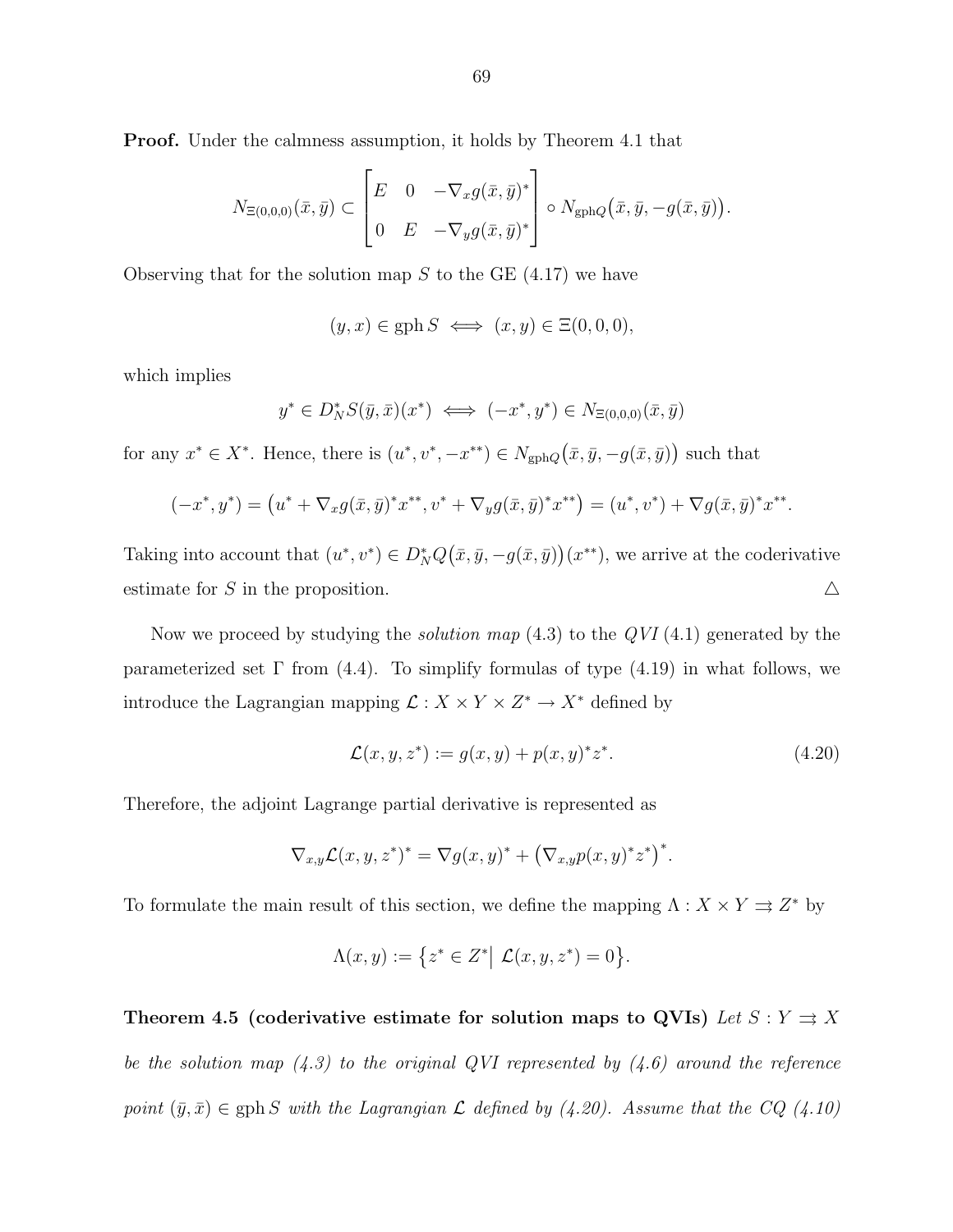holds and the multifunction M given by  $(4.11)$  is calm at all the points  $(0,0,\bar{x},\bar{y},z^*)$  with  $z^* \in \Lambda(\bar{x}, \bar{y})$ . We suppose also that  $N_{\Theta}$  is SNC at all points  $(r(\bar{x}, \bar{y}), z^*)$  with  $z^* \in \Lambda(\bar{x}, \bar{y}),$ and that the mapping Q in (4.7) is SNC at  $(\bar{x}, \bar{y}, -g(\bar{x}, \bar{y}))$ . If in addition the multifunction  $P: X^* \times Z \times Z^* \rightrightarrows X \times Y \times Z^*$  defined by

$$
P(x^*, \nu, \nu^*) = \{(x, y, z^*) \in X \times Y \times Z^* \mid \mathcal{L}(x, y, z^*) + x^* = 0\} \cap M(\nu, \nu^*)
$$

is calm at the points  $(0,0,0,\bar{x},\bar{y},z^*)$  with  $z^* \in \Lambda(\bar{x},\bar{y})$  then for all  $x^* \in X^*$  we have

$$
D_N^* S(\bar{y}, \bar{x})(x^*) \subset \bigcup_{z^* \in \Lambda(\bar{x}, \bar{y})} \left\{ \nabla_y \mathcal{L}(\bar{x}, \bar{y}, z^*)^* x^{**} + \nabla_y r(\bar{x}, \bar{y})^* z^{**} \middle| \exists x^{**} \in X^{**} \right\} \nsuch that  $z^{**} \in D_N^* N_\Theta(r(\bar{x}, \bar{y}), z^*) \left( p(\bar{x}, \bar{y})^{**} x^{**} \right)$   
\nand  $0 = x^* + \nabla_x \mathcal{L}(\bar{x}, \bar{y}, z^*)^* x^{**} + \nabla_x r(\bar{x}, \bar{y})^* z^{**} \right\}.$  (4.21)
$$

**Proof.** We can easily see that the coderivative estimate for S follows from assertion (ii) of Theorem 4.2 and Proposition 4.4 provided that the multifunction  $\Xi$  from (4.18) with Q given by (4.7) is calm at  $(0, 0, 0, \bar{x}, \bar{y})$ . We will show that the calmness property of P at the points  $(0,0,0,\bar{x},\bar{y},z^*)$  with  $z^* \in \Lambda(\bar{x},\bar{y})$  implies the calmness property of  $\Xi$  at  $(0, 0, 0, \bar{x}, \bar{y}, z^*)$ . Indeed, since the set-valued mapping

$$
P(x^*, \nu, \nu^*) = \{(x, y, z^*) \in X \times Y \times Z^* | \mathcal{L}(x, y, z^*) + x^* = 0\} \cap M(\nu, \nu^*)
$$
  
=  $\{(x, y, z^*) \in X \times Y \times Z^* | g(x, y) + p(x, y)^* z^* + x^* = 0 \text{ and } (r(x, y) + \nu, z^* + \nu^*) \in \text{gph } N_{\Theta}\}$ 

is calm at the points  $(0,0,0,\bar{x},\bar{y},z^*)$  with  $z^* \in \Lambda(\bar{x},\bar{y})$ , it follows by the result of [17, Lemma 1] that the (only canonically perturbed) mapping  $\overline{P}$  :  $X \times Y \times X^* \rightrightarrows X \times Y \times Z^*$ defined by

$$
\bar{P}(u, v, u^*) := \{(x, y, z^*) \in X \times Y \times Z^* | -g(x, y) + u^* = p(x + u, y + v)^* z^*,
$$
  

$$
z^* \in N_{\Theta}(r(x + u, y + v))\}
$$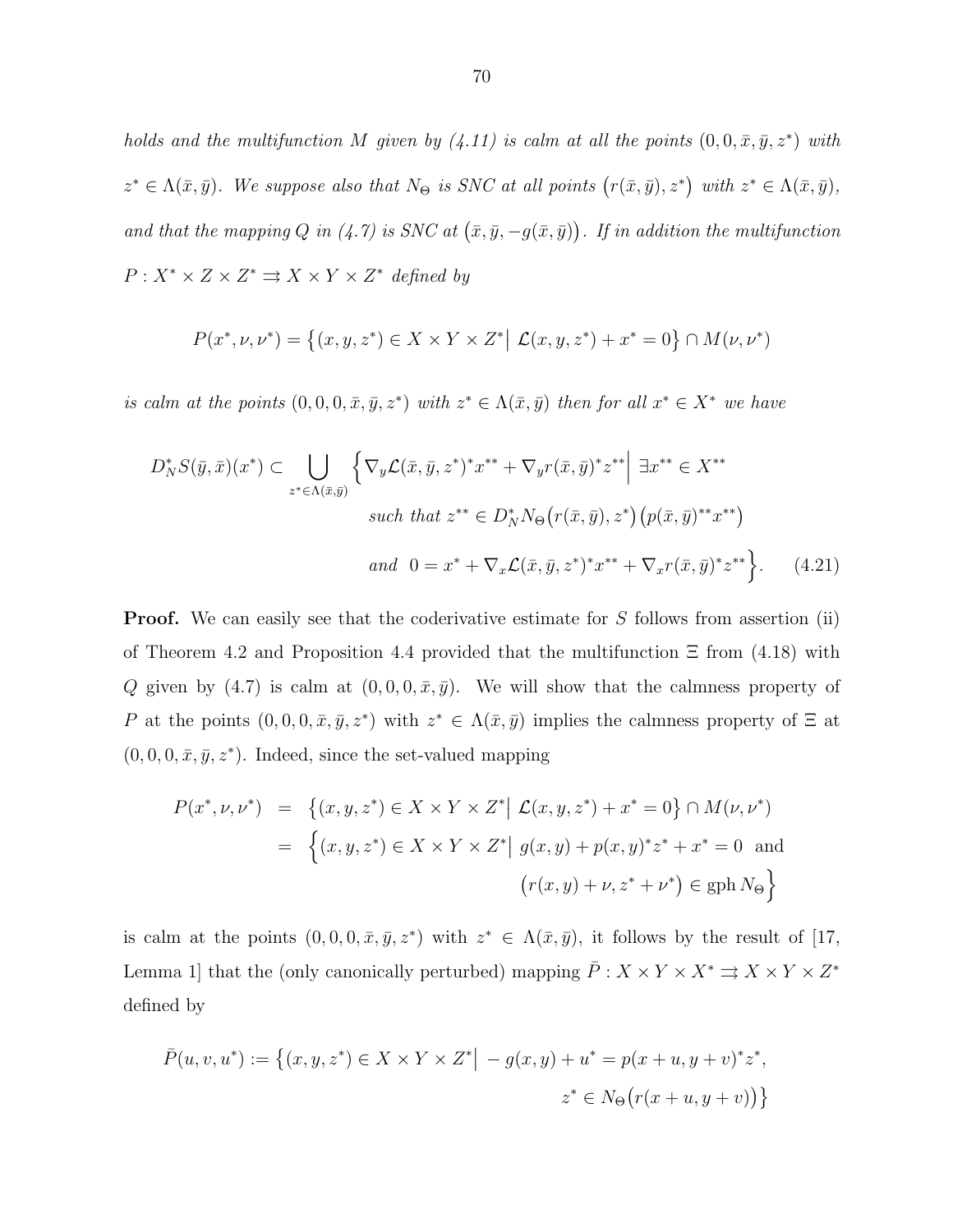is calm at all the points  $(0,0,0,\bar{x},\bar{y},z^*)$  with  $z^* \in \Lambda(\bar{x},\bar{y})$ .

On the other hand, in the case under consideration the following representation holds:

$$
\begin{aligned} \Xi(u, v, u^*) &= \left\{ (x, y) \in X \times Y \, \middle| \, (x + u, y + v, -g(x, y) + u^*) \in \text{gph } Q \right\} \\ &= \left\{ (x, y) \in X \times Y \, \middle| \, -g(x, y) + u^* \in p(x + u, y + v)^* N_\Theta \big( r(x + u, y + v) \big) \right\}, \\ &= \left\{ (x, y) \in X \times Y \, \middle| \, \exists z^* \in N_\Theta \big( r(x + u, y + v) \big) \text{ such that } \\ &\quad -g(x, y) + u^* \in p(x + u, y + v)^* z^* \right\}, \end{aligned}
$$

which implies the relationship

$$
\Xi(u, v, u^*) = \text{proj}_{u,v} \overline{P}(u, v, u^*).
$$

Therefore,  $\Xi$  is calm at all points  $(0, 0, 0, \bar{x}, \bar{y})$ . This completes the proof of the theorem.  $\Delta$ 

**Remark 4.6** The assumption on SNC property of Q in Theorem 4.5 is satisfied if  $p(\bar{x}, \bar{y})^*$ is surjective and the second-order QC

$$
D_N^* N_{\Theta} (r(\bar{x}, \bar{y}), z^*)(0) \cap \ker (\nabla r(\bar{x}, \bar{y})^*) = \{0\}
$$
 (4.22)

is satisfied for all  $z^* \in \Lambda(\bar{x}, \bar{y}) \cap N_{\Theta}(r(\bar{x}, \bar{y}))$ .

Indeed, we have the representation  $Q(x, y) = (f \circ F)(x, y)$  with f and F are given in  $(4.15)$  and  $(4.16)$ , respectively, and recall that the set-valued mapping  $f^{-1}\cap F$  is inner semicompact at  $(\bar{x}, \bar{y}, -g(\bar{x}, \bar{y}))$  when the basic CQ (4.10) is satisfied. Due to the result on SNC property of compositions in [34, Theorem 3.98], the SNC assumption on  $N_{\Theta}$  combined with the second-order CQ (4.22) implies the SNC property of  $N_{\Theta} \circ r$  at all points  $(\bar{x}, \bar{y}, z^*)$ , and hence the SNC property of F at  $(\bar{x}, \bar{y}, \bar{x}, \bar{y}, z^*)$  whenever  $z^* \in \Lambda(\bar{x}, \bar{y}) \cap N_{\Theta}(r(\bar{x}, \bar{y}))$ . Also note that under the assumptions made,  $f^{-1}$  is PSNC at  $(-g(\bar{x}, \bar{y}), \bar{x}, \bar{y}, z^*)$  if  $\nabla f(\bar{x}, \bar{y}, z^*)$ is surjective, which is implied by the surjectivity of  $p(\bar{x}, \bar{y})^*$ . Therefore, Q is SNC at  $(\bar{x}, \bar{y}, -g(\bar{x}, \bar{y}))$  by the aforementioned [34, Theorem 3.98].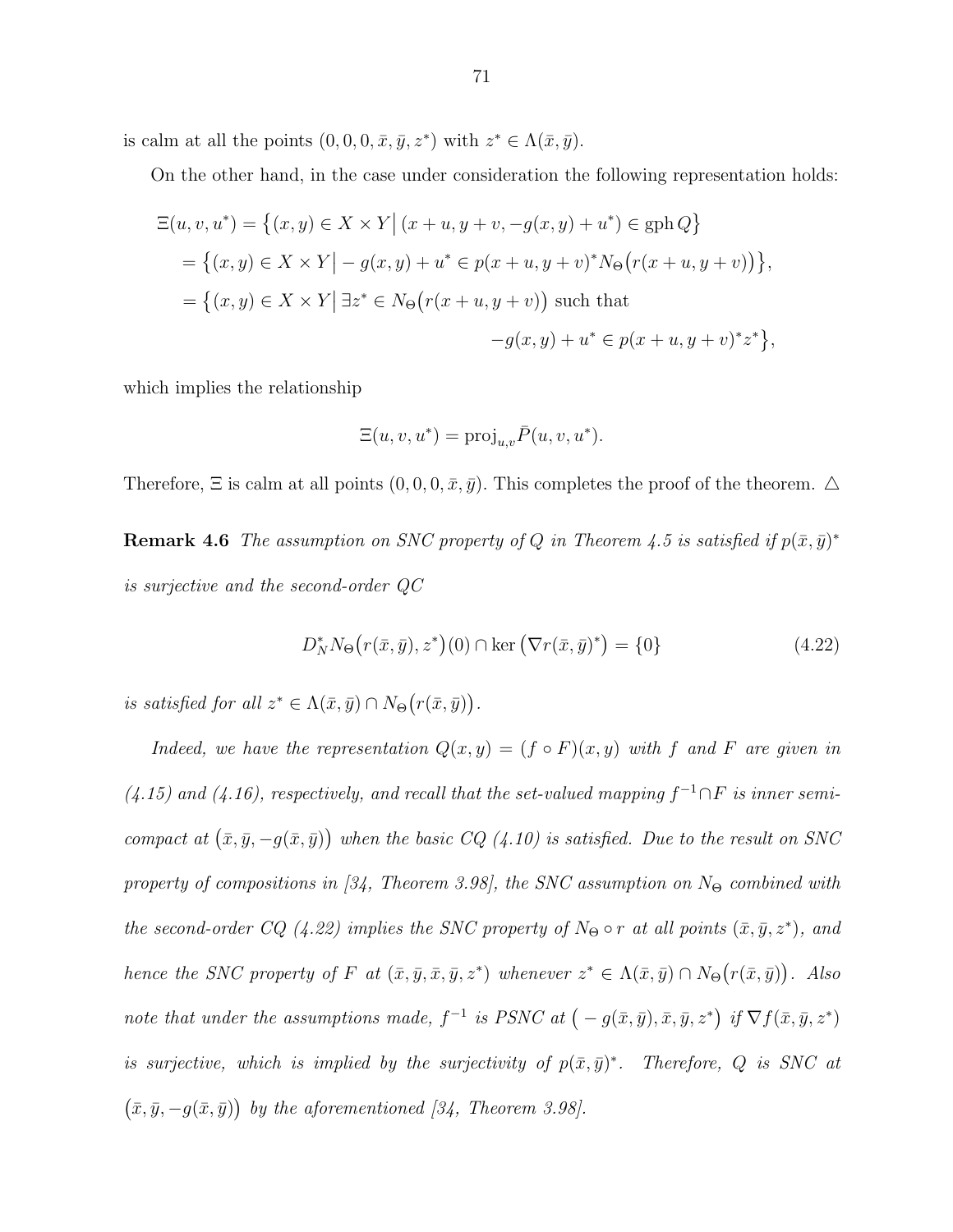Taking Remark 4.6 into account, we arrive at a corollary of Theorem 4.5:

**Corollary 4.7** For the solution map S considered in Theorem 4.5 and  $\bar{x} \in S(\bar{y})$ , assume that  $p(\bar{x}, \bar{y})^*$  is surjective and the first-order CQ (4.10) holds. Assume also that for all  $z^* \in$  $\Lambda(\bar{x},\bar{y})\cap N_{\Theta}\big(r(\bar{x},\bar{y})\big)$  the second-order CQ (4.22) holds and gph  $N_{\Theta}$  is SNC at  $\big(r(\bar{x},\bar{y}),z^*\big)$ . If in addition the set-valued mapping M is calm at  $(0, 0, \bar{x}, \bar{y}, z^*)$  and the set valued mapping P is calm at  $(0,0,0,\bar{x},\bar{y},z^*)$  then we have the coderivative estimate  $(4.21)$ .

### 4.3 Robust Lipschitzian Stability of QVIs

By robust Lipschitzian stability of QVIs we understand in this section the fulfillment of the Lipschitz-like property of the solution map  $(4.3)$  to the QVI  $(4.2)$  with the generating sets  $\Gamma(x, y)$  given by (4.4) around the reference point  $(\bar{y}, \bar{x})$ . This type of Lipschitz behavior has been recognized as an appropriate stability property of local sensitivity analysis, which is robust (i.e., preserved) under small parameter perturbations.

To derive efficient conditions for robust Lipschitzian stability of the QVIs under consideration, we utilize in what follows the pointbased characterization of Lipschitz-like property in [34, Theorem 4.10] combined with the constructive derivative estimate for solution map (4.3) established in the previous section. Furthermore, the coderivative results developed above allows us to conduct not only qualitative but also quantitative analysis of robust Lipschitzian stability for QVIs by providing an estimate of the exact Lipschitzian bound.

**Theorem 4.8** Let  $S: Y \rightrightarrows X$  be the solution map (4.3) to the original QVI represented by (4.6) around the reference point  $(\bar{y}, \bar{x}) \in \text{gph } S$  with the Lagrangian  $\mathcal L$  defined by (4.20). Suppose that all the assumptions of Corollary 4.7 are satisfied. Then the solution map S is Lipschitz-like around  $(\bar{y}, \bar{x})$  if and only if the following condition holds: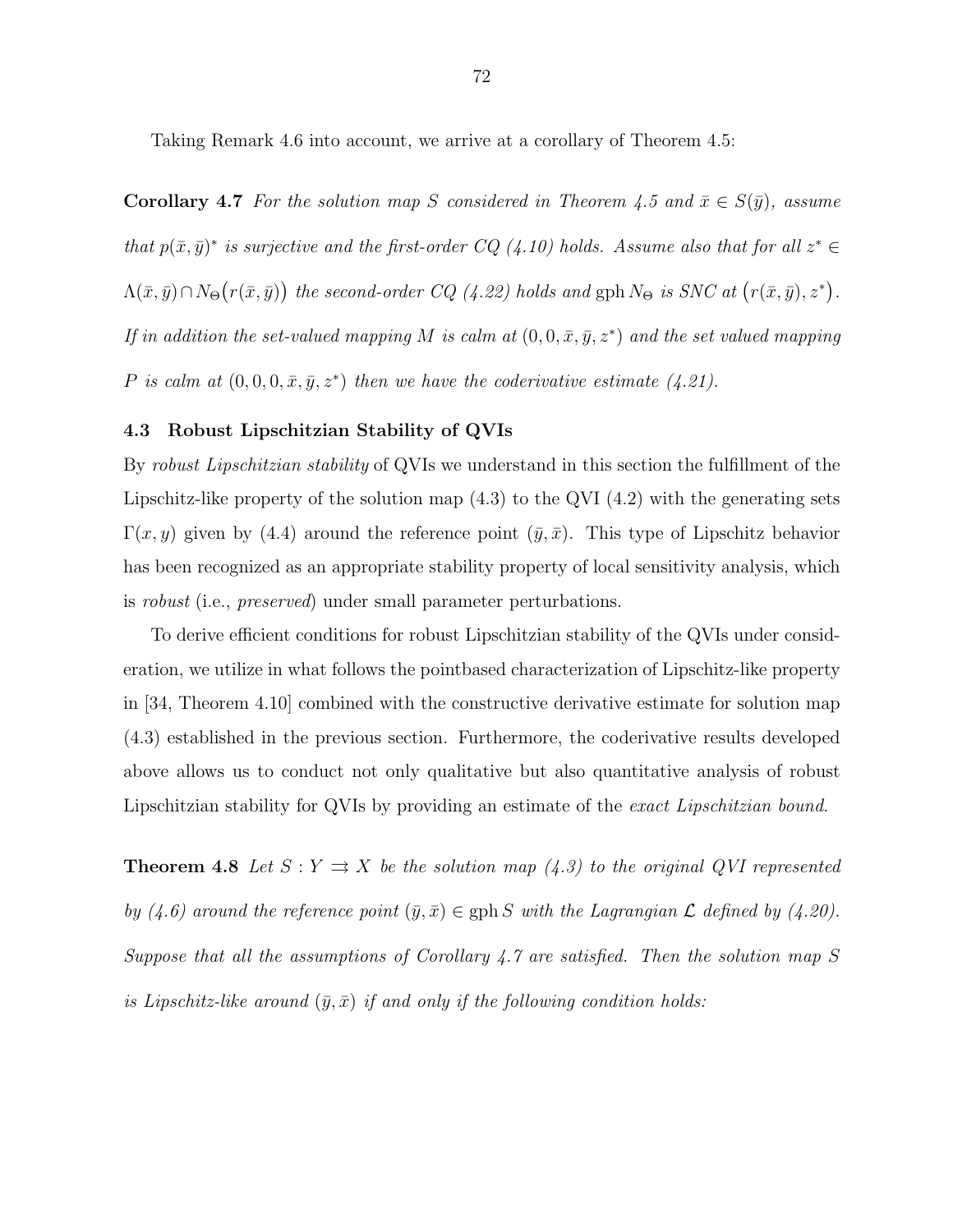$$
\begin{cases}\n0 = \nabla_x \mathcal{L}(\bar{x}, \bar{y}, z^*)^* x^{**} + \nabla_x r(\bar{x}, \bar{y})^* z^{**} \\
z^* \in \Lambda(\bar{x}, \bar{y}) \\
z^{**} \in D_N^* N_\Theta(r(\bar{x}, \bar{y}), z^*) \big( p(\bar{x}, \bar{y})^{**} x^{**} \big) \\
\end{cases} \implies \nabla_y \mathcal{L}(\bar{x}, \bar{y}, z^*)^* x^{**} + \nabla_y r(\bar{x}, \bar{y})^* z^{**}.
$$

Furthermore, if  $\dim Y < \infty$  we have the upper estimate

$$
\text{lip } S(\bar{y}, \bar{x}) \le \sup \left\{ \left\| \nabla_y \mathcal{L}(\bar{x}, \bar{y}, z^*)^* x^{**} + \nabla_y r(\bar{x}, \bar{y})^* z^{**} \right\| \, \middle| \, z^* \in \Lambda(\bar{x}, \bar{y}) \in X^{**} \right\}
$$
\n
$$
0 = x^* + \nabla_x \mathcal{L}(\bar{x}, \bar{y}, z^*)^* x^{**} + \nabla_x r(\bar{x}, \bar{y})^* z^{**}
$$
\n
$$
z^{**} \in D_N^* N_\Theta \big( r(\bar{x}, \bar{y}), z^* \big) \big( p(\bar{x}, \bar{y})^{**} x^{**} \big), \, \|x\| \le 1 \Big\}.
$$

for the exact Lipschitzian bound of S around  $(\bar{y}, \bar{x})$ .

**Proof.** Under the assumptions of Corollary 4.7 we have the coderivative estimate  $(4.21)$ . The new imposed condition in this theorem implies

$$
D_N^* S(\bar{y}, \bar{x})(0) = \{0\},\,
$$

and thus  $D_M^*S(\bar{y},\bar{x})(0) = \{0\}$ . Due to the coderivative criterion in [34, Theorem 4.10], it remains to verify that  $S$  is PSNC at that point.

Let us show that S is actually SNC at  $(\bar{y}, \bar{x})$  under the assumptions made. Introducing the mapping  $h(x, y) = (x, y, -g(x, y))$ , we have

$$
(y, x) \in \text{gph } S \iff (x, y) \in h^{-1}(\text{gph } Q).
$$

Thus, gph S is SNC at  $(\bar{x}, \bar{y})$  if and only if  $h^{-1}(\text{gph }Q)$  is SNC at  $(\bar{x}, \bar{y})$ . The latter follows from the SNC property of inverse images in [34, Theorem 3.84].

The estimate for the exact Lipschitz bound of S follows from the aforementioned [34, Theorem 4.10] as we have

$$
\mathrm{lip}\,S(\bar{y},\bar{x})\leq \|D_N^*S(\bar{y},\bar{x})\|
$$

when dim  $Y < \infty$ .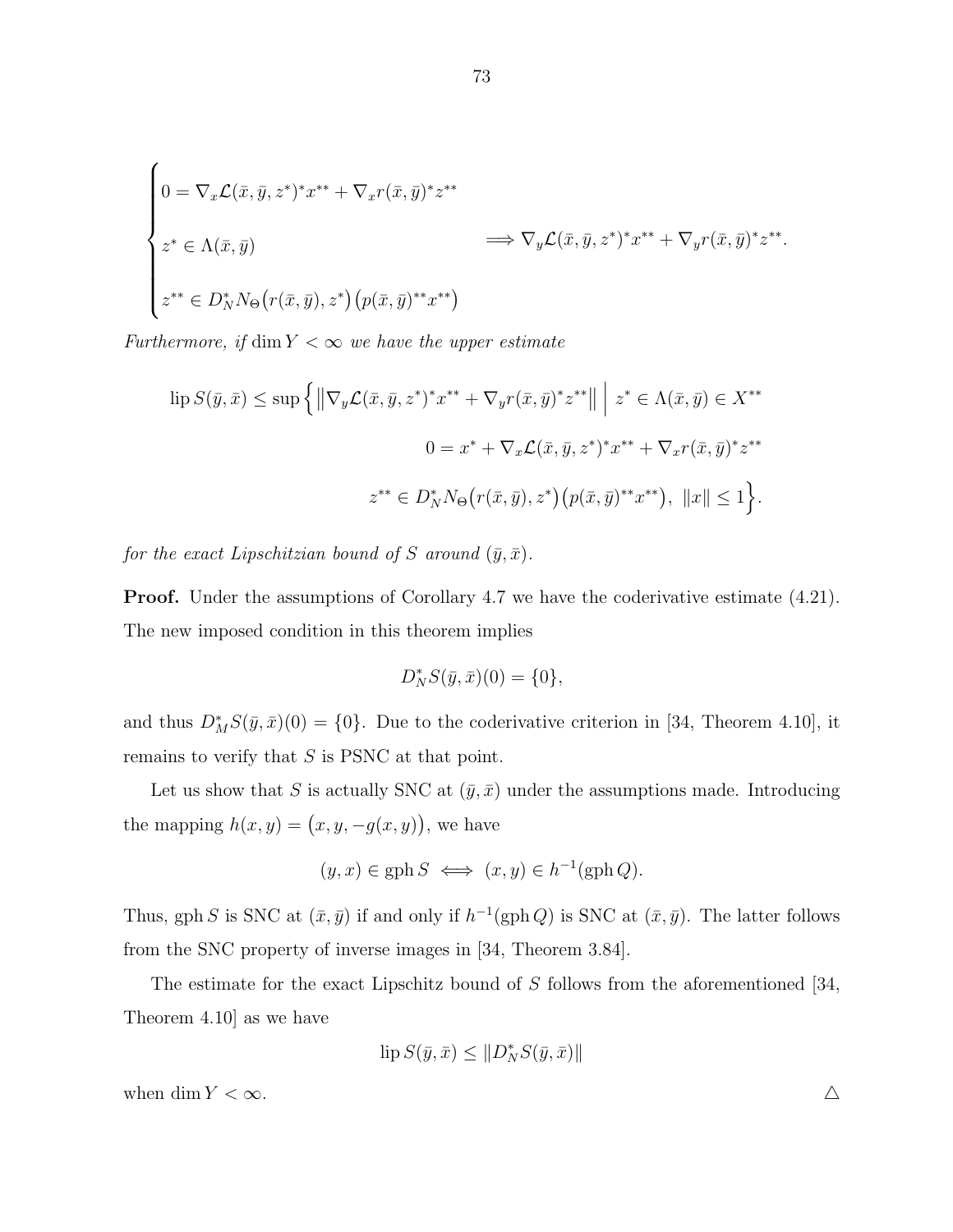### REFERENCES

- [1] Asplund, E.: Fréchet differentiability of convex functions, Acta Math. 121, 31–47 (1968).
- [2] Aubin, J.-P.: Lipschitz behavior of solutions to convex minimization problems, Math. Oper. Res. 9, 87–111 (1984).
- [3] Aubin, J-P., Frankowska, H.: Set-Valued Analysis, Birkhauser, Boston, MA, 1990.
- [4] Auslender, A.: Differential stability in nonconvex and nondifferentiable programming, Math. Progr. Study 10, 29–41 (1979).
- [5] Baiochi, C., Capelo, A.: Variational and Quasivariational Inequalities: Applications to Free Boundary Problems, Wiley, New York, 1984.
- [6] Bensoussan, A., Lions, J. L.: Nouvelle formulation des problemes de controle impulsionnel et applications, C. R. Acad. Sci. Paris Sér. A-B  $276$ , 1189–1192 (1973).
- [7] Bonnans, J.F., Shapiro, A.: Perturbation Analysis of Optimization Problems, Springer, New York, 2000.
- [8] J.M. Borwein, H.M. Strójwas, Tangential approximations, *Nonlinear Anal.* 9, 1347– 1366 (1985).
- [9] Borwein, J. M., Zhu, Q. J.: Techniques of Variational Analysis, Springer, New York, 2005.
- [10] Bourgin, R.D.: Geometric Aspects of Convex Sets with the Randon-Nicodym Property, Springer, New York, 1993.
- [11] Chan, D., Pang, J.-S.: The generalized quasivariational inequality problem, Math. Oper. Res. 1, 211-222 (1982).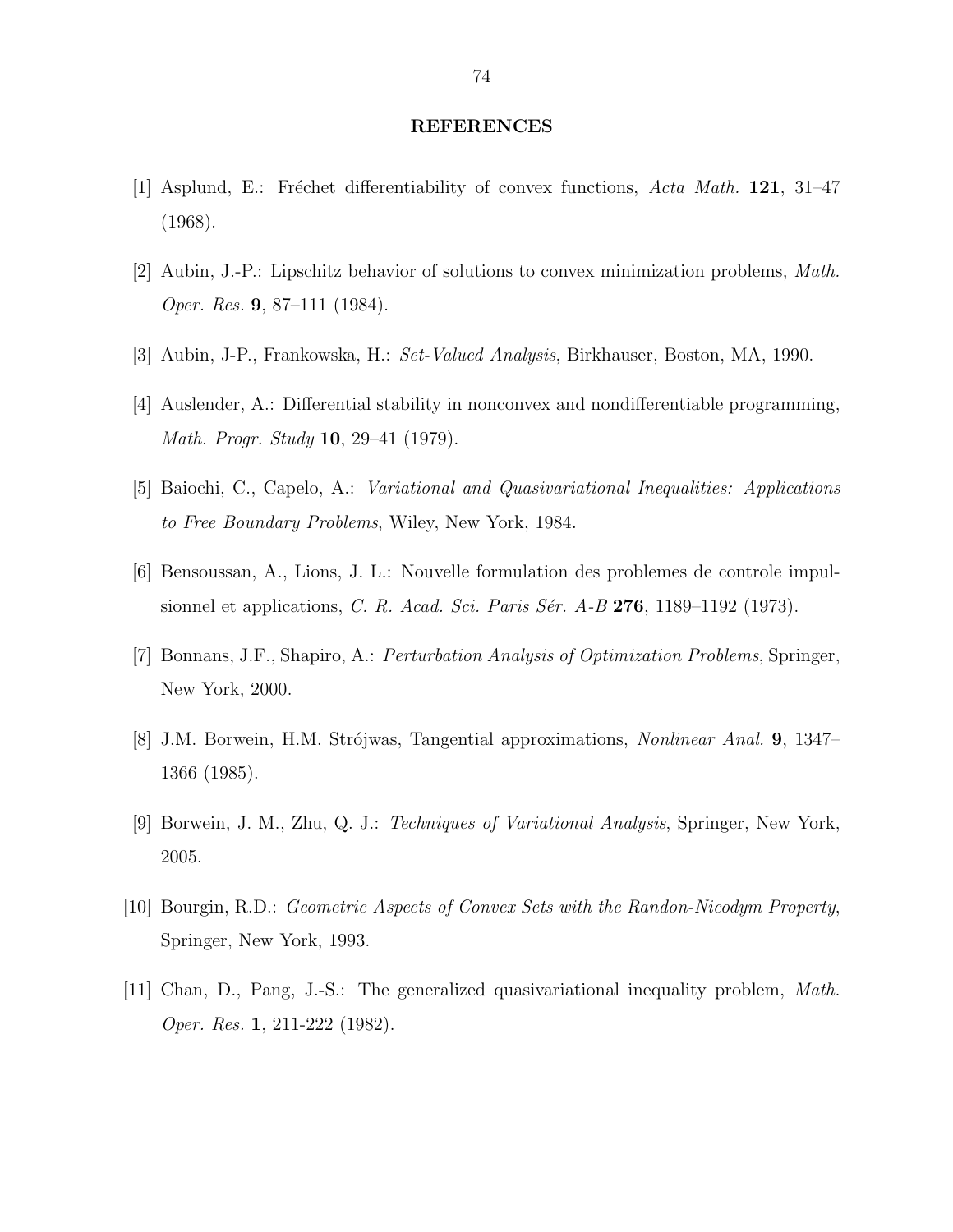- [12] De Luca, M., Maugeri, A.: Discontinuous quasi-variational inequalities and applications to equilibrium problems in Nonsmooth Optimization: Methods and Applications, Gordon and Breach, Montreux, 1992, pp. 70-75.
- [13] Deville, R., Godefroy, G., Zizler, V.: Smoothness and renorming in Banach spaces, Wiley, New York, 1993.
- [14] Dontchev, A.L., Rockeffelar, T.R.: Characterizations of strong regularity for variational inequalities over polyhedral convex sets, *SIAM J. Optim.* **7**, 1087–1105 (1996).
- [15] Fabian, M., Mordukhovich, B.S.: Sequential normal compactness versus topological normal compactness in variational analysis, Nonlinear Anal. 54, 1057–1067 (2003).
- [16] Facchinei, F., Pang, J.P.: Finite-Dimensional Variational Inequalities and Complementarity Problems, Springer, New York, 2003.
- [17] Henrion, R., Outrata, J.: Calmness of constraint systems with applications, Math. Program. 104, 437–464 (2005).
- [18] Henrion, R., Jourani, A., Outrata, J.: On the calmness of a class of multifunctions, SIAM J. Optim. 13, 603–618 (2002).
- [19] Jourani, A., Thibault, L.: Metric regularity and subdifferential calculus in Banach space, Set-Valued Anal. 3, 87–100 (1995).
- [20] Kocvara, M., Outrata, J.V.: On optimization of systems governed by implicit complementary problems, Numer. Funct. Anal. Optim. **15**, 869–887 (1994).
- [21] Levy, A.B., Mordukhovich, B.S.: Coderivatives in parametric optimization, Math. *Prog.* **99**, 311–327 (2004).
- [22] Levy, A. B., Poliquin, R. A. and Rockafellar, R. T.: Stability of locally optimal solutions. SIAM J. Optim. 10, 580–604 (2000).
- [23] Lucet, Y., Ye, J.J.: Sensitivity analysis of the value function for optimization problems with variational inequality constraints,  $SIAM$  J. Control Optim. 40, 699–723 (2001).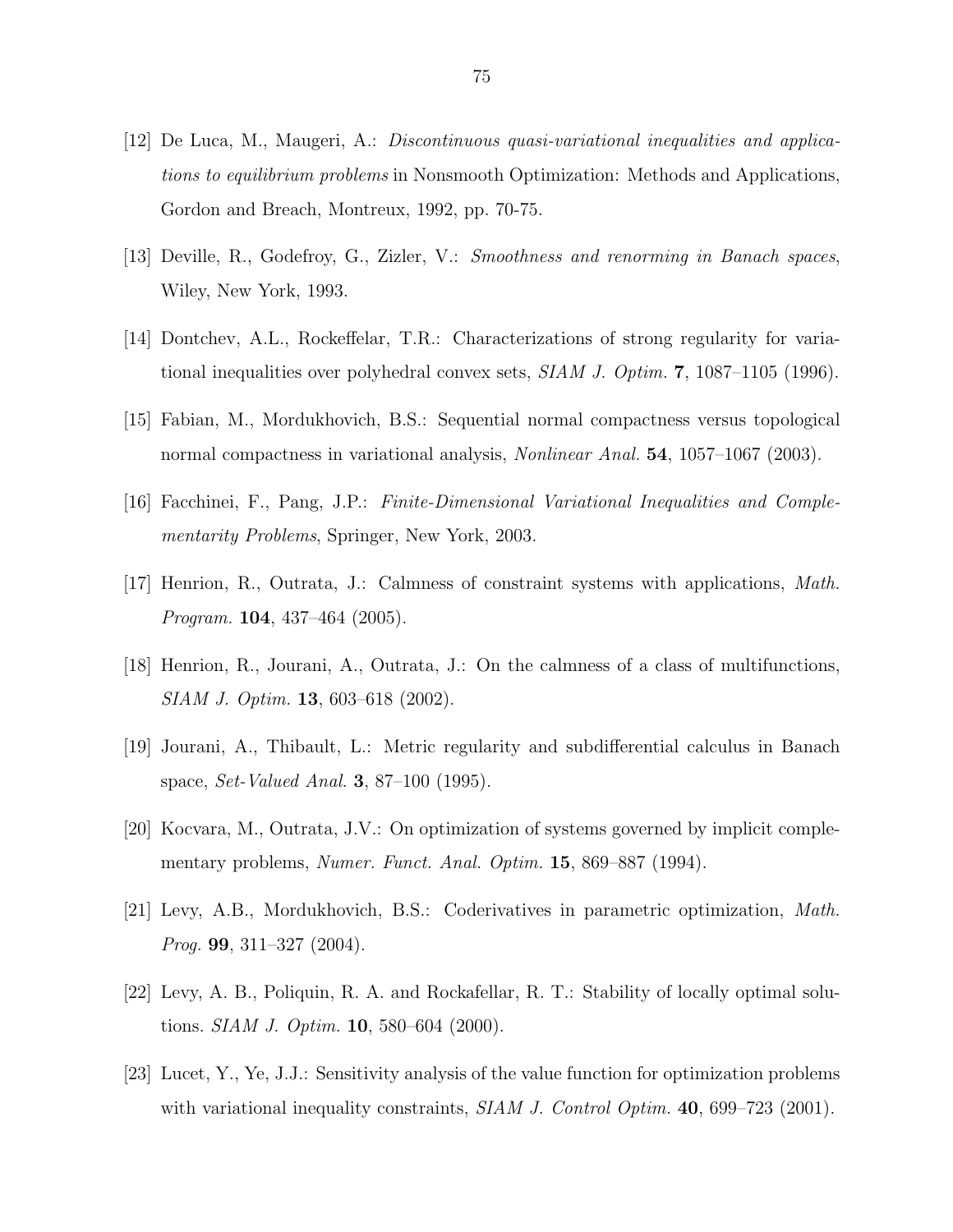- [24] Mordukhovich, B. S: Generalized differential calculus for nonsmooth and set-valued mappings, *J. Math. Anal. Appl.* **183** 250–288 (1994).
- [25] Mordukhovich, B. S: Calculus of second-order subdifferentials in infinite dimensions, Control Cybernet. 31 557–573 (2002).
- [26] Mordukhovich, B. S: Coderivative analysis of variational systems, J. Global Optim. 28 347–362 (2004).
- [27] Mordukhovich, B. S: Stability theory for parametric generalized equations and variational inequalities via nonsmooth analysis, *Trans. Am. Mat. Soc.* **343** 609–658 (2004).
- [28] Mordukhovich, B. S: Coderivatives of set-valued mappings: calculus and applications, Nonlinear Anal. 30 3059–3070 (1997).
- [29] Mordukhovich, B. S.: Sensitivity analysis in nonsmooth optimization, in Theoretical Aspects of Industrial Design, SIAM Proc. Appl. Math. 58, 32–46, Philadelphia, Pennsylvania, (1992).
- [30] Mordukhovich, B. S., Outrata, J. V.: On second-order subdifferentials and their applications. SIAM J. Opim. 12, 139–169 (2001).
- [31] Mordukhovich, B. S., Outrata, J. V.: Coderivative analysis of quasi-variational inequalities with applications to stability and optimization,  $SIAM J.$  Opim. **18**, 389–412 (2007).
- [32] Mordukhovich, B.S., Nam, N.M.: Variational analysis for extended generalized equation via coderivative calculus in Asplund space, J. Math. Anal. Appl. 350, 663–679 (2009).
- [33] Mordukhovich, B.S, Shao, Y.: Stablity of set-valued mappings in infinite dimensions: point criteria and applications, SIAM J. Control Optim. 35, No.1, 285–314 (1997).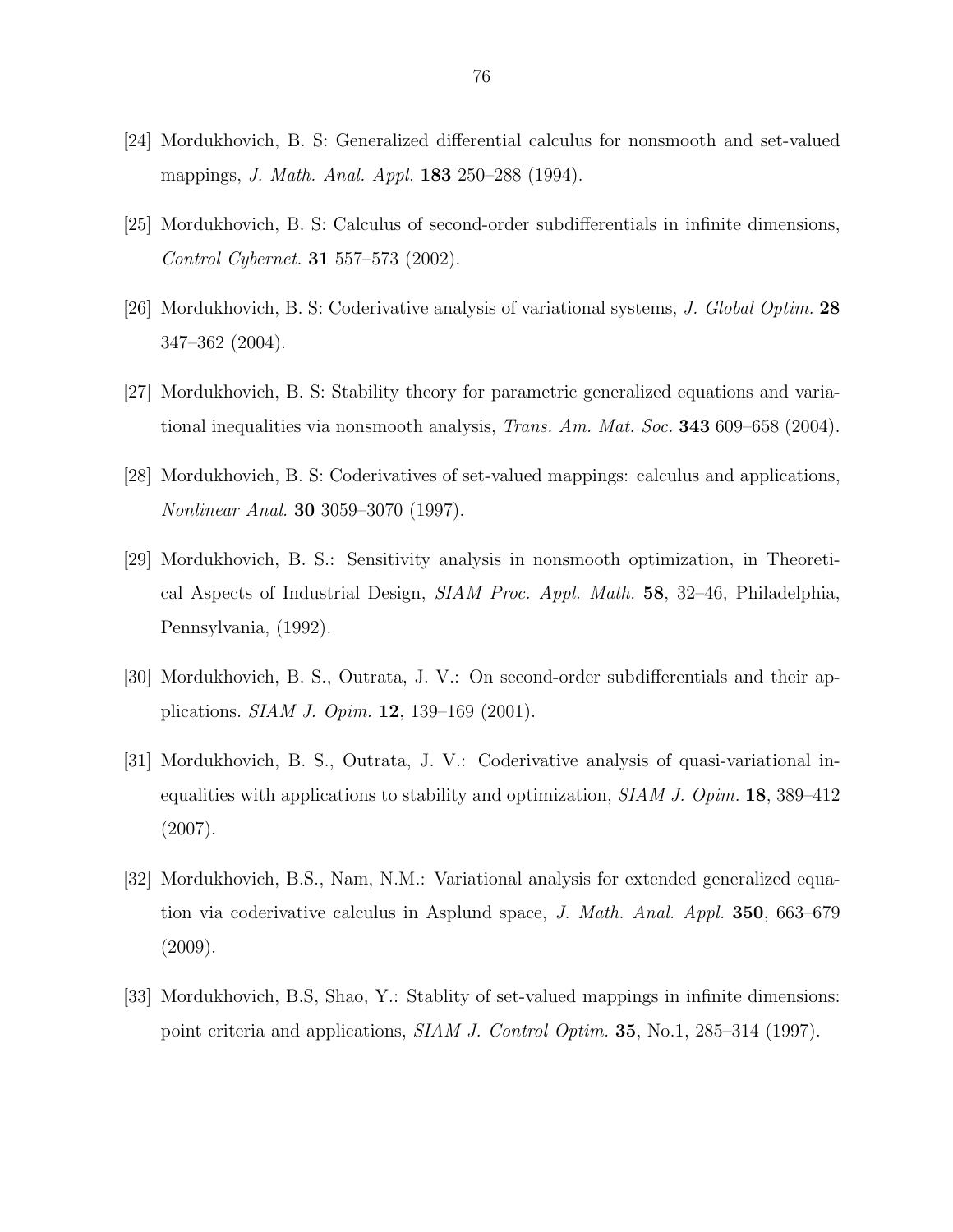- [34] Mordukhovich, B.S., Variational Analysis and Generalized Differentiation, I: Basic Theory, Grundlehren Series (Fundamental Principles of Mathematical Sciences) 330, Springer, Berlin, 2006.
- [35] Mordukhovich, B.S., Variational Analysis and Generalized Differentiation, II: Applications, Grundlehren Series (Fundamental Principles of Mathematical Sciences) 331, Springer, Berlin, 2006.
- [36] Mordukhovich, B. S., Wang, B.: Sequential normal compactness in variational analysis, Nonlinear Anal. Appl. 47, 717–728 (2001).
- [37] Mordukhovich, B. S., Wang, B.: Calculus of sequential normal compactness in variational analysis, *J. Math. Anal. Appl.* **282**,  $63-84$  (2003).
- [38] Mordukhovich, B. S., Wang, B.: Restrictive metric regularity and generalized differential calculus in Banach spaces, *Int. J. Maths. Math. Sci.* 50, 2650–2683 (2004).
- [39] Mordukhovich, B. S., Wang, B.: Restrictive metric regularity and variational analysis, *Nonlinear Anal.* **63**, 805–811 (2005).
- [40] Outrata, J.V.: Solution behavior for parameter-dependent quasivariational inequalities, *RAIRO Rech. Oper.* **30**, 399–415 (1996).
- [41] Outrata, J.V.: A generalized mathematical program with equilibrium constraints, SIAM J. Optim. 8, 1623–1638 (2000).
- [42] Outrata, J.V.: Mathematical programs with equilibrium constraints: theory and numerical methods, in: J. Haslinger, G. E. Stavroulakis (Eds.), Nonsmooth Mechanics of Solids, CISM Courses and Lecture Notes 485, Springer, New York, 2006, pp. 221-274.
- [43] Phelps, R. R.: Convex Functions, Monotone Operators and Differentiability, Springer, Berlin, 1993.
- [44] Poliquin, R., Rockefellar, R.T.: Amenable functions in optimization, Nonsmooth Optimization: Methods and Applications, 338–353, Gordon and Breach, Montreux, 1992.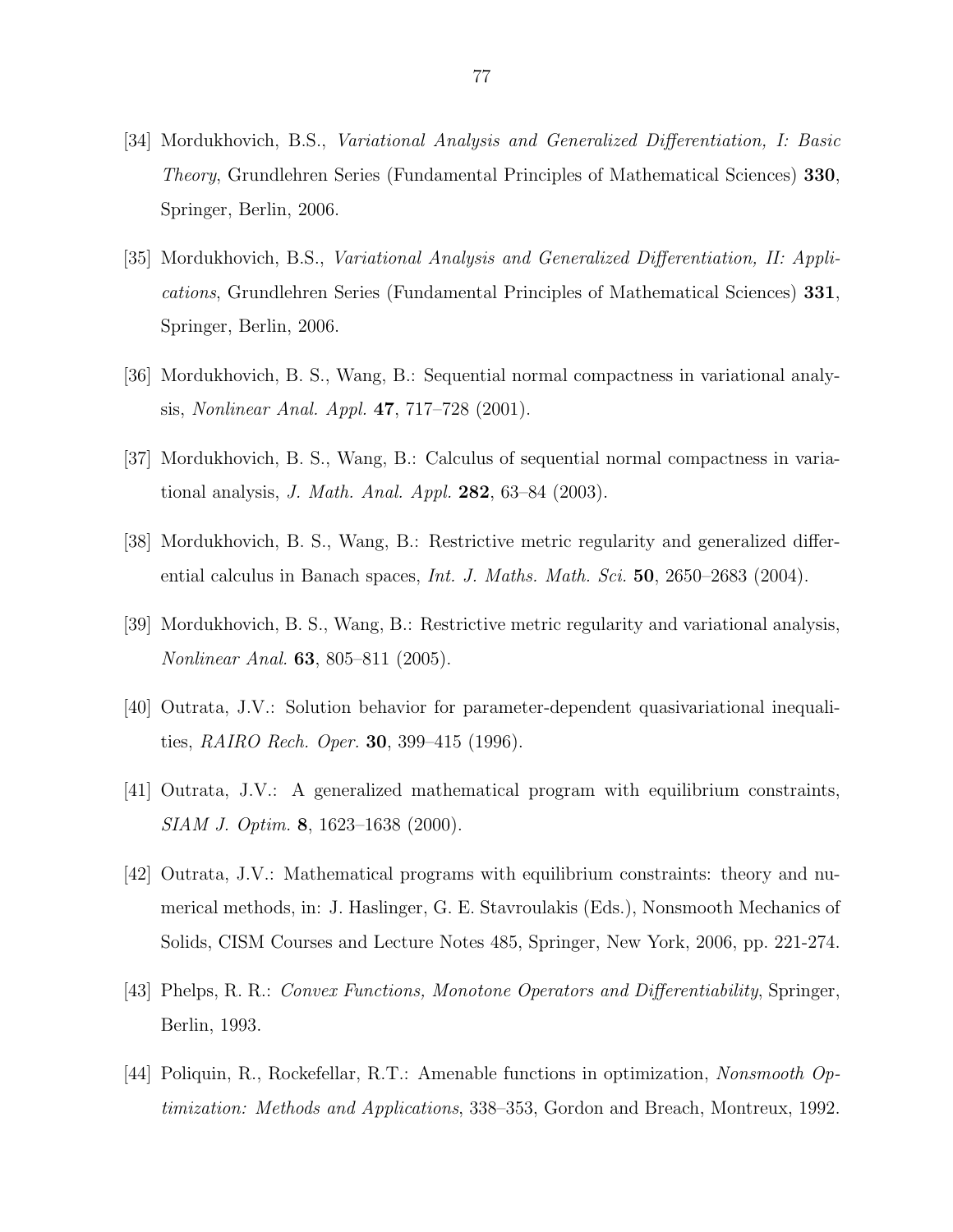- [45] Poliquin, R., Rockefellar, R.T.: Tilt stability of a local minimum SIAM J. Optim. 8, 287–299 (1998).
- [46] Robinson, S.M.: Generalized equations and their solutions, I: Basic theory, Math. Progr. Study 10, 128–141 (1979).
- [47] Rockafellar, R. T.,: Directional Lipschitzian functions and subdifferential calculus, Proc. London Math. Soc. 39, 331–355 (1979).
- [48] Rockafellar, R. T., Wets, R. J.-B.: Variational Analysis. Springer, Berlin, 1998.
- [49] Zheng, X. Y., Ng, K. F.: Calmness for L-Subsmooth Multifunctions in Banach spaces, SIAM J. Optim. 19, 1648–1673 (2009).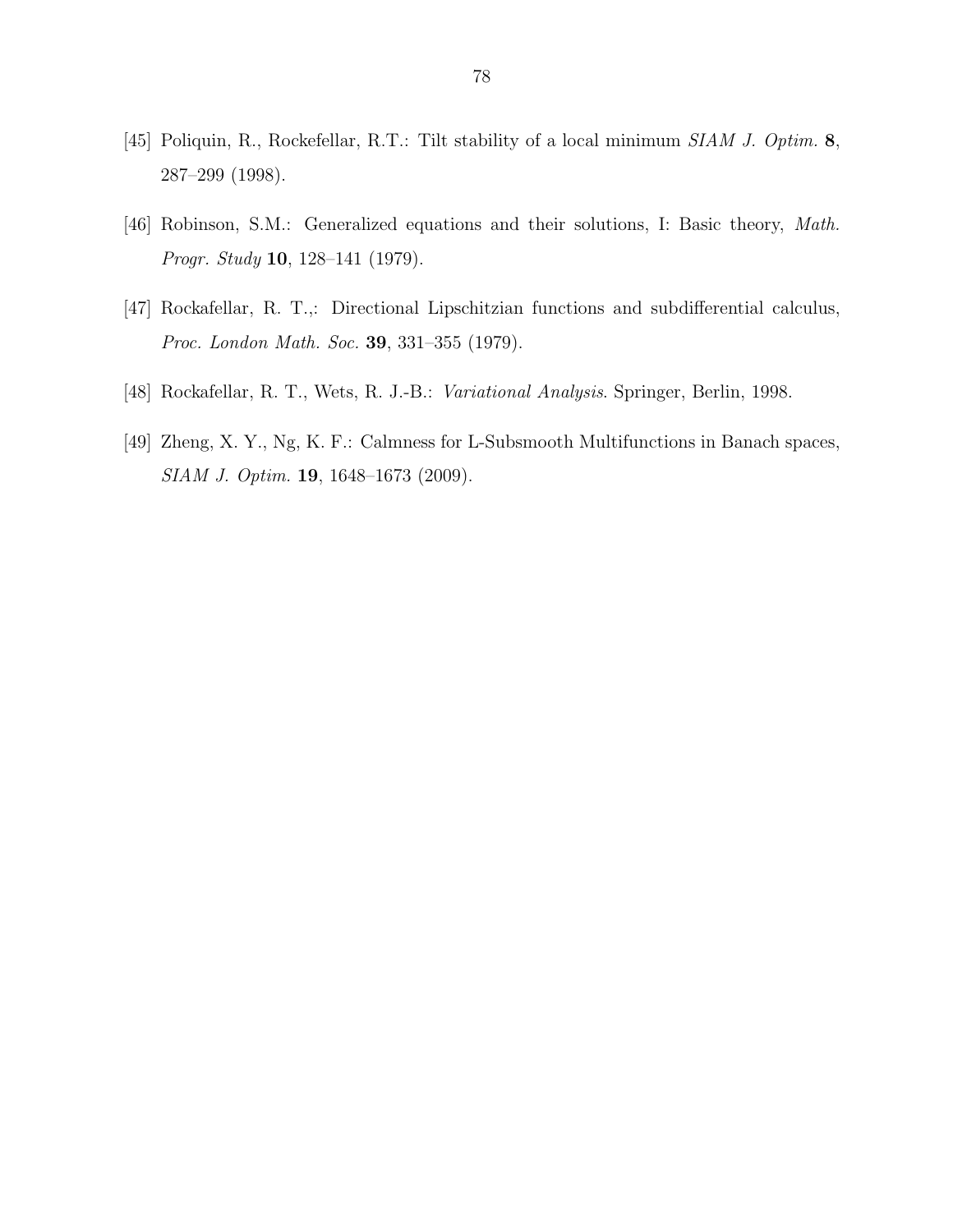### ABSTRACT

### VARIATIONAL ANALYSIS IN PARAMETRIC OPTIMIZATION

by

# Yen Nhi Nguyen Thi December 2010

Advisor: Boris S. Mordukhovich

Major: Mathematics

Degree: Doctor of Philosophy

The dissertation is devoted to the development of variational analysis and generalized differentiation in infinite dimensions. We derive new calculus rules for both firstorder partial subdifferentials and second-order partial subdifferentials in the framework of general Banach spaces as well as more developed rules in the framework of Asplund spaces. This calculus is applied in the study of sensitivity analysis for solution maps to the parameterized generalized equations in Asplund spaces, where both bases and fields are parameter-dependent set-valued mappings. We analyze the parametric sensitivity of either stationary points or stationary point-multiplier multifunctions associated with parameterized optimization problems under consideration. The dissertation also focus on a family of parameterized quasi-variational inequalities and conduct a sensitivity analysis for their solution maps.